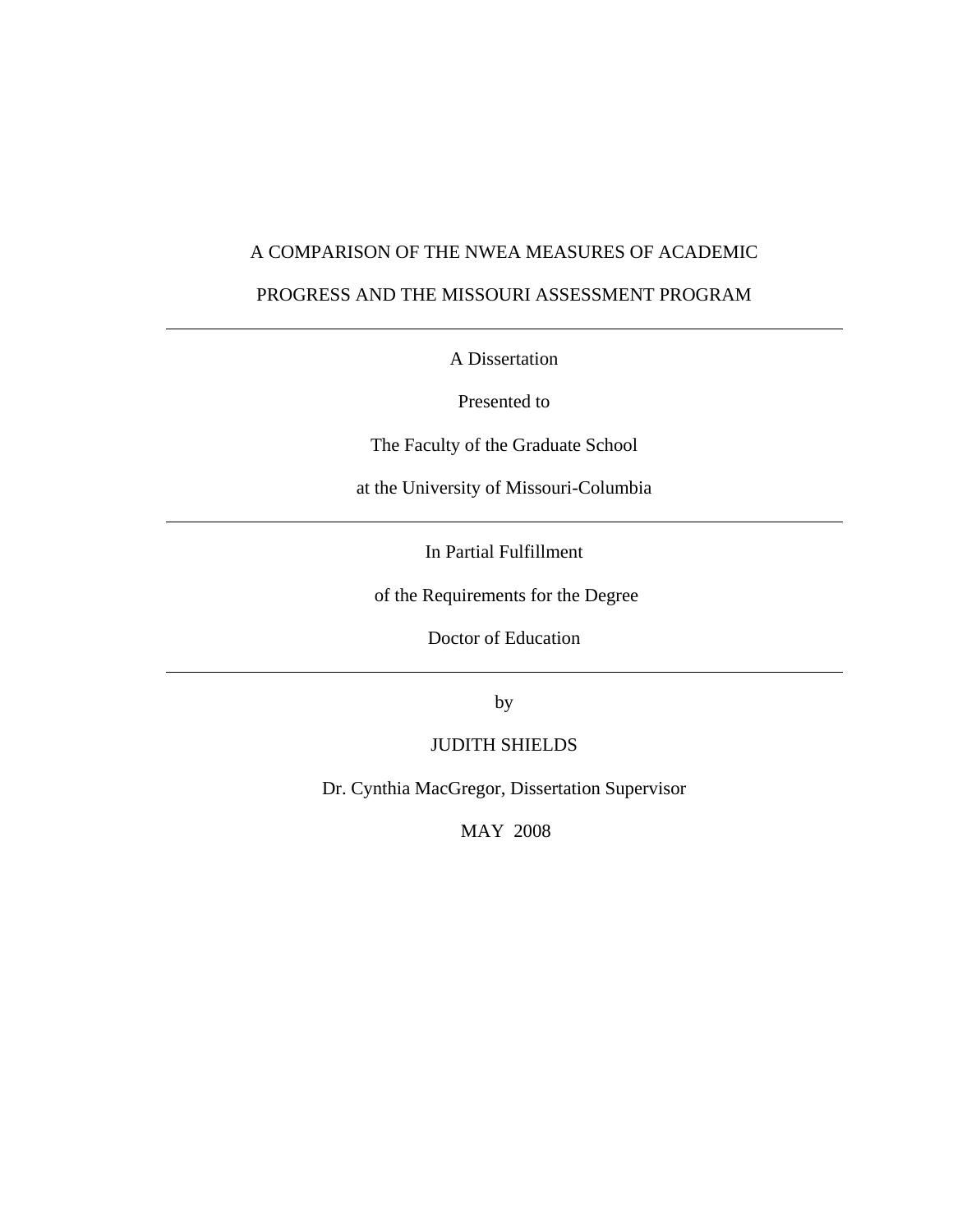© Copyright by Judith Shields 2008

All Rights Reserved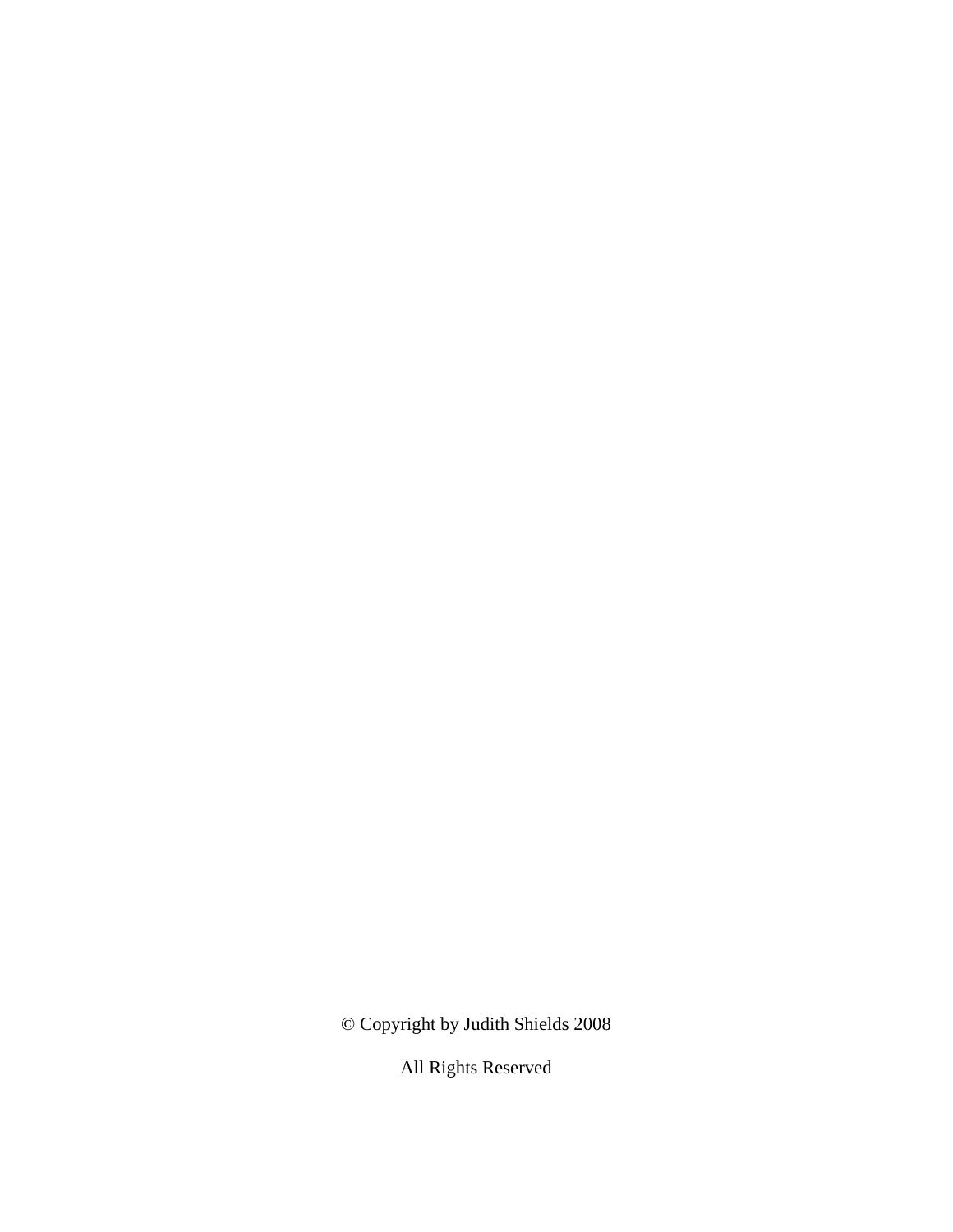The undersigned, appointed by the Dean of the Graduate School, have examined the dissertation entitled:

# A COMPARISON OF THE NWEA MEASURES OF ACADEMIC PROGRESS

# AND THE MISSOURI ASSESSMENT PROGRAM

Presented by Judith Shields

# a candidate for the degree of Doctor of Education

and hereby certify that, in their opinion, it is worthy of acceptance.

Dr. Cynthia MacGregor

\_\_\_\_\_\_\_\_\_\_\_\_\_\_\_\_\_\_\_\_\_\_\_\_\_\_\_\_\_\_

Dr. Beth Hurst

\_\_\_\_\_\_\_\_\_\_\_\_\_\_\_\_\_\_\_\_\_\_\_\_\_\_\_\_\_\_

Dr. Charles D. Keck

\_\_\_\_\_\_\_\_\_\_\_\_\_\_\_\_\_\_\_\_\_\_\_\_\_\_\_\_\_\_

Dr. Gerald H. Moseman

\_\_\_\_\_\_\_\_\_\_\_\_\_\_\_\_\_\_\_\_\_\_\_\_\_\_\_\_\_\_

Dr. Robert Watson

\_\_\_\_\_\_\_\_\_\_\_\_\_\_\_\_\_\_\_\_\_\_\_\_\_\_\_\_\_\_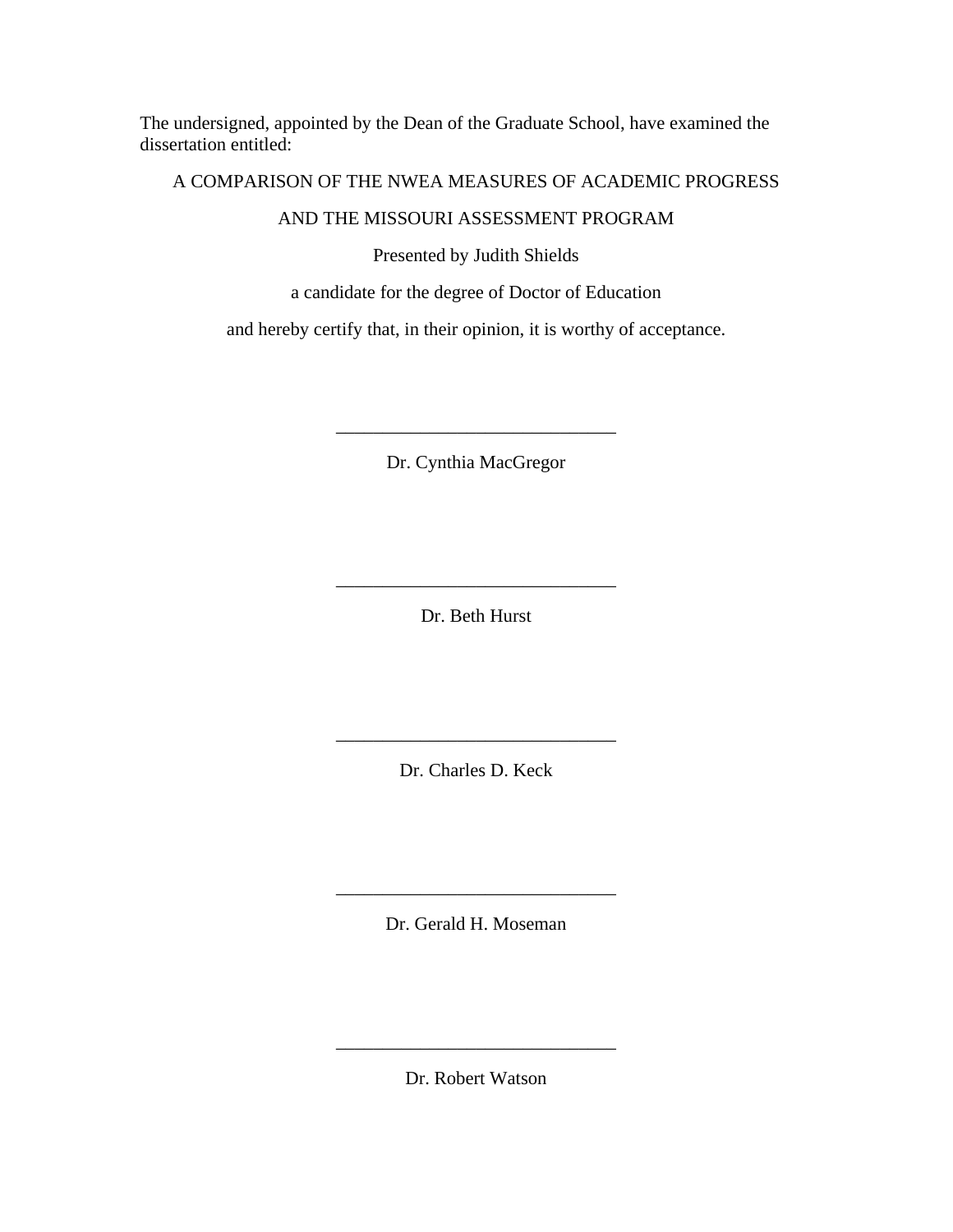## ACKNOWLEDGEMENTS

 The help of my advisor, Dr Cynthia MacGregor at the Counseling, Leadership and Special Education Department at Missouri State University in Springfield, Missouri has been invaluable. She has been my professor through many of my courses as well as guiding, prodding, and encouraging me through the dissertation process. Thank you. My dissertation committee, Dr. Charles Don Keck, Dr. Gerald Moseman, Dr. Robert Watson of the Counseling, Leadership and Special Education Department, and Dr. Beth Hurst of the Reading Foundations/Technology Department of Missouri State University, have been helpful and flexible with the dissertation process. Thank you. To the Superintendent and Curriculum director at the district I worked with, I express appreciation for the extra time involved in providing me with the information I needed. I would also like to thank my daughter, Rebekah Shields, who helped and encouraged me when I was bogged down in the statistics of this research; my husband, W. Gordon Shields, for his love, encouragement, and patience, and also his help when the computer had a mind of its own; to Phillip Shields and Abigail Condra, who were always encouraging. I want to thank my father and mother, J. Tillman and Berta Williams for instilling the notion in me that it is never too late to reach for dreams. Thank you to God and the Lord Jesus Christ for the blessing, among others, of this opportunity and for molding me into the person that I am.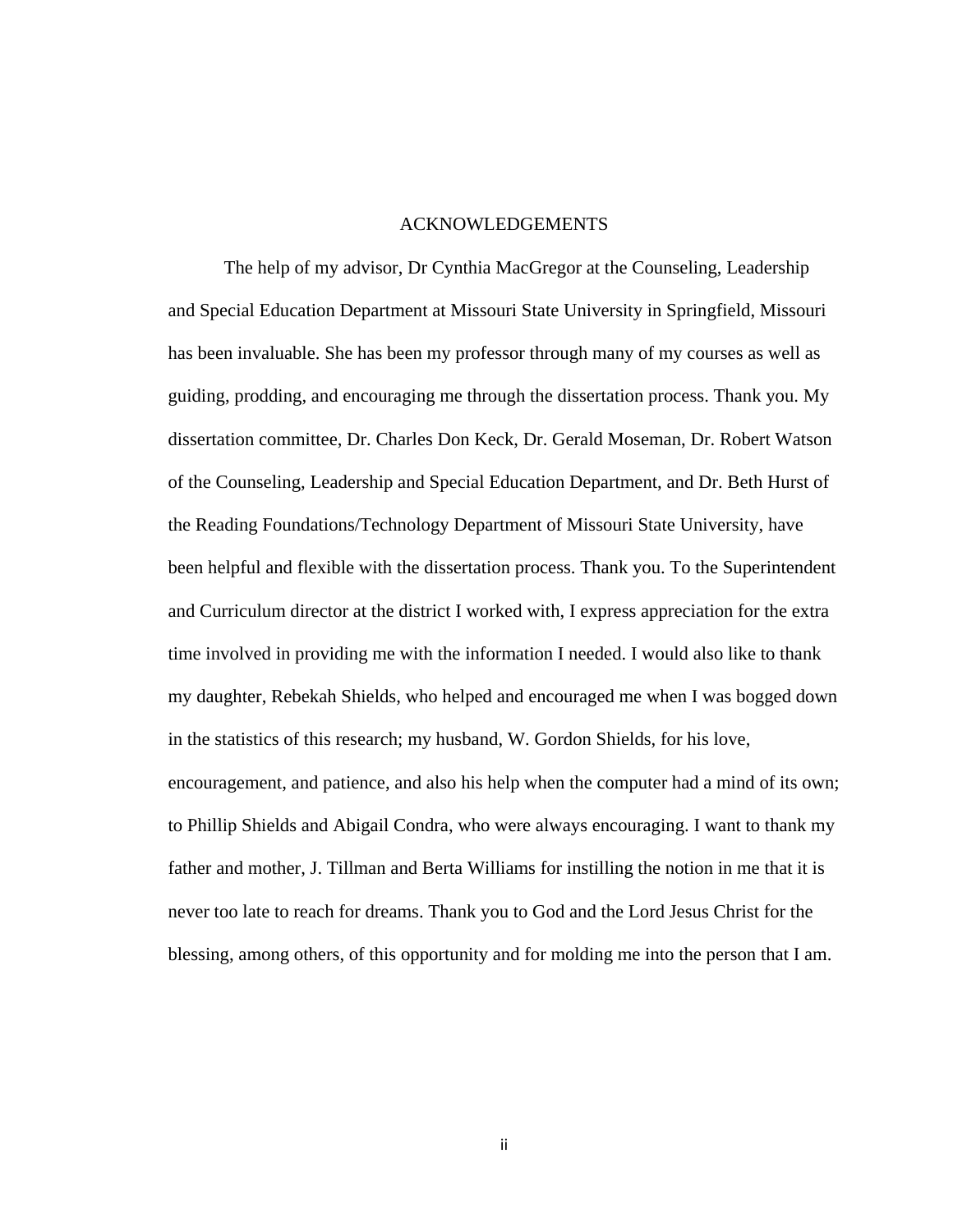# TABLE OF CONTENTS

|                  |                                                       | $\mathbf{ii}$  |
|------------------|-------------------------------------------------------|----------------|
|                  |                                                       | vi             |
|                  |                                                       | viii           |
| Chapter          |                                                       |                |
|                  | 1. INTRODUCTION TO THE STUDY                          |                |
|                  |                                                       | 1              |
|                  |                                                       | $\overline{4}$ |
|                  |                                                       | 7              |
|                  |                                                       | 9              |
|                  |                                                       | 11             |
|                  |                                                       | 13             |
|                  |                                                       | 14             |
|                  |                                                       | 15             |
|                  |                                                       | 21             |
| $\overline{2}$ . | REVIEW OF RELATED LITERATURE                          |                |
|                  |                                                       | 23             |
|                  | History of Standards Movement and High-Stakes Testing | 25             |
|                  |                                                       | 32             |
|                  |                                                       | 35             |
|                  |                                                       | 39             |
|                  |                                                       | 41             |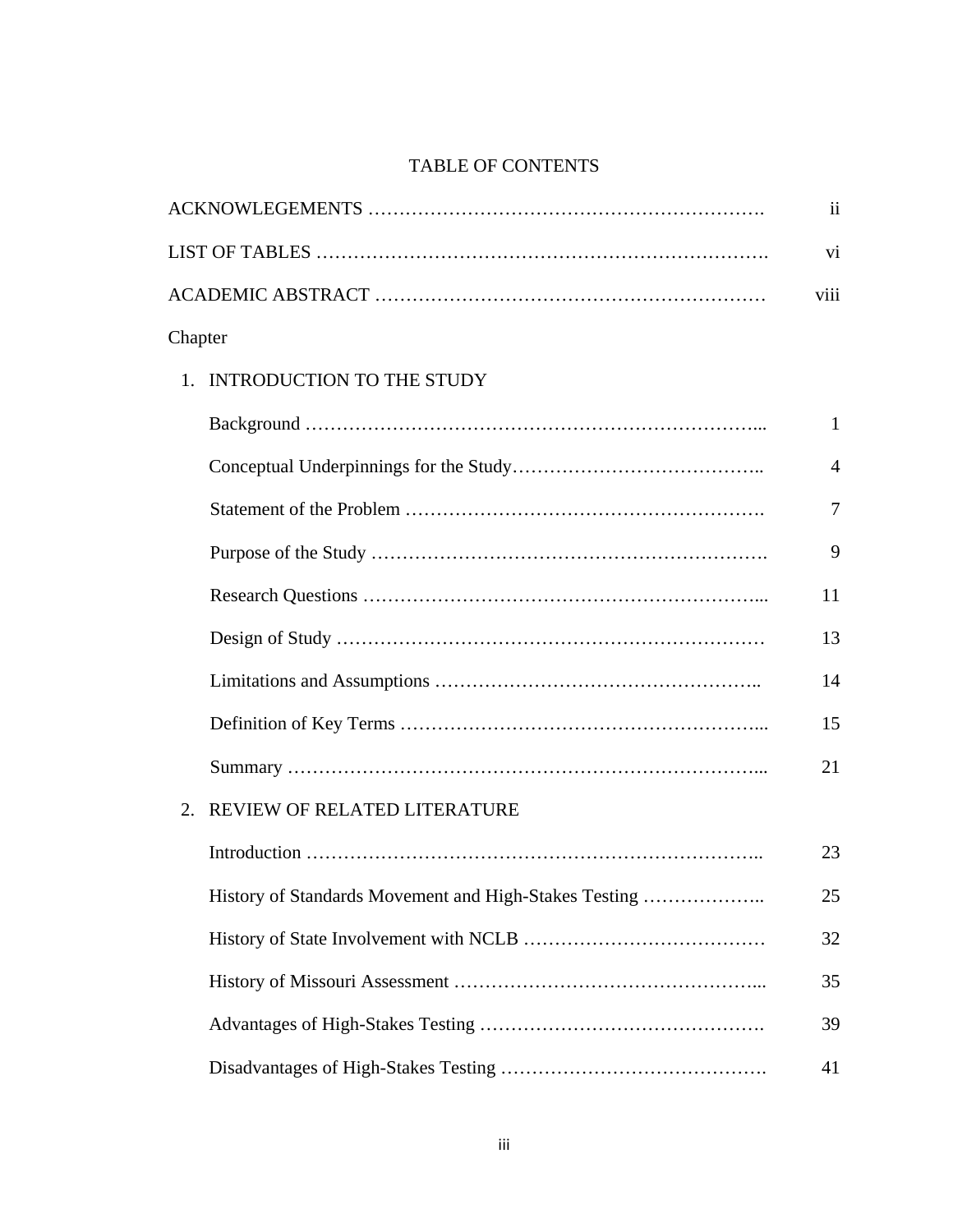|    |                                                                | 47 |
|----|----------------------------------------------------------------|----|
|    |                                                                | 51 |
| 3. | <b>METHODS</b>                                                 |    |
|    |                                                                | 53 |
|    |                                                                | 53 |
|    | Population and Sample                                          |    |
|    |                                                                | 56 |
|    |                                                                | 58 |
|    |                                                                | 60 |
|    |                                                                | 60 |
|    | Northwest Evaluation Association Measures of Academic Progress | 63 |
|    |                                                                | 65 |
|    |                                                                | 68 |
| 4. |                                                                | 70 |
|    |                                                                | 71 |
|    |                                                                | 74 |
|    |                                                                | 74 |
|    |                                                                | 74 |
|    |                                                                | 75 |
|    |                                                                | 76 |
|    |                                                                | 81 |
|    |                                                                | 82 |
|    |                                                                | 82 |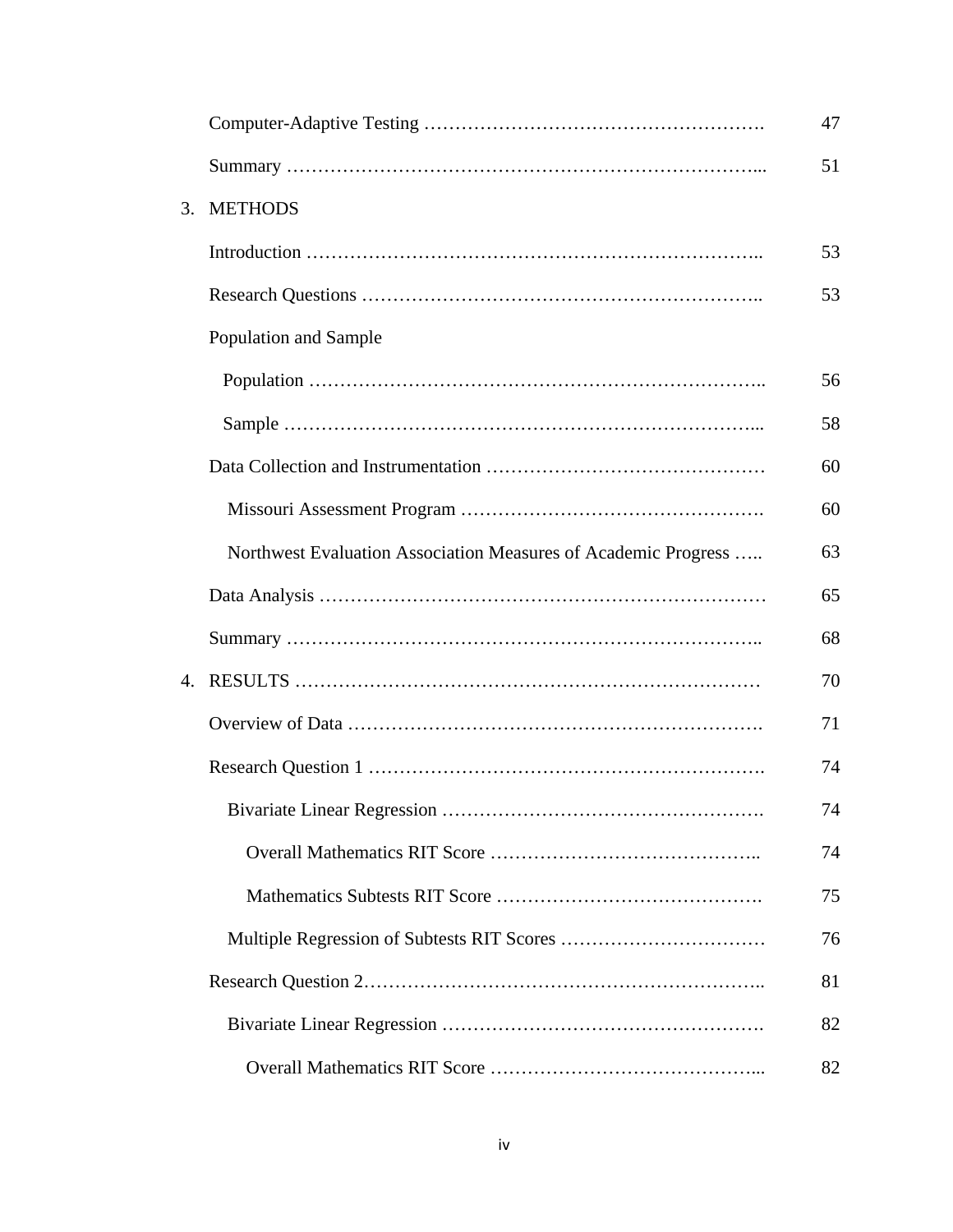|                                     | 82  |  |
|-------------------------------------|-----|--|
|                                     | 83  |  |
|                                     |     |  |
|                                     | 89  |  |
|                                     | 89  |  |
|                                     | 90  |  |
|                                     | 91  |  |
|                                     | 97  |  |
| <b>DISCUSSION</b><br>5 <sub>1</sub> |     |  |
|                                     | 99  |  |
|                                     | 102 |  |
|                                     | 104 |  |
|                                     | 105 |  |
|                                     | 106 |  |
|                                     | 108 |  |
|                                     | 124 |  |
|                                     | 135 |  |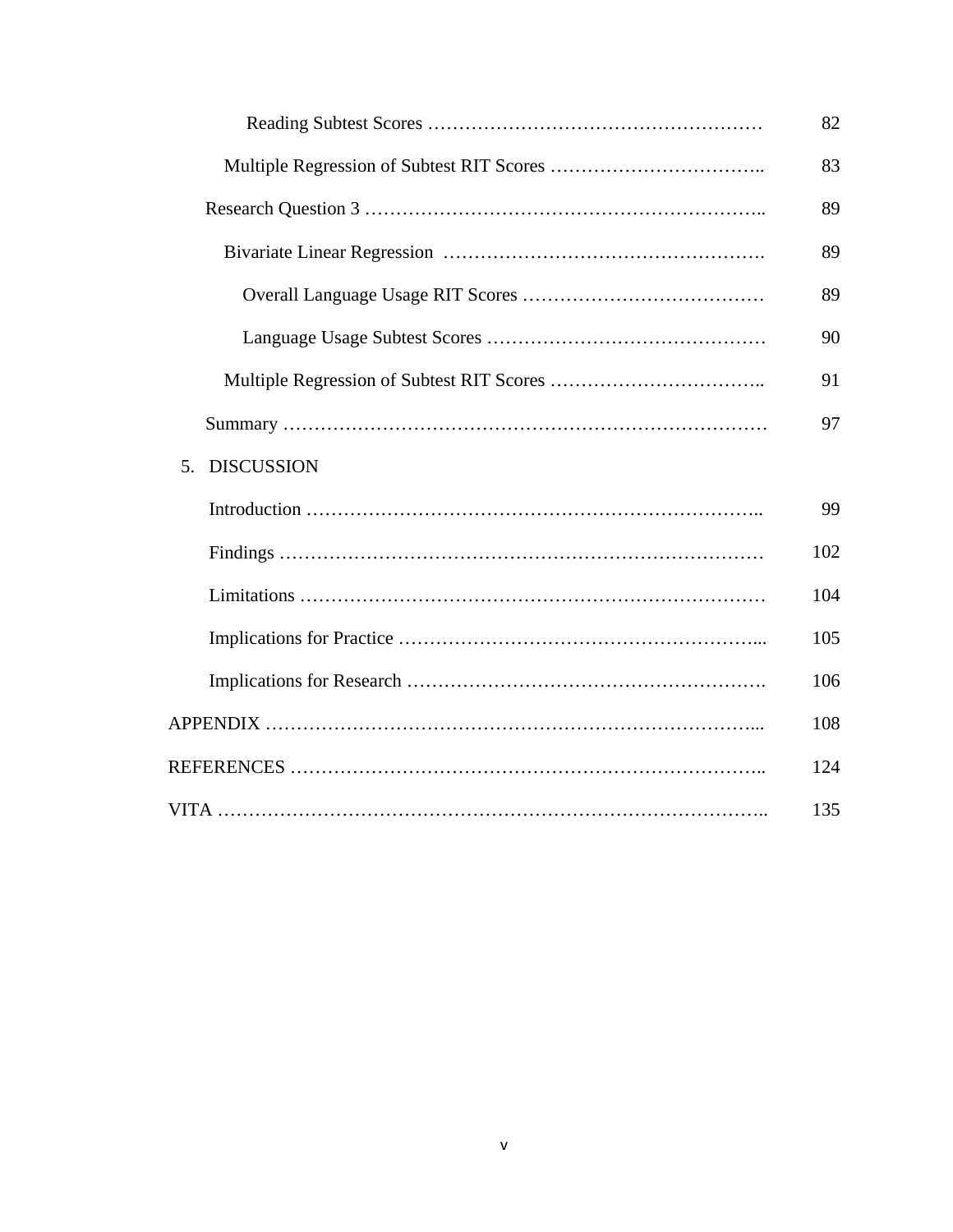# LIST OF TABLES

| Table |                                                                                                                                    | Page |
|-------|------------------------------------------------------------------------------------------------------------------------------------|------|
| 1.    |                                                                                                                                    | 72   |
| 2.    | Descriptive Statistics for NWEA MAP Tests and Subtests                                                                             | 73   |
| 3.    | Bivariate Linear Regression for Overall Mathematics RIT Score                                                                      | 75   |
| 4.    | Bivariate Linear Regression for NWEA MAP Mathematics Subtests RIT                                                                  | 76   |
|       | 5. Descriptive Statistics of the mUltiple Regression of Subtests f NWEA<br>MAP Mathematics Test and MO MAP Mathematics Assessment  | 77   |
| 6.    | Regression Model of Subtest of NWEA MAP Mathematics Test                                                                           | 78   |
|       | 7. Model Summary for Subtests of NWEA MAP Mathematics Test and MO                                                                  | 79   |
| 8.    | Regression Coefficients of NWEA MAP Mathematics Subtests and MO                                                                    | 80   |
|       | 9. Bivariate Linear Regression for Overall Reading RIT Score of NWEA                                                               | 82   |
|       | 10. Bivariate Regression for Subtests of NWEA MAP Reading Test RIT                                                                 | 83   |
|       | 11. Descriptive Statistics of the Forward Multiple Regression of Subtests of<br>NWEA MAP Reading Test on MO MAP Communication Arts | 84   |
|       | 12. Regression Model of Subtests of NWEA MAP Reading Test                                                                          | 85   |
|       | 13. Model Summary of NWEA MAP Reading Subtests and MO MAP                                                                          | 86   |
|       | 14. Regression Coefficients of Subtests of NWEA MAP Reading Test                                                                   | 88   |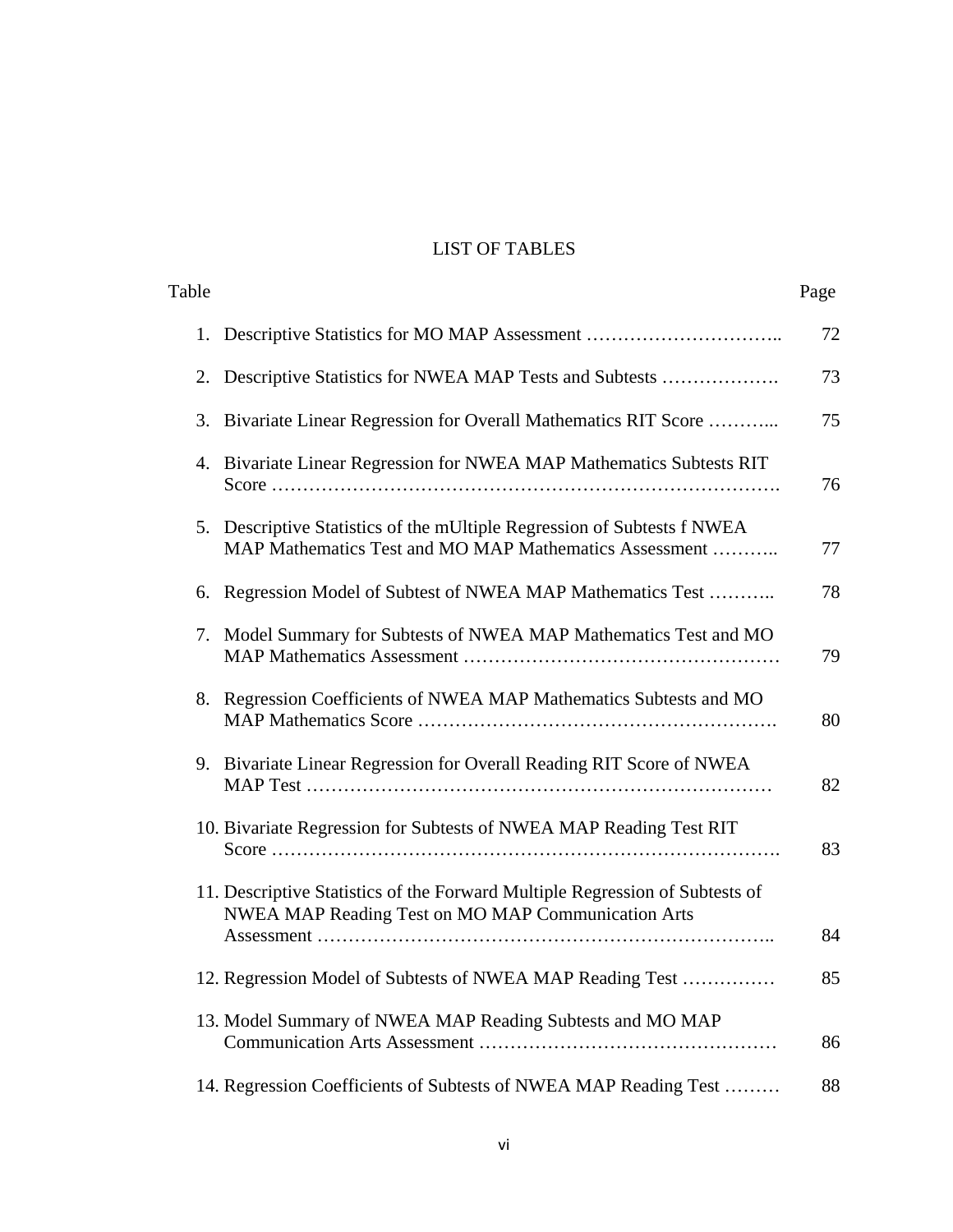| 15. Bivariate Linear Regression for Overall Language Usage RIT Score of                                                               | 90 |
|---------------------------------------------------------------------------------------------------------------------------------------|----|
| 16. Bivariate Regressions for Subtests of NWEA MAP Language Usage RIT                                                                 | 91 |
| 17. Descriptive Statistics of the Mulitple Regression of Subtests of NWEA<br>MAP Lnguage Usage Test Against MO MAP Communication Arts | 92 |
| 18. Forward Regression Model of Subtests of NWEA MAP Language Usage                                                                   | 93 |
| 19. Model Summary of NWEA MAP Language Usage Subtests and MO                                                                          | 94 |
| 20. Regression Coefficients of NWEA MAP Subscores                                                                                     | 96 |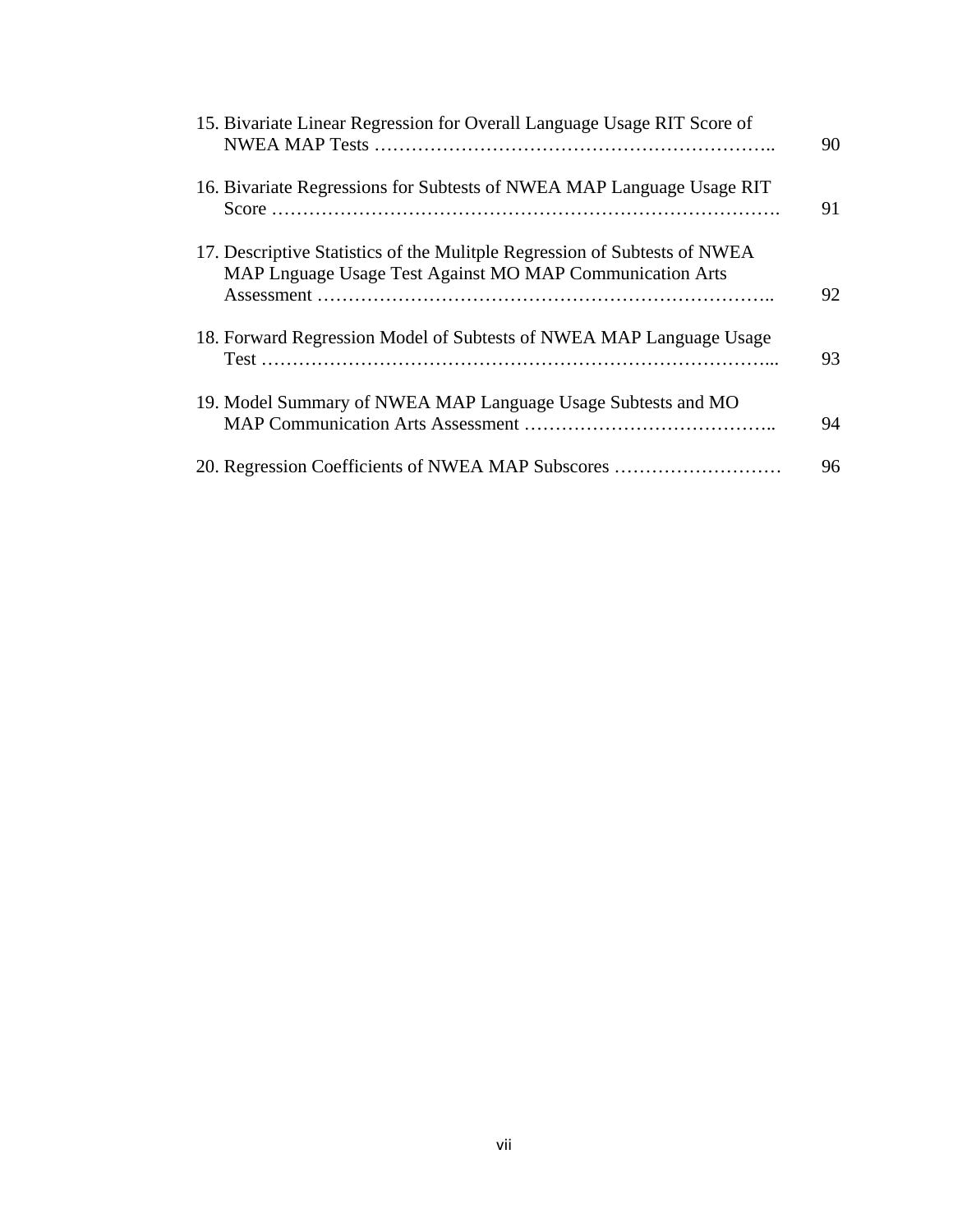### ABSTRACT

 The Missouri Assessment Program's (MO MAP) required yearly assessment was compared with the computer-adaptive Northwest Evaluation Association's Measure of Academic Progress (NWEA MAP) test to determine if the NWEA MAP was a good predictor of the MO MAP assessment. Subtest Rasch unit scores of the NWEA MAP, as well as the overall RIT scores of the mathematics, language usage, and reading tests were compared with mathematics and communication arts assessments of the MO MAP. Bivariate and multiple regressions suggested that both the subtests and overall RIT scores were good predictors of the MO MAP communication arts and mathematics assessment. Of the NWEA MAP subtests, data and probability was the best predictor of the MO MAP mathematics assessment, strategies of reading process of the NWEA MAP reading test was the best predictor of the MO MAP communication arts assessment, and forms and types of writing of the language usage was the best predictor of the MO MAP communication arts assessment. The research was conducted on data from a middle sized, rural Missouri school district, population of  $6<sup>th</sup>$ ,  $7<sup>th</sup>$ , and  $8<sup>th</sup>$  graders for the years 2005-2007. The findings, although confined to a small population, should prove useful in the decision on whether to employ the NWEA MAP in other Missouri districts.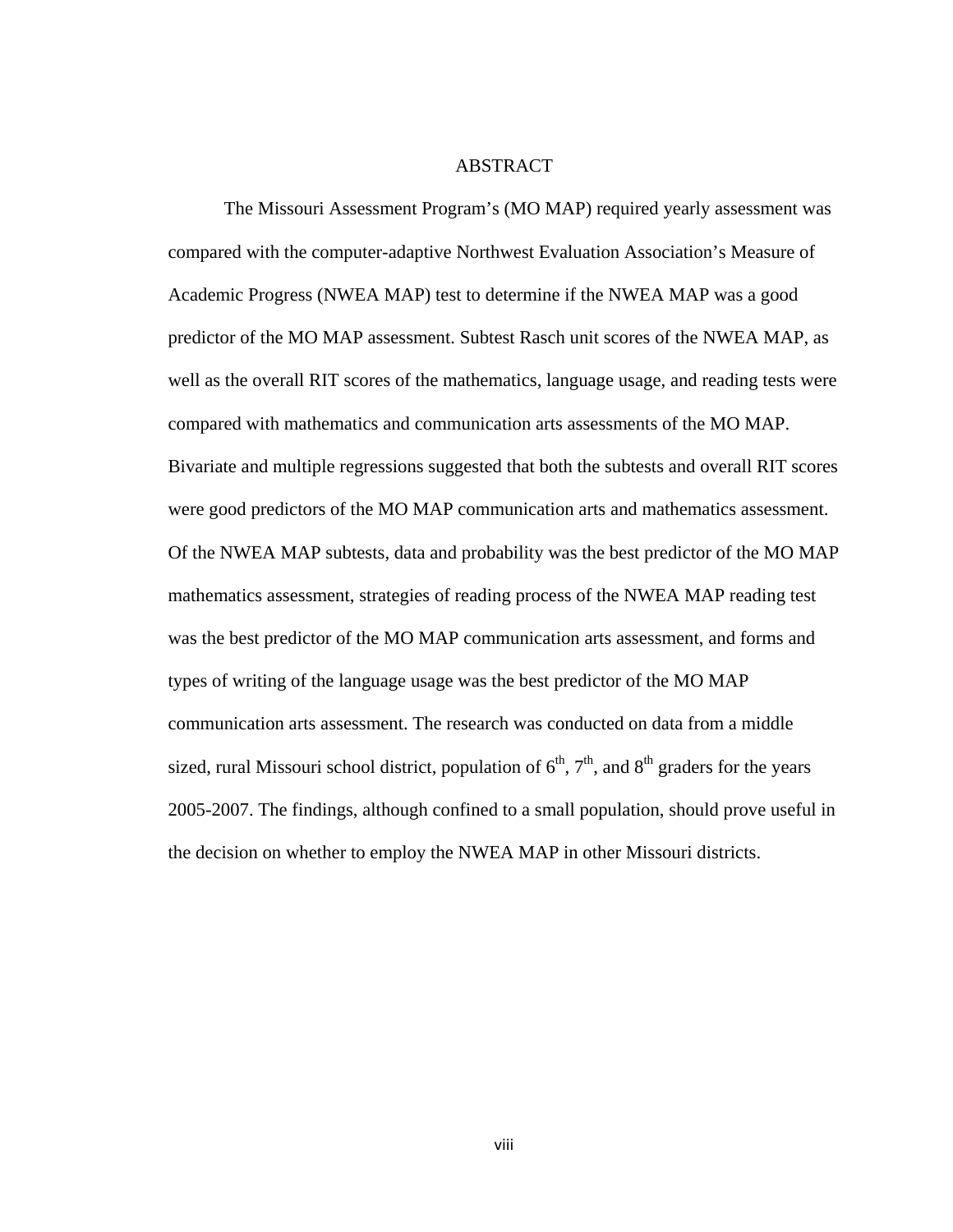# CHAPTER ONE

#### INTRODUCTION TO THE STUDY

#### Background

 High-stakes testing in the United States has been evolving for more than 20 years. States have attempted various techniques and programs in order to raise the scores on the state-mandated tests required by the No Child Left Behind legislation of 2001. In Missouri, the state mandated test (Missouri Assessment Program, MAP) was developed by teachers in cooperation with CTB/McGraw-Hill. The standards that direct the test and the grade level expectations (GLE) were also developed by Missouri teachers over a period of years beginning in 1986 ("Missouri Assessment", 2006). Several districts in Missouri have now added another high-stakes test to their repertoire. The computeradaptive Measure of Academic Progress (MAP) test has been popular throughout the nation because of the ease of administration and timeliness of scoring (French, 2003). But has this MAP test, developed by the Northwest Evaluation Association (NWEA) enhanced student learning or enabled teachers to predict scores on MO MAP?

 In 1983, the publication of *A Nation at Risk* (National Commission on Education) was the catalyst for the beginning of the reform movement which would lead to the highstakes testing and accountability era in which educators now found themselves (Vogler & Virtue, 2007). In the following years of the 1980s, states began what was to become three waves of reform (Guthrie & Springer, 2004). Longer school days, more required courses, higher standards of teacher certification, alignment of testing to standards, and accountability programs characterized the second wave. With the passing of the Goals Act of 1994, federal money was available to support standards-based reform projects and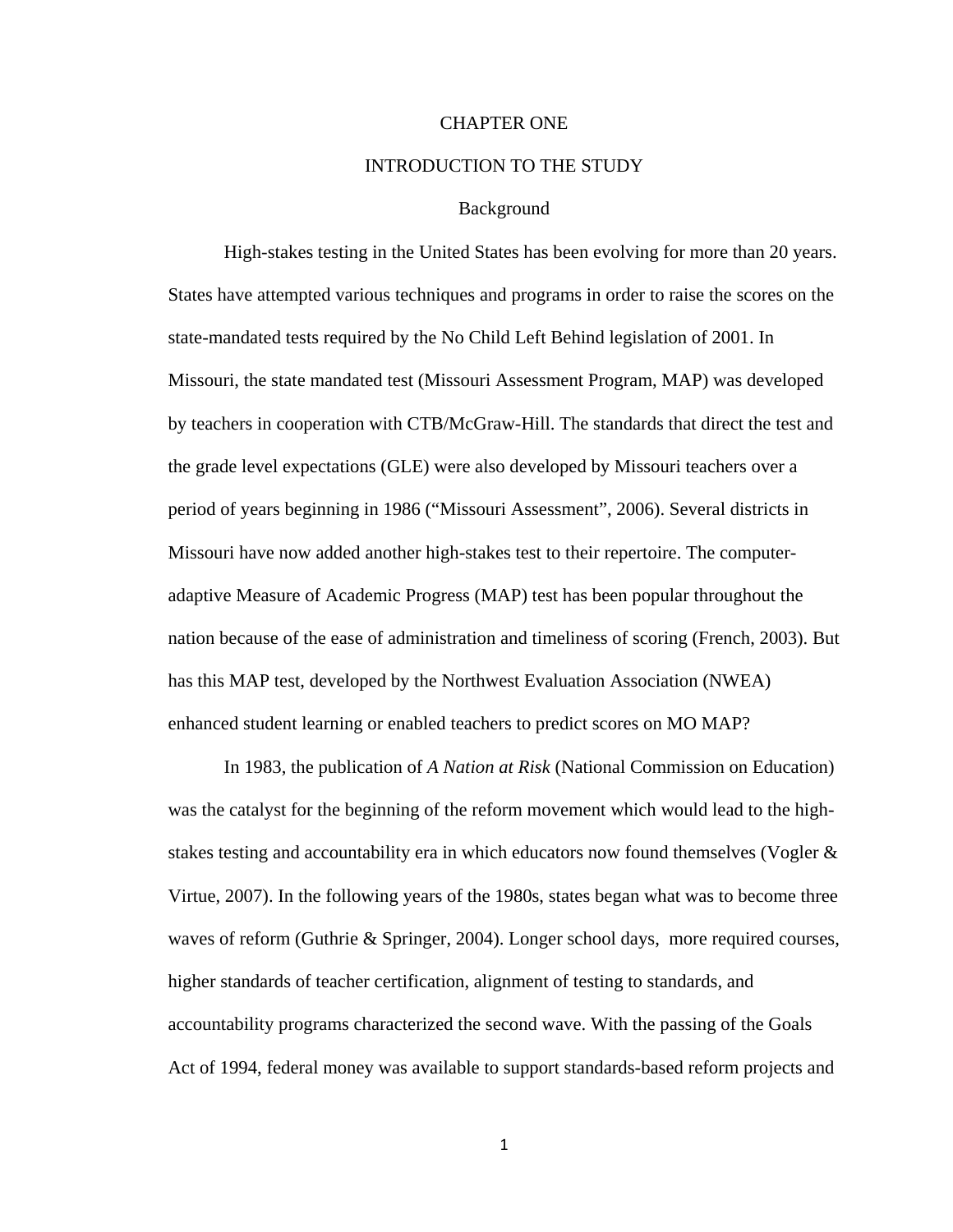all states began educational initiatives that created educational standards and challenged content taught in the past (Goertz & Duffy, 2003). The third wave began with the No Child Left Behind (NCLB) legislation of 2001. This legislation required the restructuring of state laws, making districts and schools accountable for meeting the standards created by each state (Guthrie & Springer, 2004). These reforms were known as the *standardsbased systemic reforms* (Massell, Kirst, & Hoppe, 1997).

 Missouri's accountability system developed along the same lines as other states. In 1985, the Missouri Excellence in Education Act was passed with the purpose of expanding opportunities and increasing outcomes of all students (Christenson, Nelson,  $\&$ Yseldyke, 2004). Included in the legislation was a list of Core Competencies and Key Skills that teachers, college professors and administrators had developed for learner outcomes. Schools were expected to align their curriculum to these key skills. For the first time, teacher freedoms were limited regarding the curriculum offered to students. The Missouri Mastery and Achievement Test was the assessment developed to align with the Core Competencies and Key Skills.

 In 1993, the Outstanding Schools Act was passed which called for a new assessment system for Missouri that was primarily performance-based. This new assessment system would test not just what the student knew, but how they could apply that knowledge. The Missouri Assessment Project was established to provide professional development for teachers who would be experiencing a new type of testing. Missouri teachers worked with CTB/McGraw-Hill to develop the assessment and teachers also worked to develop the standards to guide the test creation. By 1997, the first tests were administered (Osterlind, n. d.).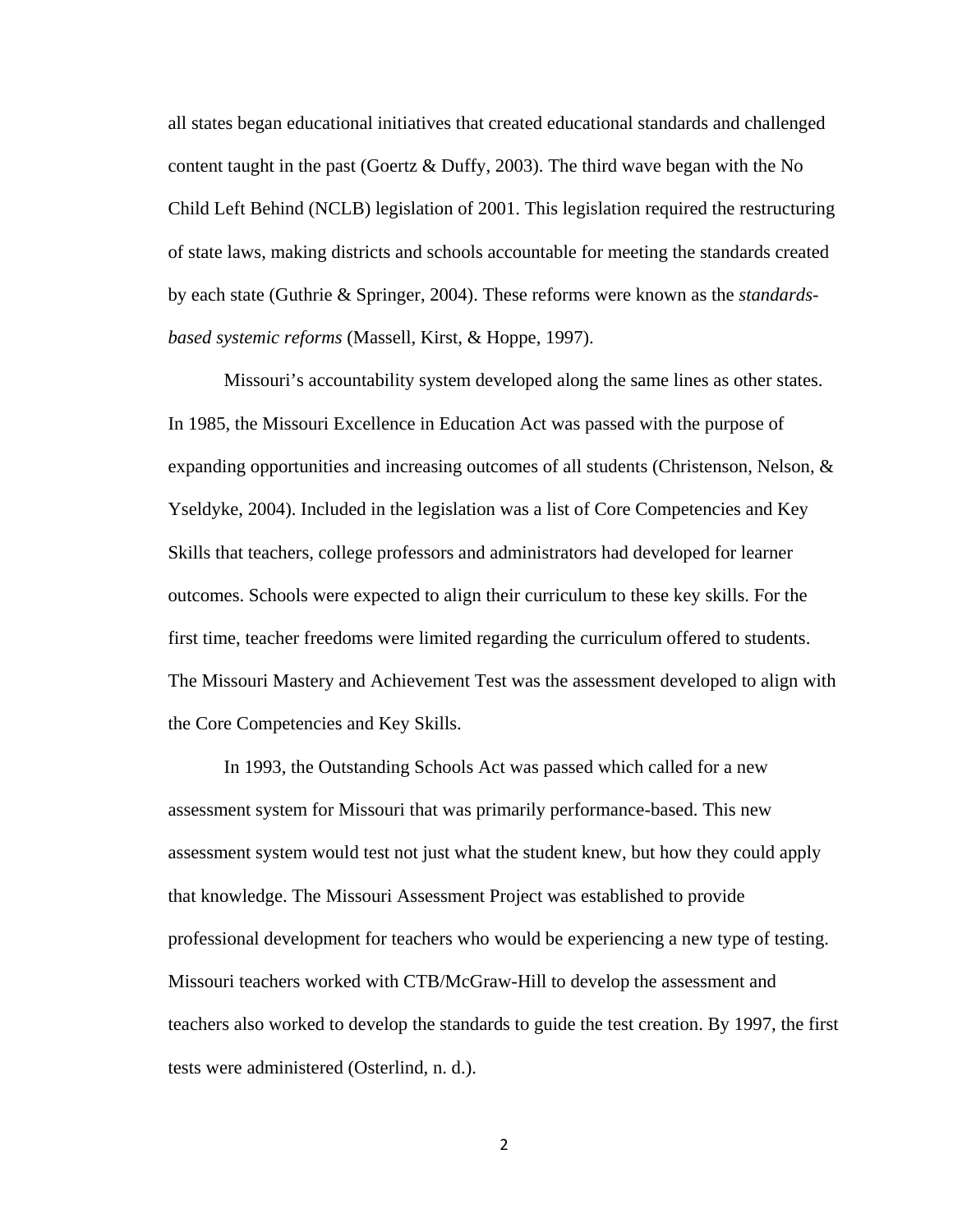NCLB (2002) changed Missouri's MAP program. The MAP test was revamped and new *Grade Level Expectations* (GLE) replaced the standards. The assessment was aligned to GLEs and curriculum was required to be aligned as well. New measures of accountability were put in place for schools, districts, and states (Massell et al., 1997). The stakes were high with the new measures for accountability holding teachers, administrators, districts, and states liable for student performance on state tests.

 One of the big disadvantages of state-mandated testing was the amount of time required for scoring, especially in Missouri, where constructed response and performance test questions were answered by hand and scored by hand (Stokes, 2005). Scores from March/April testing did not arrive until September of the next school year. All planning for improvement was based on scores from the previous year (Woodfield, 2003).

 Some school districts in Missouri adopted a second test published by Northwest Evaluation Association (NWEA). The Measure of Academic Progress (MAP) was a computer-adaptive test that allowed scores to be seen within days of the test. The computer chose the next question for the student from a large test bank of questions, according to the way the student answered the previous question (Van Horn, 2003). The assessment also provided a measurement of student growth because the test was scored using the Rasch unit (RIT). The RIT score was an equal interval score that was stable: RIT scores always meant the same thing. As a result, the computer-generated RIT score could be compared to the score from the last time the student took the test and growth could be calculated (Northwest Evaluation Association, n. d.; Van Alphen, Halphens, Hasman, & Imbos, 1994).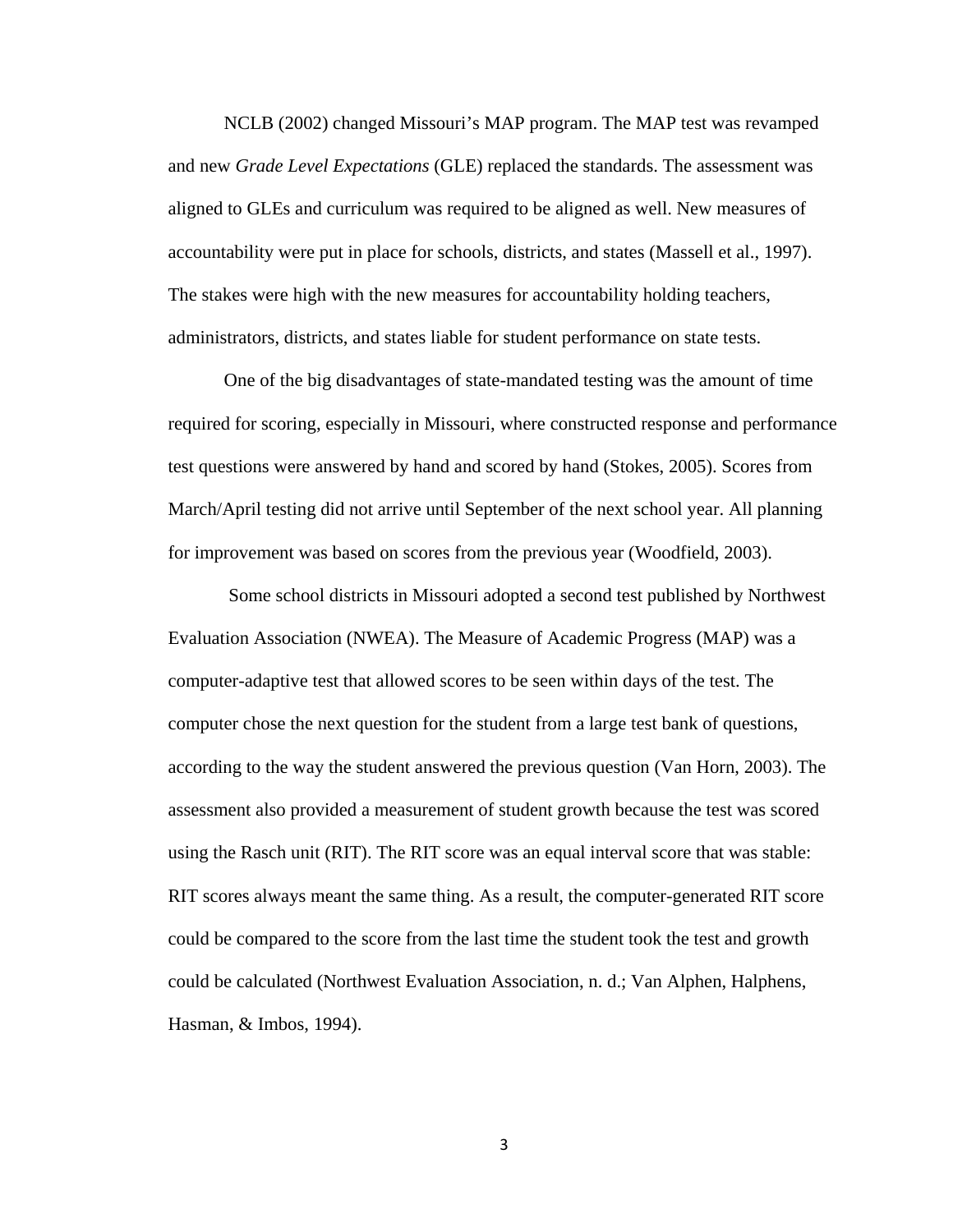The United States has been testing its children more than any other industrialized nation in 30 years (Kohn, 2000). Would adding one more test to a district's repertoire of tests have a benefit for student learning or for district accountability? Or was the NWEA MAP test pulling the district on a tangent, redundant to reaching the target of improved Missouri MAP scores?

# *Conceptual Underpinnings for the Study*

 The conceptual underpinnings of this study were found in utilization-focused evaluation and policy analysis. Utilization-focused evaluation was an evaluation with the end in mind (Patton, 1997). Would the evaluation be used or ignored? In analyzing policy it was helpful to look at how it was "way back then" in order to understand current policy of using two high-stakes tests to measure student achievement (Fowler, 2004).

 Evaluation has been a dreaded word for many in education. Programs and curriculum that were developed by educators were filled with personal preferences. Most educators continued with a program because they believed in it. Feelings of insecurity followed the beginnings of evaluation of precious programs. Personal evaluations by educators had already formed their opinions of these programs. Nothing of evaluation brought a positive response (Patton, 1997; Weiss, 1998). With the advent of utilizationfocused evaluation, the focus of evaluation shifted from criticism of adored or abhorred programs, to using evaluation to answer educator's questions about the programs.

 Utilization-focused evaluation required a working relationship between the evaluator and intended user. The usefulness of the evaluation drove the evaluation process (Patton, 1997). Patton and Weiss (1998) both discussed the involvement of the intended users. For this study, the researcher went to the superintendent of the district and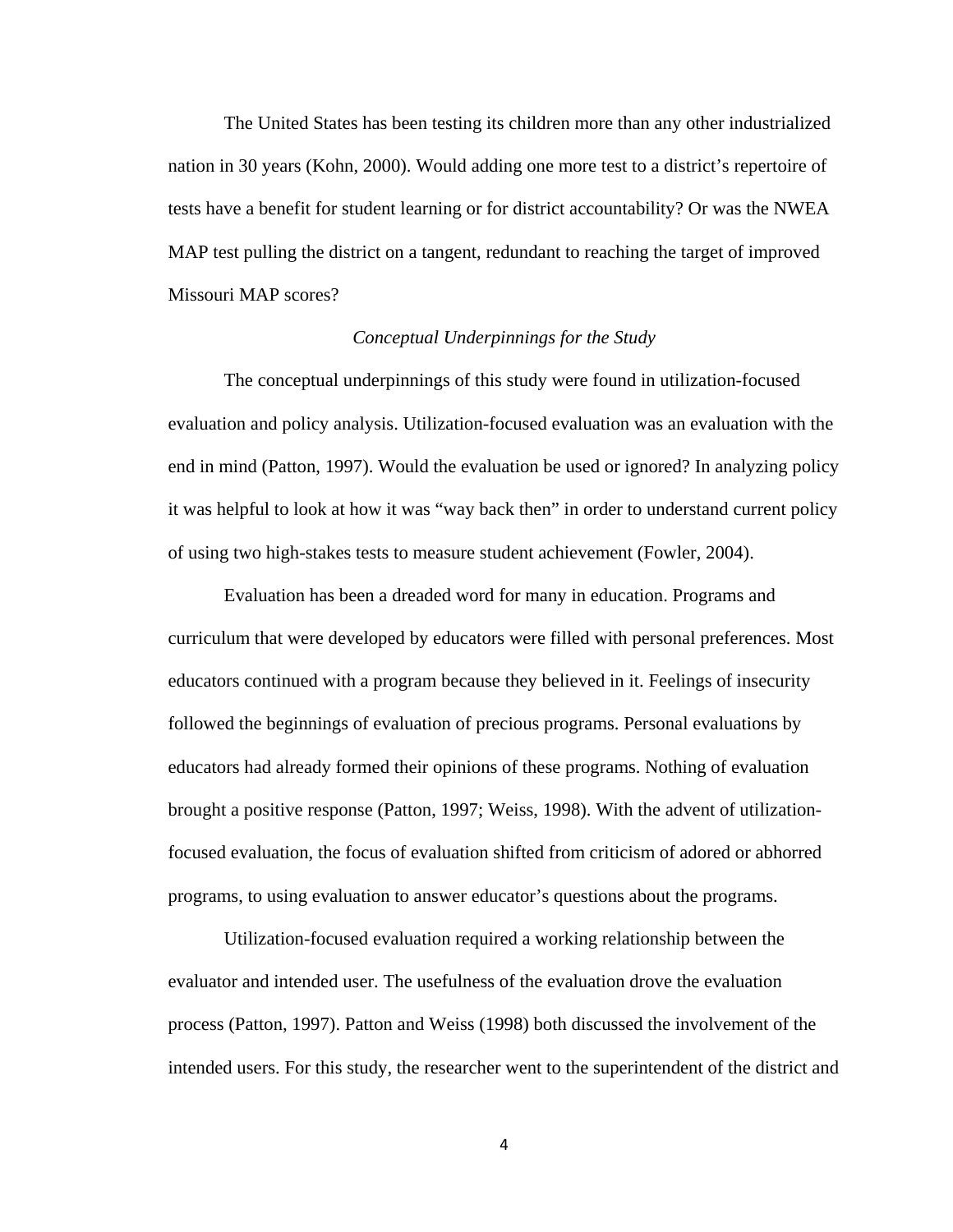asked what she would like to know. The superintendent suggested that the district needed to understand the relationship between the state-mandated MO MAP assessment and the newly purchased NWEA MAP assessment. The NWEA MAP had been bought the previous spring by the former superintendent. The new superintendent wanted to know if the cost of the assessment system was worth the benefits. In the time allowed for the study, there was another superintendent change. The new superintendent was also interested in the evaluation of the assessment relationship. Although the superintendent did not have input into the study, he has set the atmosphere for cooperation and curiosity from the curriculum director.

 Patton (1997) suggested that the strongest influence on whether or not an evaluation was used was the personal factor. The interest of the intended user played the number one role in whether the evaluation was utilized or ignored. In the case of this study, the superintendent who asked for this study no longer worked for the district in question, but the new superintendent did give his approval. If the NWEA MAP was insignificant in predicting success on the MO MAP, then the superintendent would be interested in saving money by not buying the assessment for the next years, resulting in a political agenda for the superintendent. Compounding that agenda was the fact that the test has been in place for three years and was instituted by a different superintendent.

 The first intention of utilization-focused evaluation was for decision making. Informed decisions could be made when reflective evaluation occurred (Weiss, 1998). Evaluators made recommendations according to the findings and those recommendations were supposed to be used. But Weiss found that sponsors were not always utilizing findings and recommendations. Sometimes, if politically incendiary, recommendations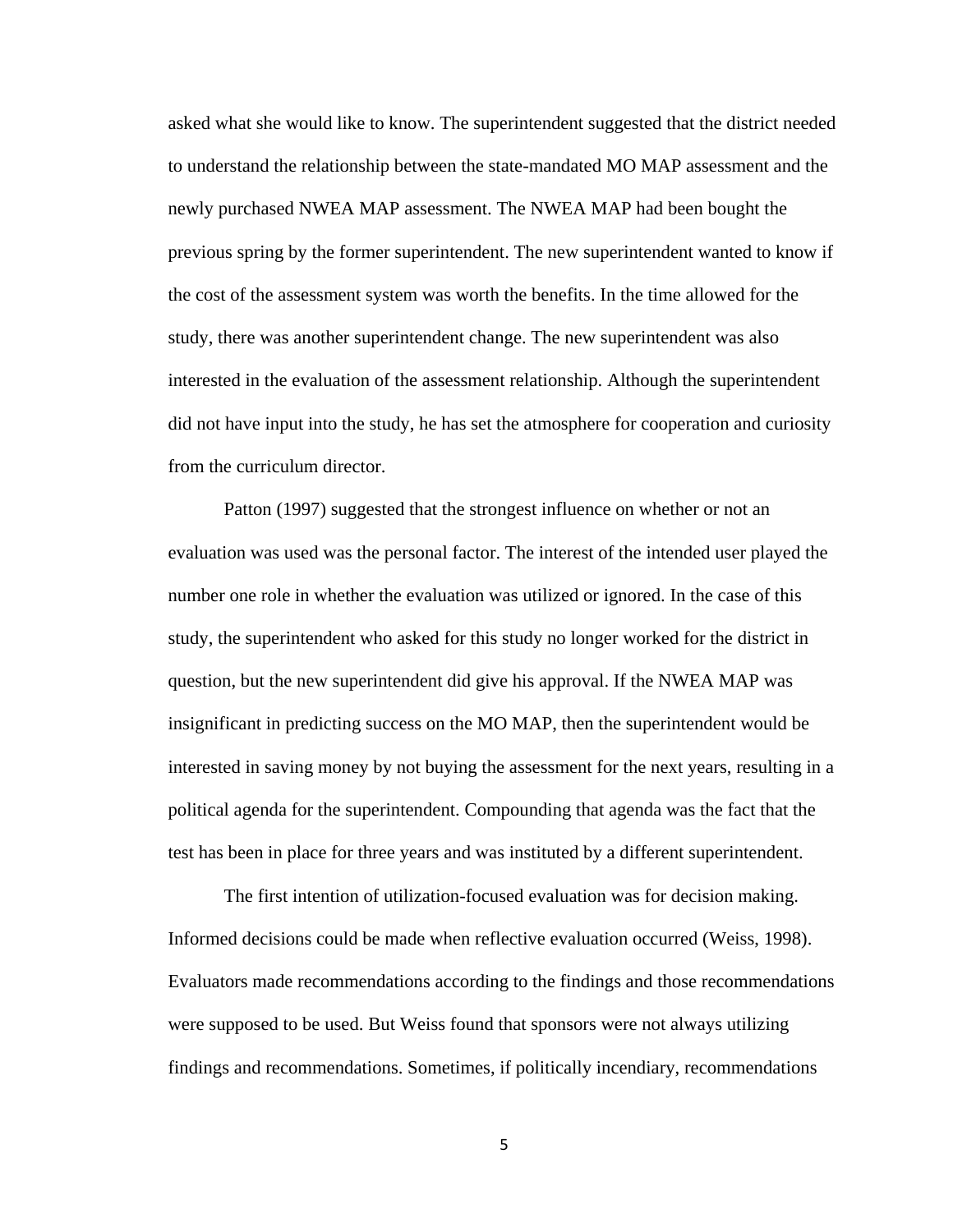were ignored and status quo continued. Another effect was that even though sponsors ignored findings and recommendations, stakeholders could still use some of those recommendations on their own. They could also utilize recommendations of their own that came from the findings. This study would be useful to the superintendent and curriculum director. Teachers could use it in either the specified findings or recommendations or could adopt recommendations of their own.

 Fowler (2004) defined public policy as: "the dynamic and value laden process through which a political system handles a public problem. It includes a government's expressed intentions and official enactments as well as its consistent patterns of activity and inactivity" (p. 9). High-stakes assessment, as required by the No Child Left Behind (NCLB) legislation of 2001, was one of the policies being analyzed. Beginning in the 1950s with the space race after the USSR launched Sputnik, through the years of writing and revising standards, unto the present with the increasing accountability and repercussions of state mandated testing, the past has formed the high-stakes policies of the present (Fowler).

 For many schools across the nation the policy to use more than one high-stakes test had the goals of raising student achievement and scores on the state mandated tests required by NCLB. But was this policy useful in meeting its purpose? If state standards were chosen by educators and parents as the most important curricula for students to learn, was the extra test adding to student learning and higher scores on the state mandated test? In using the second test of choice, districts were attempting to empower themselves by improving scores on the state mandated test. The purpose of this study was to discover if this policy was succeeding.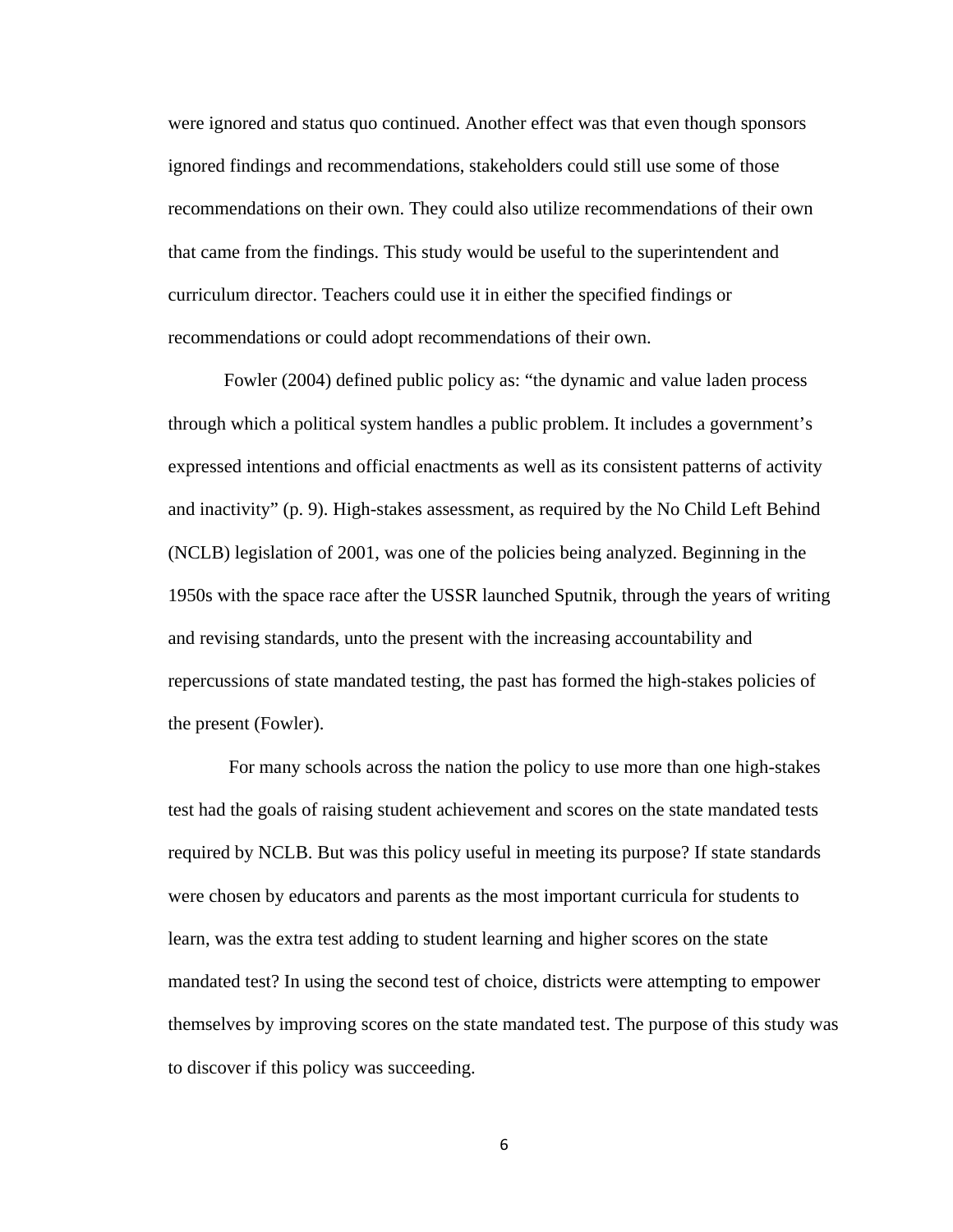Evaluation policy analysis formed the basis of this study. Using large amounts of data from databanks, the researcher assessed how well the policy was reaching its goal. The superintendent of the studied district played a pivotal role in the evaluation of the policy of the district. The policy of high-stakes testing has imposed a state test on districts in Missouri as well as in districts across the nation. It was the superintendent's choice as to what techniques to employ to help raise test scores. The superintendent of the study district chose to add a computer adaptive test to help with student learning and in turn, raise mandated test scores. As well as following policy, the superintendent was making policy. The superintendent was interested in whether the policy was effective for the purpose intended.

#### *Statement of the Problem*

The primary research question was whether the NWEA MAP test provided a useful tool in predicting success on the MO MAP test. The MO MAP test was the statemandated test in Missouri that was given in the April of each year to students in third to eighth grades and once at the chosen grade level in high school. The NWEA MAP test was a supplemental, computer-adaptive test which some districts have bought to supplement the state mandated test. The test originated in the Washington area and has spread throughout the nation. The tests were fairly new in Missouri with testing being done for only three to four years. The district in the study has been using the test for three years and was one of the first in Missouri to purchase the test. Even though Missouri has mandated one state test, the Missouri Assessment Program, the National Forum to Accelerate Middle Grade Reform (2002) suggests that "No single test should ever be the sole determinant of a young adolescent's academic future" (p. 1). The NWEA MAP is a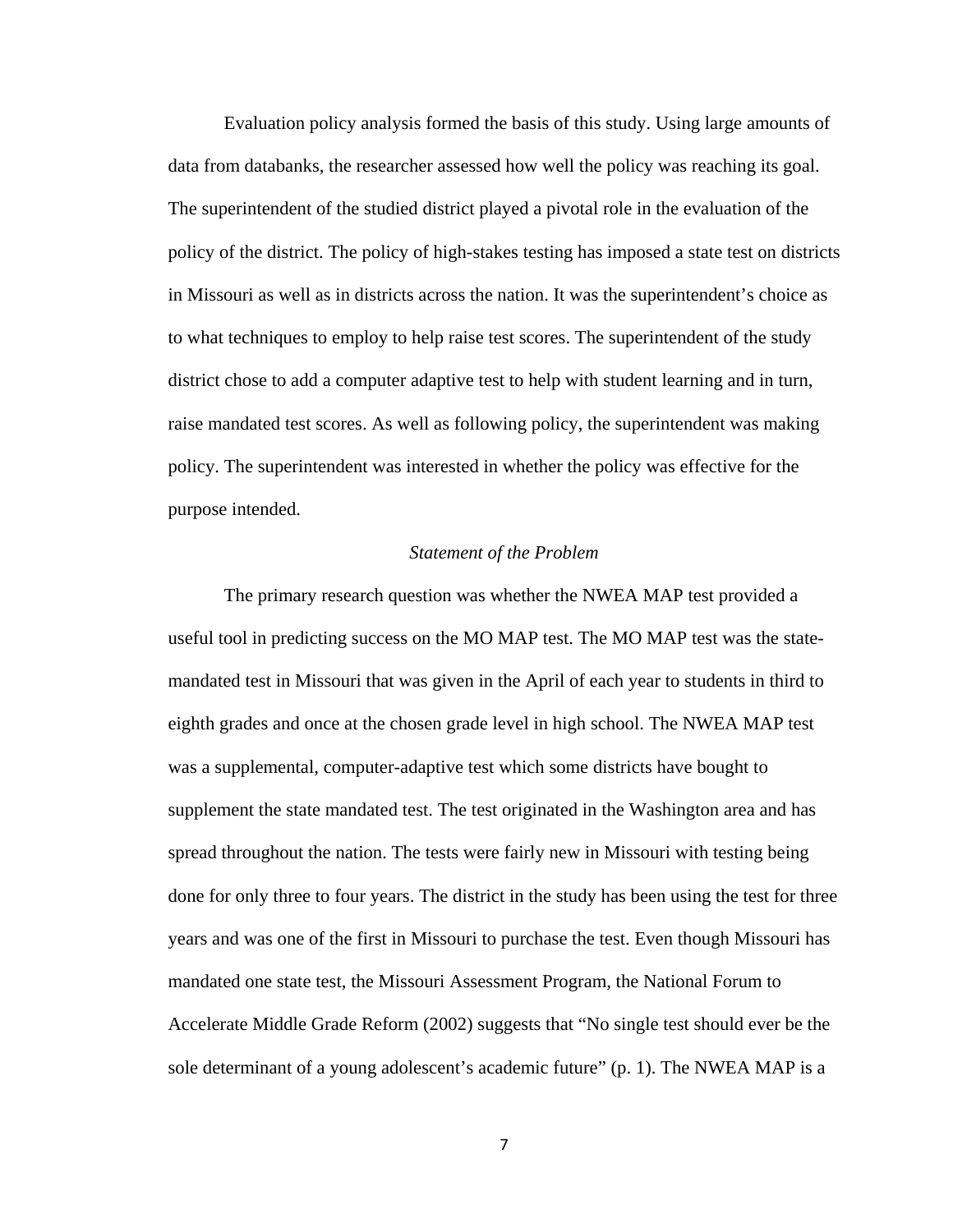different type of test that the MO MAP. The question is, "Can the two tests be used together to further the academic growth of students in Missouri schools?"

 For many of the states that use NWEA MAP, NWEA has conducted an alignment of NWEA MAP questions with state standards to increase the validity of the test. NWEA has not conducted an alignment of questions with Missouri standards to this date, making it all the more important that this study be conducted (NWEA, 2007b). The districts in Missouri need to have some assurance that the NWEA MAP test was providing some benefit for districts trying to increase student learning as measured by the MO MAP. In this study not only were the general scores of the NWEA MAP examined as predictors of success of the MO MAP, but also at the subscores of the NWEA MAP as predictors of success on MO MAP.

 Another issue between the NWEA MAP and the MO MAP was that the MO MAP was a performance assessment. Basically one third of the Missouri MAP assessment were constructed response question, another third was a performance event, with only one third as multiple choice questions. Two thirds of the test required a student to write out an answer, often providing reasons for that answer. This required a student to use higher order thinking skills in processing the answer ("Missouri Assessment," 2006). Because the NWEA MAP was a computer adaptive test, the questions were selected response. Although the computer chose the questions on the NWEA MAP according to how well the student answered the former questions (Van Horn, 2003), the questions were still selected response and students did not have to use higher order thinking to answer them. Research has yet to validate that the use of a computerized system is an appropriate way to predict scores on the MO MAP, given the difference in assessment type.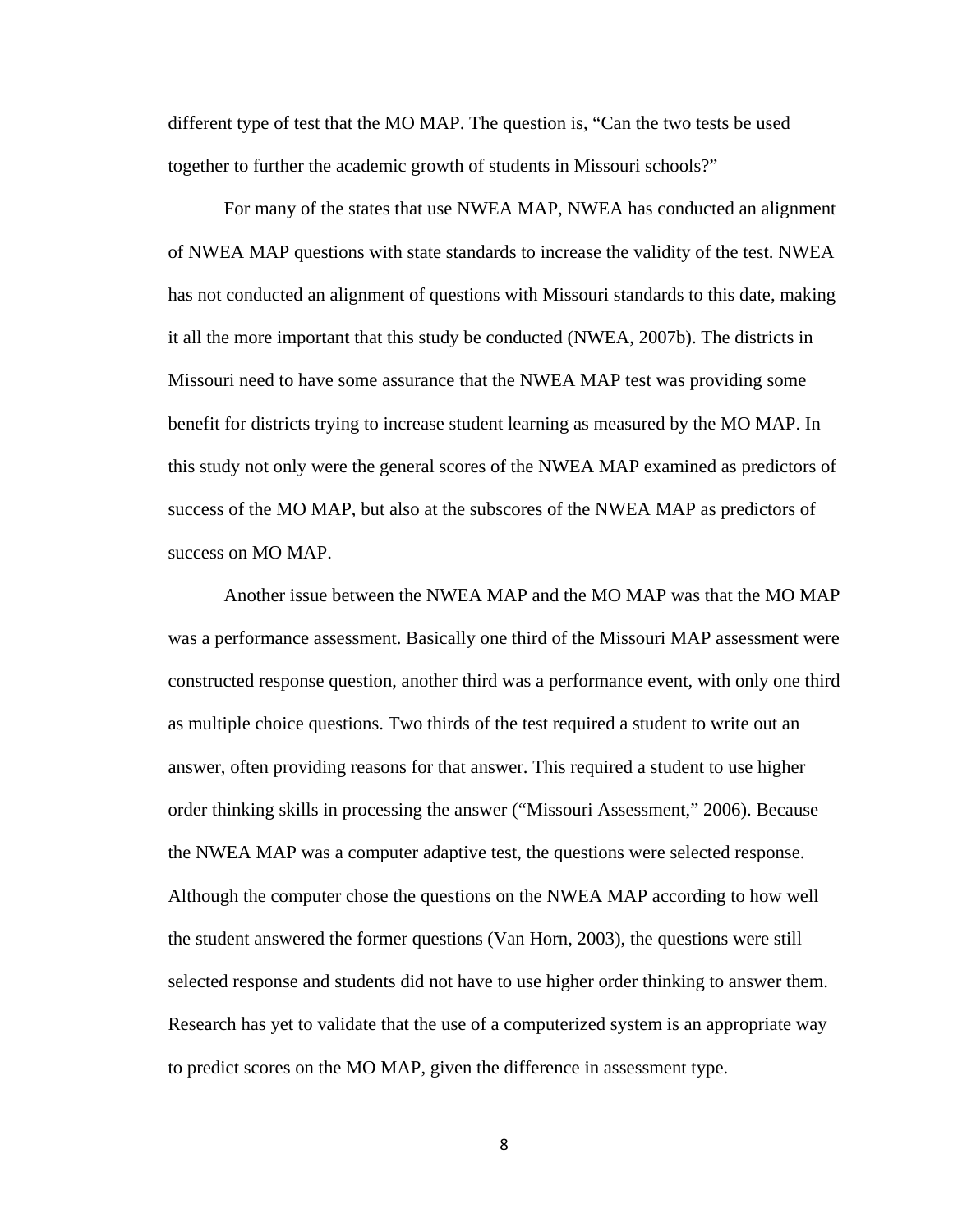One advantage of a computer adaptive test was in measuring growth of individual students over time. Because the same test was given at least twice a year, for successive years, the scores could be compared in order to measure growth (Van Horn, 2003). MO MAP could not measure growth because the tests for successive years were different and the MO MAP had no growth component in its reported statistics ("Missouri Assessment", 2006).

 Another advantage of computer adaptive testing was timeliness of reporting. MO MAP scores were reported five months after testing, in the fall after testing in the spring (Osterlind, n. d.), while NWEA MAP scores could be accessed three days after testing (Woodfield, 2003). Scores reported in a timely fashion increased diagnostic ability of teachers (Stokes, 2005). However, the question remained: Did NWEA MAP scores predict success on MO MAP scores? The answer to this question should address the more practical question regarding the investment of limited school resources and instructional time in the administration of another assessment.

## *Purpose of the Study*

 High-stakes testing in education was a measure put in place by state and federal government to monitor student learning. As the demand for increased rigor in curriculum, also came the demand for increased accountability. All states now have a required state test. Many states have adopted a test that was composed by a large testing company, Missouri, however, has developed its own performance based assessment called the Missouri Assessment Program. K-12 teachers, college professors, community members have all contributed to test development along with CTB/McGraw Hill. With the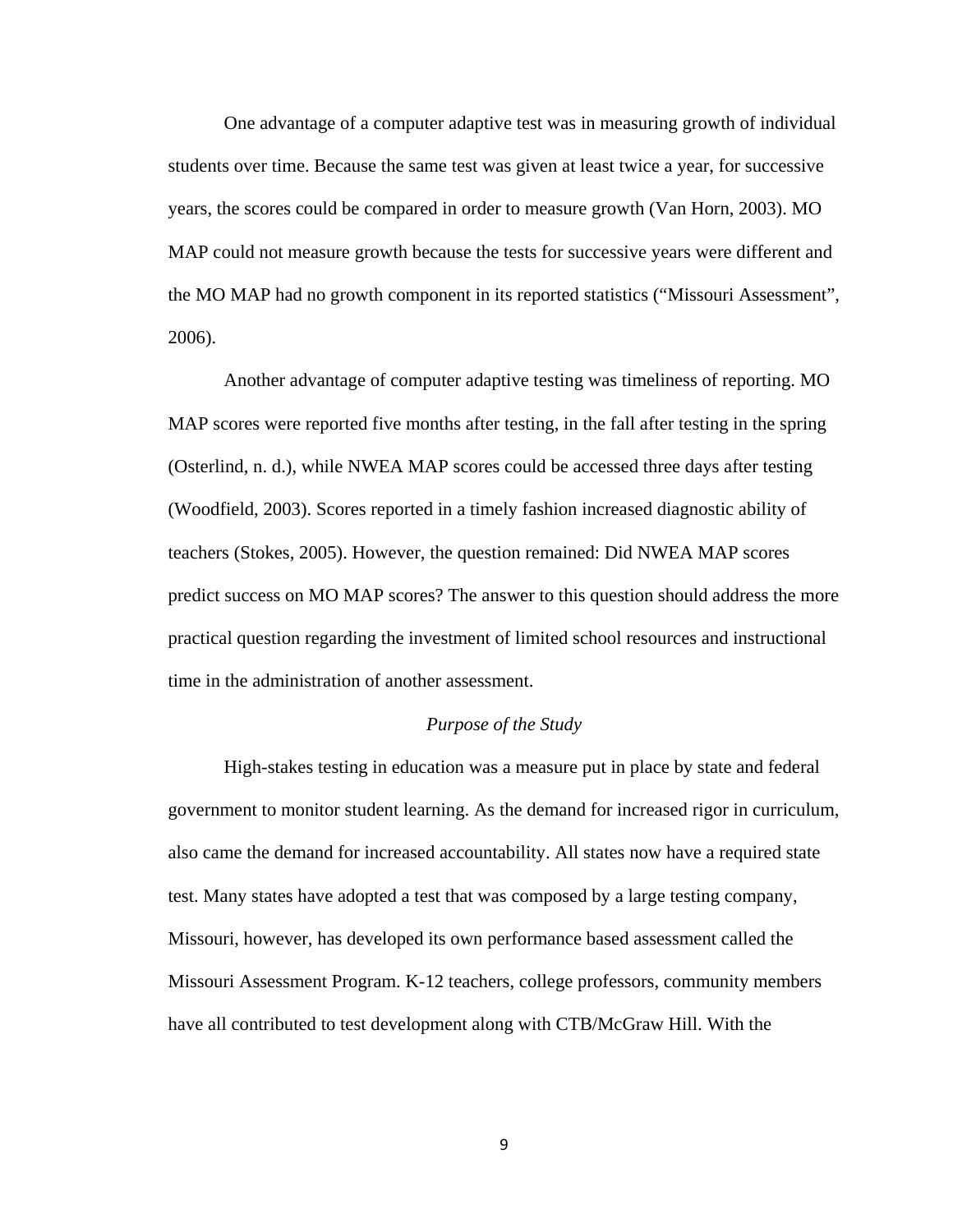development of the test has come professional development for teachers and administrators. Missouri has a large monetary investment in the MAP test.

 School districts in Missouri have a large investment also. Teachers and administrators have spent much of their professional development time each year in analyzing the previous year's results and in preparing their students for the current year's test. Teachers have also invested time in considering and preparing standards for students to attain. The current round of expectations was called Grade Level Expectations (GLEs) (Osterlind, n. d.). The state and federal governments, parents, and business want to know how effective our schools in the United States were at reaching those goals that teachers from schools have set, measuring the rigor of the curriculum and the effectiveness of the teaching by what the students have learned and can perform (Elmore & Furhman, 2001).

 Some districts in Missouri have added a high-stakes, computer-adaptive test developed by the Northwest Evaluation Association (NWEA) to the battery. The Measures of Academic Progress (MAP) was taken on the computer, with the computer adapting the level of questions for each student, according to the correct answers given by the students. The test was easier to administer and scores were available within three days. The test can be given up to four times a year and measure the academic growth of a student during the year and between years (NWEA, 2007a). The purpose of this study was to determine if the results on the NWEA MAP test had any predictors for success for the MO MAP test. This information could be used by school stakeholders to determine money spent on extraneous tests was having the desired effect of raising the academic achievement levels of the students they serve.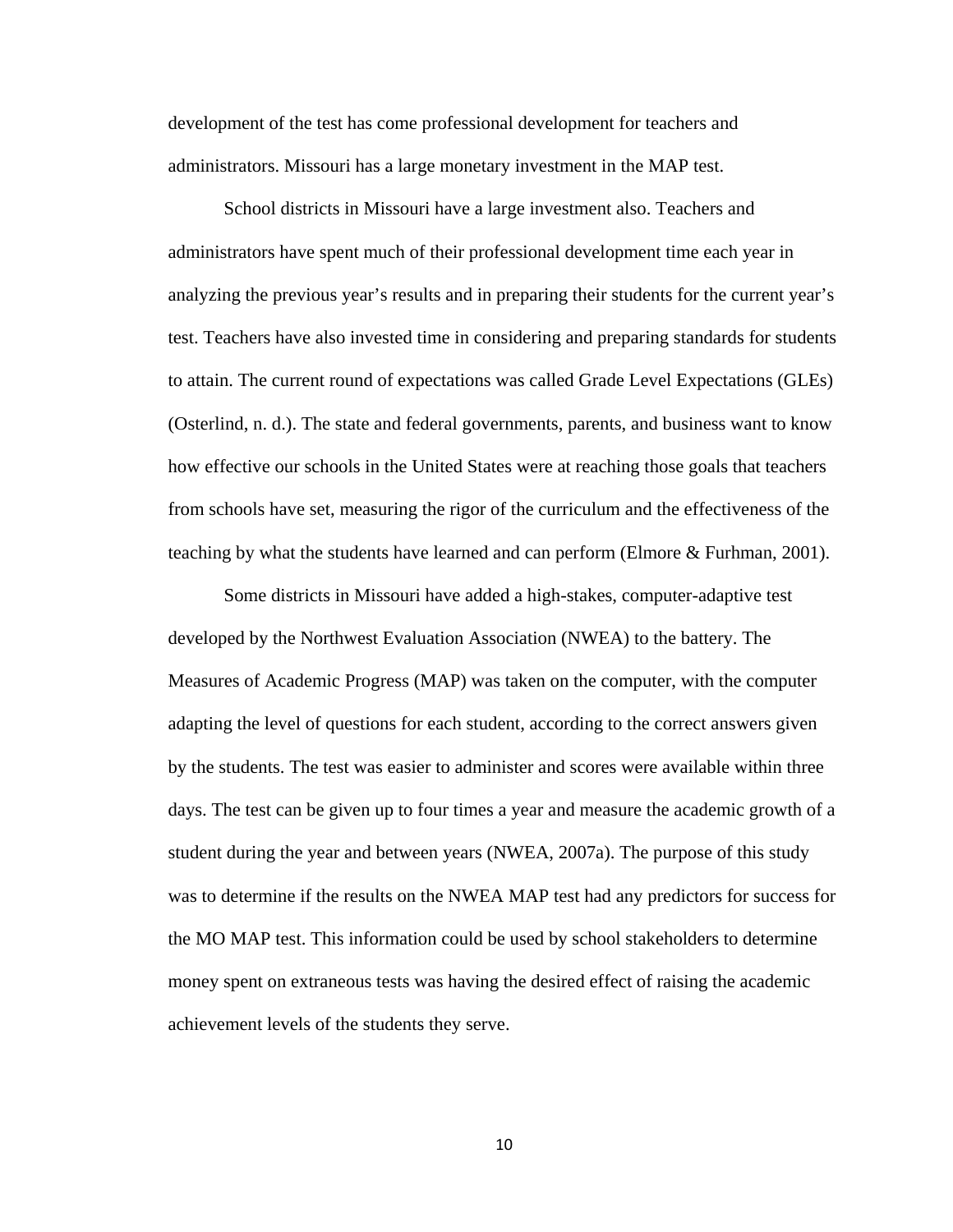#### *Research Questions*

Within the context of this study, the following research questions were addressed:

- 1. How well do Rasch Unit (RIT) scores on the mathematics test of the NWEA MAP test predict scores on the Missouri MAP mathematics test?
	- a. How well do RIT scores on the number and operations portion of the mathematics test of the NWEA MAP test predict scores on the Missouri MAP mathematics test?
	- b. How well do RIT scores on the algebraic relationships portion of the mathematics test of the NWEA MAP test predict scores on the Missouri MAP mathematics test?
	- c. How well do RIT scores on the geometric relationships of the mathematics test of the NWEA MAP test predict scores on the Missouri MAP mathematics test?
	- d. How well do RIT scores on the measurement section of the mathematics test of the NWEA MAP test predict scores on the Missouri MAP mathematics test?
	- e. How well do RIT scores on the data and probability section of the mathematics test of the NWEA MAP test predict scores on the Missouri MAP mathematics test?
	- f. Which RIT scores on the mathematics test of the NWEA MAP are the best predictors of the Missouri MAP mathematics test?
- 2. How well do RIT scores on the NWEA MAP reading test predict scores on the Missouri MAP communication arts test?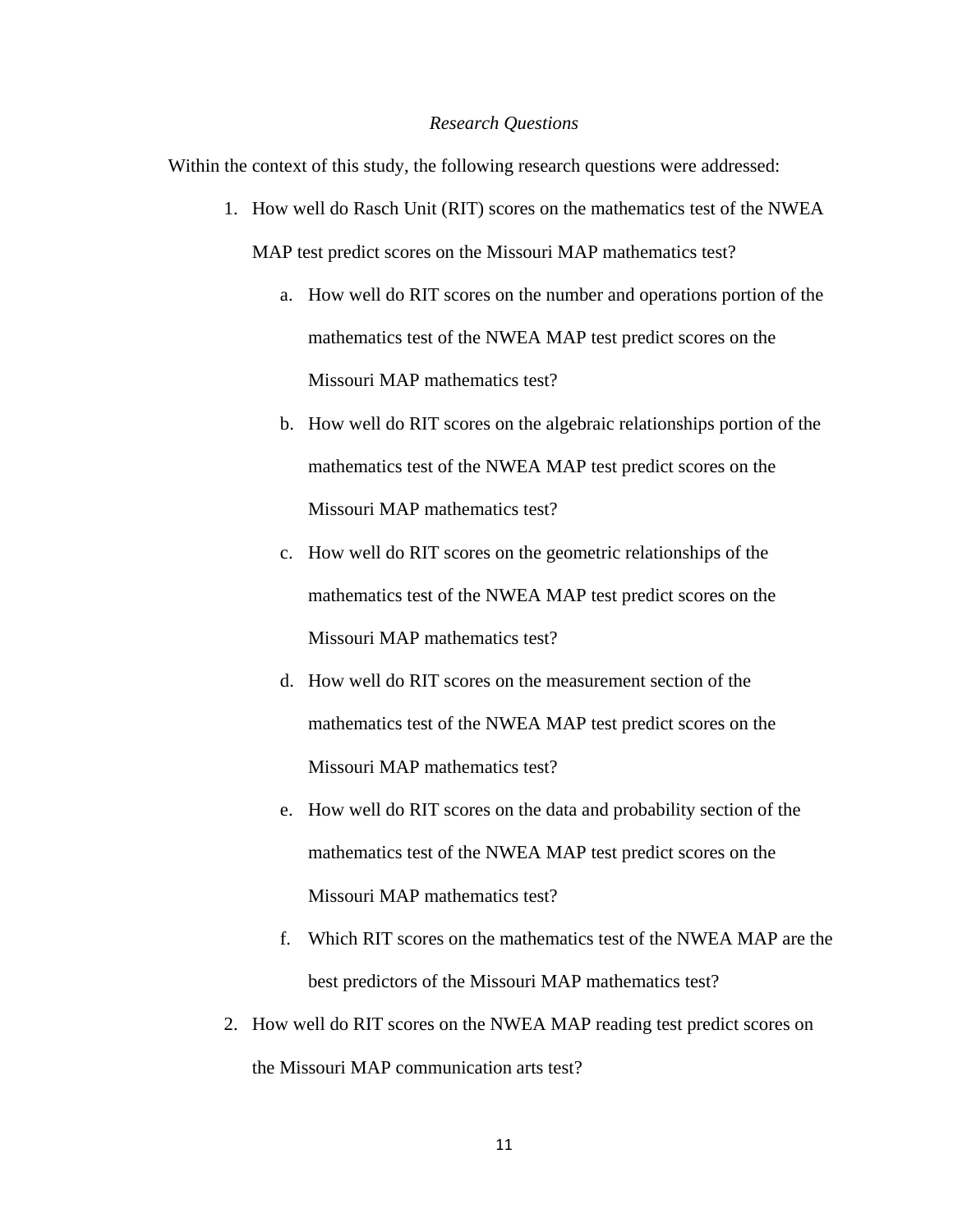- a. How well do RIT scores on the skills for reading process section of the reading test of the NWEA MAP test predict scores on the Missouri MAP communication arts test?
- b. How well do RIT scores on the strategies for reading process section on the reading test of the NWEA MAP reading test predict scores on the Missouri MAP communication arts test?
- c. How well do RIT scores on the comprehend/analyze literature section of the reading test of the NWEA MAP test predict scores on the Missouri MAP communication arts test?
- d. How well do RIT scores on the comprehend/analyze nonfiction section of the reading test of NWEA MAP test predict scores on the Missouri MAP communication arts test?
- e. Which RIT scores on the reading test of the NWEA MAP test are the best predictors of the Missouri MAP communication arts test?
- 3. How well do RIT scores of the language usage test of the NWEA MAP test predict scores on the Missouri MAP communication arts test?
	- a. How well do RIT scores of the apply writing process section of the language usage test of the NWEA MAP test predict scores on the Missouri MAP communication arts test?
	- b. How well do RIT scores of the capitalization and punctuation section of the language usage test of the NWEA MAP test predict scores on the Missouri MAP communication arts test?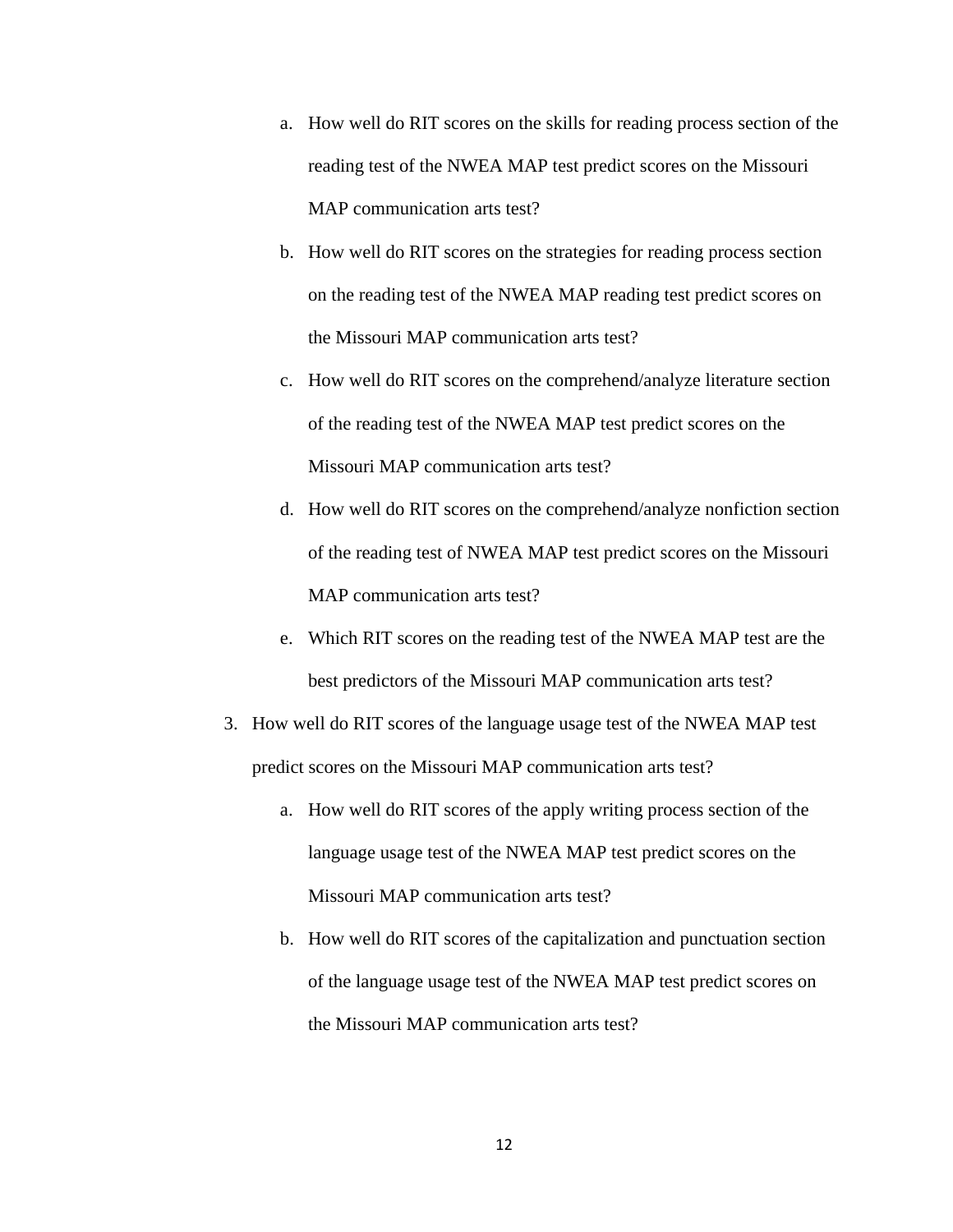- c. How well do RIT scores of the parts of speech/spelling/sentence structure section of the reading test of the NWEA MAP test predict scores on the Missouri MAP communication arts test?
- d. How well do RIT scores on the forms and types of writing section of the reading test of the NWEA MAP test predict scores on the Missouri MAP communication arts test?
- e. Which RIT scores on the language usage test of the NWEA MAP test are the best predictors of the Missouri MAP communication arts test?

## *Design of the Study*

This quantitative study has its roots in positivism which assumed that there was a reality and that reality could be described using measurements (Thomas & Brubaker, 2000). Aimed at discovering a relationship between two high-stakes assessments, the relationship could be measured using a large sample of people taking both tests over a period of three years. The results of those tests were analyzed using simple and multiple regression analysis, looking for predictors from one test to another.

 The type of research conducted was associational research because the study compared two high-stakes tests, looking for predictors from one test to another. By investigating the possible relationship, the researcher was able to understand the predictor variable more completely so that it could be successfully used by educators in planning curriculum that would result in greater student learning. Correlational methodology was the type of associational research used in this study. Test scores for two different highstakes assessments were collected and analyzed with a multiple regression analysis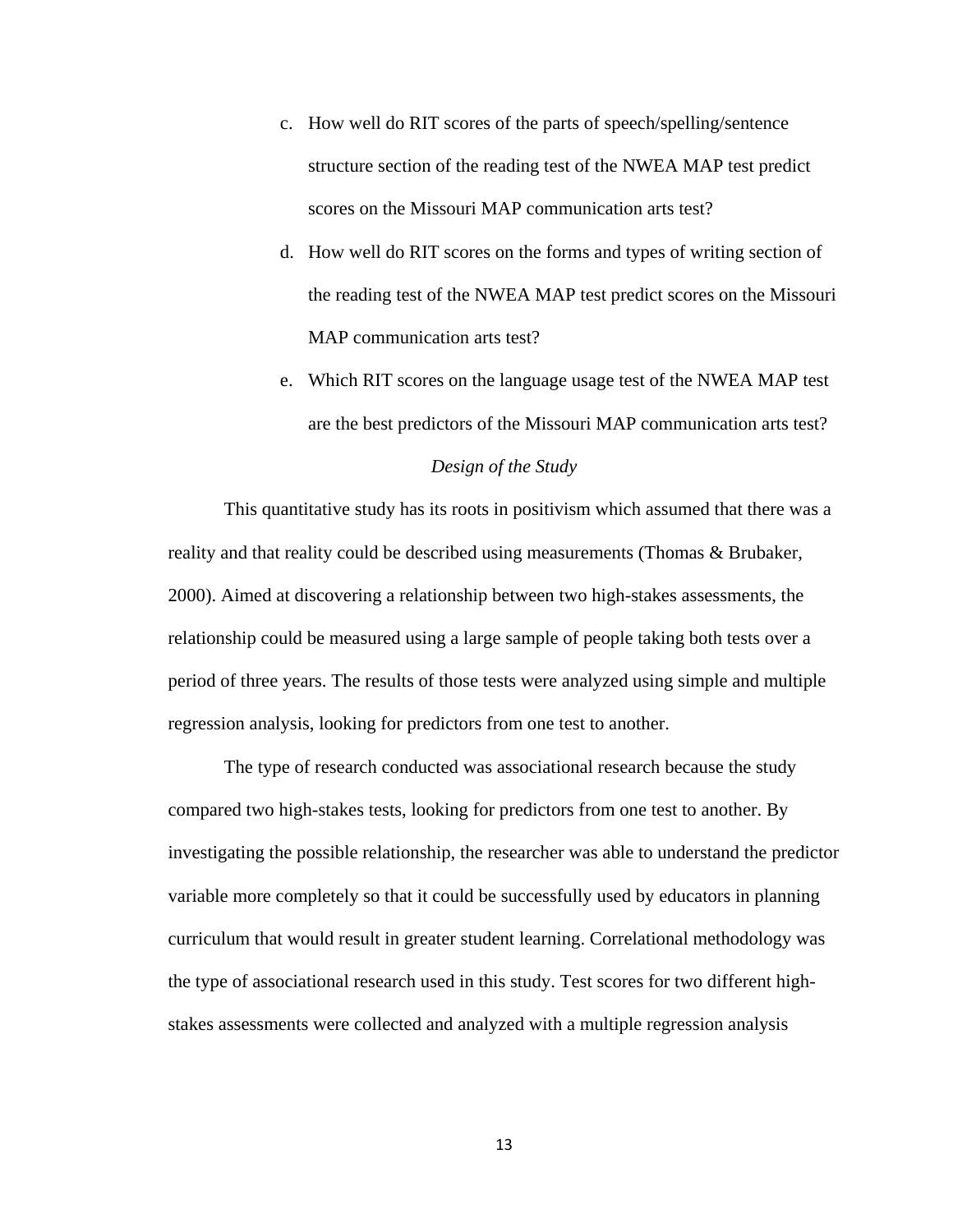looking for predictor variables for success on the state-mandated test (Fraenkel & Wallen, 2003).

#### *Limitations and Assumptions*

 An assumption is defined as anything that was taken for granted in a study. The researcher could change the tenor of the study by the unstated assumptions (Fraenkel  $\&$ Wallen, 2003). Different background assumptions provided different frames for viewing a problem (Bolman & Deal, 1997). Limitations were the items that put boundaries on the meaning of the results from the study. The following were the assumptions and limitations of this study.

 Two of the most obvious underlying assumptions from this study were the concepts that success on the MO MAP and/or academic growth on the NWEA MAP were caused by increased student learning. Student success on a high-stakes test can result from teaching to the test or practice in test taking techniques, rather than increased student learning. In order to adjust for this phenomenon, scores from three years of data on the same students were utilized. An unusual bounce in the statistics, caused by teaching to the test, might register one year but level out on the next.

 The difference in testing modality was a validity issue with using NWEA MAP to predict MO MAP. NWEA MAP was a computer assisted test. All questions were selected response and came from an established data based used for students nationwide. MO MAP is a test consisting of three types of tests: selected response, constructed response and performance event. The test was constructed for Missouri students, by Missouri teachers and community members. Content of the test is governed by the Missouri Grade Level Expectations (GLE). A second modality issue was the computer usage within the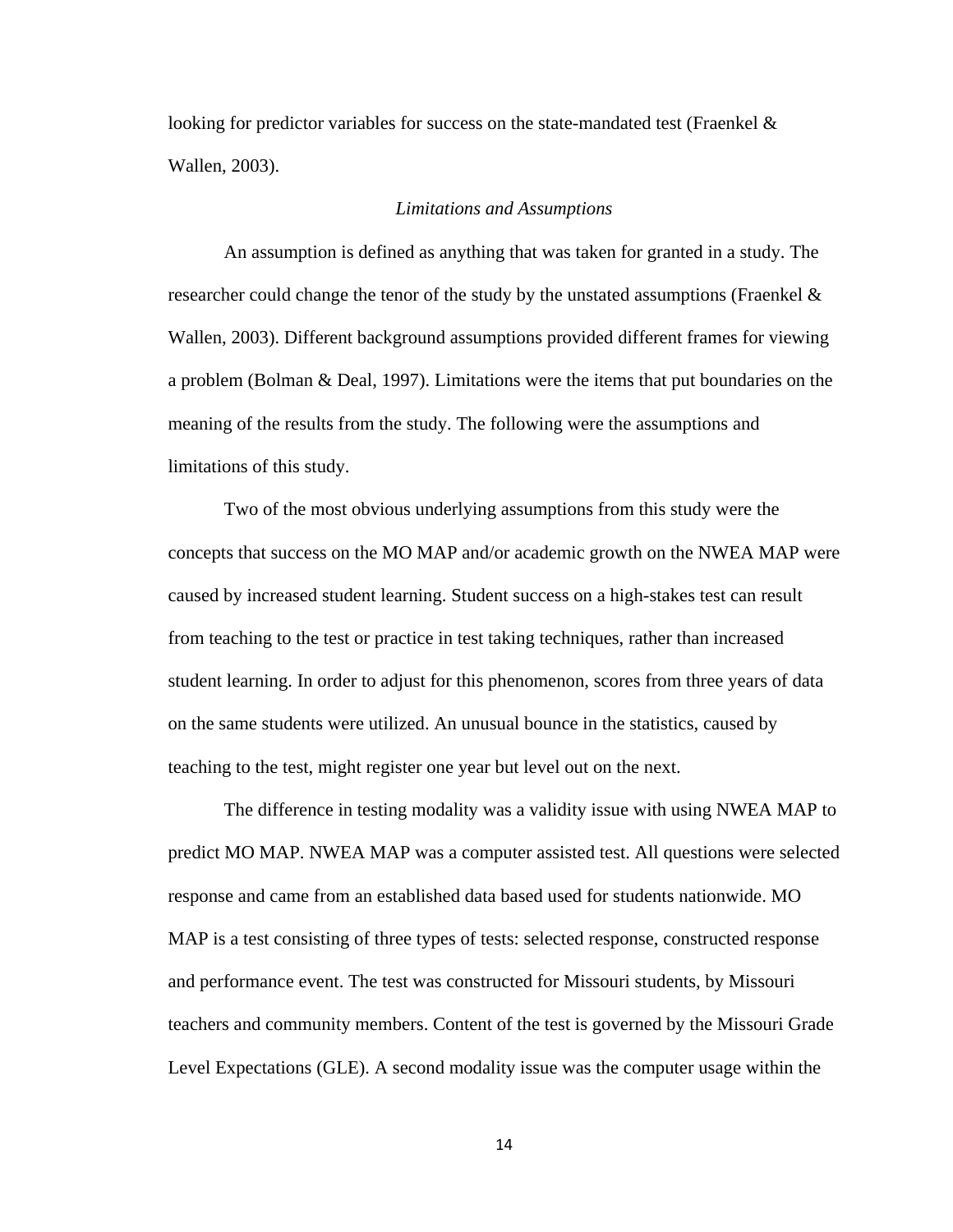NWEA assessment while MO MAP is a paper and pencil test. The question for the researchers was whether success on a test of one modality can predict success on a test of another modality.

The next assumption was that all students were computer literate and were comfortable taking a computer test. A student with computer anxiety might perform lower on a computer adaptive test than a peer who was comfortable on a computer. To compensate for this, teachers would need to ensure that students have the computer skills needed to complete a computer adaptive test.

 Limitations to the study were in sample size and type of district sampled. The sample, although large in number, was limited to one school district. In order to be generalized to a Missouri population, several other districts should be analyzed to see if the data coincides. The district sample was a rural, midsized Missouri school district with a total population between 2000-3000. For the year 2006/2007: the average graduation rate was 88.9%, attendance rate was 93.2%, free/reduced lunch was 41.3% and IEP rate was 18.6%. The annual proficiency rate for this district is slightly above what was projected in the Annual Yearly Progress report.

#### *Definitions of Key Terms*

The following terms have been defined operationally as related to this study:

*Adaptive assessment.* Adaptive assessment "should be defined as an assessment that changes its difficulty according to the performance of a student but reports the outcome of the assessment on a scale that was common to all students" (NWEA, n. d., p. 1).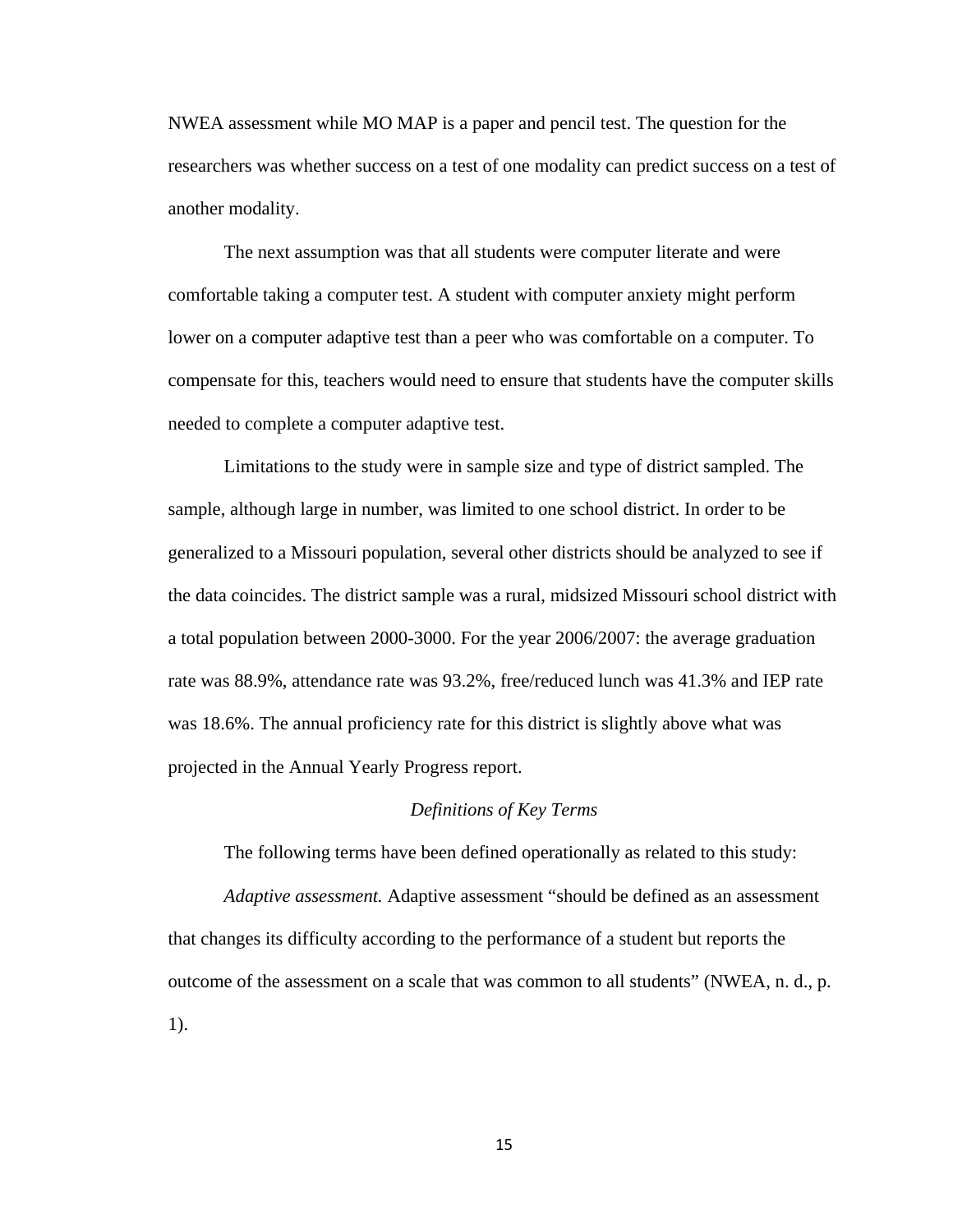*Algebraic relationships.* Algebraic relationships is a subscale of the mathematics test of the NWEA MAP assessment. This subscale measured the student's ability to use equations, make generalizations about geometric patterns, and represent a mathematical situation using a letter or a symbol (NWEA, 2005).

*Apply the writing process.* Apply the writing process is a subscale of the language

usage test of the NWEA MAP assessment. This subscale measured the student's ability to

organize information using graphic organizers, generate and revise a rough draft, and edit

a written document (NWEA, 2005).

*Adequate Yearly Progress (AYP).* Each state defines adequate yearly progress for

itself. This is the definition from the Missouri Department of Elementary and Secondary

Education (n. d.)

This is one of the essential elements of NCLB and probably the most complicated. To achieve the goal of all children being "proficient" (as defined by each state) by 2014, all public schools and districts must make satisfactory improvement each year toward that goal. Based on criteria included in NCLB, the Department of Elementary and Secondary Education has established specific annual targets for AYP in communication arts and math.

Following are Missouri's AYP goals for 2003 through 2005. These figures show the combined percentage of students who must score at the "proficient" or "advanced" levels on the MAP in order for a school or district to achieve AYP. These targets apply to all subgroups of students listed in the next question.

| <b>AYP Targets</b>        | 2003 2004 2005    |  |
|---------------------------|-------------------|--|
| <b>Communication Arts</b> | 19.4% 20.4% 26.6% |  |
| Mathematics               | 9.3% 10.3% 17.5%  |  |

Missouri's "starting points" for determining the annual AYP targets were based on 2002 MAP scores and the overall student proficiency rate in the school at the 20th percentile of total public school enrollment. (p. 1-2)

. *Capitalization and punctuation*. Capitalization and punctuation is a subscale of

the language usage test of the NWEA MAP assessment. This subscale measured how

well students could use capitalization and punctuation in writing (NWEA, 2005).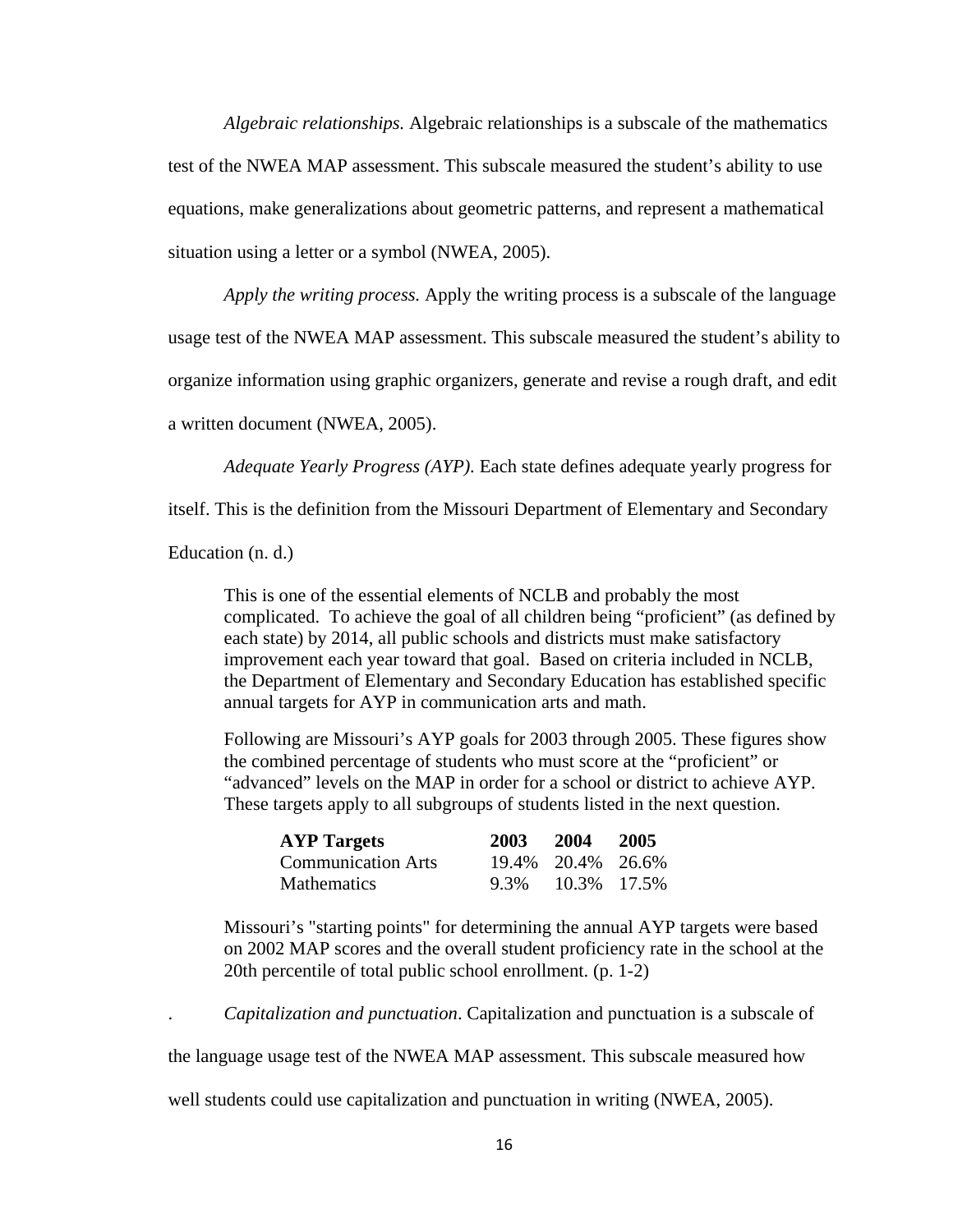*Comprehend/analyze and evaluate literature.* Comprehend/analyze literature is a subscale of the reading test of the NWEA MAP assessment. This subscale measured how well a student can identify text features, literary devices, and text elements of fiction (NWEA, 2005).

*Comprehend/analyze and evaluate non-fiction.* Comprehend/analyze and evaluate non-fictions is a subscale of the reading test of the NWEA MAP assessment. This subscale measured how well a student can identify text features, text elements and techniques, and understands directions (NWEA, 2005).

*CPRE.* The Consortium for Policy Research in Education unites researchers from the University of Wisconsin-Madison, University of Pennsylvania, Harvard University, University of Michigan, and Stanford University with the purpose of improving education through practical research.

*Data and probability.* Data and probability is a subscale of the mathematics test of the NWEA MAP assessment. This subscale measured the student's ability to organize and interpret graphs and data (NWEA, 2005).

*Forms and types of writing.* Forms and types of writing is a subscale of the language usage test of the NWEA MAP assessment. This subscale measured the student's ability to identify types of writing, audience purpose, and development of paragraphs (NWEA, 2005).

*Geometric relationships.* Geometric relationships is a subscale of the mathematics test of the NWEA MAP assessment. This subscale measured the student's ability to recognize and identify the attributes of 2- and 3- dimensional shapes, use coordinate representations, identify symmetry and describe the results of transformations.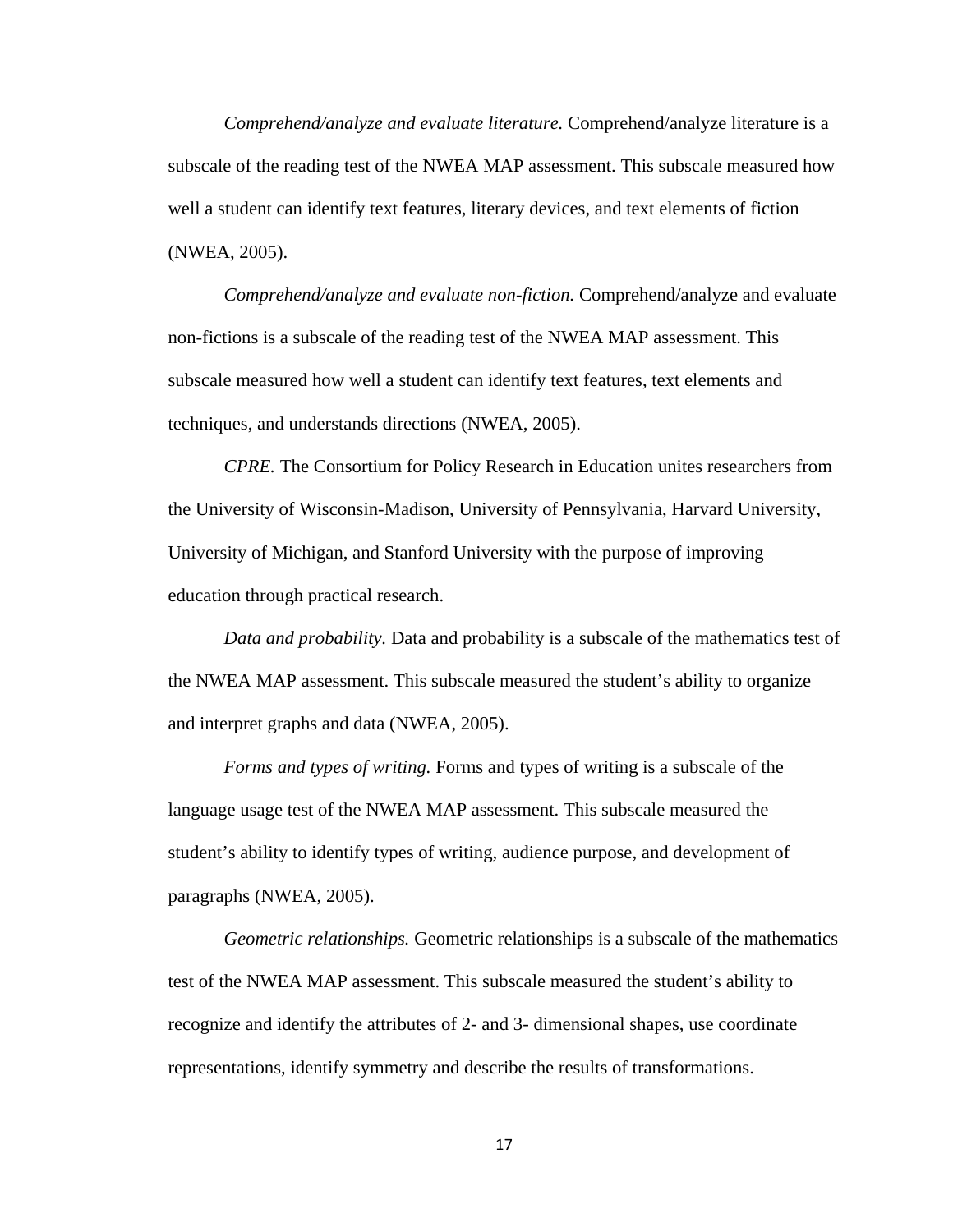*High-Stakes Testing.* Tests are considered to be "high-stakes when the results of a test are used to "make significant educational decisions about schools, teachers, administrators and students" (Amrein & Berliner, 2002a, p. 1). Examples of high-stakes testing include SAT, mandated state testing such as the Missouri Assessment Program.

*Improving America's Schools Act (IASA), 1994.* Improving America's Schools Act of 1994 amended the Elementary and Secondary Education Act of 1965. Title I of this law appropriates funds for the "Fund for the Improvement of Education and specified uses for those funds" (U. S. Metric Association, 2005, p. 1).

*Low-stakes testing.* When a test is conducted for diagnostic purposes within a classroom and does not have significant impact on educational decisions. Examples of low-stakes testing are tests used within the classroom for classroom assessment or practice for high-stakes testing (Amrein & Berliner, 2002a).

*Measurement.* Measurement is a subscale of the mathematics test of the NWEA MAP assessment. This subscale measured the student's ability to tell time, count money, and measure temperature; measure length, weight, and capacity, and calculate perimeter and area.

*MO MAP.* MO MAP is the Missouri mandated testing under the No Child Left Behind Legislation. The Missouri Assessment Program has created a performance-based test in language arts, mathematics, and science. Language arts assessment was given in grades 3-8 annually, and in grade 11. Mathematics assessment was given in 3-8 annually, and in grade 10. Science was given in grades 5, 8, 11. There were three types of questions on the MO MAP test: selected response questions, constructed response questions, and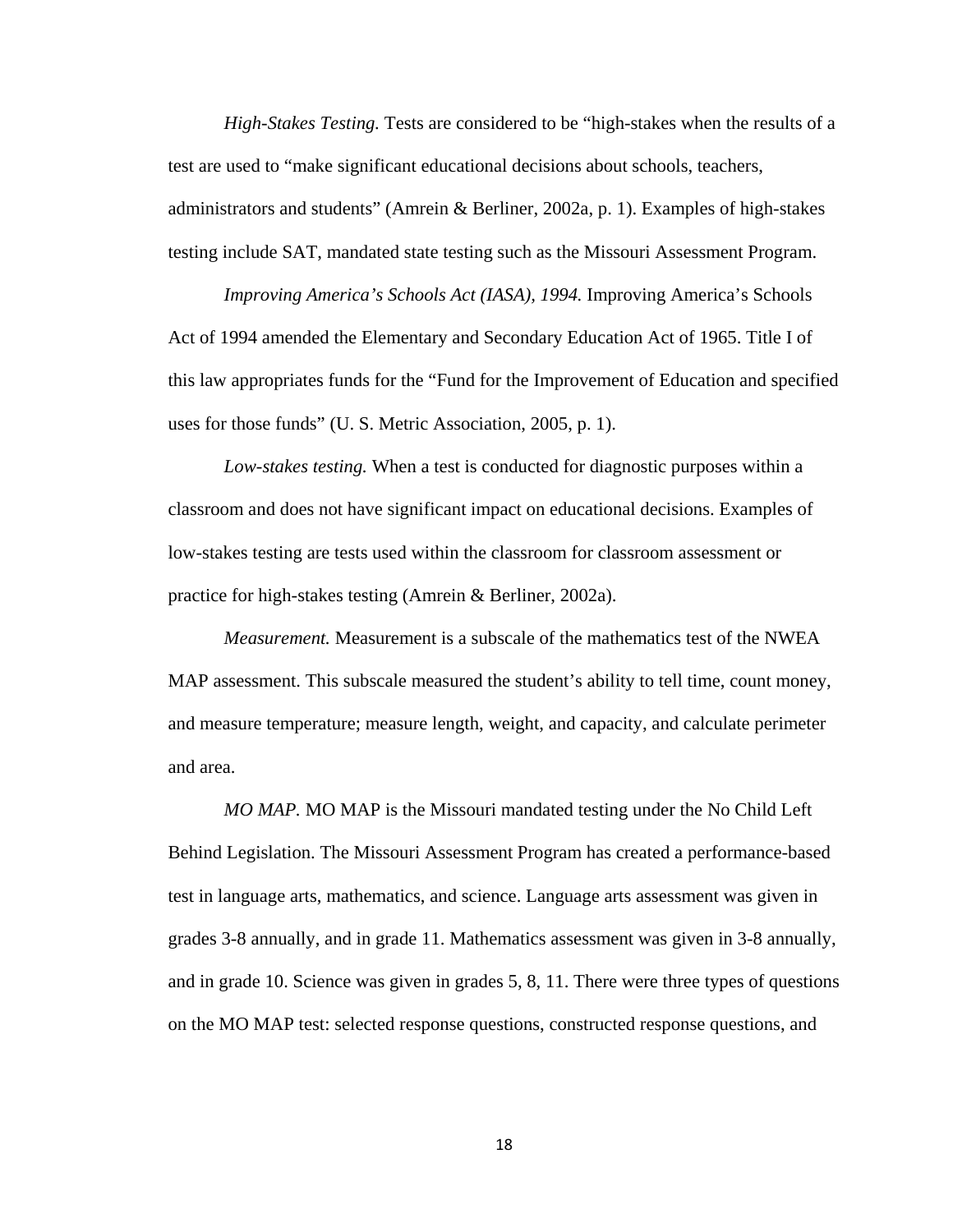performance events (Missouri Department of Elementary and Secondary Education, 2007c).

*MO MAP language arts test.* MO MAP language arts test is one of the tests within the MO MAP assessment.

*MO MAP mathematics test*. MO MAP mathematics test is one of the tests within the MO MAP assessment.

*NAEP.* The National Association of Educational Progress is "the only nationally representative and continuing assessment project of what America's students know and can do in various subject areas" (NCES, 2007, p. 1). This project falls under the jurisdiction of the National Center for Educational Statistics, which falls under the Department of Education. The Commissioner of Education Statistics is required by law to carry out the NAEP project. The project conducts representative testing in all states in mathematics, reading, science, writing, the arts, civics, economics, geography, and U. S. history. The project produces results of this testing in the Nation's Report Card.

*NCLB.* The No Child Left Behind Act is a reauthorization of the Elementary and Secondary Education Act. NCLB was passed by Congress in 2001 and signed by President George W. Bush on January 8, 2002. "NCLB is built on four principles: accountability for results, more choices for parents, greater local control and flexibility, and an emphasis on doing what works based on scientific research" (U. S. Department of Education, 2007, p. 1).

*NWEA.* The Northwest Evaluation Association produces the Measure of Academic Progress test and provides teachers with the tools necessary to analyze student growth and to utilize the scores in a practical way in their classroom (NWEA, n. d.).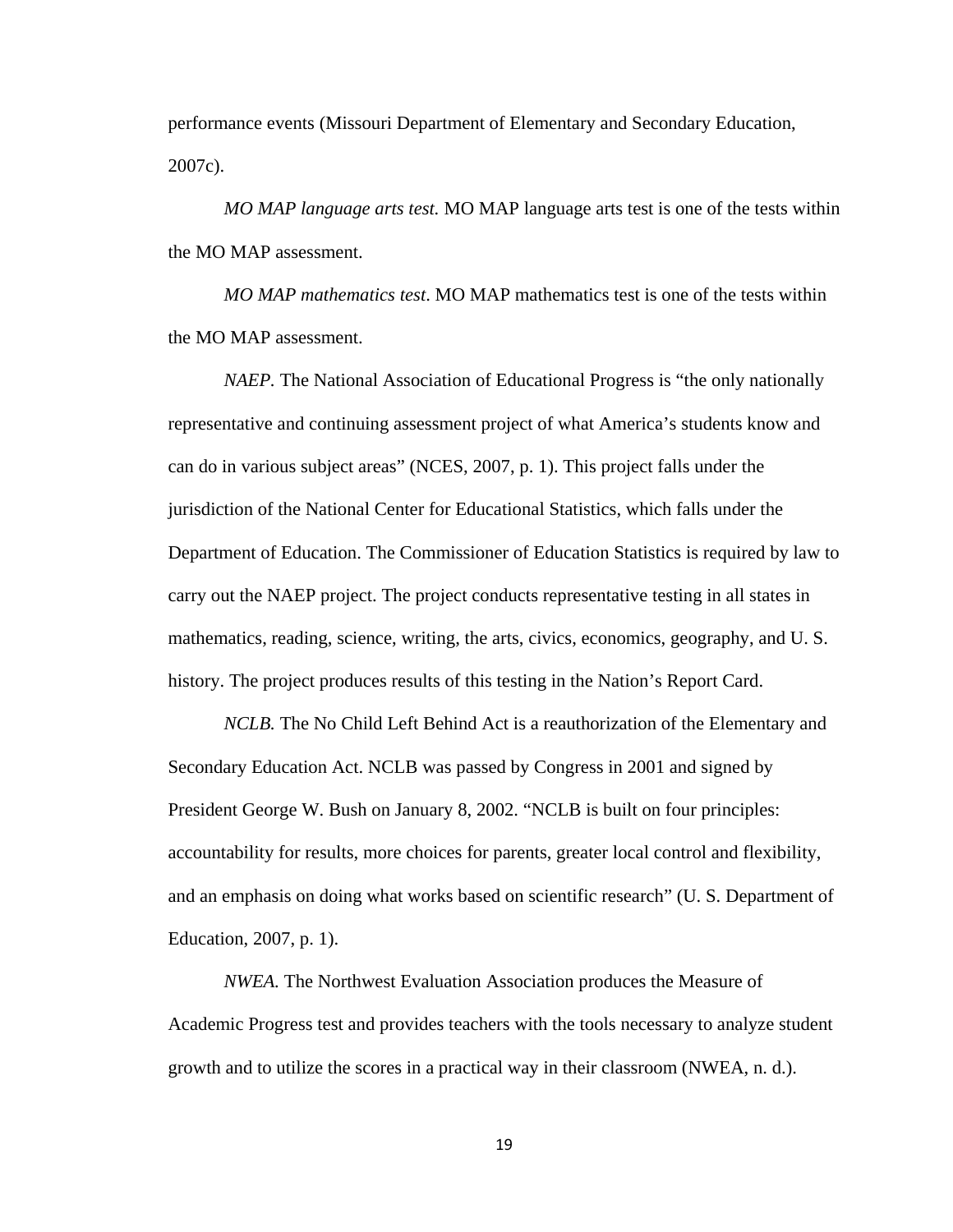*NWEA language usage test.* NWEA language usage test is one of the three tests within the NWEA MAP assessment.

*NWEA mathematics test.* NWEA mathematics test is one of the three tests within the NWEA MAP assessment.

*NWEA reading test.* NWEA reading test is one of the three tests within the NWEA MAP assessment.

*NWEA MAP.* The NWEA MAP test is a computer-adaptive test developed by the Northwest Evaluation Association. The Measures of Academic Progress assessment measured "student general knowledge and academic growth in reading, language usage, mathematics and science" (NWEA, n. d., p. 1).

*RIT.* RIT is short for Rasch Unit, named for the Danish statistician Georg Rasch, who founded the theory. The Rasch unit is an equal interval unit that did not change, like centimeters on a meter stick. The questions on the test are assigned a RIT level according to their difficulty. RIT scores are stable. After 20 years of using RIT scores, they are still the same (NWEA, 2007b).

*Skills of reading process.* Skills for reading process is a subscale of the reading test of the NWEA MAP assessment. This subscale measures the student's phonemic awareness, use of phonics, and ability to define vocabulary (NWEA, 2005).

*Speech/spelling/sentence structure.* Speech/spelling/sentence structure is a subscale of the language usage test of the NWEA MAP assessment. This subscale measured the student's ability to identify parts of speech, spell, and construct sentences (NWEA, 2005).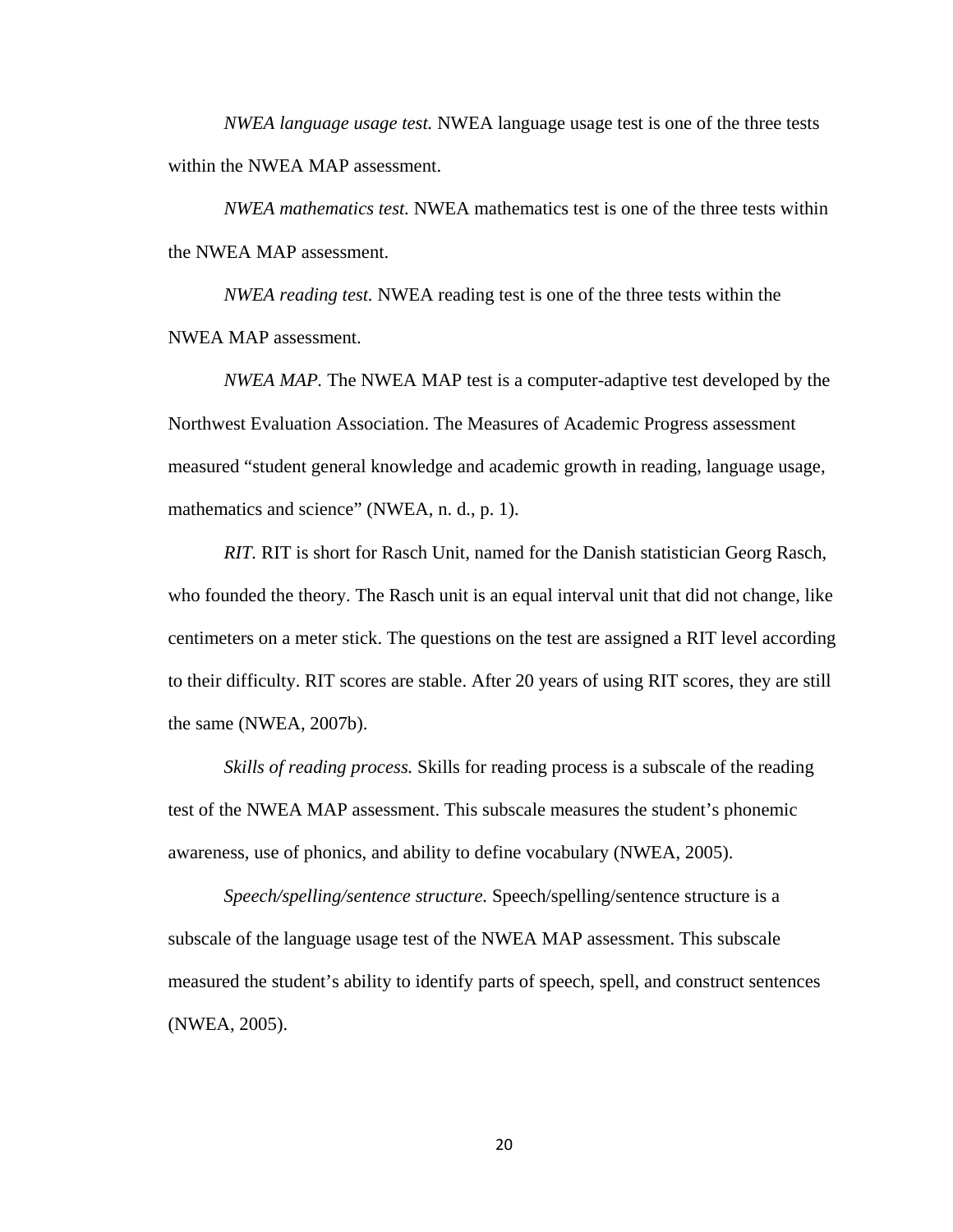*Strategies for reading process.* Strategies for reading process is a subscale of the reading test of the NWEA MAP assessment. This subscale measured the student's ability to apply comprehension strategies before, during, and after reading (NWEA, 2005).

#### *Summary*

 The roots of high-stakes testing can be traced to the publication of *A Nation at Risk* (National Commission on Education) in 1983. This report stated that the nation's education system was at a crisis and called for reforms. Through the years, the reforms had varied. Longer school days and more required courses were the first and easiest reforms. The next reforms were the states' educational initiatives that set standards for curriculum and alignment of curriculum for those standards. Then finally with the passage of NCLB in 2001, the federal government held states, districts, and schools accountable for the scores on a yearly assessment.

 Missouri kept in step with required reforms and developed, with the help of teachers, their own state test and professional development system for teachers and administrators. The MAP test was developed as a performance based test with three components, selected response questions, constructed response questions, and performance event. The standards have been revised and Missouri schools currently were working with GLEs that tell teachers exactly what they were responsible for within each year.

 Several districts in Missouri have added a computer-adaptive test to their battery of tests, the MAP created by NWEA. Computer-adaptive testing had the advantage over MO MAP testing in the area of timeliness of results and measuring student academic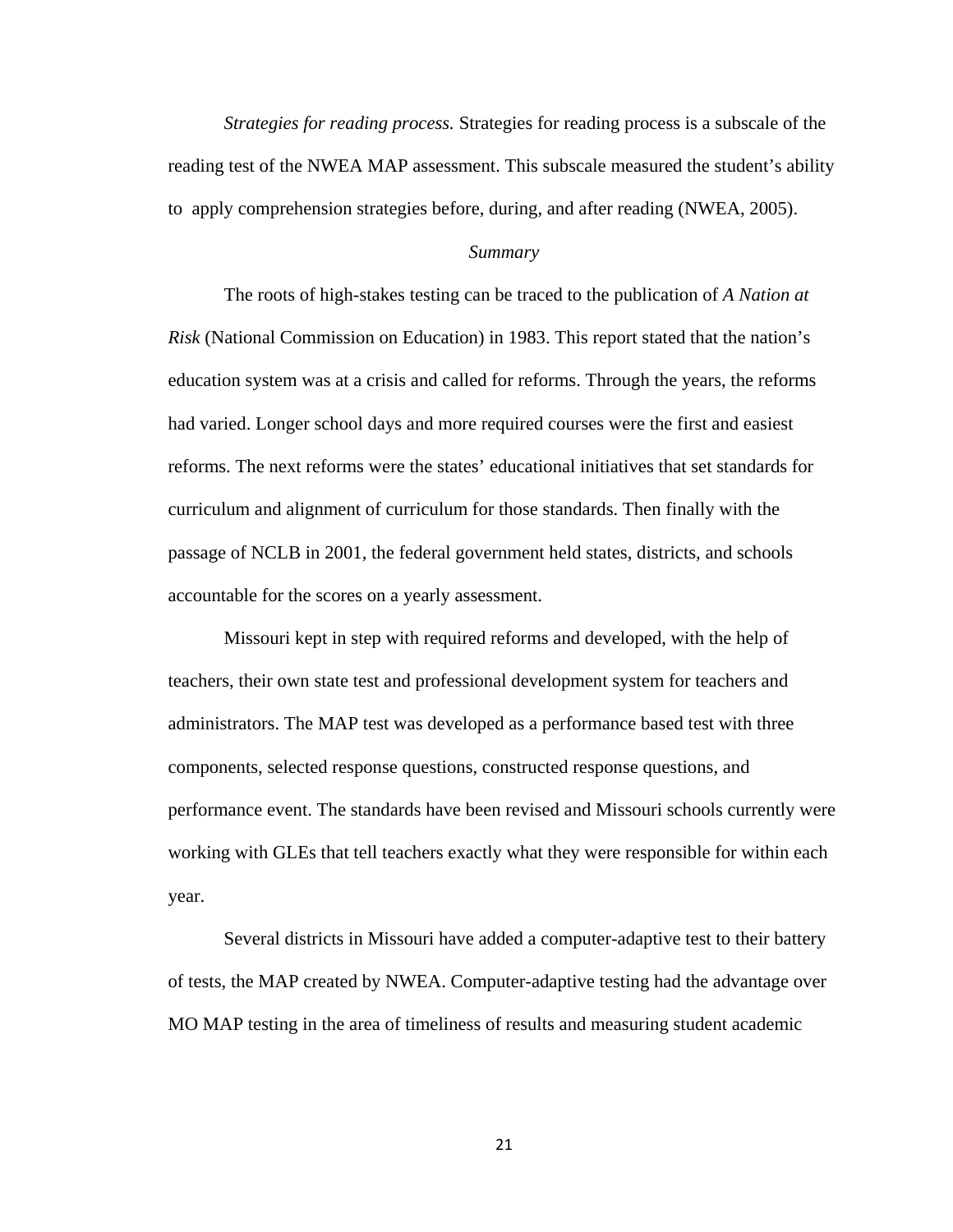growth. But can teachers and districts use this assessment to enhance student learning measured by the state mandated MO MAP?

 In Chapter Two the literature supporting high-stakes testing is presented; both the history of development of the concept, and the advantages and disadvantages. The history of the Missouri testing movement is also explored. The characteristics of the assessments being compared finish the chapter. In Chapter Three, the research questions are stated and the sample examined. A discussion of multiple regression analysis and the reasons this analysis suited this study is discussed. Chapter Four contains the results of the analysis. Chapter Five includes the discussion of the results and suggestions for further research.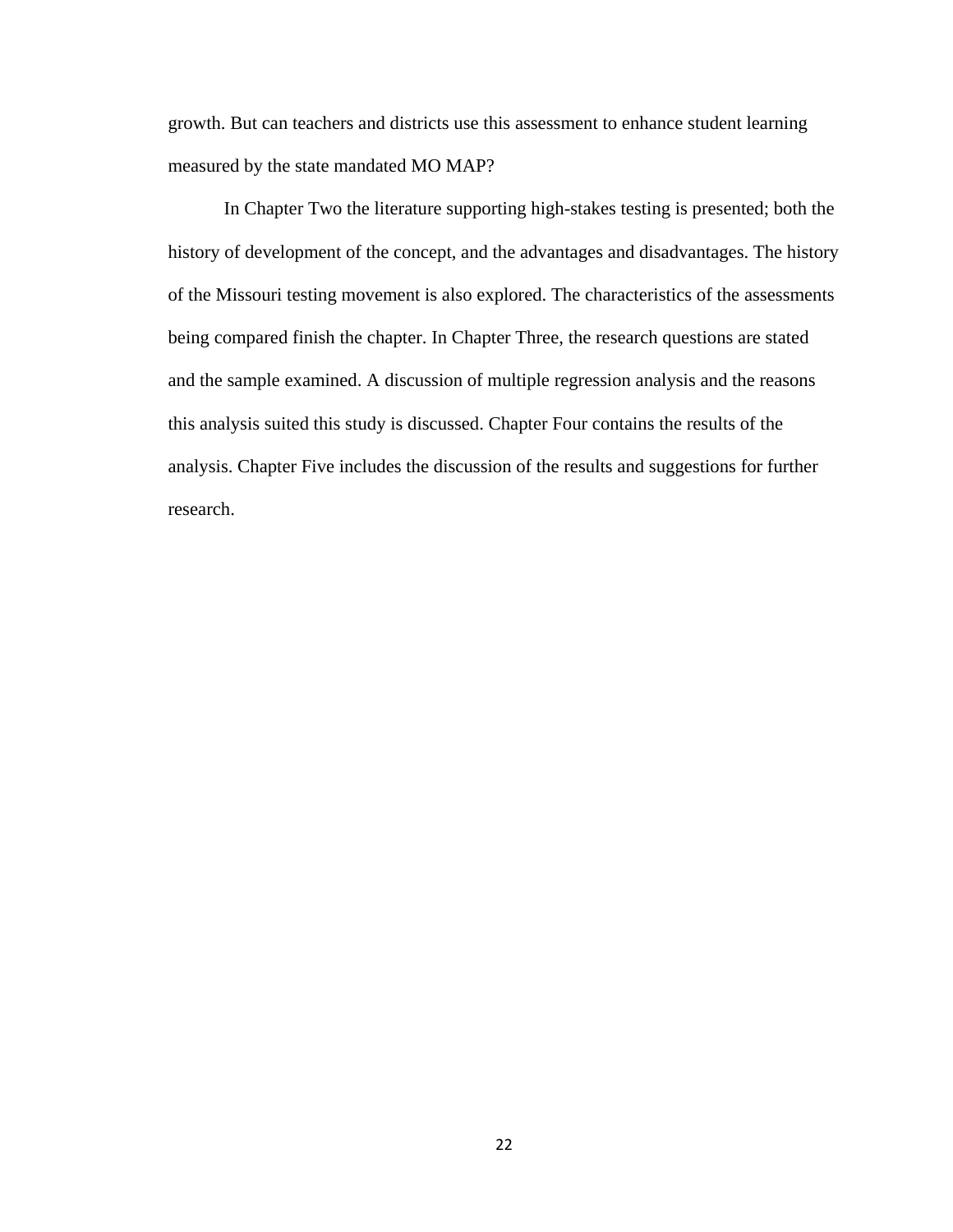#### CHAPTER TWO

### REVIEW OF RELATED LITERATURE

## *Introduction*

In order to understand the relationships that could exist between the Northwest Evaluation Association's (NWEA) Measures of Academic Progress (MAP) test with the Missouri Assessment Project MAP test, the history of the Standards Movement and its theoretical underpinnings were essential to review. The NWEA MAP test was a computer adaptive test, chosen by some Missouri districts as an extra diagnostic test: The Missouri MAP is a performance based test, required as Missouri's state test. Amrein and Berliner (2002) stated a philosophy of learning that agreed with Missouri's. "The proper goal of school learning was the transfer of learning, that is, the application or use of what was learned in one domain or context to that of another domain or context" (p. 13). Although very different in philosophy, both tests have their roots in the Standards Movement.

Vogler and Virtue (2007) proclaimed the *Nation at Risk* (1983) to have been the catalyst for the standards movement and the high-stakes testing era. The standards movement has had a lasting influence on education. The No Child Left Behind (NCLB) legislation that followed 19 years after the *Nation at Risk*, was designed to further "transform American schools from a culture of compliance to a culture of achievement and results" (Vogler & Virtue, 2007, p. 55). However, the standards movement, highstakes testing, and NCLB have had their critics. It was important to look at the pros and cons of high stakes testing considering the effects on student learning and on the teachers themselves.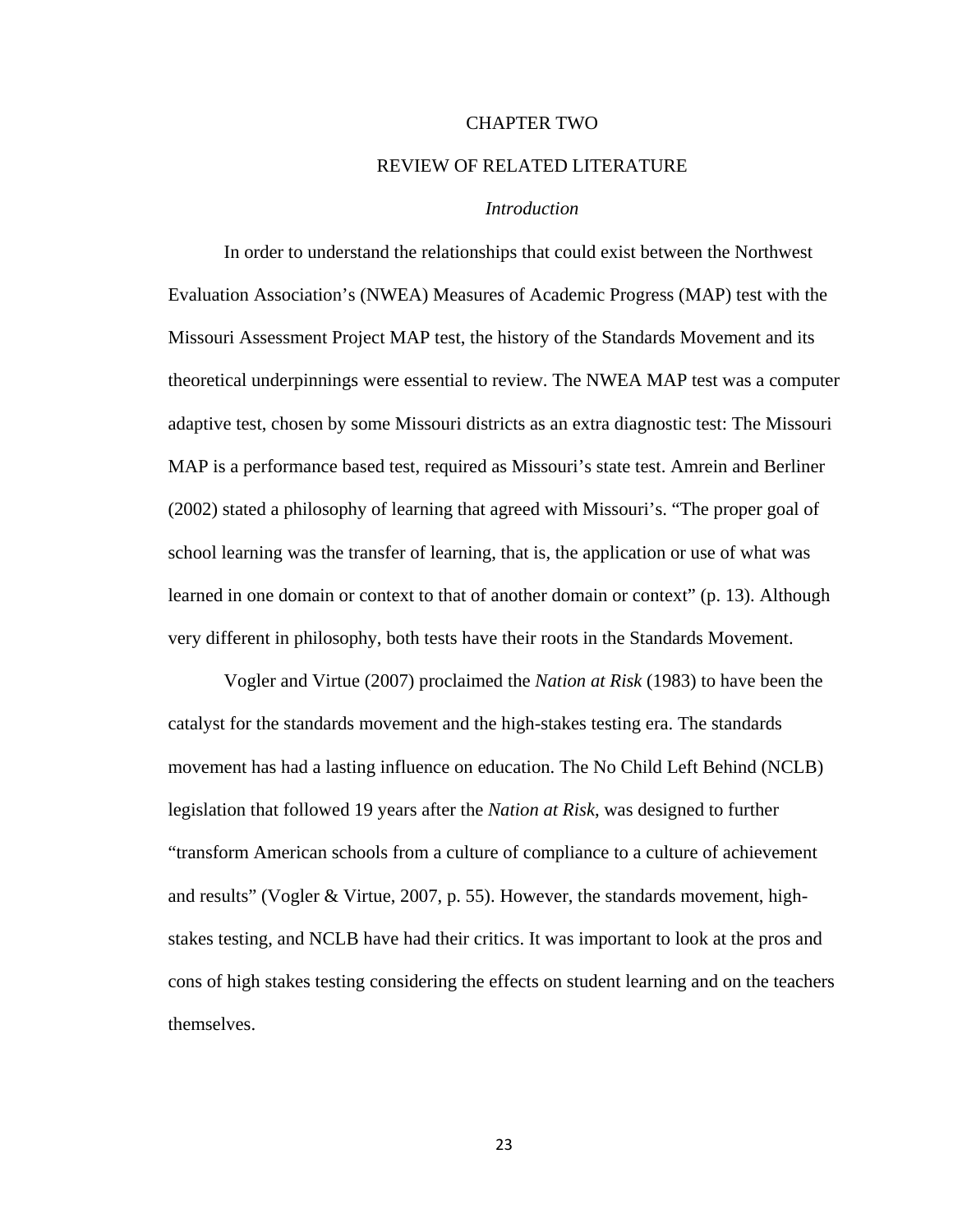Many states have influenced the development of high-stakes testing and were affected by the NCLB legislation. The early attempts at educational reform in Texas proved to be the model for NCLB. But Texas was not the only state experimenting with high-stakes testing and accountability. Kentucky, Maryland, North Carolina, Texas, New York, and Florida were first generation reform states. All had experimented with some of the components of NCLB.

A review of the Missouri standards movement and the state test development demonstrated a state that was serious about raising standards and bringing those standards to every school district in the state. Missouri concentrated on professional development at the same time they developed standards and state assessment, disseminating as much information as possible to teachers and administrators ("Missouri Assessment", 2006). But at the same time, there were problems with the test; those of timeliness and the inability to track student growth. Missouri, as many other states (Van Horn, 2003), had not been able to address these issues successfully.

 Computer assisted testing in the form of the Northwest Evaluation Association's Measures of Academic Progress has been adopted by 2600 districts in the United States. The test has swept from the Western states to the East. The NWEA MAP test promised to fill the gap that the Missouri MAP leaves. The computer assisted test could produce immediate results that appealed to students and teachers alike. The test promised to be challenging to all students while producing achievement levels that were both norm referenced and growth referenced. French (2003) concludes, "No single test should ever be the sole determinant of a young adolescent's academic future" (p. 20).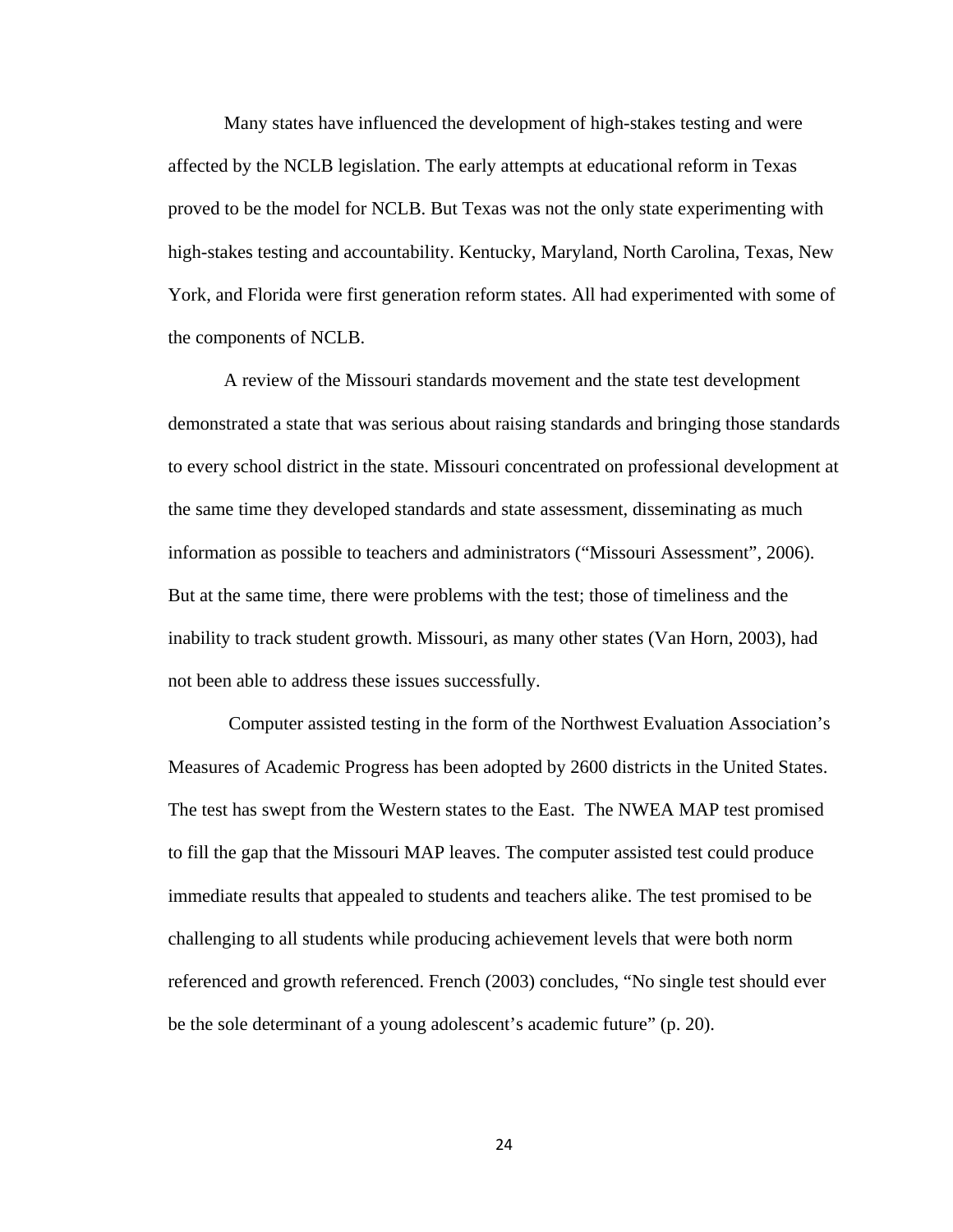In this chapter, the history of both the high-stakes testing movement and of the Missouri testing movement are explained, beginning with the advent of Sputnik in the late 1950s and ending in the current year. Next, the advantages and disadvantages of high-stakes test are discussed, with the comparison to computer-adaptive testing included in the discussion. This chapter concludes with a comparison of the modalities of the NWEA MAP and the MO MAP tests.

## *History of Standards Movement and High-Stakes Testing*

In order to understand the current high-stakes testing under the No Child Left Behind Act (2001), an examination of the history of the movement that produced was appropriate. According to Amrein and Berliner (2002), the educational assessment movement began with the 1957 launch of Sputnik. Journalists and politicians reasoned that because the Russians won the race to space, there must be something wrong with American schools. Schools began giving high priority to science. Achievement levels for some American schools rose to an all-time high in the next ten years (Guthrie  $\&$  Springer, 2004).

With the 1970s came another educational change. Politicians led a reform movement for minimum competence testing in schools. States began to look at basic skills testing to ensure that all students would learn to a minimum standard (Amrein  $\&$ Berliner, 2002b; Massell et al., 1997). But the 1980s brought the discarding of the minimum competency test because those tests seemed to be promoting low standards or the "dumbing down of content" (Amrein & Berliner, 2002b). A more lasting change also began in 1970 with the beginning of the NAEP (National Assessment of Educational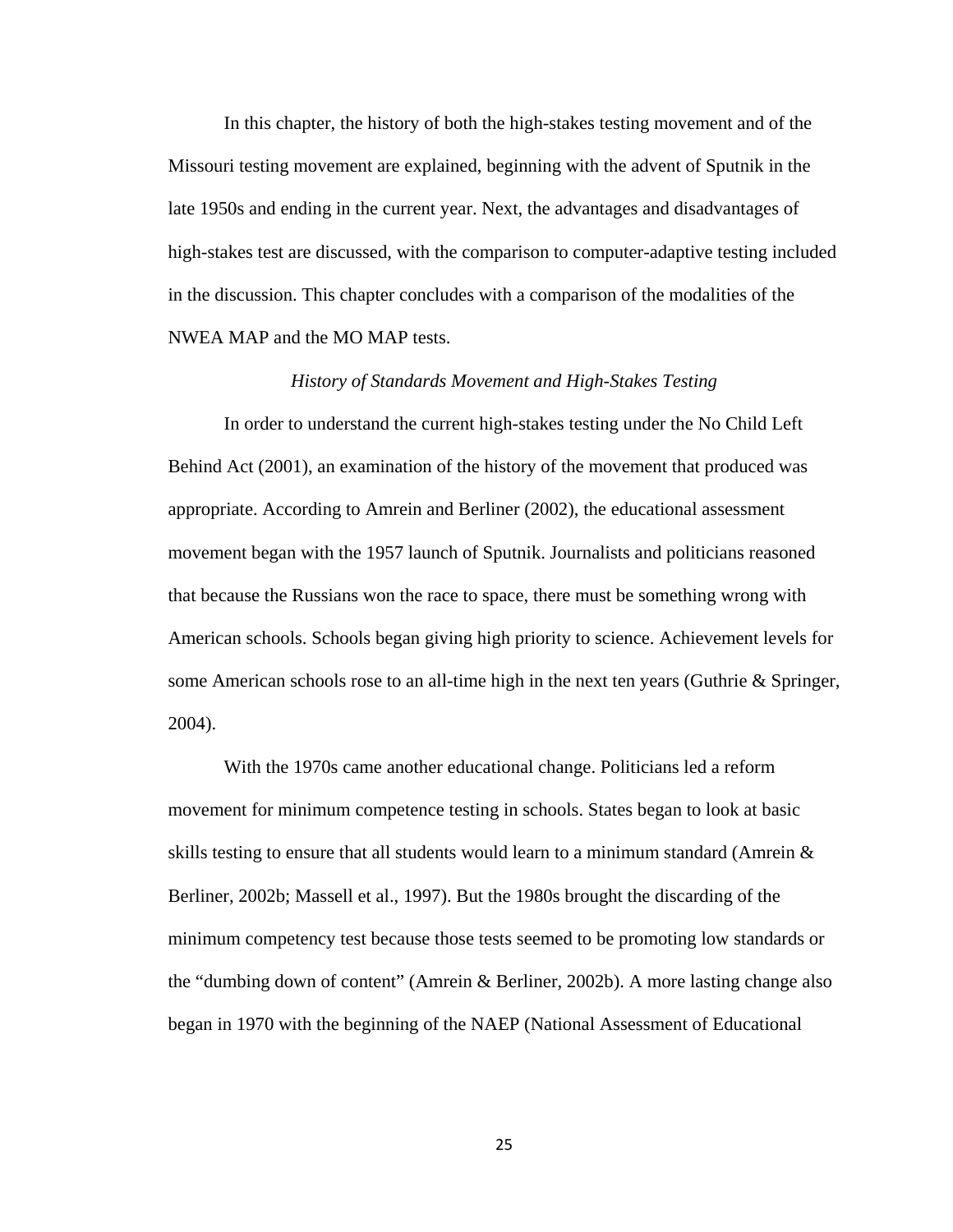Progress) which began national assessments of reading in 1971 and have administered those assessments regularly ever since.

Even though public education was a constitutional responsibility of state government, up unto the 1970s, the states had delegated this responsibility to the districts within the states, especially in the areas of curriculum and instruction. The school district turned over the responsibility to the teachers and textbook publishers. In this decade, there were few district staff in charge of instruction (Massell et al., 1997; Walker, 1990). As a result, teachers were independent and for the most part, set their own curriculum. Teachers went in their rooms, shut their doors, and taught what they wanted to teach.

 In 1983, the National Commission on Education published the report *A Nation at Risk*. This report was written in an inspirational style and called for, among other things, an increase in the rigor of the curriculum and standardized testing of students at regular intervals in order for schools to provide remediation and enrichment. But the report was a surprise to President Reagan. Reagan had campaigned for election with the degradation of public education and the elimination of the cabinet position of Department of Education as part of his platform. Even though Reagan required Secretary of Education, Terrell Bell, to prepare a proposal to delete the office of Secretary of Education from the cabinet, Bell also created a commission to praise American public education and charged it with giving the President advice on education. But, not only did the commission dislike Reagan's agenda of "prayers, vouchers, and abolition of the department" (Guthrie & Springer, 2004, p. 12), they also did not like Bell's agenda of praise for the education system in place.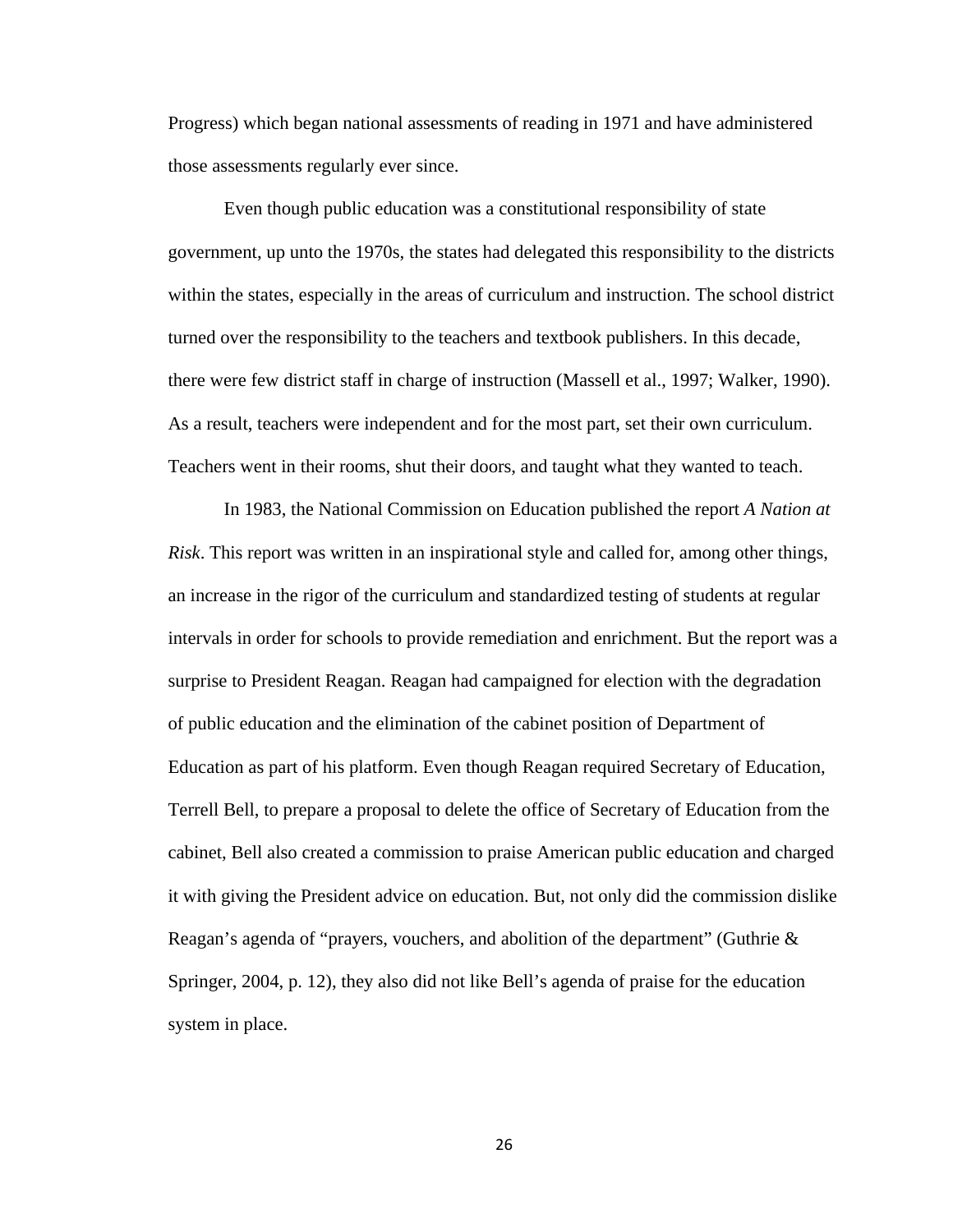The report they produced not only embraced public education, but declared it to be a failure (Guthrie & Springer, 2004). The report recommended that school districts should increase the time students spend at school and upgrade the textbooks being used. Reagan called a press conference when he received the report, praising the commission for endorsing vouchers, prayer, and the abolition of the department of education (Guthrie & Springer, 2004). When the commission announced that the report had done no such thing, the press jumped on the report. Four hundred copies of the report were requested in the first 24 hours and in the first year, six million copies had been distributed all over the world. The press saturated the news with articles and controversy stemming from the report in the first years. Soon, all of America believed that American schools were failing (Guthrie & Springer, 2004).

Groves (2002) called *A Nation at Risk* (1983) the beginning of the "excellence movement": Amrein and Berliner (2002) called it the "standards movement." Whatever it was called, states rallied to the cry and, within three years, 35 states had begun comprehensive educational reform (Horn, 2003). In the years following the publishing of *A Nation at Risk,* 49 of 50 states developed educational standards and policies to check those standards (Amrein & Berliner, 2002b; Berube, 2004).

 During the late 1980s, states' policy makers began their first venture into curriculum and design with three key reforms. The first reform was instituting challenging academic standards for all students. This was named the First Change Wave by Guthrie and Springer (2004). It included longer school days and years, more required courses, especially in math and science. The rate of change was rapid within this time. On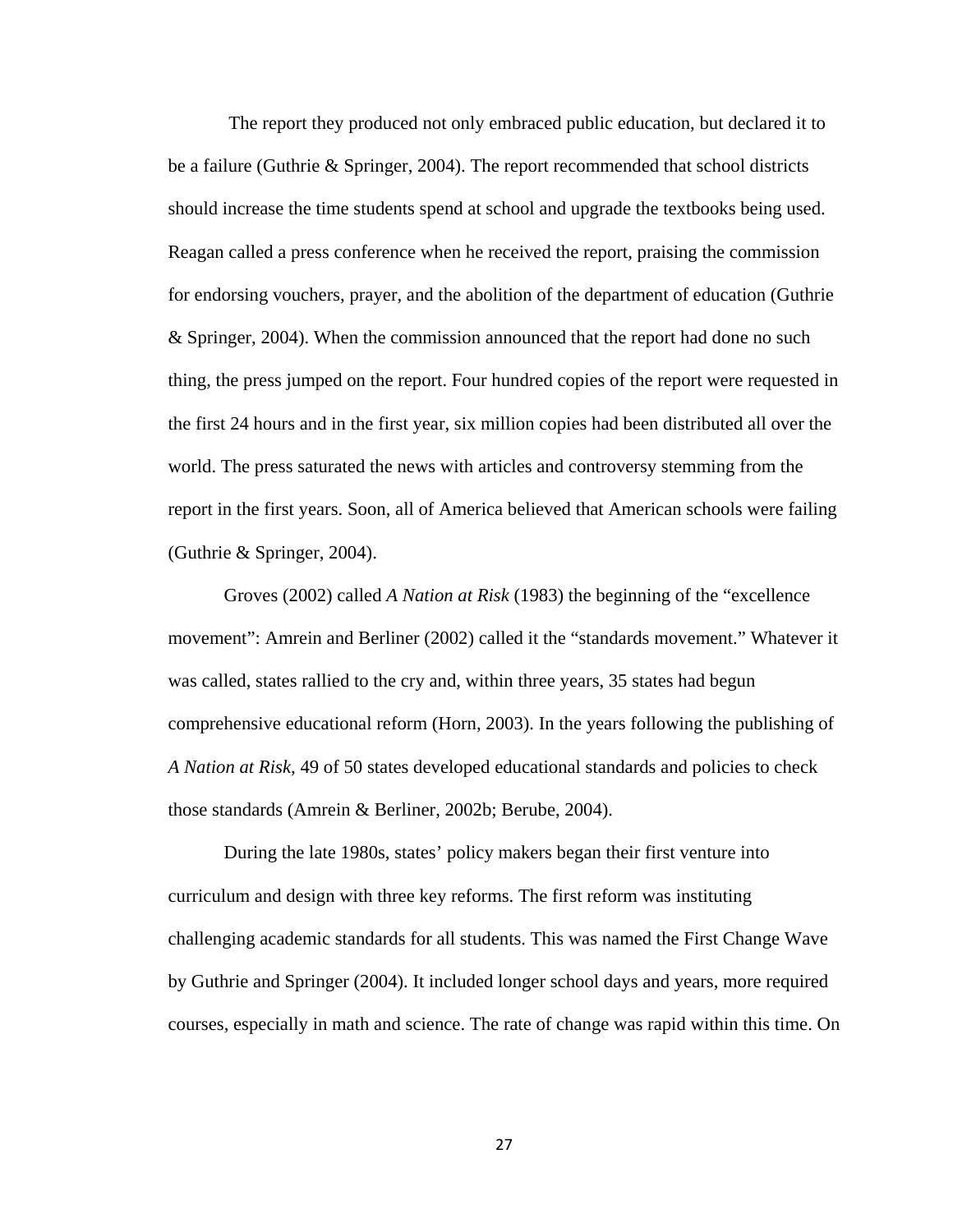the first anniversary of the NAR, three fourths of all states were considering reforms that were recommended by NAR (Guthrie & Springer).

Alignment of testing, teacher certification, and the accountability programs to the standards was the second wave which lasted from 1990-2000. Although standards-based reform had been a priority with the National Governor's Association since the 1980s, funding was not available until the Goals 2000 Act of 1994 provided federal money to support standards-based reform projects (Carpenter, 2001; McDermott, 2003). During the 1990s, all states began educational initiatives that formed educational standards and challenged content (Goertz & Duffy, 2003). These reforms were characteristic of the Clinton administration's educational policies (Sloan & Kelly, 2003), although he also call for the design of a single national test to be used in all states (Sloan  $&$  Kelly, 2003). In 1999, Florida adopted the A+ system, giving it authority to hold schools accountable for student assessment (Guthrie & Springer, 2004).

The ball was set in motion as former President G. H. W. Bush met with the NGA (National Governors Association) in 1989 to identify a common set of educational standards for schools and set standards-based reform as a priority for states (McDermott, 2003). This first Educational Summit in Charlottesville, Virginia identified six national educational goals that were later expanded to eight goals by Congress. Political leaders from both parties met and reached consensus on the nation's highest educational priorities for the first time in the history of American education. Political discussions of educational standards had been rare before the Charlottesville summit (NEGP, 1999). The National Education Goals Panel was created in 1990 to monitor the progress of states toward these educational goals (Joles, 2003). Then, in 1991, the National Education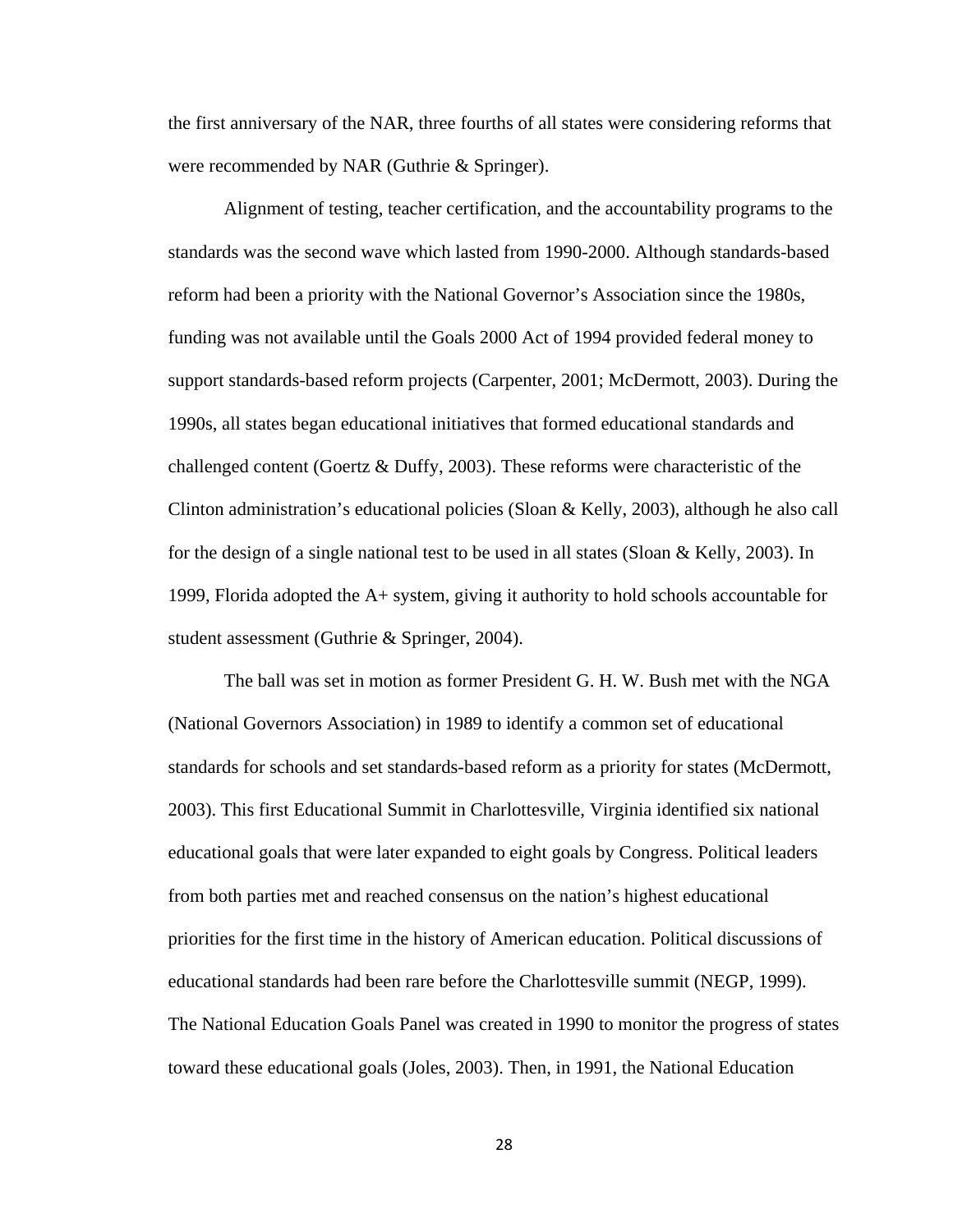Goals Report recommended that states be required to put a systematic assessment of educational progress of students in place. The panel also suggested that there would be an alignment between state assessment systems and academic state standards. The National Education Goals had changed the way states judge the effectiveness of their education systems because of their emphasis on results (NEGP). The year 1997 brought the amendment to IDEA that included students with disabilities into statewide and district wide assessments (Joles, 2003).

And, lastly, the third wave of change was the restructuring of state laws to make districts and schools accountable for meeting the standards of the first reform. It was characterized by the measurement of outcomes (Guthrie & Springer, 2004). The No Child Left Behind Act was the beginning of this wave that continues today. NCLB was the reauthorization of the 1965 Elementary and Secondary Education Act passed in 1965 by President Johnson. These reforms were known as the standards-based systemic reform (Massell et al., 1997).

Historically, education reform efforts have not had much staying power . . . Changes in educator's priorities or in leadership at the national, state and local levels often signaled abrupt changes in the direction of education policy before the results of education reforms could be fully realized. (NEGP, 1999, p. 4)

This standards based reform had lasted 24 years and become entrenched within the national, state, and local education systems. As it evolved, educators and politicians have given it time to mature into good educational policy.

 Texas was the first state to develop standards based reforms in the late 1980s with North and South Carolina following close behind. The focus of the states' reform was curriculum alignment and capacity building. Capacity building was defined as improving "the capacity of teachers and administrators to deliver better education" (Carnoy & Loeb,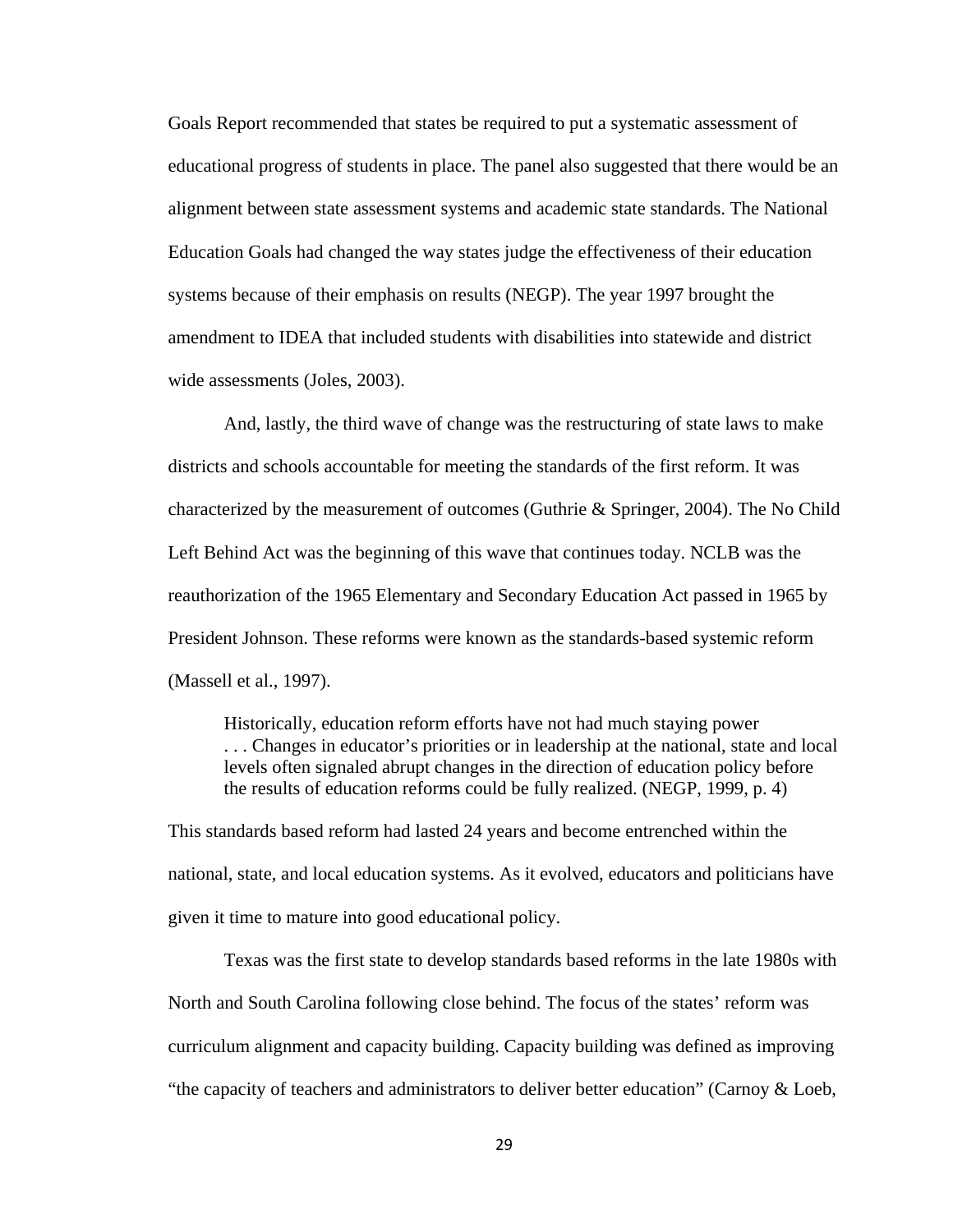2002, Standards based reform and the role of testing section, ¶ 5). The central message of the reform efforts was a common set of academic standards for all students that measured student performance and accountability that focused on outcomes (Goertz & Duffy, 2003). Large scale assessments became the norm for judging schools, teachers, administrators, and students. There were differences in the way states approached reform. Some states aggressively attacked reform measures and some had a more methodical approach. In the end the states that aggressively attacked reform did not progress any faster than those with the methodical approach, because they stirred up opposition (Massell et al., 1997).

 Lee (2006) explored the increased amount of inputs to schools after *A Nation at Risk* (1983). At first, states thought they could increase student learning by mandating longer school days, providing more advanced courses, and providing better qualified teachers. However, when The National Education Goals (National Education Goals Panel) were released in 1990, states began to develop more rigorous performance standards. With this advent came the increase in the number of states to use student assessment for accountability purposes. But these policies were intended to be added to already existing educational efforts and were used because they were expected to cost less than the previous reforms (Lee, 2006). The cost of assessment based accountability, called output by Lee, was much lower that input policies such as controlling class size. The tide had turned from input reform to outcomes in order to regulate schools (Lee, 2006).

 Title 1 of the Improving America's Schools Act (IASA) enacted in 1994 required the development of high-quality assessments within the states, which were aligned to the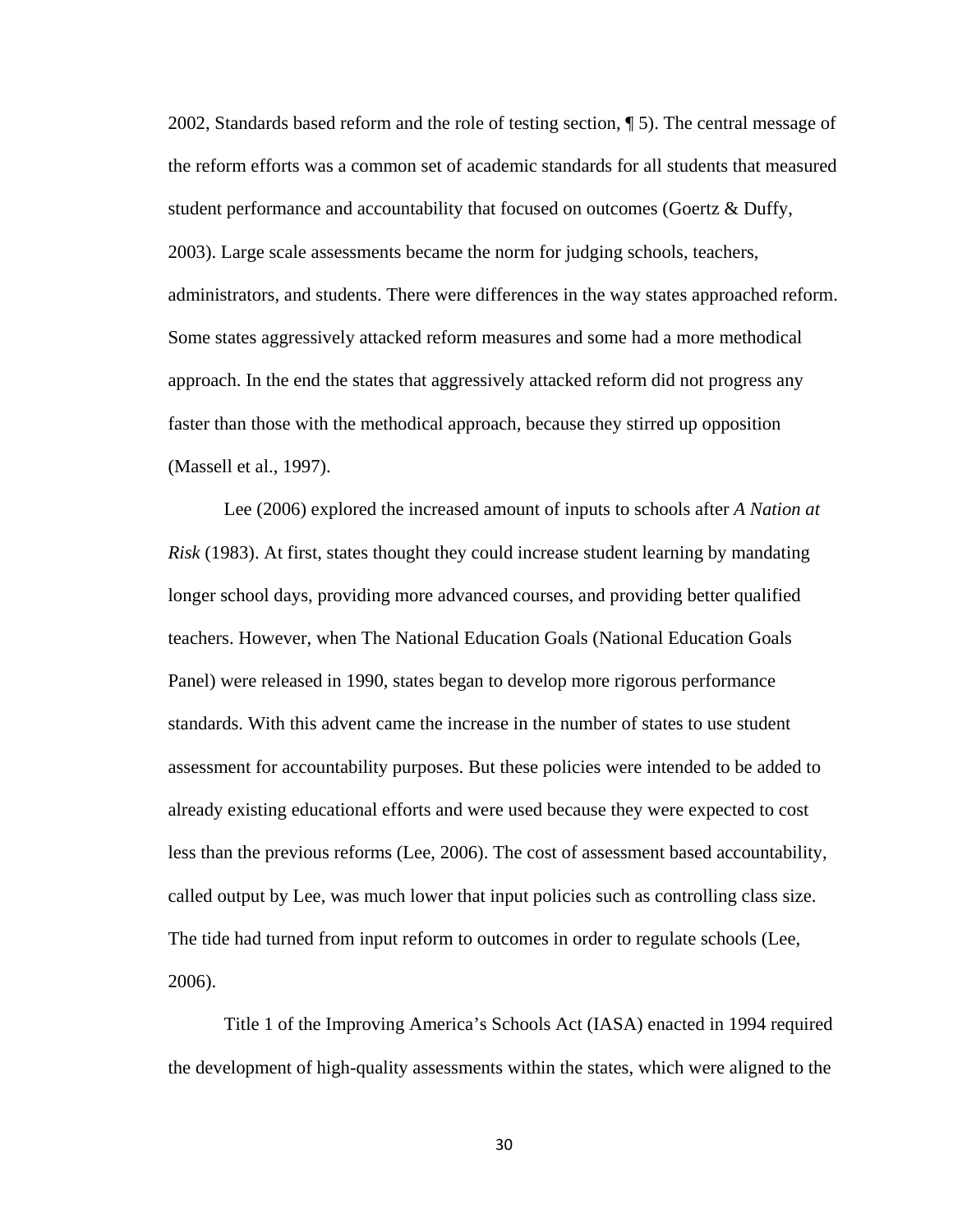state standards. Funds from this act were used to pay for the standards based reform efforts of various states (McDermott, 2003). These tests were to be given in one grade per grade span. The purpose of these assessments was to track student achievement and identify low performing schools.

In 2001, with the new amendment No Child Left Behind (NCLB), signed by George W. Bush in 2002, more importance was given to state assessment. The new law increased state testing to every child, every year in grades 3-8, and once in high school, for reading and mathematics by the year 2005-2006 and testing in science once per grade span by 2007-2008. The tests were required to align to state standards. "Adequate yearly progress" of students and schools were tracked with the goal of all students meeting state mandated proficient levels by 2013-2014 (Goertz & Duffy, 2003).

 This infamous law expanded testing. The federal government committed money for developing the assessments but the states were to absorb the administration and scoring costs (Goertz & Duffy, 2003). NCLB took seriously that many schools were not meeting the standards already identified by the states. The law included consequences for schools that had "improvement status" for two years in a row. Those consequences included the students' right to attend another school at the district's expense; students within the district had the right to receive supplementary services at the school district's expense. At the fourth year of improvement status the school's staff must be replaced, converting the school to a charter school or takeover by the State Education Association (McDermott, 2003). The schools, districts, administrators, and teachers began to feel the pressure of accountability. This standards-based accountability system "shifted the focus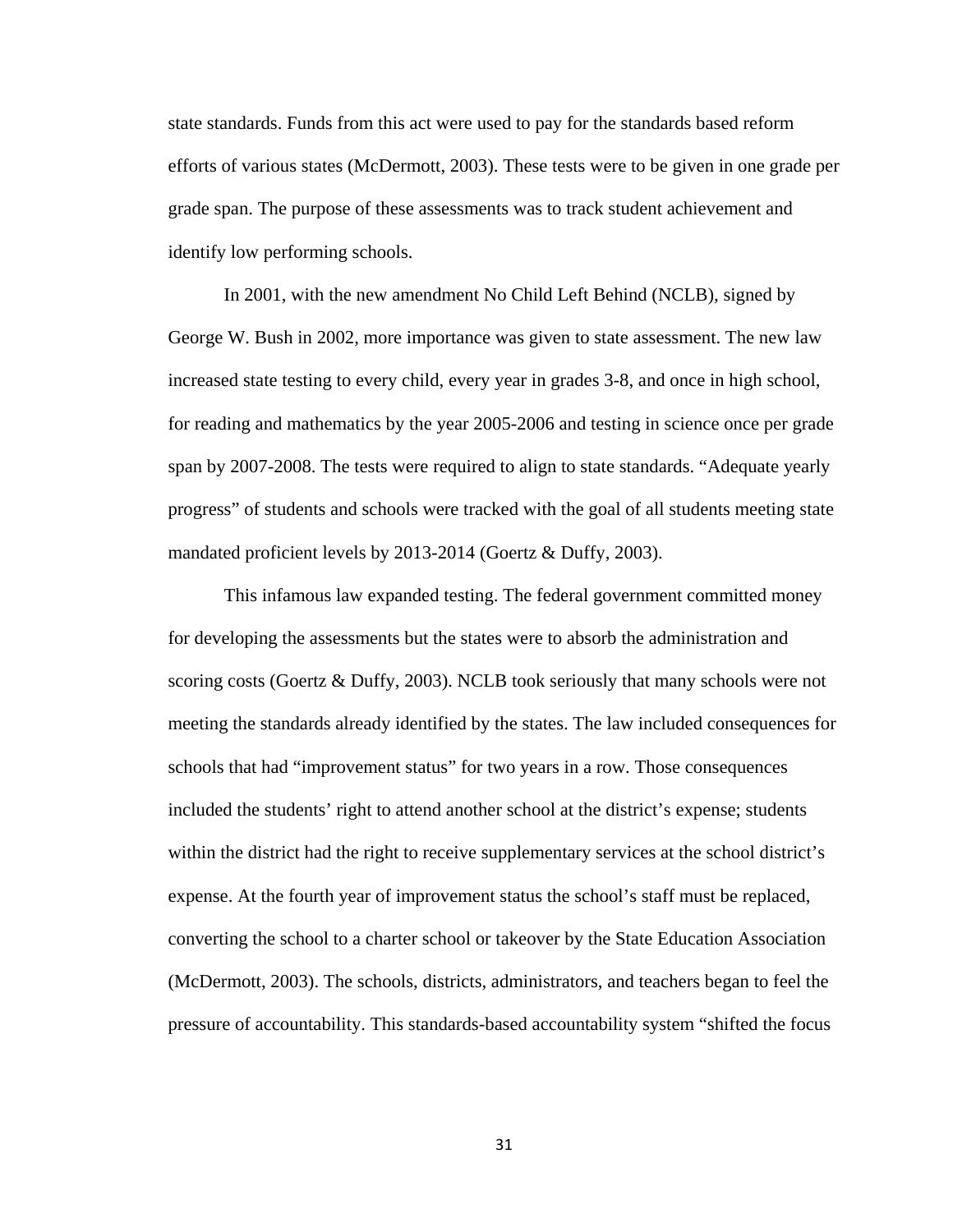of accountability from education inputs to educational outcomes and from school districts and students to schools" (Goertz & Duffy, 2003).

 Public reporting was the most visible form of accountability. NCLB included district reporting of school achievement on state tests. The IASA had included the three levels of advanced, proficient, and below proficient. NCLB kept those three levels, but renamed below proficient with basic. However, states were allowed to set where each of these levels would fall and there was wide variance. But, under NCLB, schools must show incremental and linear progress toward the goals that their state established. All children must now be tested (Goertz & Duffy, 2003).

### *The History of State's Involvement with NCLB*

 Before NCLB there were states who had already implemented standards reform in schools. These states, called first generation states, were Kentucky, Maryland, North Carolina, California, Texas, New York, and Florida. First generation states were in the forefront in the discussion of high-stakes accountability prior to NCLB (Mintrop  $\&$ Trujillo, 2005). However, the NCLB Act seems to have been modeled on the reforms being developed and carried out in Texas. Begun in 1990 by the Texas State Commissioner, Texas reform was based on four principles: declaring of the curriculum, assessment (measuring what is learned), reporting of results and school accountability, and increasing student learning. The Texas reform movement was based on the idea that every student deserves to be well-educated, focusing on improvement for each student. Outcomes rather than inputs defined the effectiveness of school districts. Before this, inputs, such as per pupil spending, indicated the quality of education. The Texas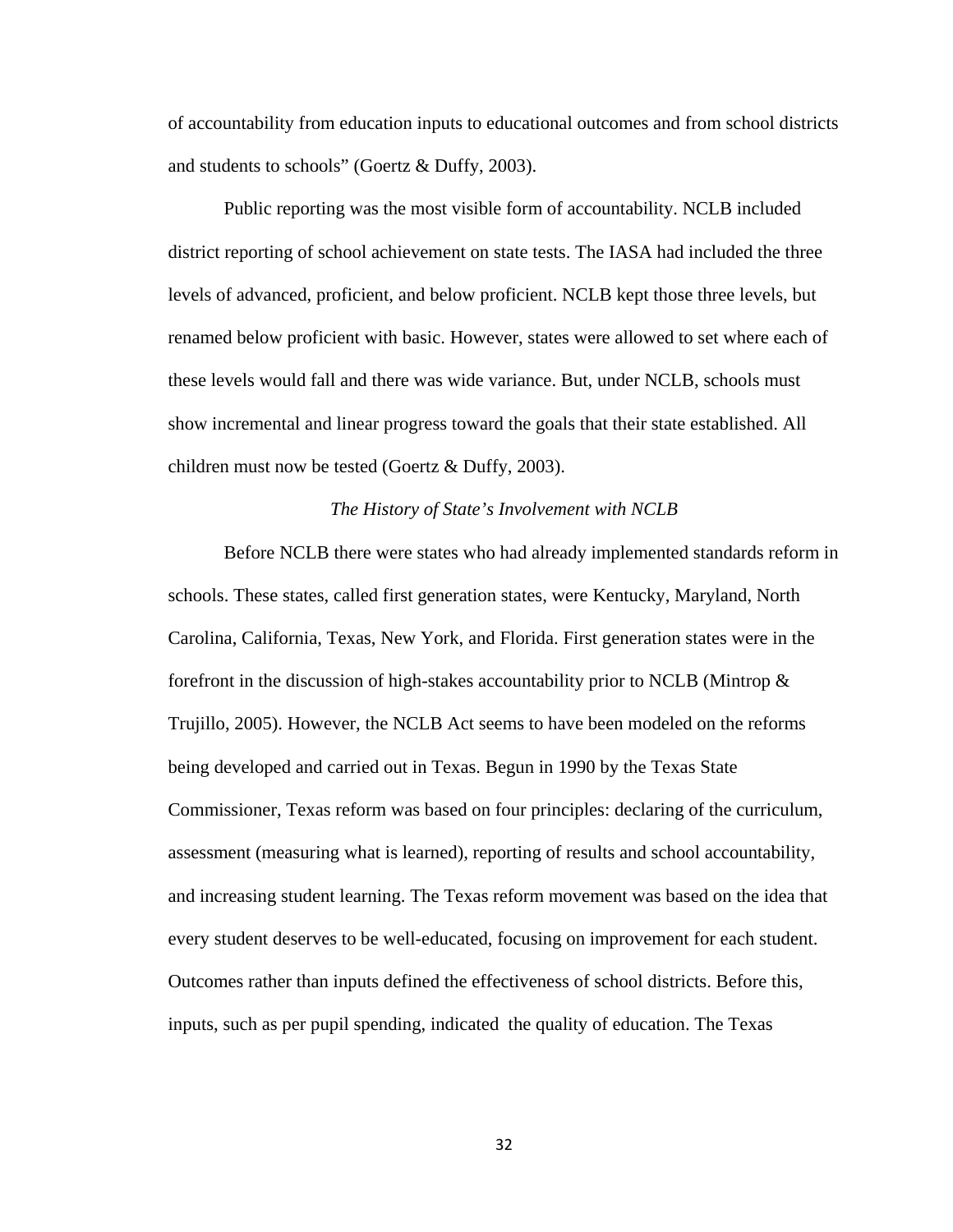education reform measured the quality of education by the output of students, assessment (Nelson, McGhee, Meno, & Slater, 2007).

 In 1994, the precursor to NCLB was passes, the Improving America's Schools Act (IASA). Its purpose was to encourage states to establish challenging content and performance standards, measure student performance against those standards, make school systems accountable for the learning of all students (Goertz, 2005). On the second half of the decade many states moved toward standards-based reform, but states moved at different rates with different ideas of reform (Goertz, 2005). Only 17 states fully compied with IASA at the turn of the  $21<sup>st</sup>$  century (Christie & Wanker, 2005). "As the Clinton Administration was leaving office, it found fewer than half of the states in compliance with the1994 changes in Title I, changes that nudged, rather than bludgeoned, the states toward performance standards and measurements" (Lewis, 2002, p. 179). Even though only a few had completely implemented IASA in 2000, 48 states had implemented statewide assessments in reading and mathematics. There were 29 states that administered a mixture of norm-referenced and criterion-referenced tests; many included open-ended questions with the multiple choice questions. Kentucky and Vermont were the only two states that included portfolio assessments in their state assessments. Only Kentucky used performance-based testing with high cognitive complexity. Public reporting as an accountability mechanism was only used in 13 states in 2000 (Goertz & Duffy, 2003).

 Accountability was also present in states' education reform measures before NCLB. Twenty eight states and the District of Columbia provided assistance to low performing schools, 18 states offered rewards for improvement, only 20 states leveled sanctions against low-performing schools (Goertz & Duffy, 2003). Sanctions in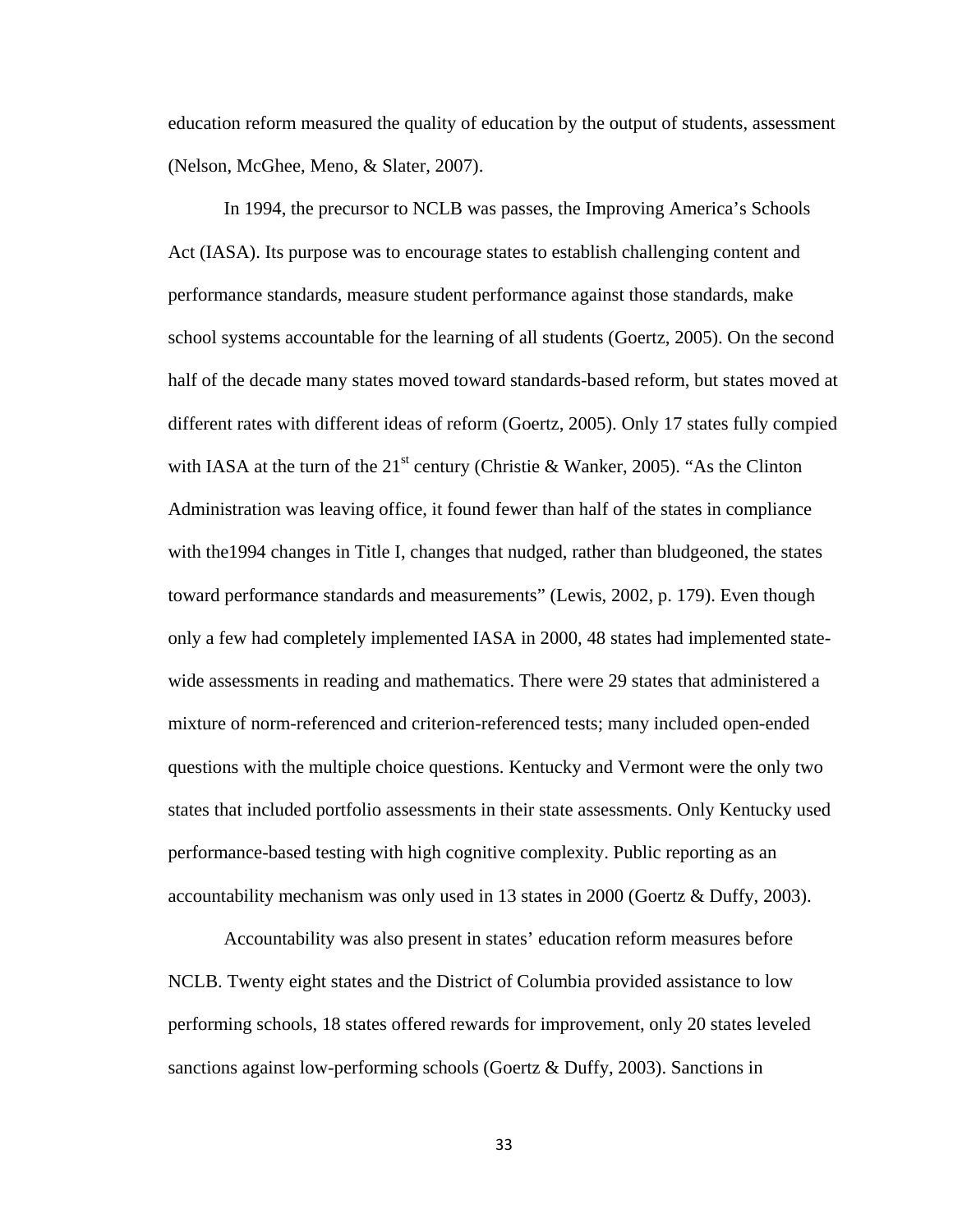California threatened principals and teachers with reassignment for low performance. Schools could also be taken over by the state. Maryland also threatened schools with takeover by the state. Texas' regulations required public hearings, appointment of a onsite monitor, and eventual closure. Sanctions in New York were the redesign of schools or their closure. Kentucky and North Carolina threatened teachers with knowledgecompetency testing and dismissal. But sanctions were rarely imposed and faded over time (Mintrop & Trujillo, 2005).

 When the No Child Left Behind legislation passes Congress in 2001 and was signed by President George W. Bush in January of 2002, "not even half the states came close to meeting the mandate of testing every year in grades three through eight" (Lewis, 2002, p. 179) in reading and mathematics. All states needed to reach full compliance of NCLB by 2013-4 (Mintrop & Trujillo, 2005). Christie and Wanker (2005) summarize conflicting responses by those affected by NCLB.

Many people believe that NCLB embodies—and even elevates—America's longstanding commitment to public education. Others view NCLB as well intended but far beyond the capacity of states, districts and schools to carry out. Still others see the law as a burdensome and unwarranted intrusion on state and local prerogatives and responsibilities. (p. 57)

 The new demand created by NCLB, has caused panic in some states. Maryland felt it could not comply with NCLB and still afford improvements to its performancebased testing. So it dumped the performance-based testing and adopted a multiple-choice test. "In the rush to meet NCLB deadlines, states are grabbing standardized tests off the shelf—no matter where they meet their learning standards or not" (Lewis, 2002, p. 180). The idea that states are being punished for high standards and as a result, Ohio and Louisiana are among states that have lowered their standards (Lewis). Idaho and South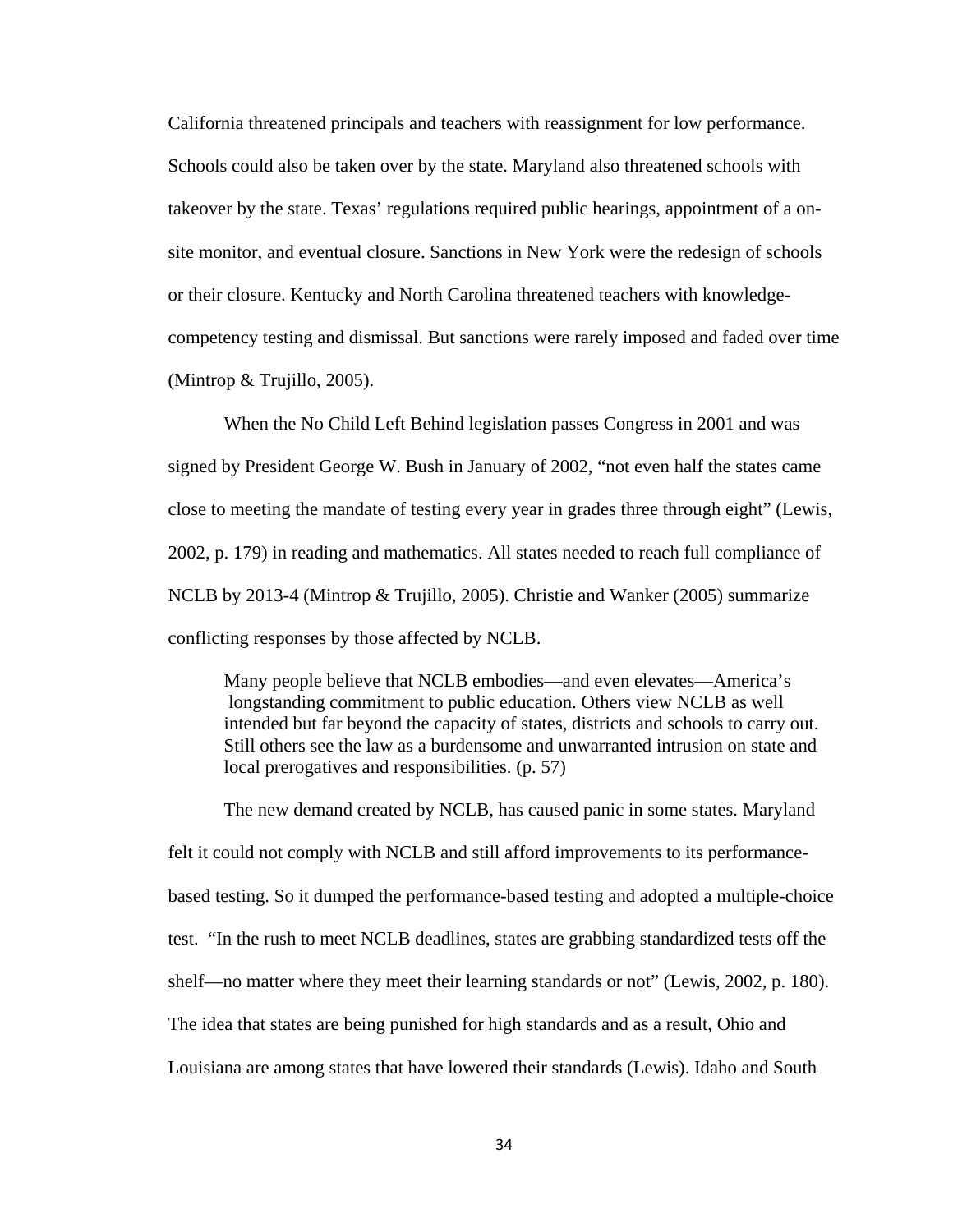Dakota submitted requests to be allowed to use computer-adaptive tests for state testing. The request was turned down by the U. S. Department of Education, but the department approved computer-adaptive tests when they were aligned to state standards (Chirstie  $\&$ Walker, 2005). The NAEP project of nationwide testing is a way of checking that states are maintaining appropriately high standards (Lewis).

 Connecticut, Kentucky, New York, Oklahoma, and Pennsylvania were the only states who had met or were on track to meet all 40 NCLB requirements, as of March, 2004. At the same time, all states were on track to meet one half of the requirements (Christie & Wanker, 2005). All states have developed accountability policies of AYP, but only half the states will use the AYP model (Goertz, 2005). At the current time, all states are progressing at different rates and with different techniques to meet the requirements of NCLB.

### *History of Missouri Assessment*

 Two years after the report *A Nation at Risk* (1983) was published, Missouri's 83rd General Assembly passed the Missouri Excellence in Education Act (MEEA). The purpose of the MEEA was to expand opportunities to all students and to increase "equality of outcomes" (Missouri Department of Elementary and Secondary Education, 1986). Section four of the MEEA included a list of Core Competencies and Key Skills. These competencies and skills were a list of learner outcomes that were considered important in subject areas. Groups of teachers, school administrators, and college professors met to develop the competencies to ensure they were balanced and represented the important outcomes to be learned in each subject. This was the first Missouri attempt to identify and state clearly what students should be learning. Schools were expected to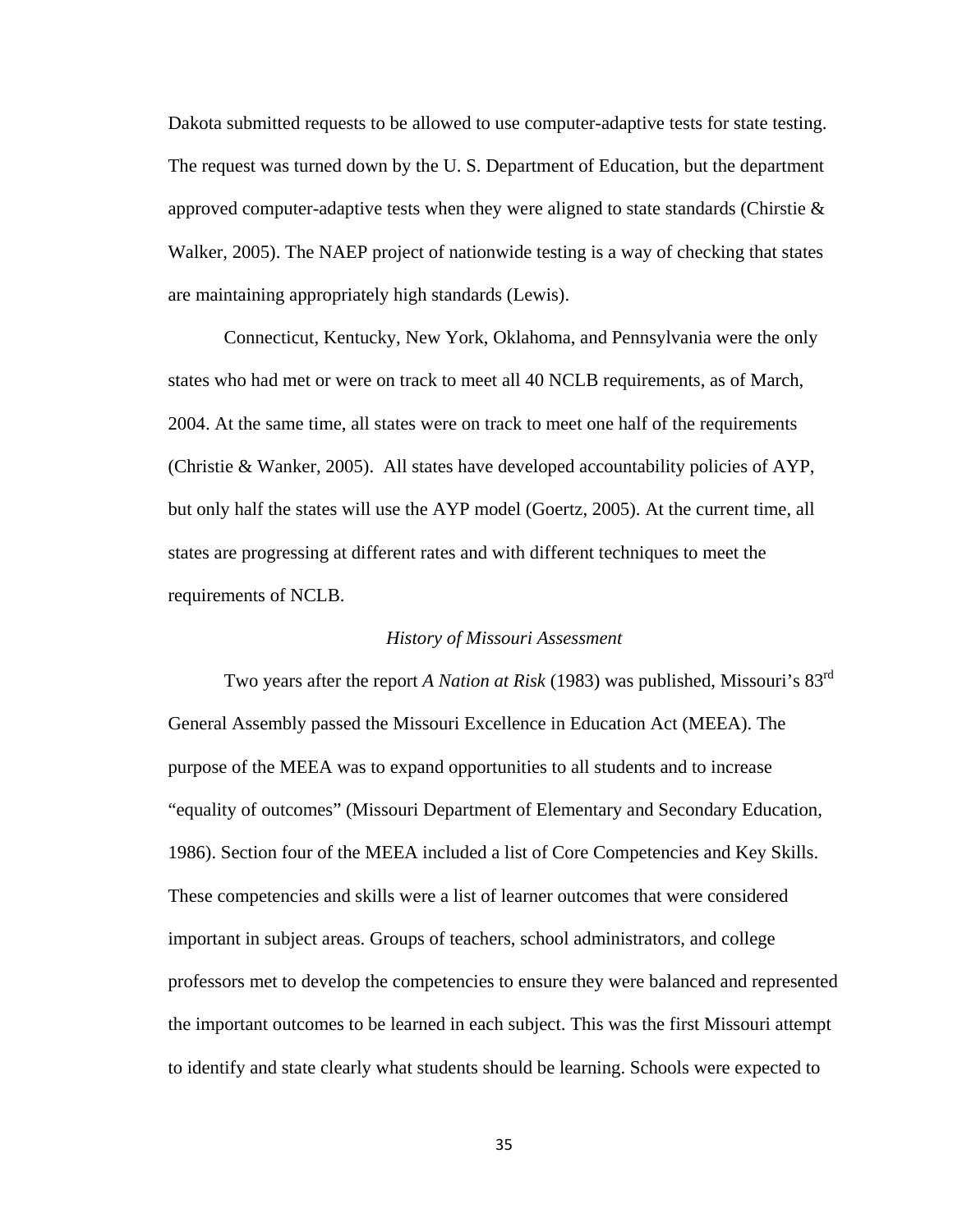align their curriculum so that they were teaching core competencies imbedded in their lessons. No longer were teachers allowed complete freedom of curricular choice within their classrooms. Promotion and retention policies were still left to local school districts (Missouri Department of Education, 1986).

 The assessment developed to go along with the *Missouri Core Competencies and Key Skills* was the *Missouri Mastery and Achievement Test.* Grade 2 tested reading/language arts and mathematics. Grades 3-10 tested reading/language arts, mathematics, science and social studies/civics at every grade level. The assessment was a battery of multiple choice tests, criterion referenced, and based on the core competencies. Again professors, k-12 teachers, and curriculum consultants from DESE collaborated to construct the tests in cooperation with the Center for Educational Assessment at the University of Missouri-Columbia (CEA). The CEA had formerly worked with DESE to produce earlier Missouri tests. The first tests were administered in 1987/1988. An annual report was prepared for the Missouri General Assembly summarizing data for the academic achievement of Missouri students and identifying general trends in test scores (Osterlind, n. d.).

 In 1993, Governor Mel Carnahan signed the Outstanding Schools Act which called for a new assessment system for Missouri schools. The new assessment, to replace MMAT, was to be primarily performance-based. An important outcome of assessment reform was to change tests from multiple choice and fixed response tests to open-ended, authentic learning tasks. (Massell et al., 1997) A performance-based test should measure not only what the student knew, but how the student could apply that knowledge to a problem-solving situation. The Missouri Assessment Project (MAP) was established to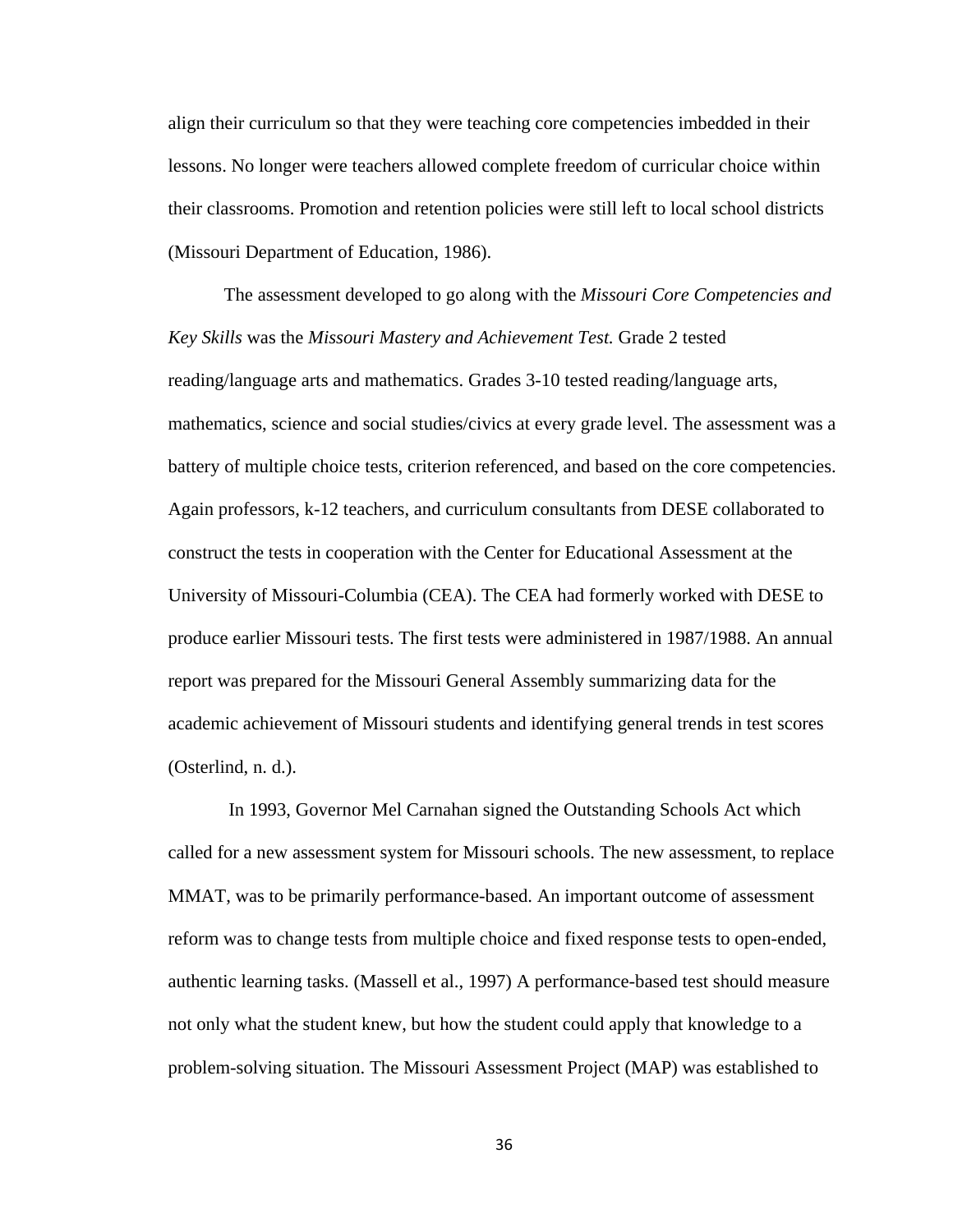provide professional development for teachers to develop the test, use, and score the test. The MAP test, in conjunction with CTB/McGraw-Hill, was designed with 3 parts; a constructed response part, a performance event, and a selected part. Tests were to be developed by teachers and content specialists and would be aligned with content standards also to be developed by teachers and content specialists. There was overlapping in the time given for standards development and test development. The first tests were given in1997. In order to meet the professional development requirement, MAP teams were established in individual schools. State professional development specialists trained key teachers in test development, test taking techniques, and new teaching methods. Those key teachers, in turn, trained teachers within their districts. Two thirds of the assessment was hand scored. Missouri teacher were involved with the scoring ("Missouri Assessment," 2006).

 In January, 2002, President George W. Bush signed into law the No Child Left Behind Act (NCLB) as an amendment to the reauthorization of the Elementary and Secondary Schools Act of 1965. The goal of this act was for all public schools to "achieve academic proficiency in basic skills—communication arts, mathematics, and science—by 2013-2014" (Primont & Domazlicky, 2004, p. 3). This act was to bring about changes to Missouri's MAP program.

 One change was that students would be tested every year, beginning in 2006, in Mathematics and Language Arts instead of every three years. Buy the year 2008/2009, the science test was to be in place. This test would have a three year rotation. Schools must make adequate yearly progress (AYP) or face sanctions. The old MAP assessments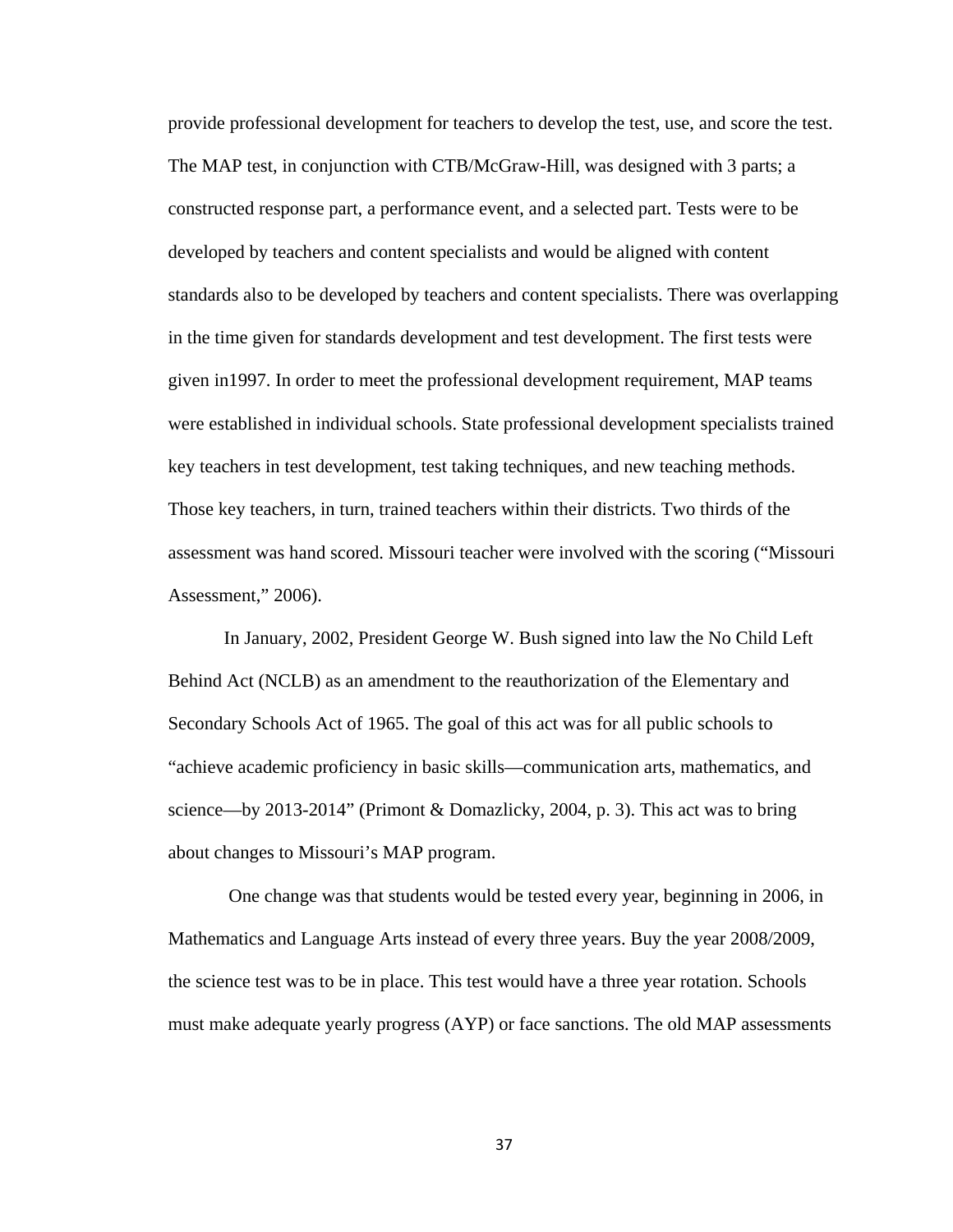were revised and reworked. Since the test development was a continuing process, the groups of teachers working on test development were just redirected.

 Sanctions, as described by NCLB, would require that a district that did not meet AYP in the second consecutive year must provide school choice and pay transportation for any student wishing to transfer to another school. In the third consecutive year, the school must provide supplemental educational services such as tutoring. And after four consecutive years of students failing AYP, the school must replace staff and adopt new curriculum (Primont & Domazlicky, 2004).

 One of the big problems with NCLB has been that states have been able to set their own levels of proficiency. Several of the states that have been touted to have great gains in students reached proficiency, have had lower standards (Peterson & Hess, 2005, 2006). Missouri has never been acclaimed as a state that was making high gains in proficiency. Missouri was in the middle of the pack in the race to proficiency (Lee, 2006). The Education Commission of the States, which met in Denver, ranked Missouri as lower in readiness (Ritter & Lucas, 2003). But where Missouri has excelled was in its standards matching the standards of the National Assessment of Educational Progress (NAEP). NCLB required that states give the NAEP assessment to a sample of students in fourth and eighth grades. These scores were compared with the scores on the state test to see how closely they related. This comparison suggested how demanding the state standards were. States were given grades as if they were in school. Missouri was one of five states receiving an A on matching NAEP scores in 2003 (Peterson & Hess, 2005). In 2004, Missouri also received an A (Peterson & Hess, 2006). This does not mean that the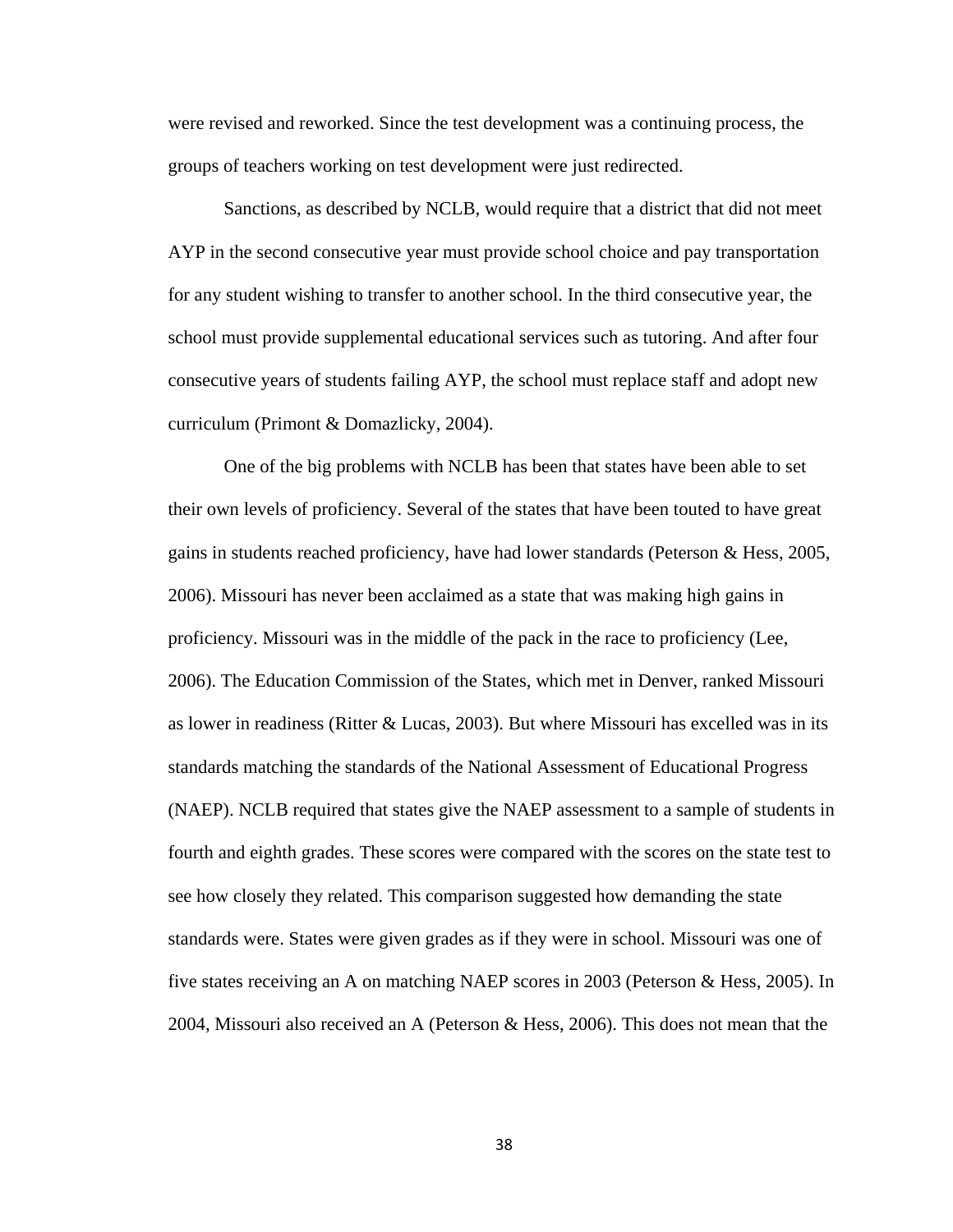scores were extremely high; it means that Missouri scores matched scores on the national assessment, NAEP. It seemed Missouri was on the right track.

## *Advantages of High-Stakes Testing*

 Although high-stakes assessment was not perfect, a variety of good things for education have come from the high-stakes testing movement. *A Nation at Risk* (1983) began the search in earnest for increased rigor in curriculum and accountability in the form of testing and reporting. Its inspirational style touched educators and politicians alike. The United States should be a leader in education as it had been in commerce and war. The status of the United States as a world leader might slip if its educational status were not reaffirmed.

 NCLB aggressively tackled two of the recommendations of *A Nation at Risk*: high performance standards for every student with high-stakes testing, and also highly qualified teachers in every classroom (Lee, 2006). Raising student accountability and learning was the purpose of the NCLB assessment regulations (Carnoy & Loeb, 2002). Even with all of its detractors, Sloan and Kelly (2003) found that the majority of students in a high-stakes testing situation worked harder and had higher gains in learning. "When teachers saw that their students were succeeding, their expectations were raised, providing fuel they needed on their uphill climb" (Goycochea, 1997, Fueling incentive section,  $\P$  3).

Most teachers had a positive attitude about their state standards. In a survey conducted by the National Board on Educational Testing and Public Policy which sought to determine the attitudes of teachers to the state mandated assessments, a majority of teachers felt that their students would do well on the tests if they taught the state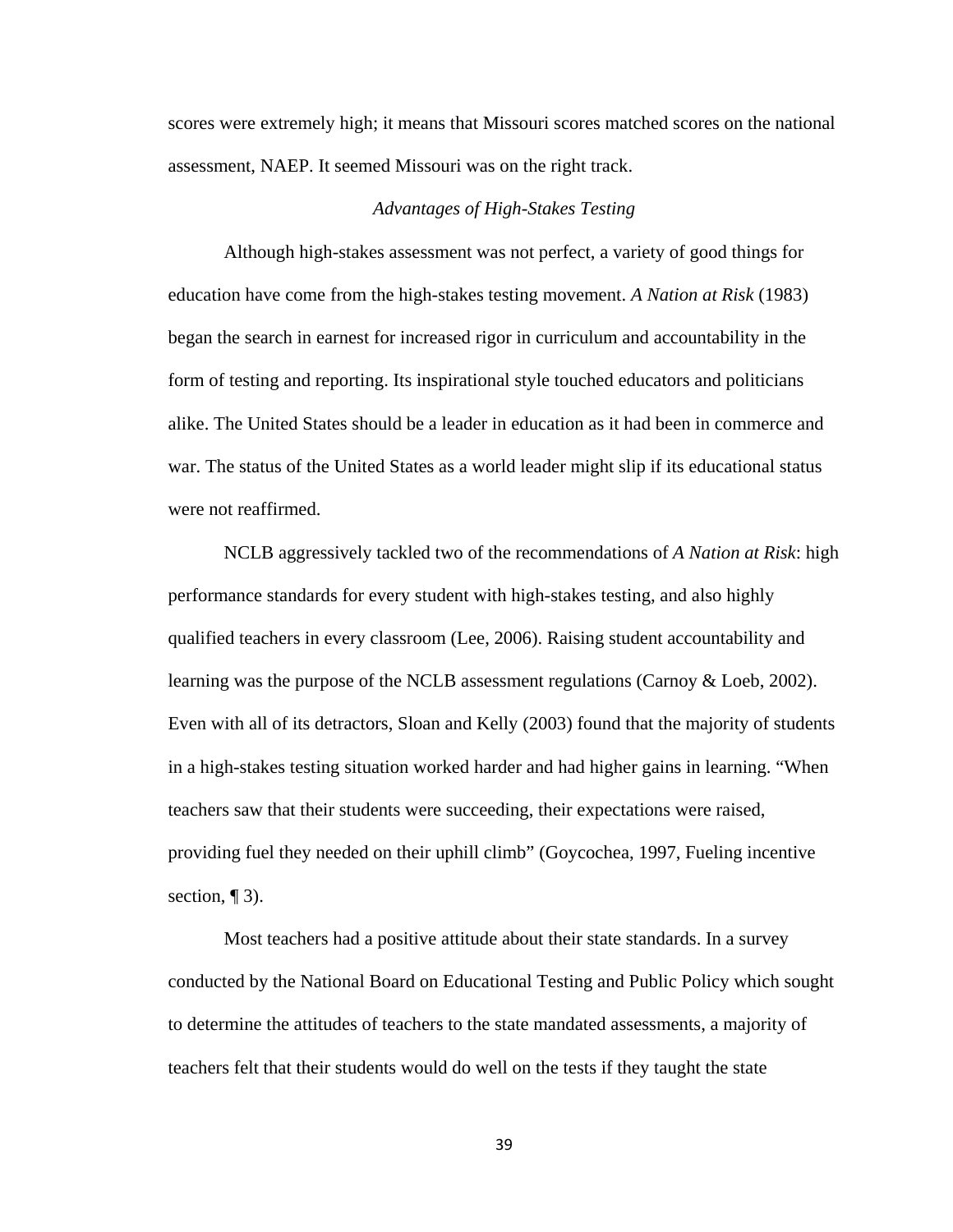standards (Abrams, Pedula, & Madaus, 2003). Shepard (2002) stated that if the test covers the curriculum being taught, then there was no harm in teaching to the test.

When the Consortium for Policy Research in Education (CPRE) conducted a survey of teachers and principals in a variety of states the findings were clearly positive in regards to state standards and assessment. Teachers prized the feelings of accomplishment when student learning increased and the appreciation from their peers and principals. The content was narrowed but also broadened to include areas not being covered in curriculum that aligned to state standards. Accountability in outcomes required rethinking of the learning and teaching process, changing instruction. Some schools were controlling the curriculum more than in the past (Elmore & Fuhrman, 2001).

Because of the accountability system and the fact that all students were required to test, educators have been forced to pay more attention to a population of students that may have been ignored before. Minorities, students with learning disabilities, English as Second Language (ESL) students all were required to test. Schools had a renewed interest in raising the achievement of this population (Gunzenhauser, 2003).

 NAEP assessment of random schools in states provided a means of checking to see that states were doing what they said they were doing. Carnoy and Loeb (2002) reported that eighth grade NAEP scores had risen and attributed that rise to the external pressure placed on schools. Carnoy and Loeb also found a "significant relationship between proficiency and the strength of the accountability system for all racial ethnic groups." The test anxiety that students have showed may not have been be due to the high stakes test itself. There could be a variety of causes for the anxiety including inadequate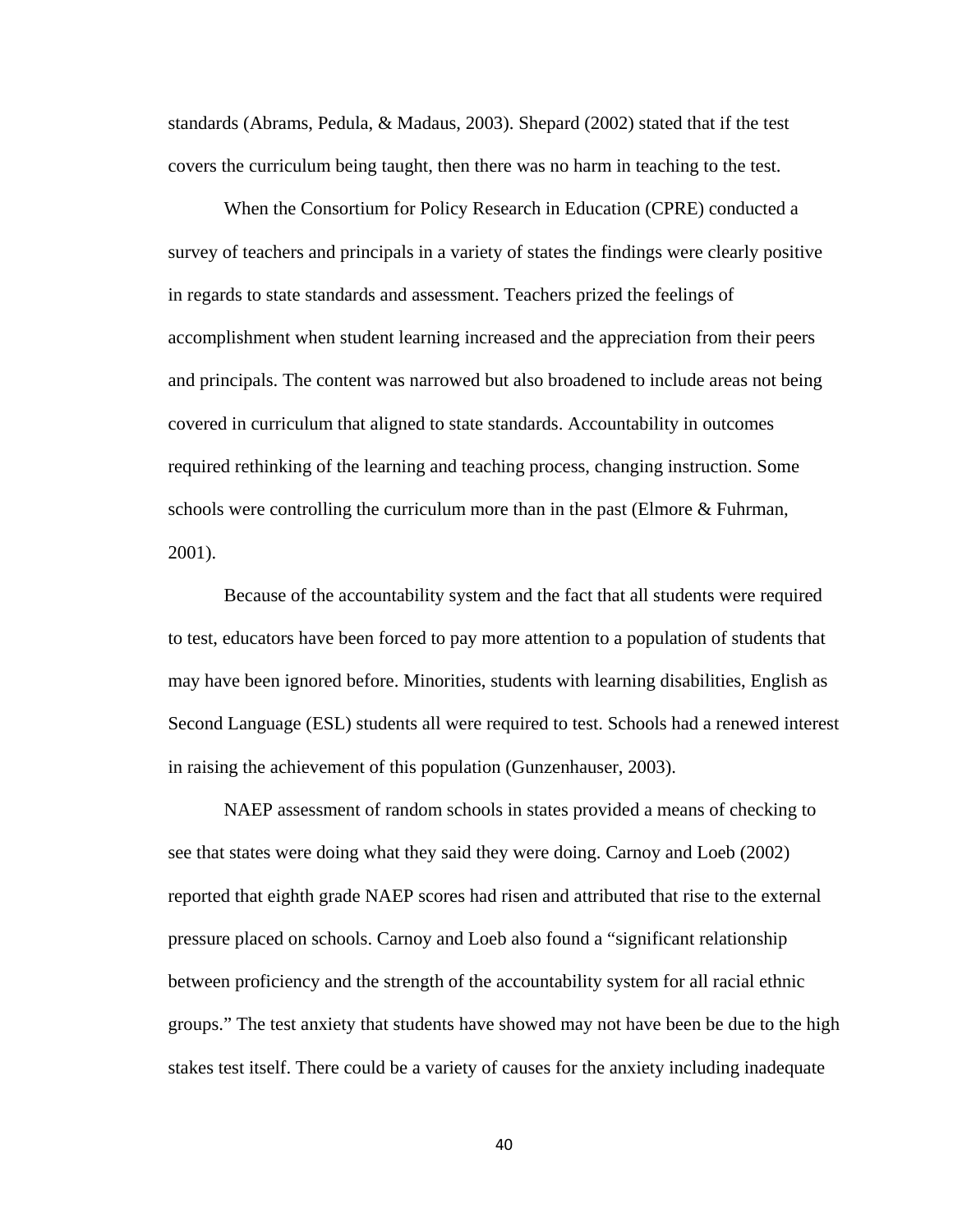instruction. "Thus, it was important that teachers and policy makers not blame the thermometer but the fever" (Sloan & Kelly, 2003, p. 13).

## *Disadvantages to High-Stakes Testing*

With a major educational emphasis on accountability in recent years, leading to the high-stakes testing movement, came a volley of criticism also. No movement was without criticism. Change brought feelings of insecurity and with that came scrutiny that leads to criticism.

 In the past, low-stakes testing has been conducted by schools for diagnostic purposes. Districts and teachers would base teaching content and techniques on the results of these diagnostic tests. The high-stakes testing conducted by states to meet NCLB requirements have not been for diagnostic purposes (Amrein & Berliner, 2002b). These tests were given at the end of the school year and results were not available until into the next school year. A year's teaching strategy could not be based on testing from the year before. Too few questions on each topic were given to be of any diagnostic use (Amrein & Berlin, 2002; Sloan & Kelly, 2003). Because the test was typically given a month before the end of the year, the school year was virtually shortened by that month. Students were aware that the curriculum taught after testing was not as important as that taught before testing (Kuhm, 2007), so the learning year basically ended with the testing.

 Teachers' opinions of high-stakes testing have often been negative. "Increasing the rigor and number of tests their students must pass does little to help teachers become more effective" (Callahan & Spalding, 2006, p. 337). Anxious to succeed with the tests, teachers narrowed the curriculum in order to cover the tested curriculum more thoroughly (Groves, 2002). Time spent on instruction in tested areas increased a great deal, with less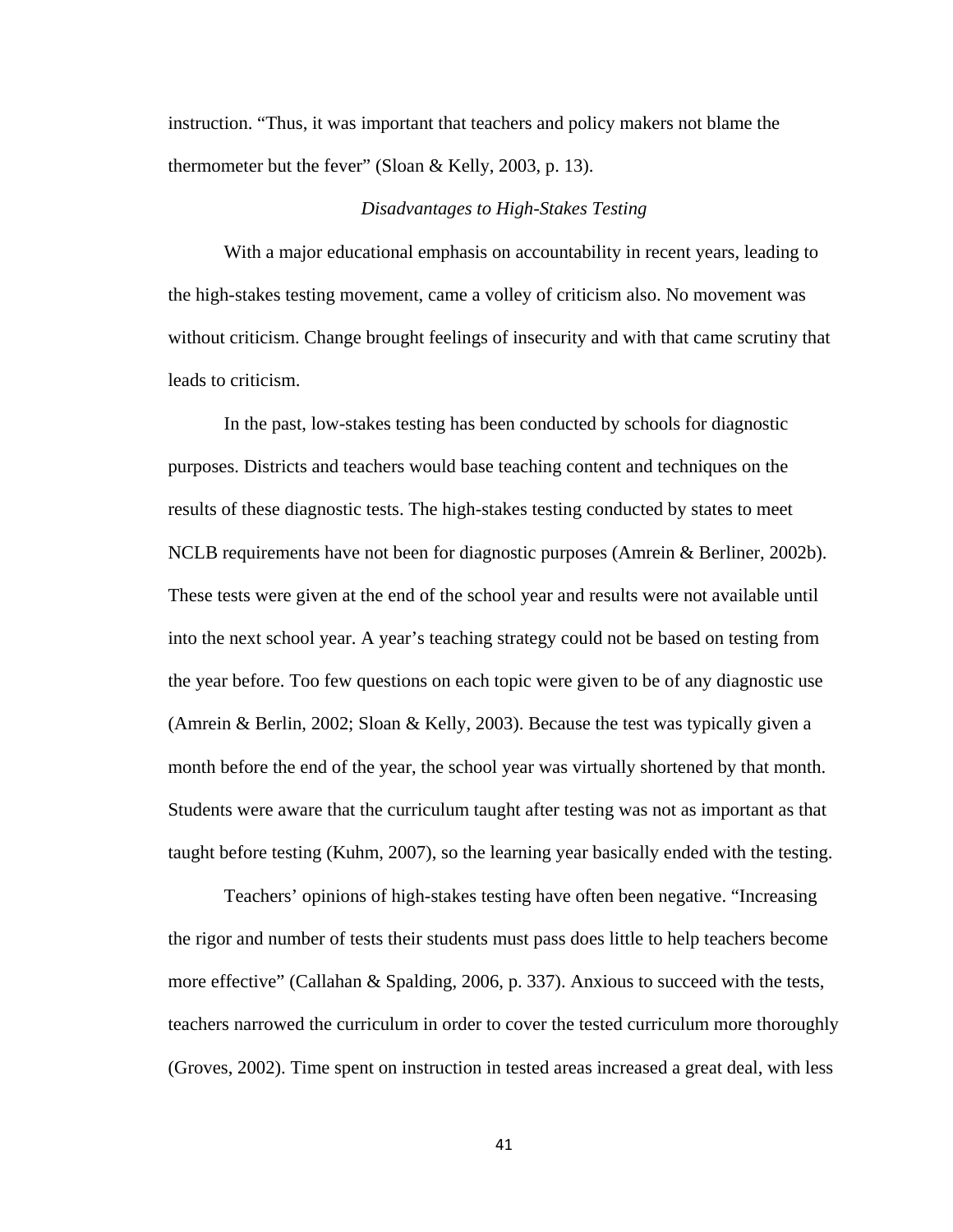time on non-tested content (Abrams et al., 2003). Feeling pressured to match classroom activities to tested curriculum, for teachers "the test becomes a teacher's filter for making instructional decisions. . . . even though they may know other materials will better prepare students for success in the world" (Steeves, Hodgson, & Peterson, 2002, p. 231). Non-tested curricula were ignored in favor of tested curricula from September to March (Abrams et al., 2003; Shepard, 2002).

 High-stakes testing had not encouraged conceptual understanding among students (Shepard, 2002). Constructivist teaching which had always been suggested to encourage higher order thinking had been pushed aside to make room for testing practice (Berube, 2004; Firestone, Fitz, & Broadfoot, 1999). "Training rather than learning or general education is taking place in communities that rely on high-stakes testing to reform their schools" (Amrein & Berliner, 2002b, p. 12). Training for taking high-stakes tests had become common in classrooms, narrowing the curriculum. As teachers have become obsessed with test preparation, "tests have not only changed the function of schools, but they have become the focal point for schools" (Baines & Stanley, 2004, p. 3). Test preparation strategies may have increased test scores, but not increased actual achievement (Abrams et al., 2003).

 Low teacher morale has been common fallout of teaching to the test. Abrams et al. (2003) reported on a survey conducted by the National Board on Education Testing and Public Policy. The survey was to determine teacher attitudes and opinions about state-mandated programs. Low teacher morale resulted from situations where pressure was applied to teachers by administrators. "Highly consequential testing policies can contribute to low morale, increased frustration, and restricted curricular options" (Abrams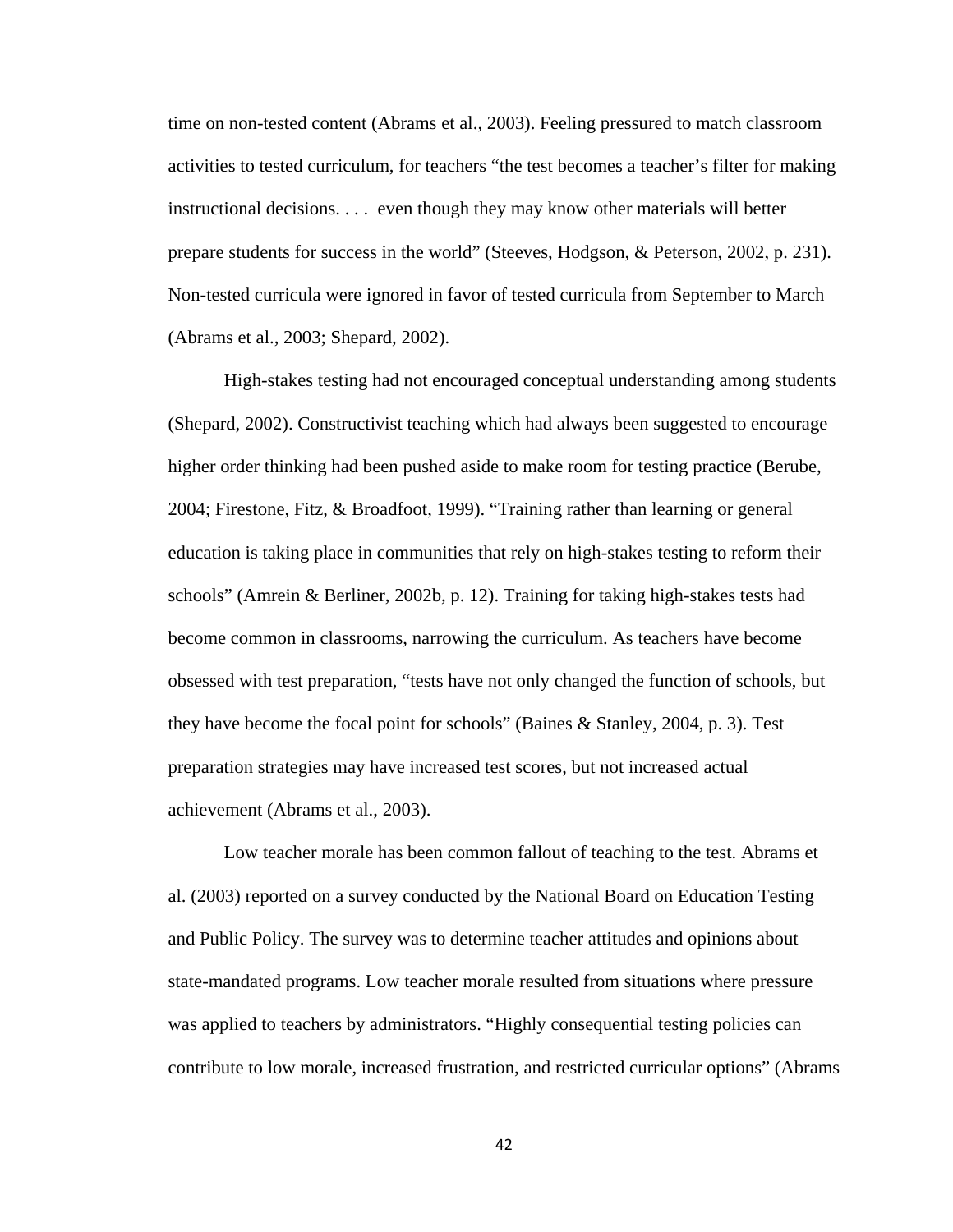et al., p. 24). The reason for this low morale was found in an explanation by Baines and

Stanley (2004):

Indeed, no professionals were held accountable in the same simplistic manner as teachers. Lawyers were not held accountable when their clients were sent to prison. Doctors say with resigned regularity that the operation was a success but the patient died anyway. If a patient smoked three packs of cigarettes a day and worked in an asbestos-filled environment, no one would blame the doctor if he couldn't miraculously cure a case of lung cancer. Yet, such bogus accountability was imposed on teachers with regularity. If an emotionally disturbed, learning disabled child lives with a homeless crack addict and ends up missing 40% of the school year, the teacher still was culpable for that student's performance on the standardized exam. With the new accountability system, having mainstreamed, learning disabled and emotionally disturbed students in a classroom can be detrimental for teachers who must post impressive gains in achievement. Testing allows public officials to pretend that nothing external to the classroom influences student behavior. (p. 4)

Students also experienced low morale when it came to testing time. The current

trend to motivate students with pep rallies, test-taking techniques, attendance prizes, and prizes for good scores could backfire. Joles (2003) found that financial and academic incentives were thought to produce positive motivation, "but in reality the students encountered despair when faced with such performance pressure" (p. 88). And if just the pressure of test-taking was not enough, when the results come and students who have tried have failed, despair could turn into low self-esteem which could translate to more serious problems: test-taking anxiety, absenteeism, dropping out of school (Joles, 2003).

For low performing children, a label of low ability can adhere for a lifetime and negatively impact their confidence in their learning ability. The fact that a state or federal government can aggregate a child's score with others and denounce an entire school as a failure provides little service to either the child or the school. (Sloane & Kelly, 2003, p. 3)

 Minorities and low socio-economic groups had not been served by high-stakes testing. Although NCLB was specifically written to address the children who fall through the cracks and go unnoticed, many felt that the purpose had not been accomplished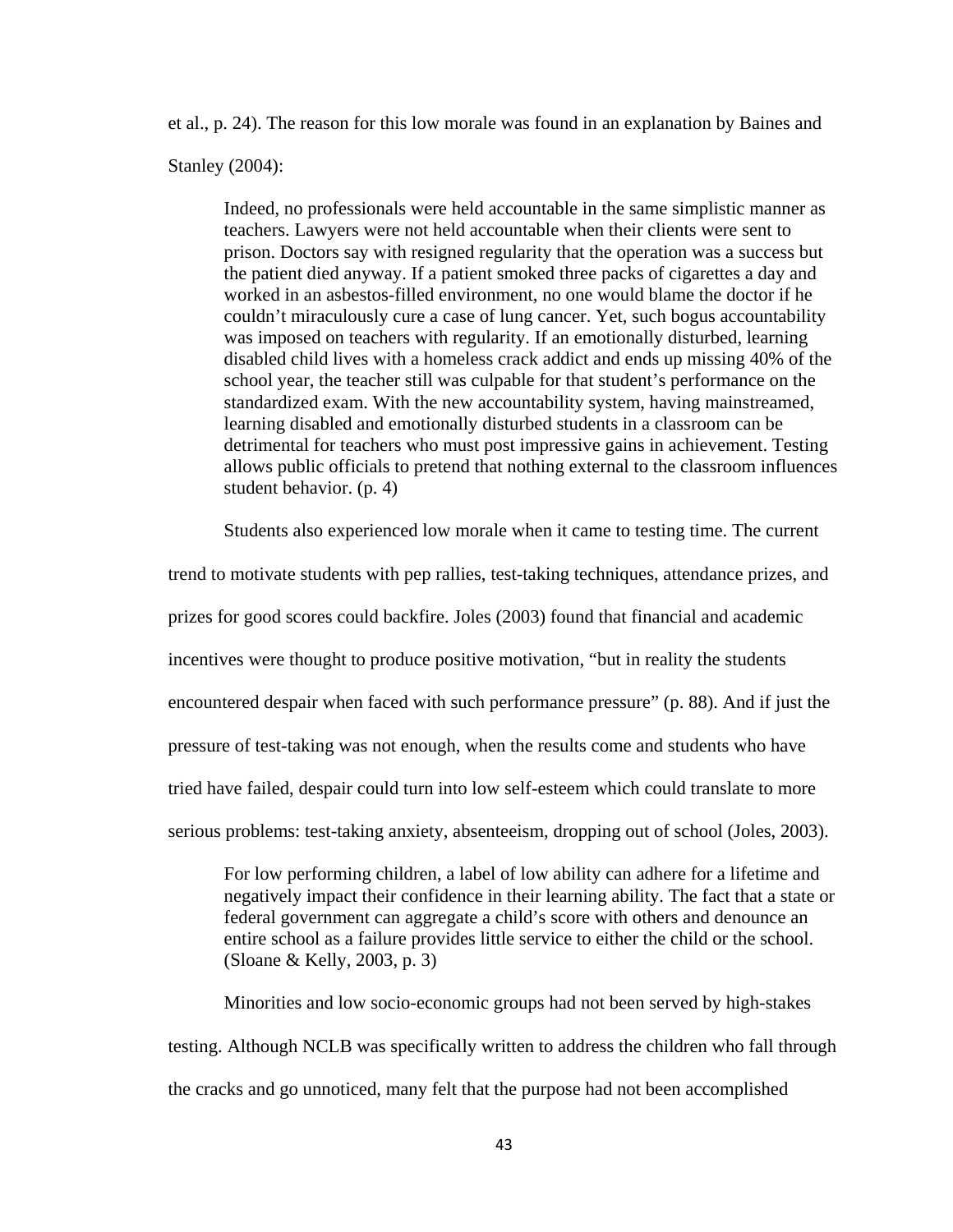(Ballou, 2002; Groves, 2002; Goychochea, 1997; Lee, 2006). The first problem was that socioeconomic groups had often been ignored in reporting data (Groves, 2002). Ballou (2002) stated that if teachers who ranked in the top 10% of scores were disaggregated by socioeconomic group, 1/3 of them no longer belonged in the top 10%. In low scoring schools with poor families and minorities, curriculum was narrowed in order to practice for tests, reducing the scope of knowledge of their white, middle class peers (Groves, 2002). The underfunded mandates of the NCLB had caused the shortchanging of poor districts who were expected to meet the same standards as wealthier districts, but who were starting at a lower level because less wealth had provided fewer highly qualified teachers, lower student proficiency standards, less educated parents, and fewer classroom materials (Ballou, 2002; Lee, 2006).

 The cultures of the individual school and the school district had been changed by high-stakes testing: the focus of the school environment shifting from student learning to performance on the tests (Baines & Stanley, 2004; Steeves et al., 2002). Simply speaking, the culture of an organization had been expressed in "shared values, shared beliefs, shared meaning, shared understanding, and shared sense" (Morgan, 1997, p. 138). But Morgan also elaborated saying the "nature of culture was found in its shared social norms" (p. 139). A culture could adapt and change (Bolman & Deal, 1997), but to be considered valid, "it must be taught to new members as the correct way to perceive, think, and feel" in relation to solving problems (Schein, 1992).

 Culture was made up of three areas; formal practices, traditions, and the informal curriculum. This last area, informal curriculum provided the rules that govern the day-to day running of the school and define the behaviors and attitudes of teachers and students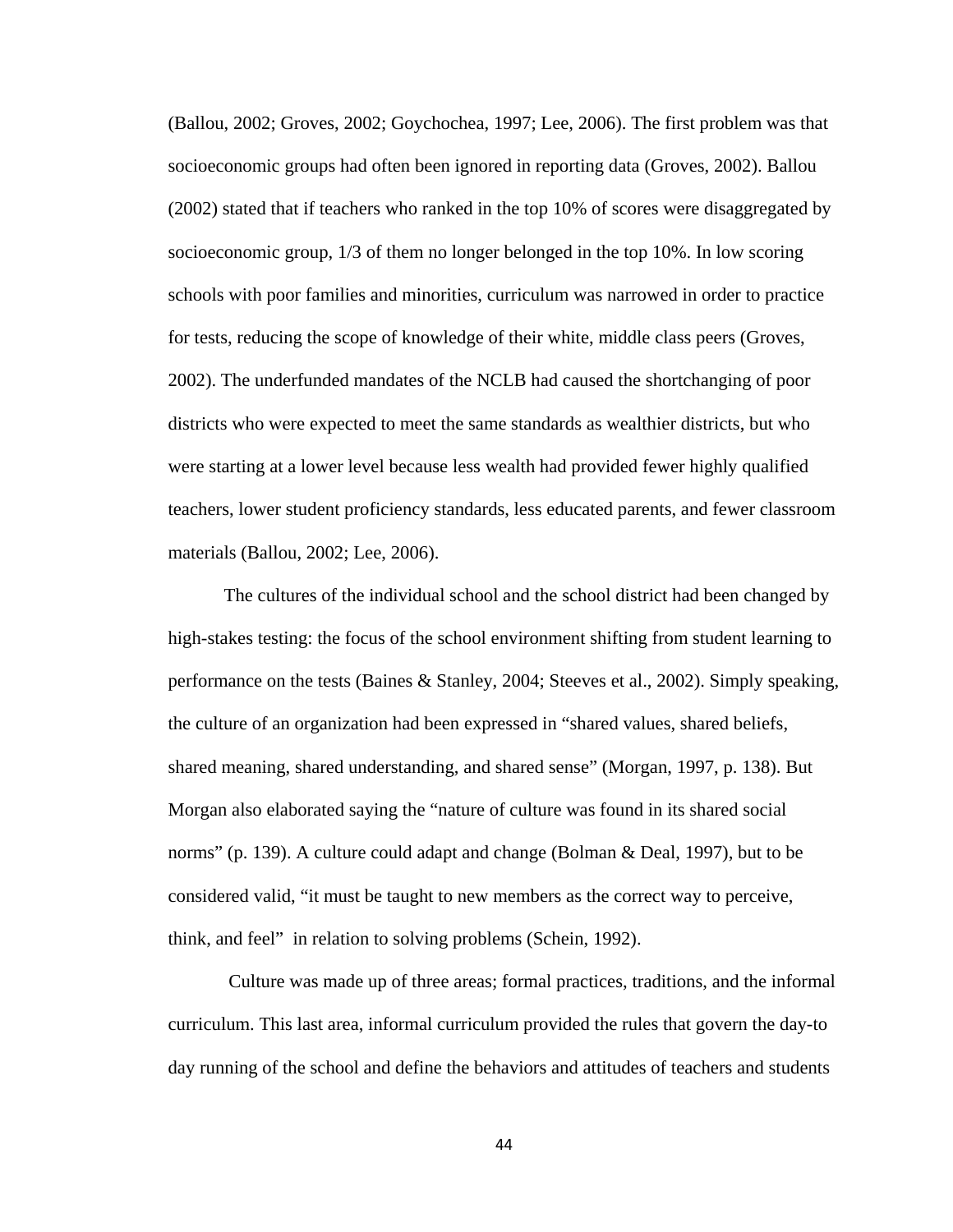(Johnson, Dupius, Musial, Hall, & Gollnick, 1996). Schools have replaced the school's traditional curriculum with emphasis on preparation for testing. This emphasis causes both the formal and the informal curriculum to change by stressing the training for taking high-stakes tests. In-service classes for teachers on test-taking strategies, alignment of curricula with content covered on the test, and writing good paragraphs have replaced common in-service themes such as discipline and classroom management. Pep rallies to boost students' attitudes for testing, as well as monetary and academic rewards for students, have changed the atmosphere of the school, both before testing and all year. Attitudes of teachers and students had shifted: New and old teachers were taught the new rules of the culture.

 Gunzenhauser (2003) connected the current high-stakes testing with the behaviorist/positivist movement in psychology. In this movement, which emerged from the physics/mathematics fields, all observable behavior could be explained by investigation and data, and that sense perception was the only basis of knowledge (Roediger, 2004; Strauss, n. d.). The theory "builds from a philosophy of reality and the ability of science to perceive that reality" (Gunzenhauser, p. 54). From these theories had come the idea of collected data driving the curriculum. The only way to know what a student knows was by collecting data in the form of testing. The behaviorist philosophy of educational improvement supported the expansion of testing accountability. On the positive side, when accountability was attached to the results of assessment, better teaching and higher student achievement resulted because there was a direct relationship between the level of stakes attached and the preparation time spent by teachers and students (Vogler & Virtue, 2007). On the other hand, Gunzenhauser (2003) asserted that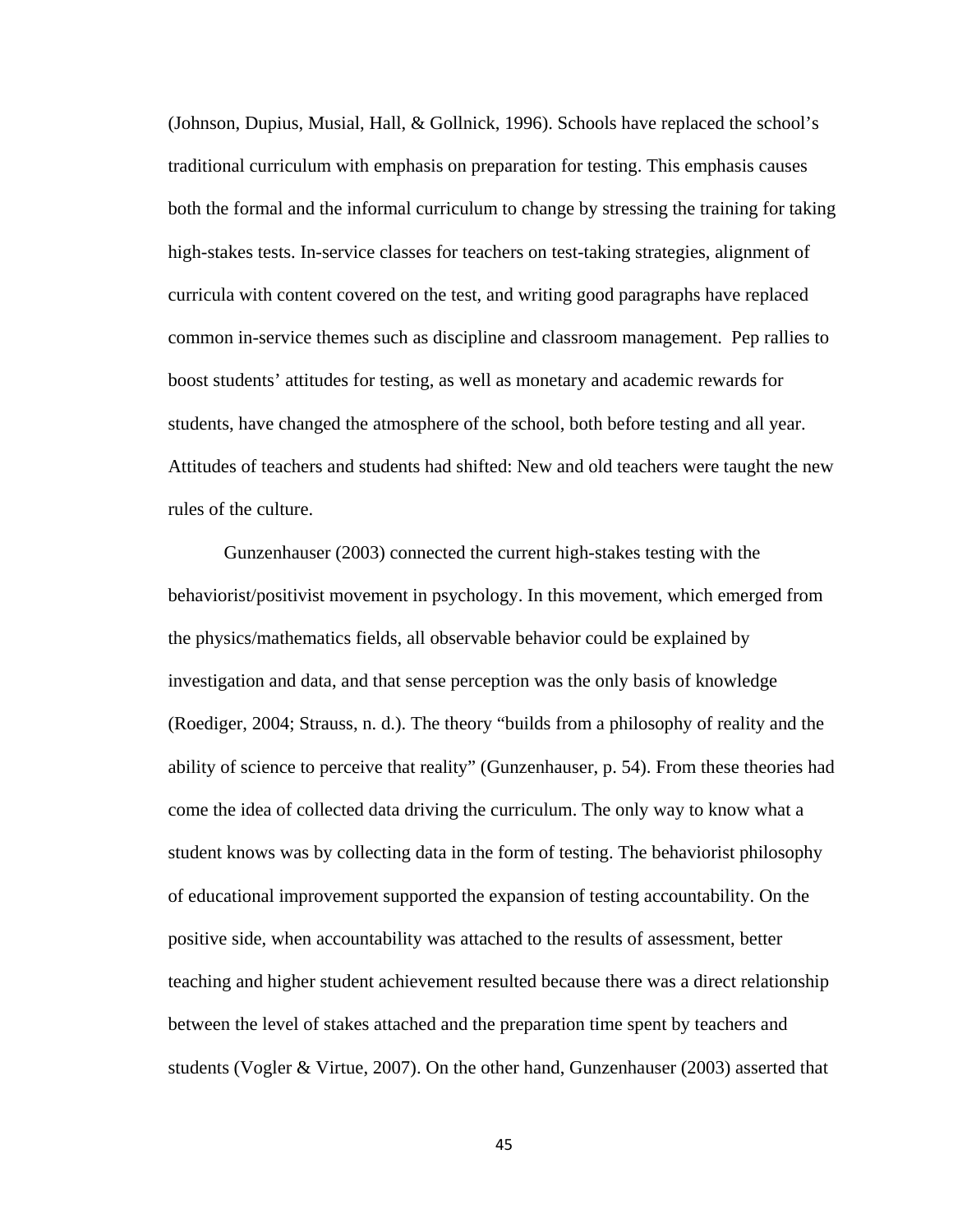the behaviorist/positivist theory of education had caused a default philosophy of education within our schools. "Tests were designed to be part of a system of accountability, drive the curriculum, limit instructional motivation, and keep educators from establishing their own priorities and visions" (Gunzenhauser, p. 53). This philosophy not only valued what can be measured, but also values the measurement itself. The default philosophy resulted in "curriculum distortion" in an effort to improve test scores (Amrein & Berliner, 2002b; Gunzenhauser, 2003; Shepard, 2002). Teachers may be forced to use methods that were not part of their vision, such as: drill and practice for the test and elimination of parts of the curriculum that were not tested (Gunzenhauser). The focus of education had shifted from student learning to the highstakes test itself.

 As a result, high-stakes testing has had a negative impact on instruction within the classroom (Callahan & Spalding, 2006). Because of the regulatory effect of the highstakes test on the curriculum taught within classrooms, creating challenging, stimulating courses has been impeded. Collaborative teams of teachers engaged in problem-solving have been stymied (French, 2003). Schools have replaced energetic pedagogy with test practice (Groves, 2002). "With high stakes tests . . .student learning was indeterminate, remains at the same level it was before the policy was implemented, or actually goes down when high-stakes testing policies were implemented" (Amrein & Berliner, 2002, p. 2). French (2003) stated that between 50% and 80% of gains made in yearly test scores were temporary and resulted from changes that had nothing to do with increased student learning. Sloan and Kelly (2003) concluded that "accountability by itself was unlikely to lead to deep, or long-term, changes in teaching or student learning" (p. 16).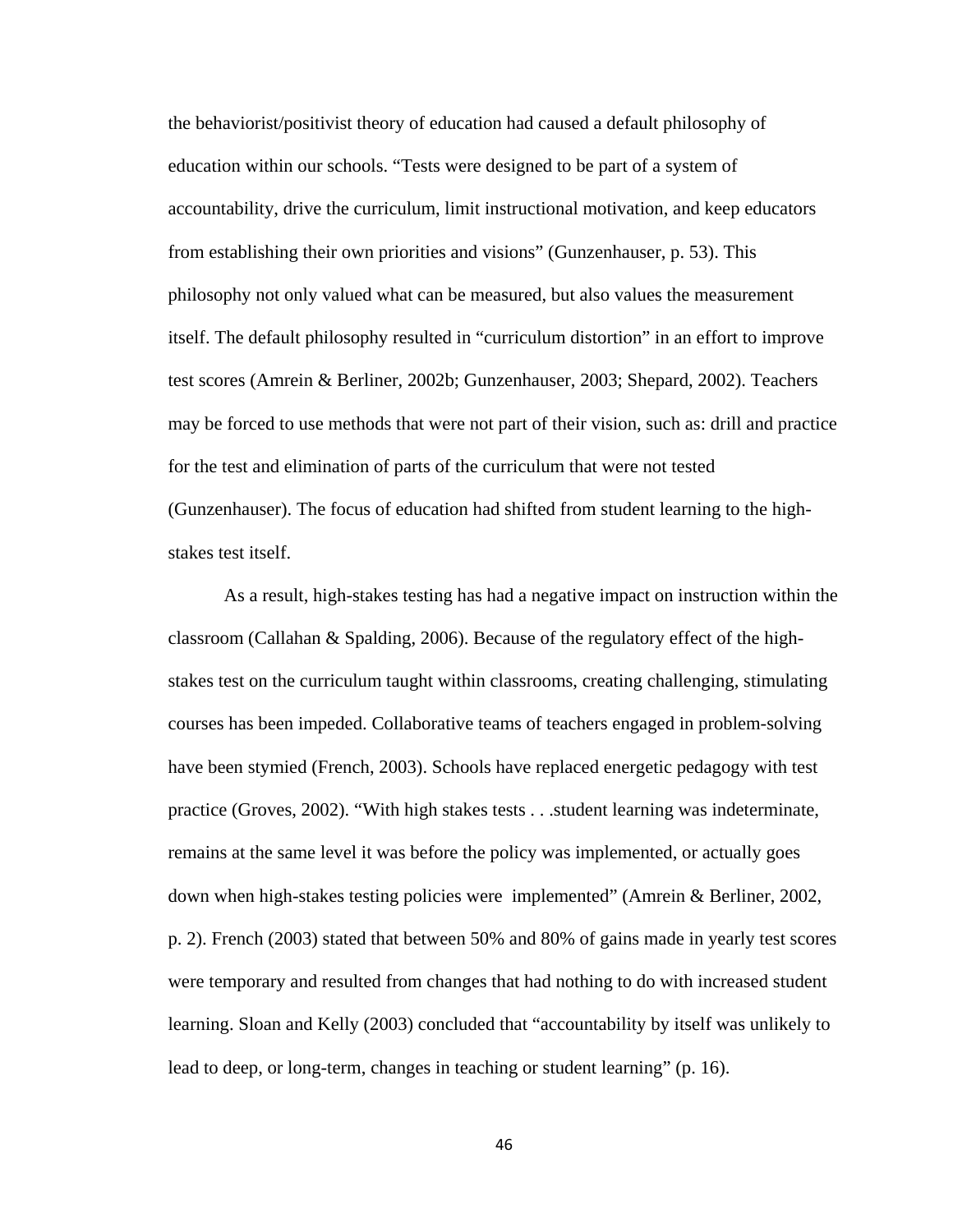High-stakes testing has had the opposite effect that it intended, demoralizing teachers and students, and stifling the creativity of the classroom. Teachers are working harder and spending more time to meet goals set for them by districts, states, the nation. But their added effort is not improving what is happening in their classrooms (Gunzenhauser, 2003; Sloan & Kelly, 2003).

# *Computer Adaptive Testing*

 As high-stakes testing had become the norm in 49 of 50 states in the United States of America for at least 10 years (Berube, 2004), teachers had become accustomed to administering the test, analyzing test data, as well as teaching so that their students would show achievement gains on the test. Familiarity bred contempt. Teachers had several valid complaints about NCLB mandated testing. For instance, when the Assessment and Accountability Commission of the Idaho Department of Education conducted a survey among Idaho teachers, the biggest complaint was that state tests and the Annual Yearly Reports of NCLB "did not measure, report, or track student growth; i.e. they didn't provide much insight into how teachers could modify the curriculum to improve learning" (Woodfield, 2003, p. 34). Leftkowitz and Miller (2006) reported that parents were interested in the progress of their children at school, not in how their children compared to last year's group of students.

 In most states, state testing was done in the spring of each year with reporting of scores in the following fall or testing was in mid-October with results not in until January. In each case the timeliness of the data was called into question. In the first case, the data was a year behind (Stokes, 2005) and in the second case, not only did the test data not indicate what the student had learned that year, the results did not come in until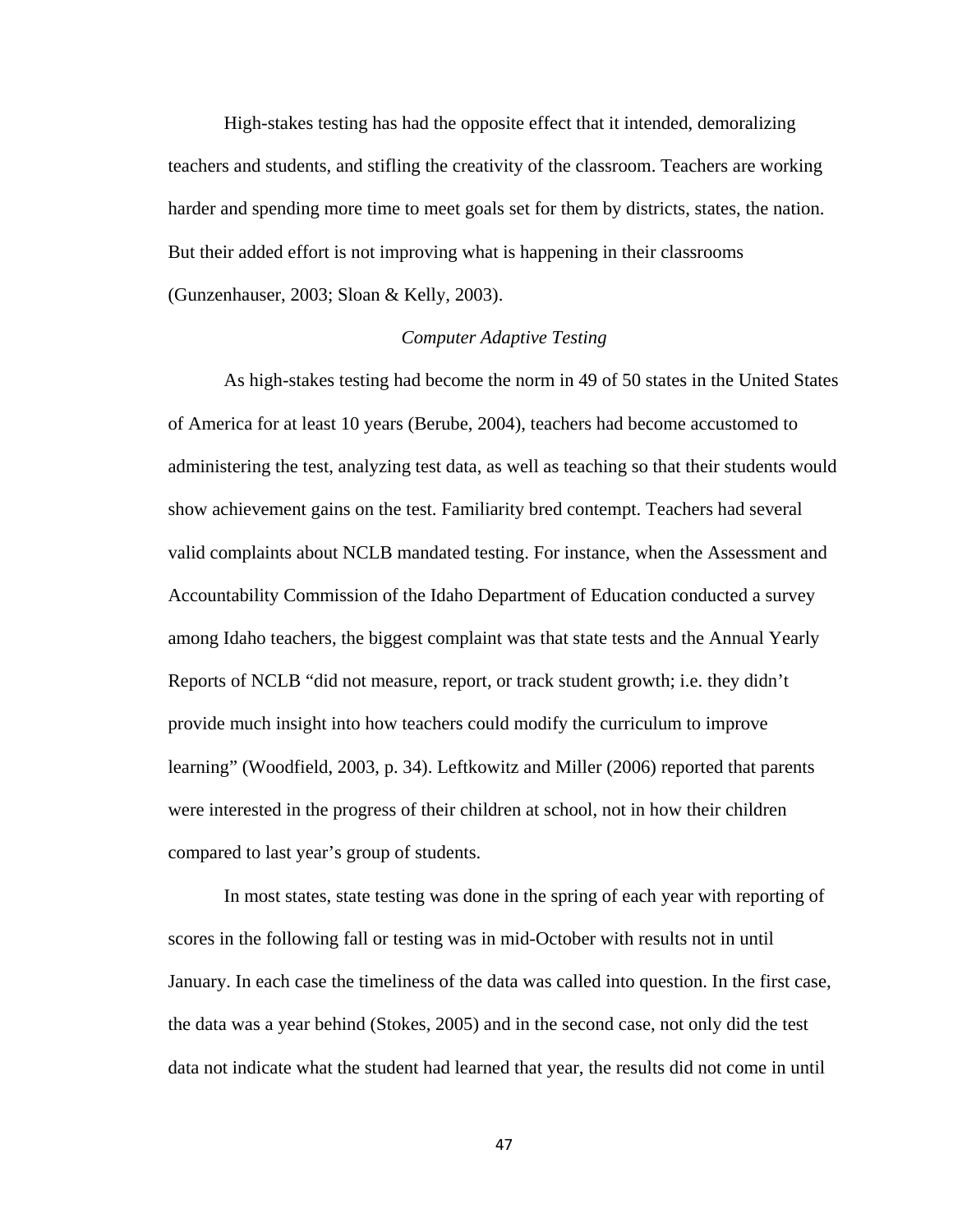after the year was half over. A lot of wasted time had gone under the bridge (Woodfield, 2003).

 Online testing with computer adaptive tests seemed to offer a solution not only to the complaint of timeliness, but online testing promised to assess students with fewer items and less time for the test-taking (Wall, Baker, & Sampson, 2004). Less time for test-taking can increase the time available for student learning. Computer adaptive testing was based on student growth rather than actual achievement (Ballou, 2002).

 The Northwest Evaluation Association (NWEA) designed a number of tests including the computer adaptive test called Measures of Academic Progress (MAP). The NWEA was a non-profit assessment organization based in Portland, Oregon. This organization had worked with school districts nationally for 25 years. A need for computer adaptive or value-added tests had developed because of teacher discontent with the state mandated tests. State mandated tests do not measure or track student growth or provide information on how teachers could increase student learning (Woodfield, 2003). Districts have been using computer adaptive tests for several years. Examples were the STAR Reading and STAR Math tests and the Advantage STAR Early Literacy tests (Van Horn, 2003).

 There were four primary differences in the Missouri MAP and the NWEA MAP. First, NWEA MAP provided, appropriately challenging questions for 97%-99% of students. The NWEA assessment provided questions that were both lower and higher than grade level, adjusting to keep the student appropriately challenged (Olson, 2002). Missouri MAP provided grade level questions only. The second difference and one of the most demanded differences in Missouri MAP and the NWEA MAP was that the latter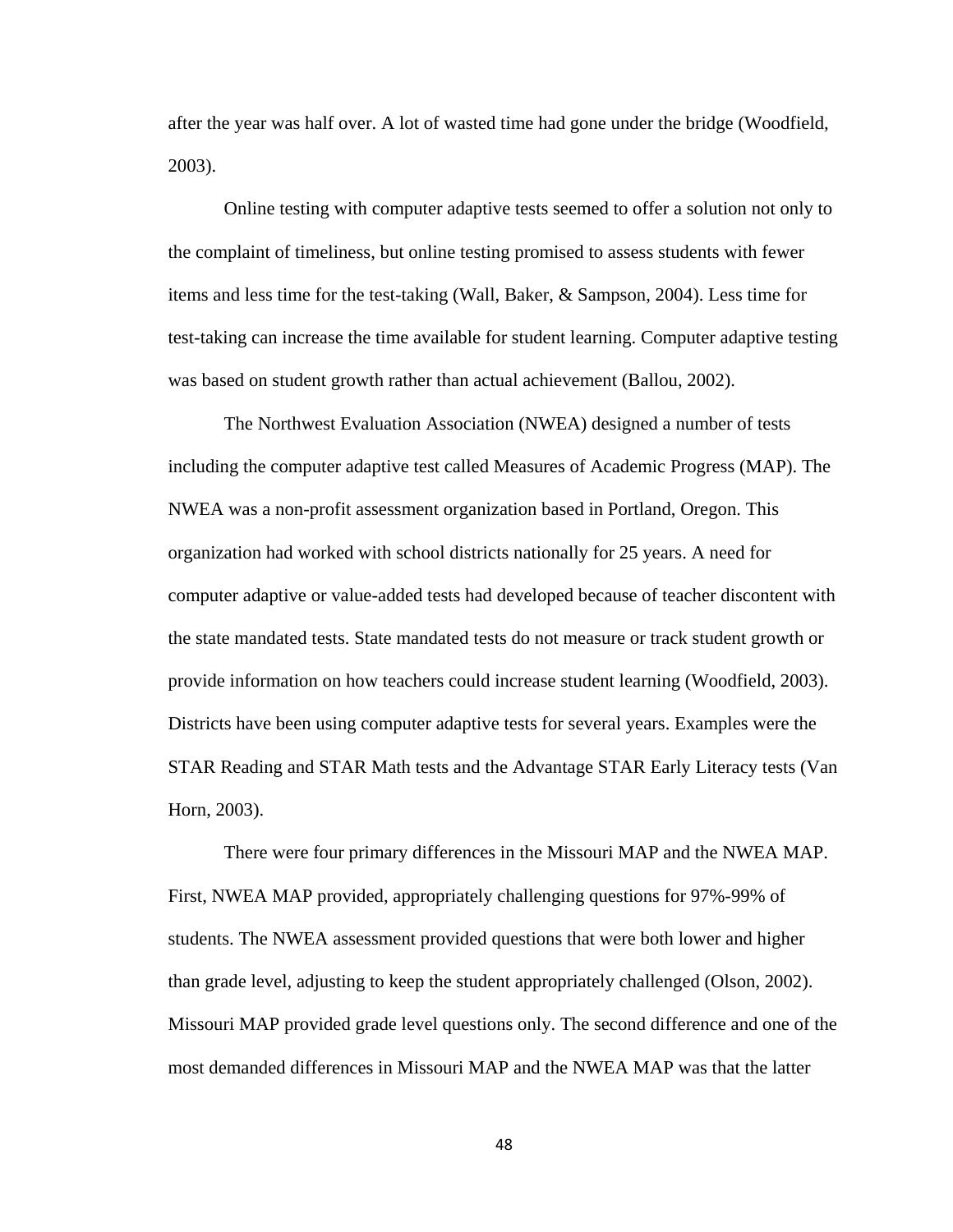can track an individual student's growth from year to year. After all, teachers wanted to know not only if their students were at grade level, but also if they had learned anything since the last time tested. To understand if students had learned, the measurement of student growth was imperative. Districts could also benefit from observing value-added gains from year to year, because the district could be re-energized if teachers were recognized for the gains their classes had made (Goycochea, 1997). The achievement level could be referenced to what was being taught in the classroom and state and national standards (Woodfield, 2003). Being able to compare and analyze data collected from a broad spectrum of data (Woodfield) was the third difference. The fourth difference was that the NWEA test engaged the stakeholders in the education process with scores available in a timely manner for diagnostic and evaluation purposes (Woodfield). This data could be used be used by school districts to group students for instructional purposes, plan student-led conferences, evolve curricular programs to meet the needs of specific classes, and assess student learning (Stokes, 2005).

 The educational differences the NWEA MAP test had provided first was overall achievement score for all students. NWEA provided the district with a downloadable test battery housed on the server and the district decided how many times a year it will use the test. When testing, the computer adjusted items given based on the items that the student has answered correctly. Students were started at an average level and the level of questioning moved up or down according the way the last questions were answered. The computer finally found the ability level of the student (Stokes, 2005). NWEA offered immediate individual scores and reported on class data within 72 hours (Woodfield, 2003).The test provided curriculum referenced data, plus aligned and measured standards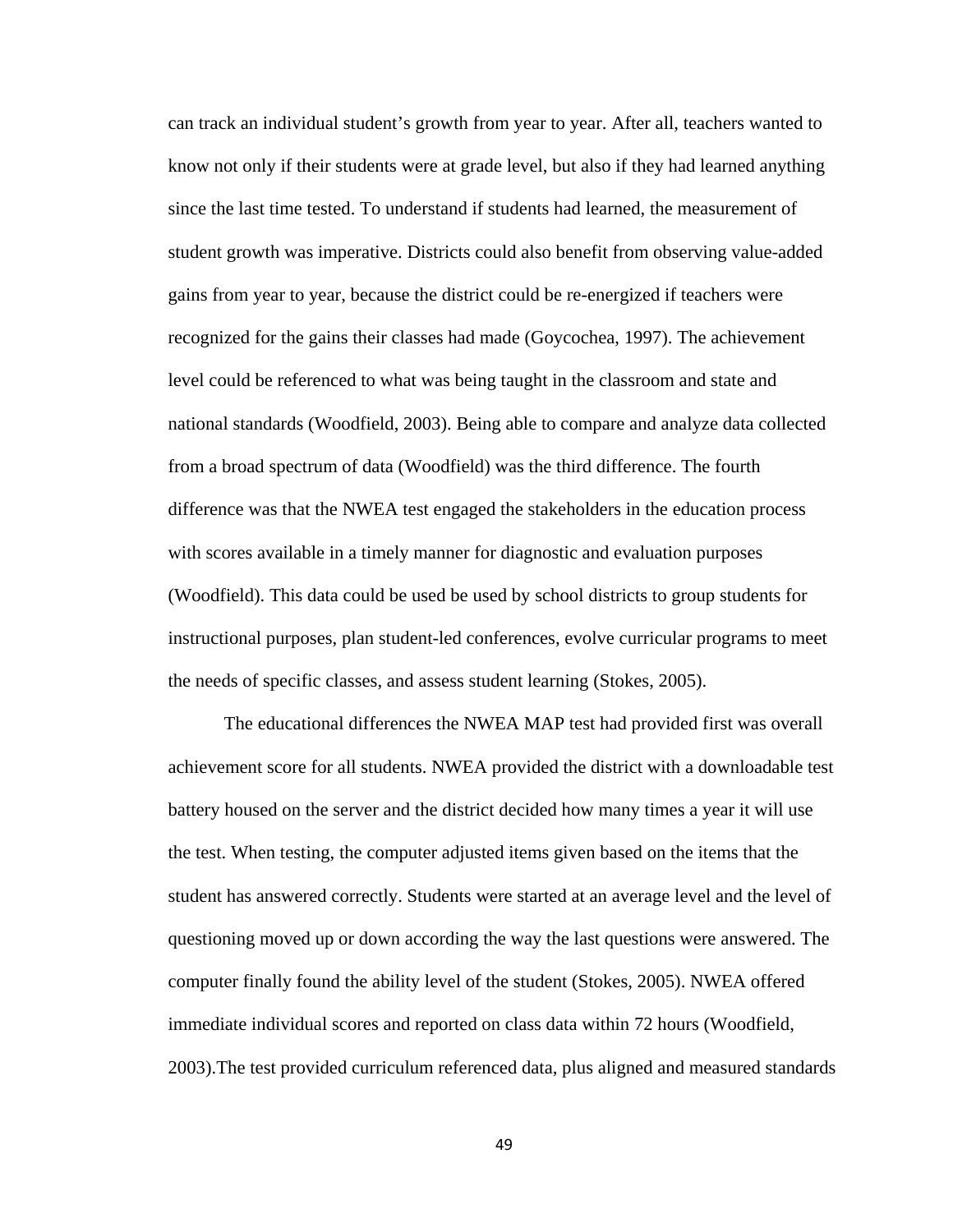(Montague, 2000). NWEA MAP items were referenced to the Rasch scale (RIT) which was an equal interval scale named for the founder, Danish statistician Georg Rasch. The scale values were built on inferences made from the responses of those taking the test. Its intervals had been compared to those intervals on which a ruler was based; they were equally spaced. The measurement never changes (Woodfield, 2003). NWEA MAP assessments have aligned student achievement levels with item difficulty levels. Because the RIT units were static, they could reliably indicate growth over time (NWEA, n. d.).

 When taking the NWEA MAP test, at first students were presented with a variety of questions with different RITs taken from a test bank of 1500 questions (Van Horn, 2003). Because of student answers, the computer gave the student other questions, determining a RIT level on the basis of correctly answered questions. NWEA MAP created a differentiated test for each test taker (Stokes, 2005). When the computer had collected enough data to report the student's ability level, the test was over (NWEA, n. d.) The benefits of RIT scores were their independence from the grade level, equal interval with a wide range of scores available, and stability (NWEA).

 Of course there were drawbacks to the NWEA MAP test. Olson (2002) concluded the biggest drawback to CAT testing was that students cannot return to questions they have already answered. So, if a student changed his/her mind, they could not make a change in his/her answer. Olson also mentioned that not all students were comfortable on a computer. This method of testing was biased towards those with the most computer experience. With bias toward students with computers in their homes and schools, this was not a fair test.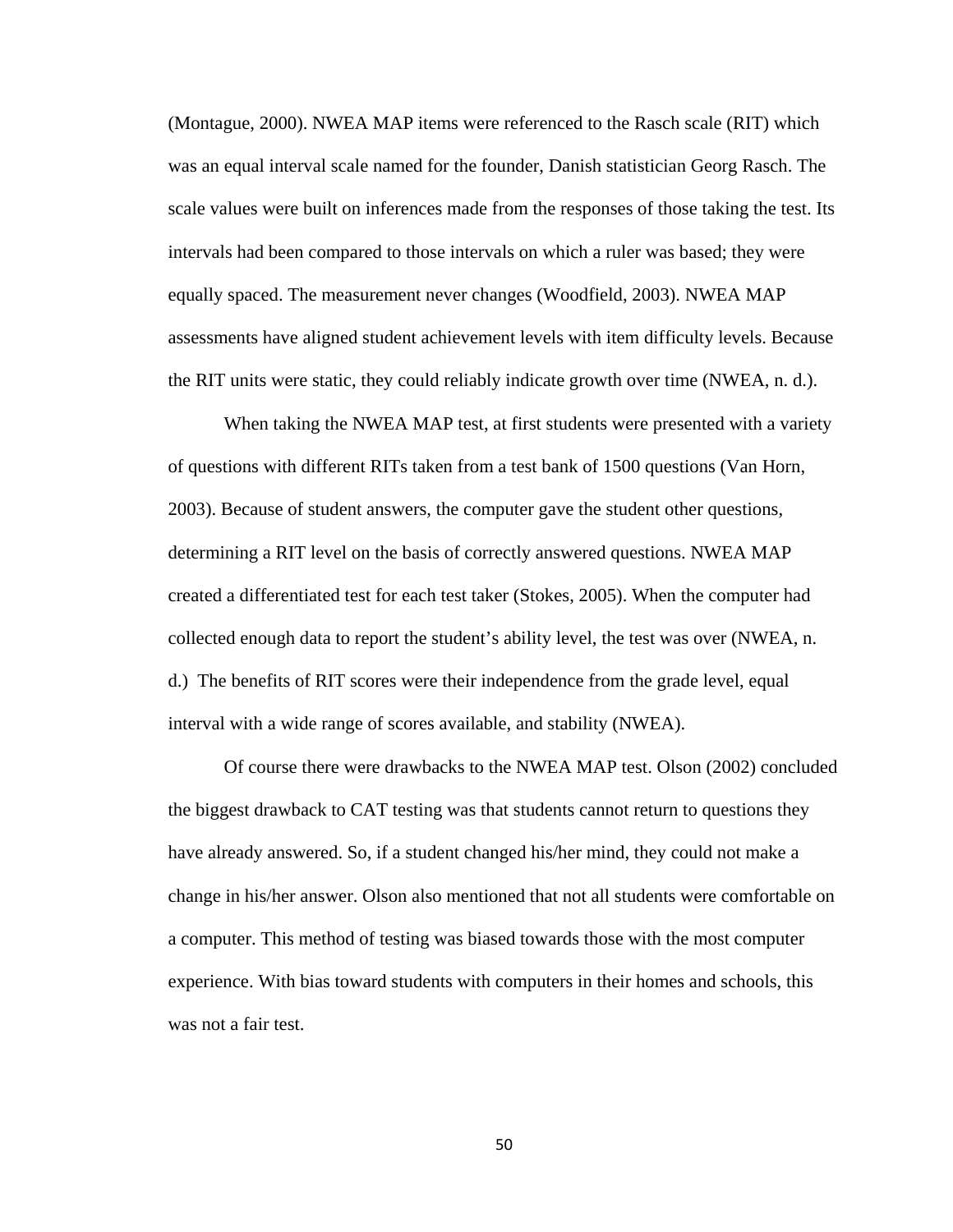Dangers in using CAT testing to hold teachers accountable were also evident. Ballou (2002) states two reasons what CAT should not be used for teacher evaluation. There was a lot of statistical noise which statisticians tried to eliminate, resulting in the raw data not coinciding with the measured performance. Evaluation of a teacher's ability from NWEA required data from several years. Often the evaluation had been made too quickly on one year's data. Summers (2002) noted that "teachers and schools may be wrongfully rewarded or punished because value-added testing either over or under estimates their students' learning gains" (p. 2).

 The revolutionary ideas of computer-adaptive testing have formed from the convergence of two revolutionary ideas in education: high-stakes testing and the reform movement, and the continuing increase of technological capability in schools (Wall, Baker, & Sampson, 2004). The benefits of computer adaptive testing were the timeliness in reporting and the measurement of student growth. While the disadvantages were that the easy evaluation may not always be valid, problems with statistical noise on the test, and students may not be comfortable with computer testing.

## *Summary*

 Amrein and Berliner (2002) declared that the United States had tested its children more than any other industrialized nation for more than 30 years. If testing raised achievement, why were American students not testing highest of all students in the world? Will adding one more test to the state mandated test produce better international results for American students?

 Missouri students are required to take the Missouri MAP. Students, teachers, schools, districts were all judged by this assessment. These are the conditions that made a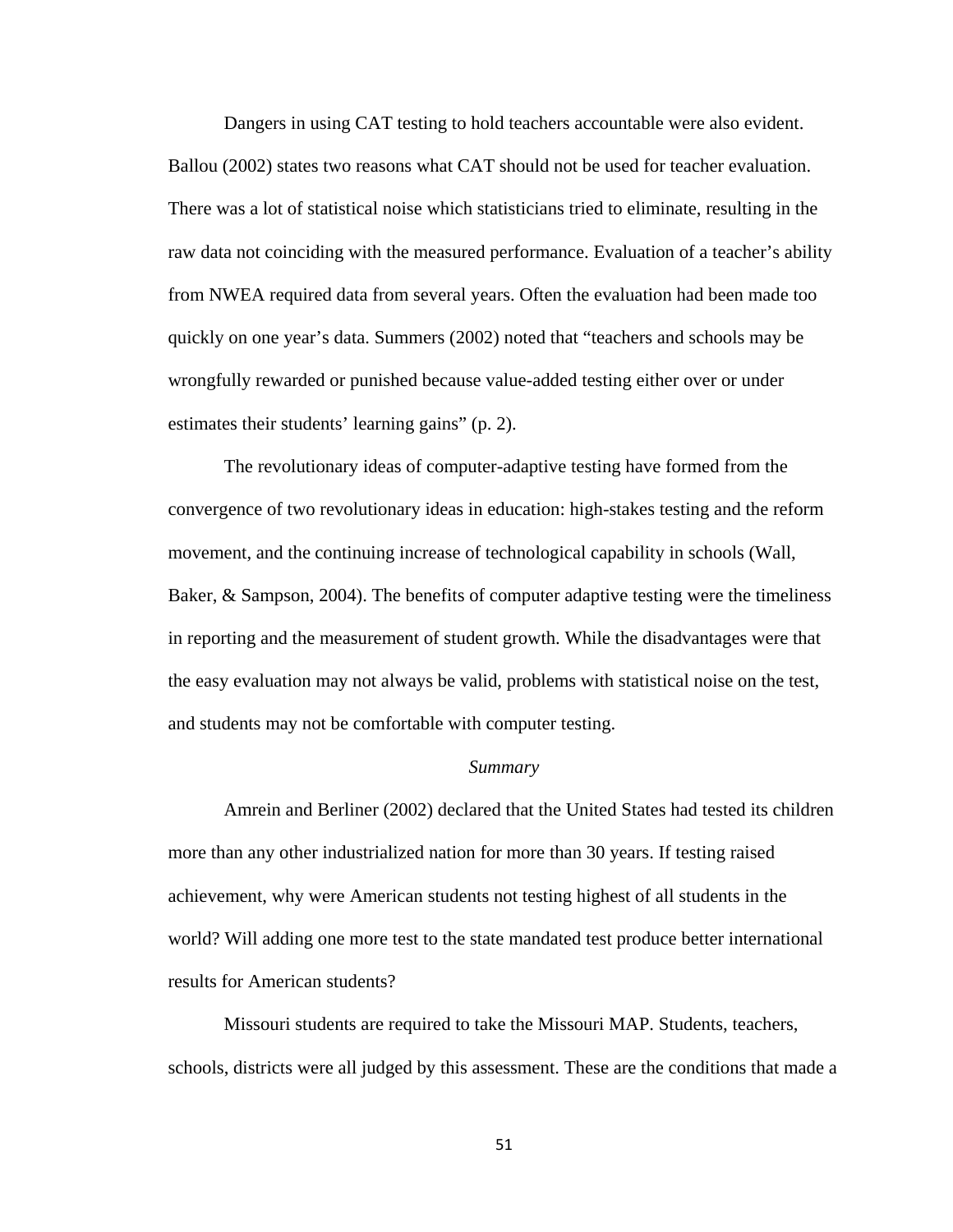test "high-stakes" (Joles, 2003). With the curriculum of schools narrowing to focus on the assessed standards and broadening to include standards formerly not covered in curriculum, schools had no time for extraneous methods that do not meet curricular needs set out in Missouri's state standards. The NWEA MAP test promised to meet many of the shortfalls of the Missouri MAP: timeliness of reporting, scores based upon a RIT scale, relief of the boredom of testing because each student's test was personalized, and subscores to be used as a diagnostic tool. Could it be used along side of the Missouri MAP to increase student learning and thus affect scores?

 Comparing the MO MAP test with the NWEA MAP test with a multiple regression analysis can provide information as to the predictor value of the NWEA MAP on the MO MAP. Since the high-stakes movement has focused schools, districts, and states on student learning, all efforts must be turned to that end. Assuming student learning increases as achievement on the MO MAP test increases, the researcher wanted to know which RIT scores of the NWEA MAP would act as predictors for the Comunication Arts and Mathematics portions of the MO MAP assessment. The remainder of the study is organized into: Chapter 3—Research Design and Methodology, Chapter 4—Results of Analysis, and Chapter 5—A Discussion of the Results.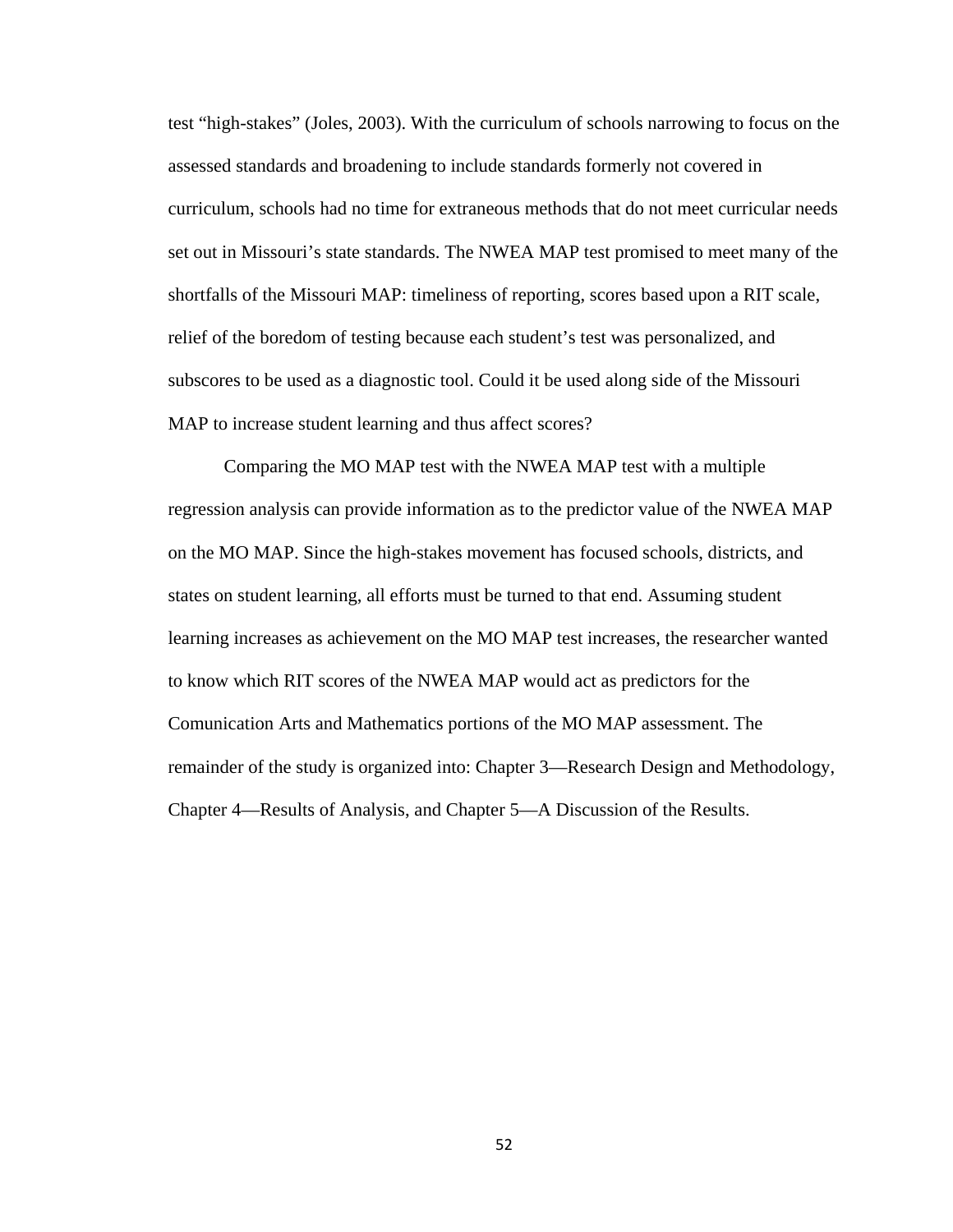## CHAPTER THREE

# RESEARCH DESIGN AND METHODOLOGY

# *Introduction*

 This chapter contains the plan for simple and multiple regression analysis on data from two tests. Those tests were the state mandated Missouri's Missouri Assessment Program (MO MAP) test, given in the spring of each year and the Northwest Evaluation Association's Measure of Academic Progress (NWEA MAP) test. NWEA MAP was an extra test that could be bought to help a school district reach greater success on the first test. The population chosen to study was the sixth, seventh, and eighth grade classes from a rural middle school in Missouri that has been administering NWEA MAP as an added test for three years. The study included scores for all three years.

 Simple and multiple regression analysis allowed the researcher to look for variables that predict success on the dependent variable. The two dependent variables (criterion variables) were taken from the results of the MO MAP test and the independent variables (predictor variables) were subscores taken from the NWEA MAP test. This study was undertaken to discover if there were predictors in the NWEA MAP test that envisage success on the MO MAP test.

### *Research Questions*

Within the context of this study, the following research questions were addressed:

1. How well do RIT scores on the mathematics test of the NWEA MAP test predict scores on the Missouri MAP mathematics test?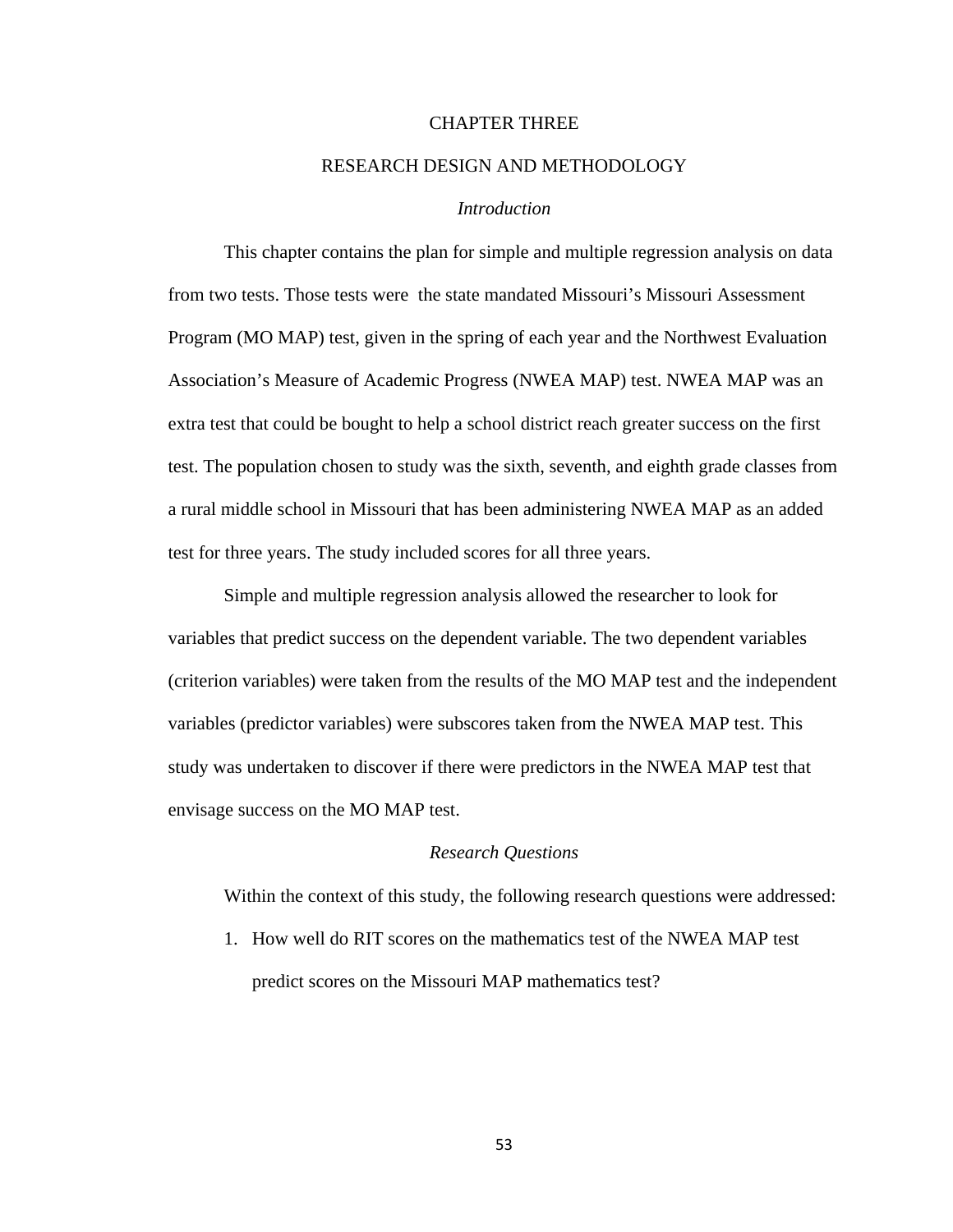- a. How well do RIT scores on the number and operations portion of the mathematics test of the NWEA MAP test predict scores on the Missouri MAP mathematics test?
- b. How well do RIT scores on the algebraic relationships portion of the mathematics test of the NWEA MAP test predict scores on the Missouri MAP mathematics test?
- c. How well do RIT scores on the geometric relationships of the mathematics test of the NWEA MAP test predict scores on the Missouri MAP mathematics test?
- d. How well do RIT scores on the measurement section of the mathematics test of the NWEA MAP test predict scores on the Missouri MAP mathematics test?
- e. How well do RIT scores on the data and probability section of the mathematics test of the NWEA MAP test predict scores on the Missouri MAP mathematics test?
- f. Which RIT scores on the mathematics test of the NWEA MAP are the best predictors of the Missouri MAP mathematics test?
- 2. How well do RIT scores on the NWEA MAP reading test predict scores on the Missouri MAP language arts test?
	- a. How well do RIT scores on the skills for reading process section of the reading test of the NWEA MAP test predict scores on the Missouri MAP language arts test?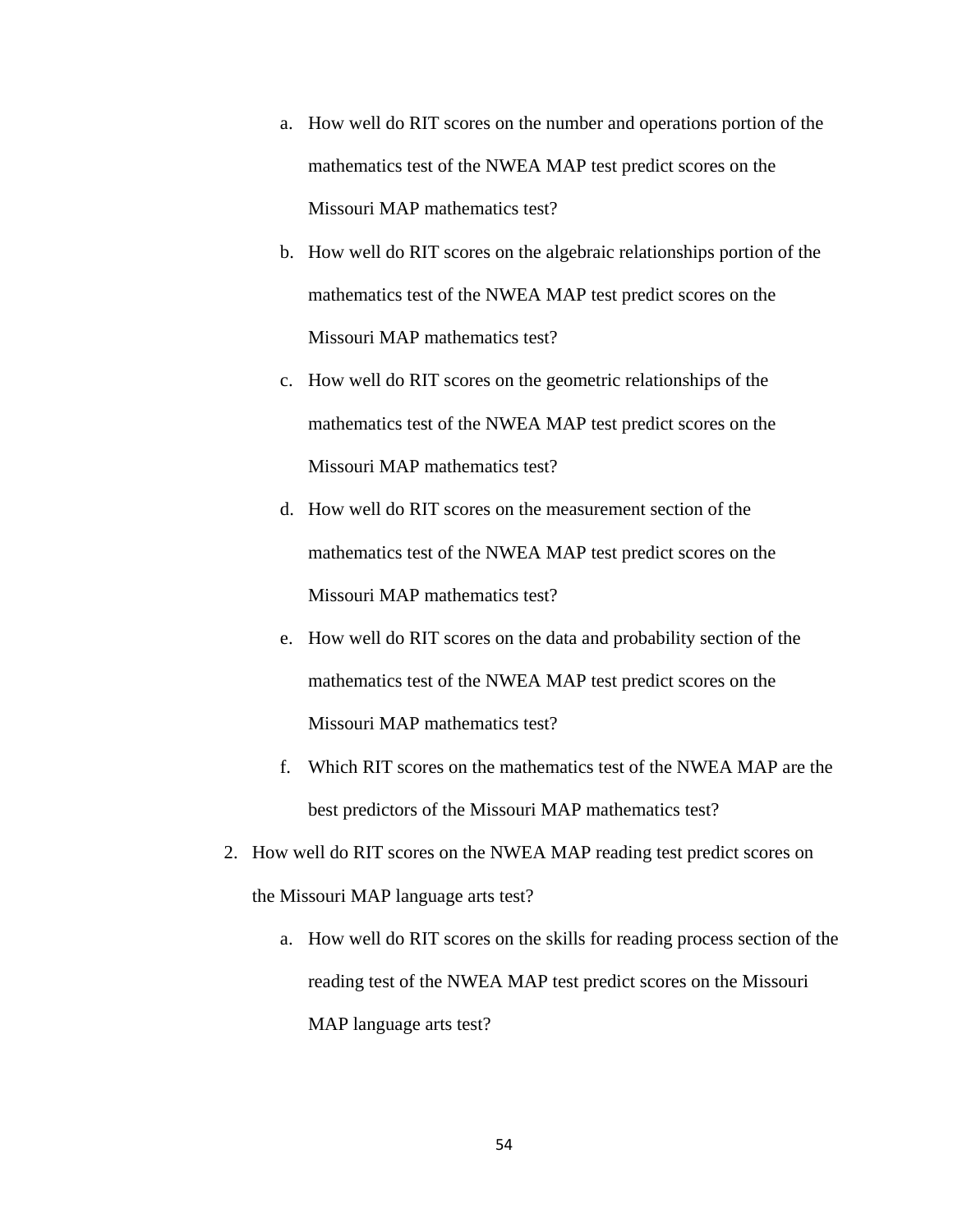- b. How well do RIT scores on the strategies for reading process section on the reading test of the NWEA MAP reading test predict scores on the Missouri MAP language arts test?
- c. How well do RIT scores on the comprehend/analyze literature section of the reading test of the NWEA MAP test predict scores on the Missouri MAP language arts test?
- d. How well do RIT scores on the comprehend/analyze nonfiction section of the reading test of NWEA MAP test predict scores on the Missouri MAP language arts test?
- e. Which RIT scores on the reading test of the NWEA MAP test are the best predictors of the Missouri MAP language arts test?
- 3. How well do RIT scores of the language usage test of the NWEA MAP test predict scores on the Missouri MAP language arts test?
	- a. How well do RIT scores of the apply writing process section of the language usage test of the NWEA MAP test predict scores on the Missouri MAP language arts test?
	- b. How well do RIT scores of the capitalization and punctuation section of the language usage test of the NWEA MAP test predict scores on the Missouri MAP language arts test?
	- c. How well do RIT scores of the parts of speech/spelling/sentence structure section of the reading test of the NWEA MAP test predict scores on the Missouri MAP language arts test?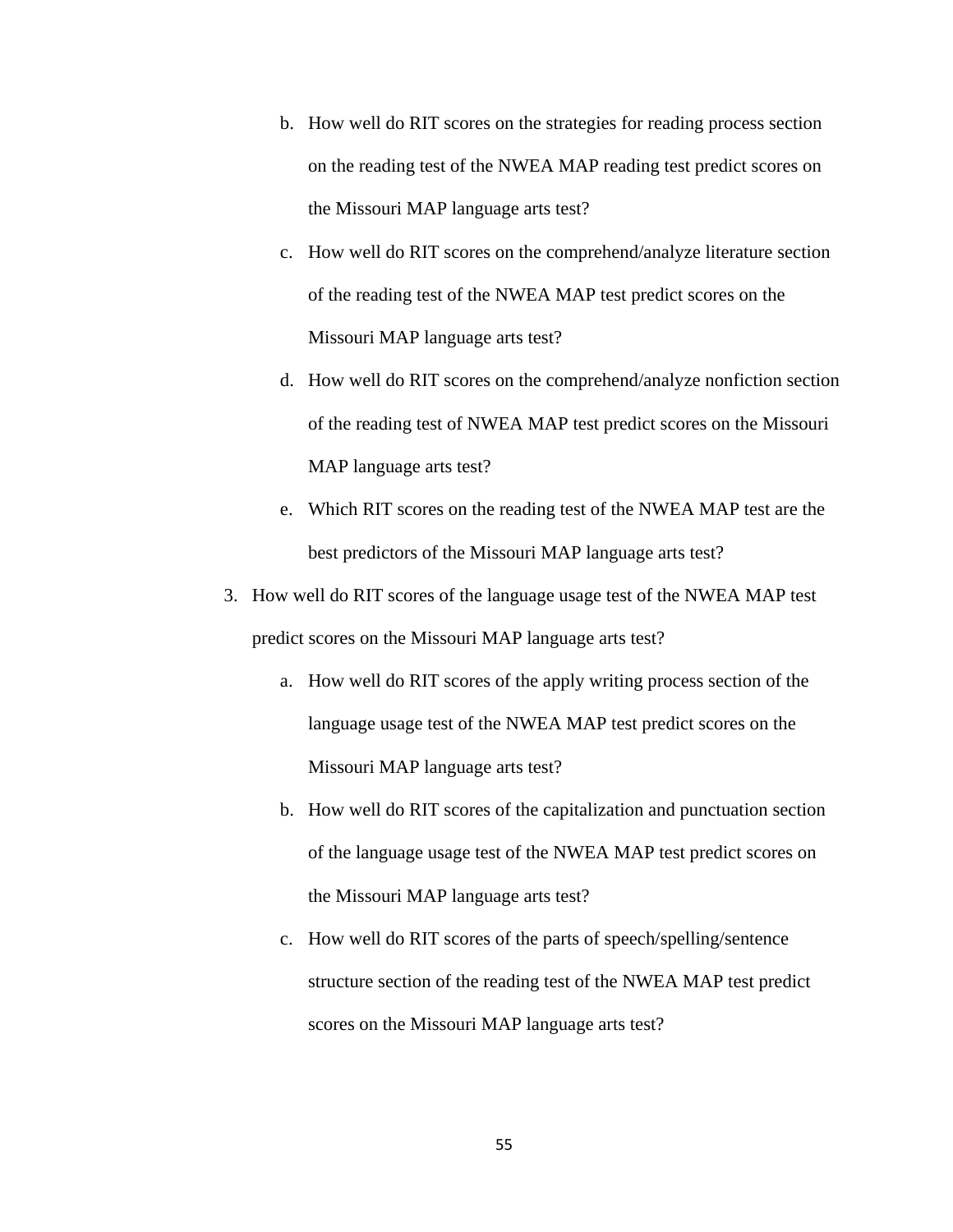- d. How well do RIT scores on the forms and types of writing section of the reading test of the NWEA MAP test predict scores on the Missouri MAP language arts test?
- e. Which RIT scores on the reading test of the NWEA MAP test are the best predictors of the Missouri MAP language arts test?

# *Population and Sample*

# *Population*

The population chosen was a three grade range of students over a period of three years. The grades considered were the sixth, seventh, and eighth grades of one rural district in Missouri. Missouri MAP was administered yearly to every grade 3-8 in mathematics and language arts, then once again in high school. NWEA MAP was given in the fall and spring every year for all grades, in mathematics, reading, and language usage. There were subscores in each of the three categories of the NWEA MAP test. Only students who were present for both Missouri MAP and NWEA MAP in a single year were considered.

 It has been well documented that Middle School has been an age of transition where student self-esteem and achievement levels often lower (Akos, & Galassi, 2004; Alspaugh, 1998; Eccles, Wigfield, Midgley, Reuman, Mac Iver, & Feldlaufer, 1993; Harter, 1981; Seidman, Allen, Aber, Mitchell, & Feinman, 1994). There has been a myriad of studies concerning this drop of achievement and the causes. Although the researcher was not looking for the cause of this drop, it was interesting to look at the characteristics of middle school transition drop. In Missouri, nearly 70% of eighth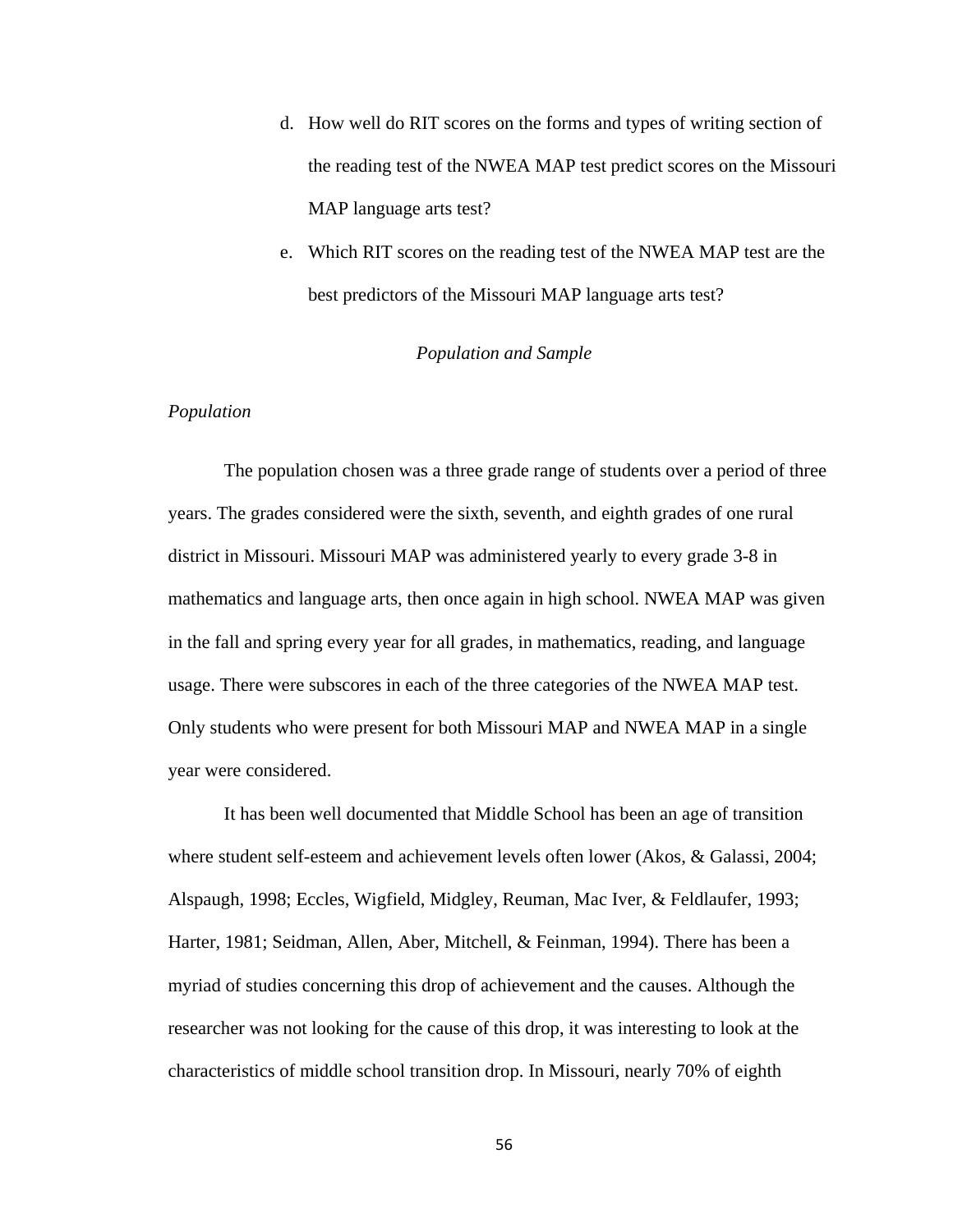graders performed below proficient on NAEP tests conducted on the national level annually (NAEP, 2005). The levels of reading proficiency in Missouri have shown no significant improvement over the years until the present (NAEP, 2007). Mathematics at the eighth grade level has shown slight improvement over the last three years (NAEP, 2007). Lenters (2006) reported an actual decline in reading improvement for older adolescent students; while Eccles et al. found early adolescent years the beginning "of a downward spiral in school-related behaviors and motivation that often led to academic failure and dropping out of school" (1993, p. 554). Eccles et al. emphasized the biggest change in motivation occurred between sixth and eighth grades. Both student self-esteem and fondness of math was lowest in the seventh grade, especially for girls (Alspaugh, 1998; Eccles et al., 1993). Both GPA and math achievement scores declined with the transition to seventh grade.

 There has been controversy regarding the cause of the achievement and self esteem drop, but those were not the concern of this study. The documented achievement drop has been a cause for concern for schools, teachers, and parents. The methods used to cope with this drop were up to the individual schools and teachers. Neither the MO MAP test nor the NWEA MAP test was a teaching method to help with the drop, but they can record the success of the techniques being used to address the achievement/self-esteem drop. Since they were very different types of tests, it was important to find if there were predictors on the NWEA MAP for student success on the MO MAP since the MO MAP was the evidence of school success with student achievement that was used by the state of Missouri and NCLB. Any help for diagnosis of learning and comprehension problems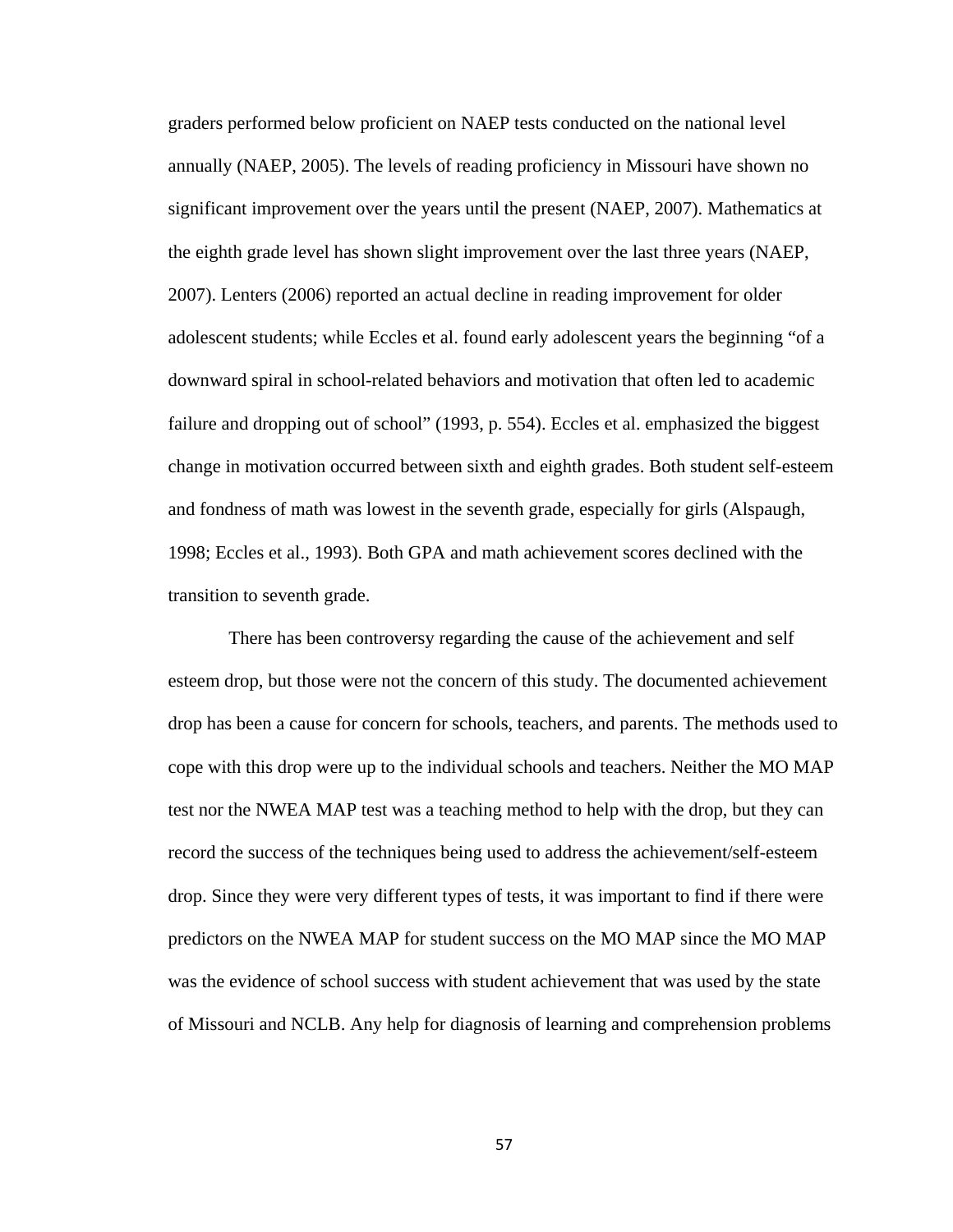would be helpful to teachers and administration coping with these drops in self-esteem and consequently achievement levels.

 The district's MAP scores, compared to other Missouri school districts, showed the scores in reading and mathematics were at the state average with a little improvement in either reading or mathematics within the last few years. The NAEP assessment was a national assessment given annually to 35,000 students nationwide. States are tested biannually: Half of the states are tested each year. State scores on the NAEP assessment to a sample of 3,000 students in all grade levels in MO have remained fairly stable at average levels with students nationally (NAEP, 2005; NCES, 1999, 2005). In 2007, Missouri reported that eighth graders made significant gains on NAEP testing in 2007, but stayed the same in reading (Missouri Department of Elementary and Secondary Education, 2007).

### *Sample*

For a multiple regression analysis, it was important to have a large sample population to study. In the rural school chosen for our sample, there were approximately 150 students per grade. The study used three grades for the sample; grades six, seven, and eight, over a three year period; 2004-2005, 2005-2006, 2006-2007. This provided a sample of approximately 1250 for the study. Bartlett, Kotrlik, and Higgins (2001) recommended that the ratio of observations to independent variables should not drop below 5:1, where 5 was sample size and 1 was the independent variable. Bartlett et al. also suggested a more conservative ratio would be 10:1. Garson (2007) recommended using the formula  $N \geq 100 + m$ , where m = the number of independent variables. Another suggestion Garson made was using the ratio of 20:1. Using a 10:1 ratio would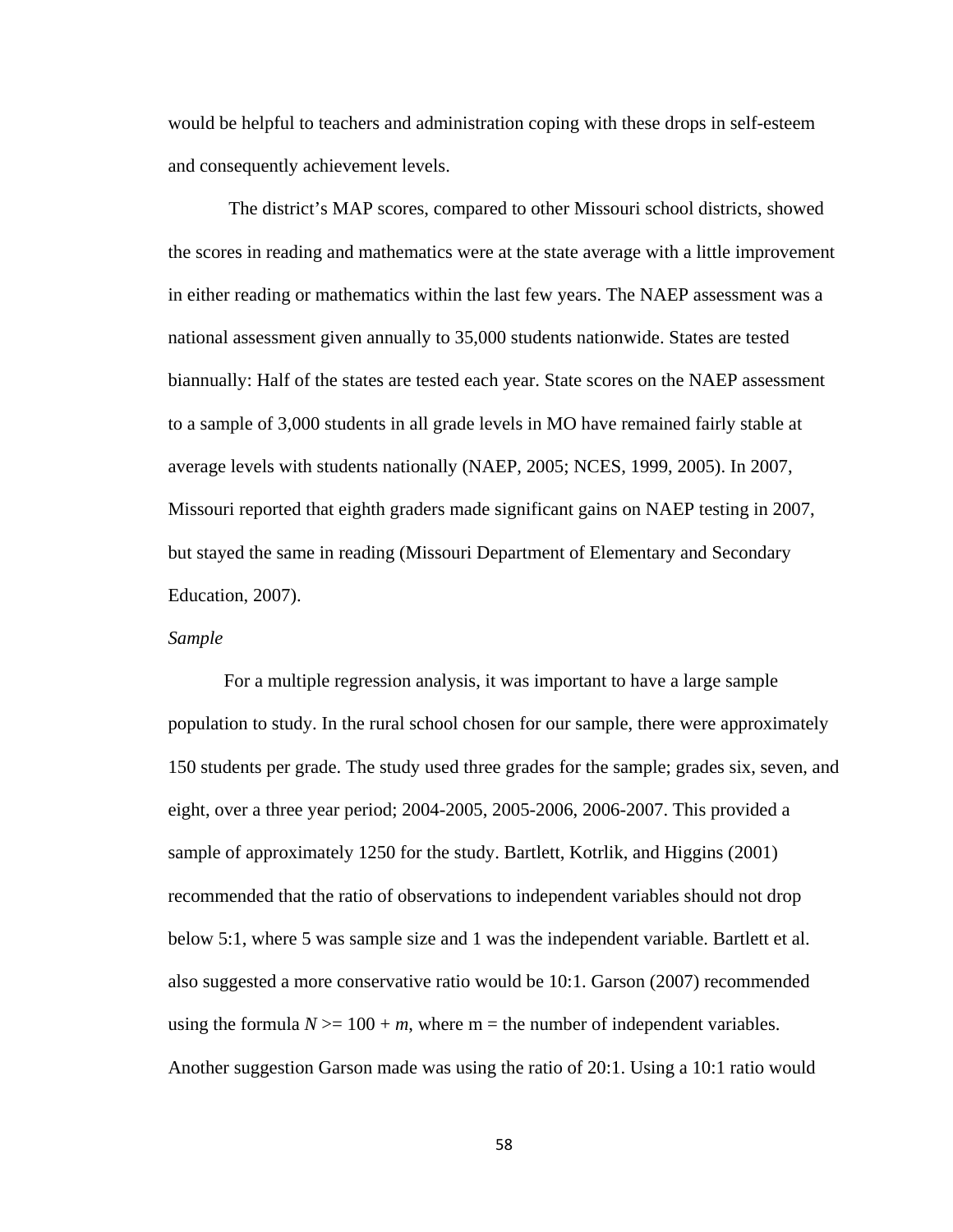require a sample size (*N*) to be 160; 20:1 would be a sample size of 320. A *p* (predictability) value of .05 was "significantly different from 0," but a *p* value of .01 was "highly significant" (Allison, 1999). For this study a *p* value of .01 was used. The sample of 1250 was ample for the regression study, as the sample size would be larger than any source recommended. Several sources stated that the larger *N* the better, with bigger sample giving more precise estimates of *p* (Allison, 1999; Bartlett et al., 2001; Garson, 2007). There could be a problem if sample size reached 10,000 the analysis can become so sensitive that it finds forced, faux relationships masquerading as true relationships (Allison, 1999).

 This was a convenience nonrandom sample of one rural, medium sized school district in Missouri to be generalized to all Missouri school districts. The school district was chosen because the Superintendent of the district asked the researcher to conduct this analysis with data from her district. The Superintendent's question was to find out if the NWEA MAP test provided a useful purpose in the district's testing plan. The target population would be all sixth, seventh, and eighth graders in the State of Missouri: The accessible population was the sixth, seventh, and eighth graders at the chosen, rural, Missouri school district.

 The school district chosen for the study was an accredited school district with an average enrollment of 2120. The attendance rate for the 2006/2007 school year was 93.3% and the free/reduced lunch rate was 41.8%. Graduation rate was 91.67%, well above the graduation rate for the state of Missouri. Teachers with regular teaching certificates in their field were 96.5% with an average of 12.6 years of experience. The middle school in the study has an attendance rate of 92.4% with a free/reduced lunch rate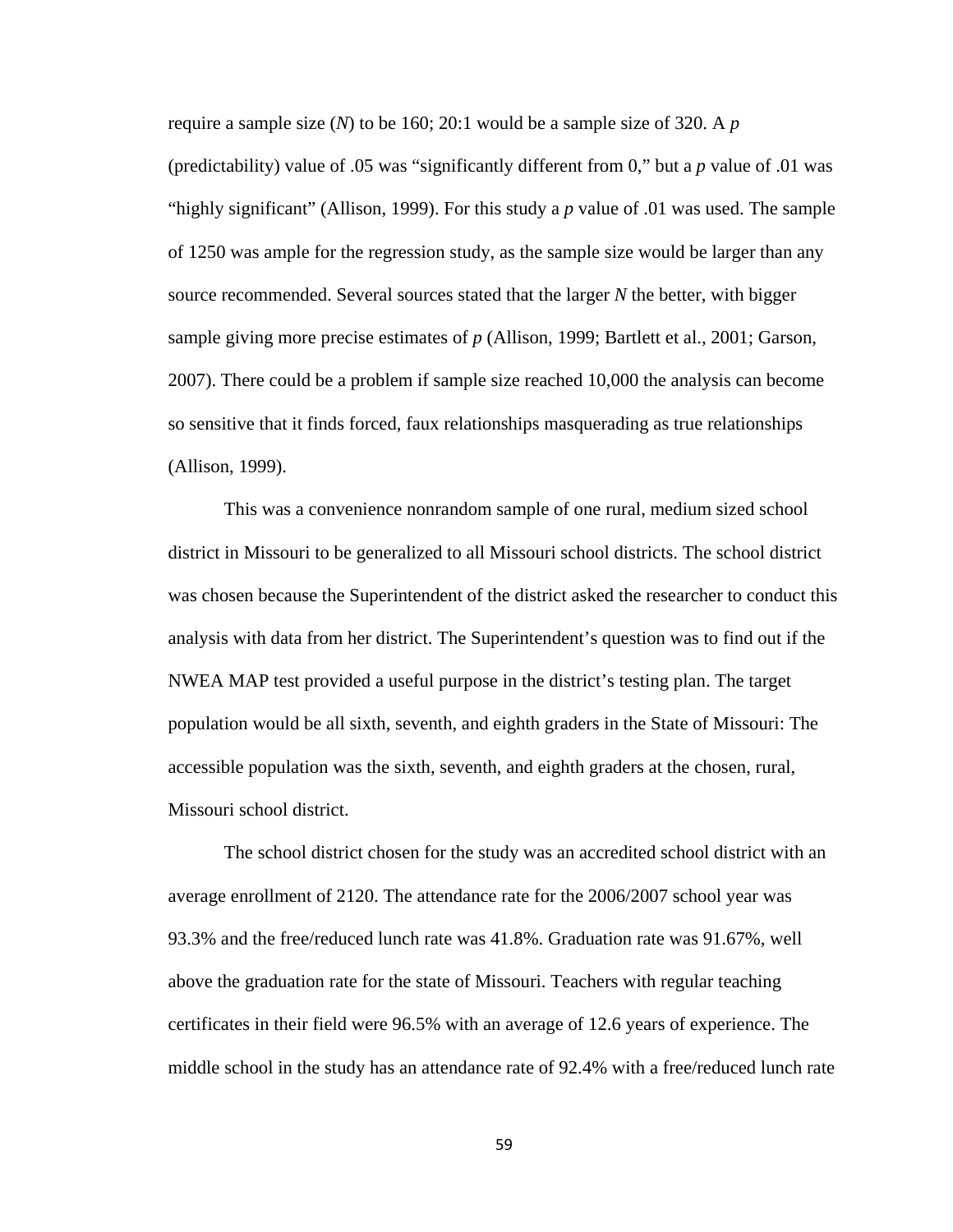of 52.1%. The MO MAP scores for grades 6, 7, 8 were slightly above state standards. (Missouri Department of Elementary and Secondary Education, 2007).

# *Data Collection and Instrumentation*

The data was collected from the school district chosen for analysis. After the superintendent of the district wrote a letter of permission to use data, and the IRB process was procured, the Curriculum Director of the district prepared the data from MO MAP for the required years and grades. An access number was granted to the researcher to obtain access to the data from the NWEA site. The data was entered into the SPSS data analysis program.

 The instruments used for comparison were the Missouri Assessment Program's MAP assessment (MO MAP) and the Northwest Evaluation Association's Measures of Academic Progress (NWEA MAP).

*Missouri Assessment Program (MAP)*

Missouri's MAP was a performance based assessment based on three types of questions: multiple choice, open-ended response, and performance event. In communication arts the test was given in grades 3-8 and 11. The mathematics assessment was given in grades 3-8 and 10. This study will use data from grades 6-8 over a three year period, 2005-2005, 2005-2006, and 2006-2007. This assessment was developed by the Missouri Department of Elementary and Secondary Education (DESE) during the 1990s and was adapted to meet NCLB requirements between the years 2001-2008. The MO MAP was a state required assessment for all students. The tests within the MO MAP assessment that were used for analysis were the communication arts test and the mathematics test.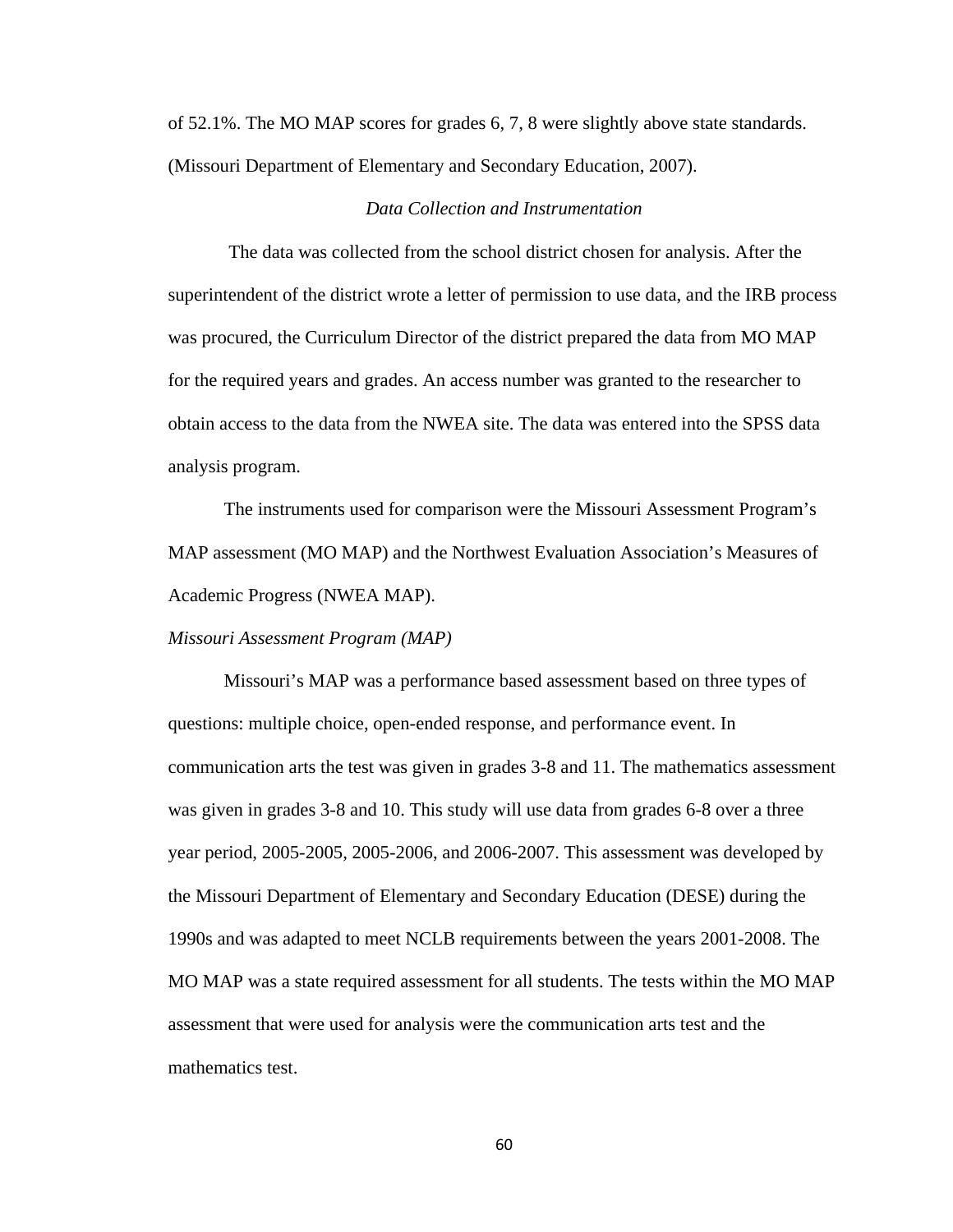The time required to take the MO MAP is much greater than the time required for the NWEA MAP. For the MO MAP, the test is divided into three or four sessions with each session given on a separate day. For the Communication Arts test, session one and three are allotted between 45 and 65 minutes. But these times are approximations, and any student who is making an effort to answer and is not finished is this time is allowed to finish without a break. Session two is a timed test consisting of two 26 minute tests. In seventh grade, there is a fourth session that has an estimated time of 60-90 minutes. Mathematics has a similar time span with two sessions given an approximate time of 40- 45 minutes, extension as needed, and a timed session of 40 minutes. Eighth grade has an extra session of approximately 50-70 minutes with extension if needed (DESE, 2007).

The time allowed for each of the three sessions in the NWEA tests is approximately 45 minutes. Each student's time will be different because as soon as the computer bank has determined the students RIT level, the test is over for the student. The actual time needed, however, is governed by the number of computers available for student testing at one time (NWEA, 2003).

Wiersma (2000) described validity as "the extent to which the instrument measures what it was designed to measure" (p. 300). Wiersma also listed three types of evidence for establishing validity: content-related evidence, criterion-related evidence, and construct-related evidence.

 When searching for content-related evidence of validity, the reasons for the questions that have been chosen for the test must be examined. CTB/McGraw Hill (2006) states that content validity is "demonstrated through consistent adherence to test blueprints, through a high quality test development process that includes review of items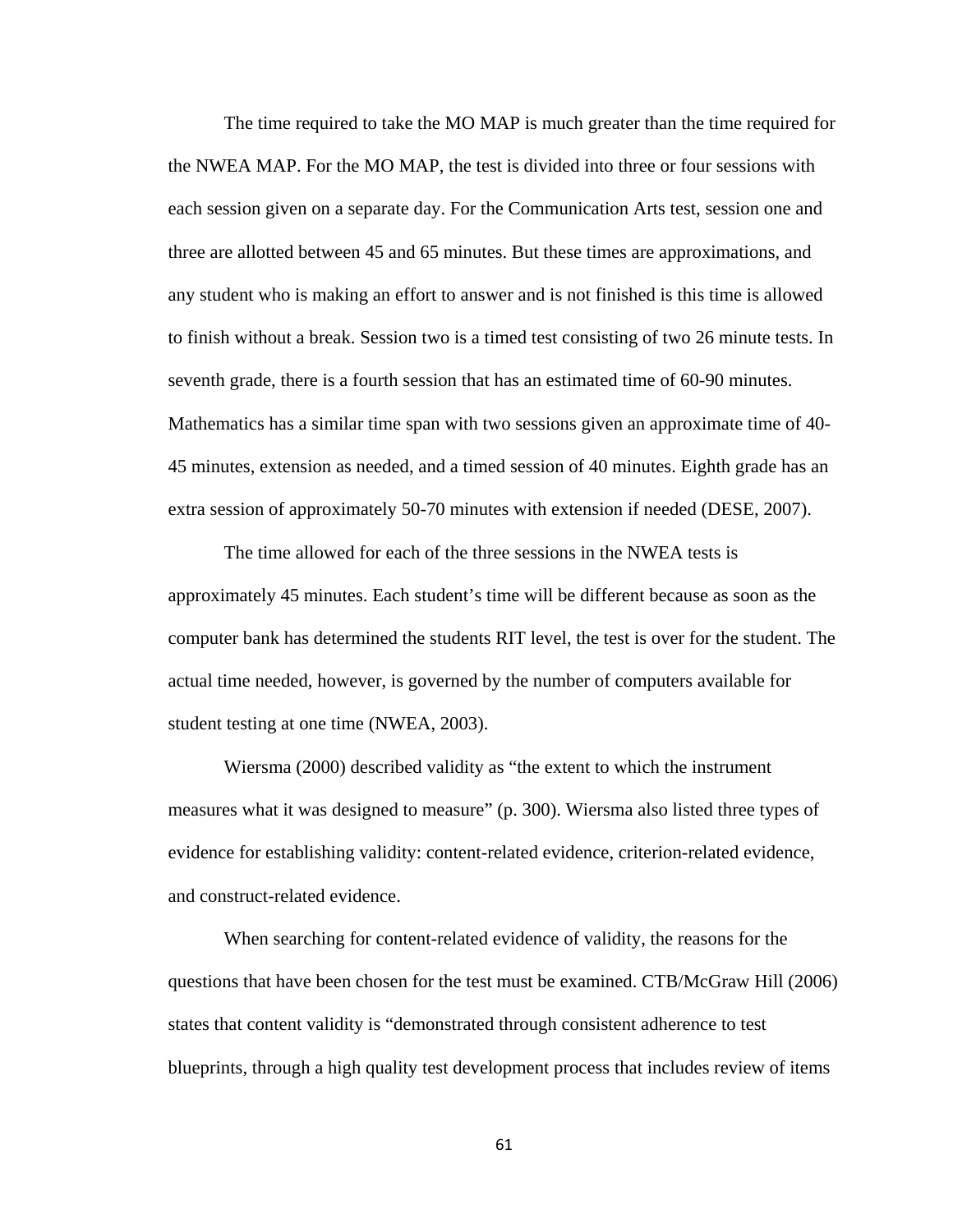for accessibility to students with English Language Learners and student with disabilities, and through alignment studies performed by independent groups" (p. 6). Early design of test development considered item maps showing the distribution of item/tasks by Content Standards. Missouri teachers wrote test questions, CTB/McGraw Hill chose questions for the actual test, Missouri teachers reviewed test, test was piloted, and finally a score and rewrite workshop was held for Missouri teachers to revise questions and set point levels. Next a Content and Bias Review was conducted. Missouri educators participated at every level of development (CTB/McGraw Hill, 2006).

The time allowed for the MO MAP test was considerable. The MO MAP consisted of two tests, with 3-4 sections each. The sections were to be administered on different days. All but one section was open ended: Allotted time was approximately 45 minutes but was required to be extended if a student was still working. One section was timed and divided into two 26 minute sections. The MO MAP often takes two weeks to test, a week for each test.

 Criterion-related evidence was found in the comparison with an external criterion. The criterion that was used for this research was the NAEP test. Missouri's score of *A* for two years in a row, 2003 and 2004, indicates the test was valid (CTB/McGraw/Hill, 2006).

 Construct-related evidence for validity was found in the setting of achievement levels that "reflect the expectations of Missouri educators and citizens" (CTB/McGraw Hill, 2006, p. 4). Wiersma (2000) stated that construct validity could be found in logical and empirical analyses. After operational testing, Missouri educators and community members, along with CTB/McGraw Hill developed achievement levels that would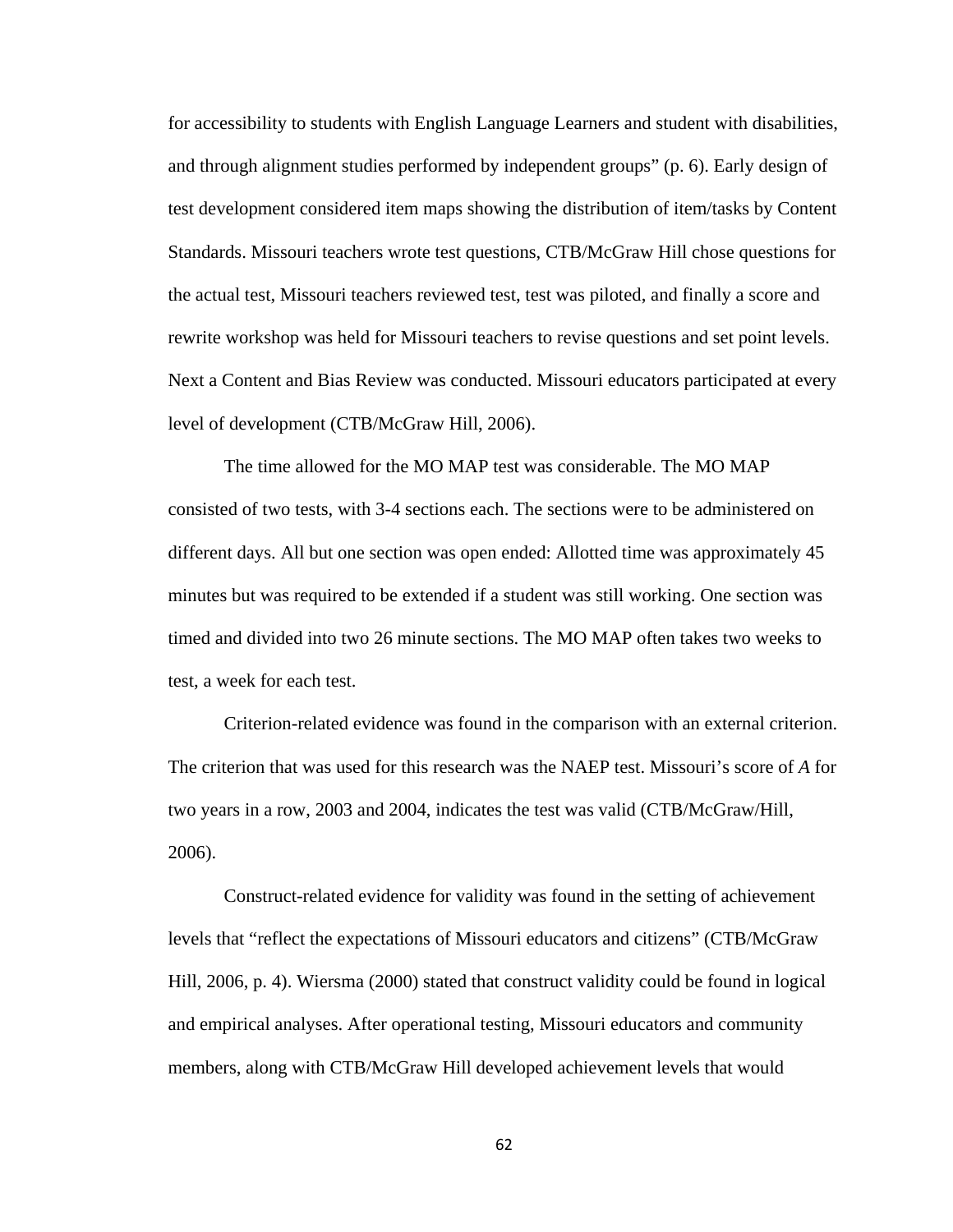determine which level*, Below Basic, Basic, Proficient, or Advanced*, students would reach. These levels were based on comparisons early on with the State Standards and later on with the Grade Level Expectations that were an evolution of the State Standards (CTB/McGraw Hill, 2006).

 The reliability of the assessment instrument was about the consistency of the assessment and the replicability of the results. In order to see the reliability of the MO MAP the results from another assessment, the National Assessment of Educational Progress (NAEP), was examined. The NAEP was taken by to 350,000 students nationwide, annually. Each year half of the states were tested. NAEP tested 3000 students in Missouri in 2005 and 2007. The results of MO MAP tests and the NAEP were then compared, looking for correlations in the results. When the results from the MO MAP and the NAEP assessments were compared, the percentage of students receiving proficiency on each test was compared. If the percentages were the same, then the MAP test was as demanding as the NAEP. In both 2003 and 2004, MAP scores were very close to NAEP scores. Peterson and Hess (2005, 2006) rate Missouri as one of six states with an *A* rating on the comparison.

### *Northwest Evaluation Association's Measures of Academic Progress (MAP)*

The NWEA MAP is a computer adaptive test, or sometimes called a value-added test, designed to measure general knowledge in language arts, reading, and mathematics. Because the tests were given and scored on the computer, they could be given up to four times a year and could be used to measure academic growth over time of an individual student. Students were scored with a Rasch Interval Scale (RIT), a scaled score whose numbers always means the same thing if a student were in  $3<sup>rd</sup>$  grade or eighth grade.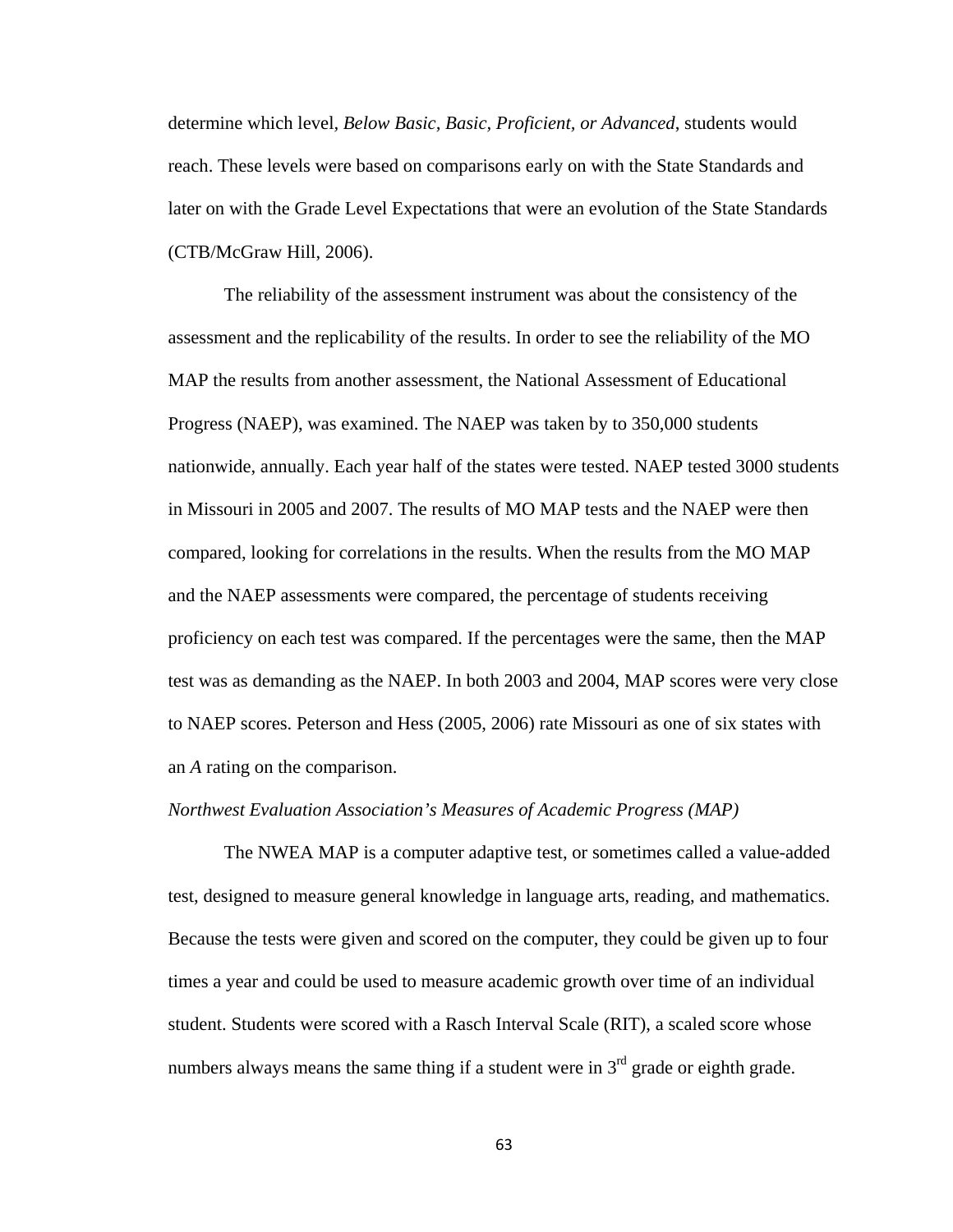Students were given a question and according to the answer, the computer program chose the next question. The computer program continued to choose questions until a level was reached where the student was answering most questions correctly. The level of those last questions determines the RIT score.

 Three tests of the NWEA MAP are used by this Missouri school district: reading, language usage, and mathematics. Each test had several subscales. Reading was divided into skills for reading process, strategies for reading process, comprehend/analyze literature, and comprehend/analyze non-fiction. Language usage was divided into apply the writing process, capitalization and punctuation, speech/spelling/sentence structure, and forms and types of writing. Mathematics contained algebraic relationships, geometric relationships, and measurement data and probability.

 The NWEA MAP took about three 45 minute session; one session for each section of the test, reading, language arts, and mathematics. The constraints on time for this assessment were in the amount of computers a school could access for student testing.

 Validity of the NWEA MAP, as presented by NWEA itself, was based on concurrent validity, a type of criterion-related validity. NWEA looked at how well scores on the MAP compared with scores on other established tests. A Pearson correlation coefficient (*r*) was used to calculate concurrent validity. The perfect correlation would be 1.00, while .80 was considered to be acceptable (NWEA, 2005). When compared with the Stanford Achievement Test, *r* = .82-.83 in grades 6-8. The Iowa Tests of Basic Skills correlation was .79 in seventh grade. Compared with several state assessments, the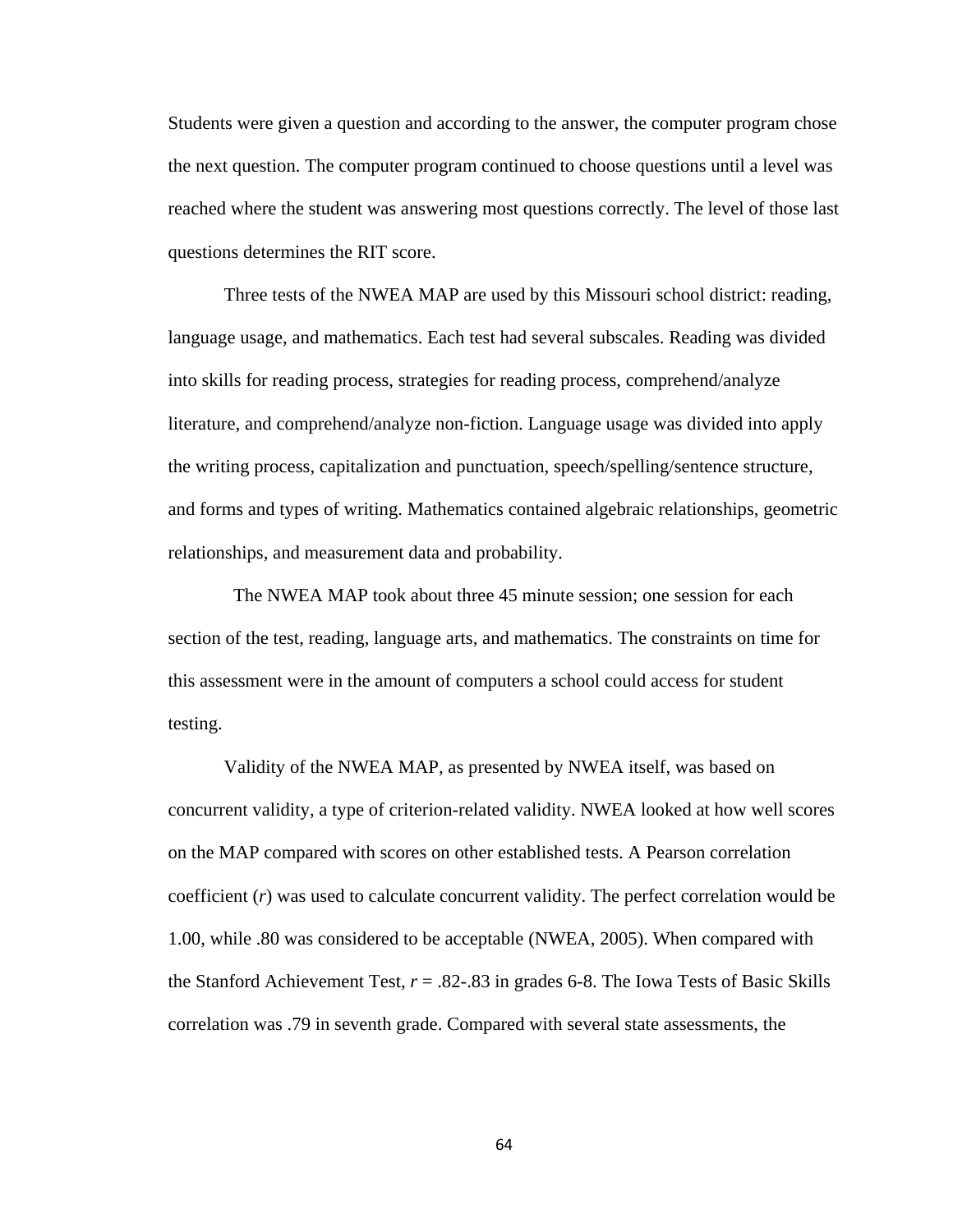correlation was between 0.70 and 0.86. Missouri was not one of the states for which there was a correlation (NWEA).

 The reliability for this test was calculated in two ways: test-retest reliability and marginal reliability. The test was given twice to the same students over a 7-12 month period. Although it was the same test, the questions on the test were different, since the computer chose from a bank of questions. For grades 6, 7, 8 the Pearson coefficient was between .83 and .94. The marginal reliability coefficient was a measurement of internal reliability and was measured by calculating the measurement error at different points in the test and combining those measurements. The marginal reliability coefficient was calculated between .89 and .94 in grades 6, 7, 8.

### *Data Analysis*

 The data was analyzed using simple linear regression and multiple regression analyses. Simple linear regression was used when one independent variable was compared to one dependent variable. It was similar to a correlation measuring the correspondence of one variable to the other variable. Simple linear regression was described as the regression of the dependent variable on the independent variable (Dallel, 2007a). Dallel continued to describe simple linear regression as "an example of borrowing strength from some observations to make sharper (that is, more precise) statements about others" (p. 4). The equation for a simple linear equation was:

### $Y = a + bX$

where Y was the dependent variable (criterion variable), X was the independent variable (predictor variable), *a* was the intercept and *b* was the slope of the line (WINKS, 2007)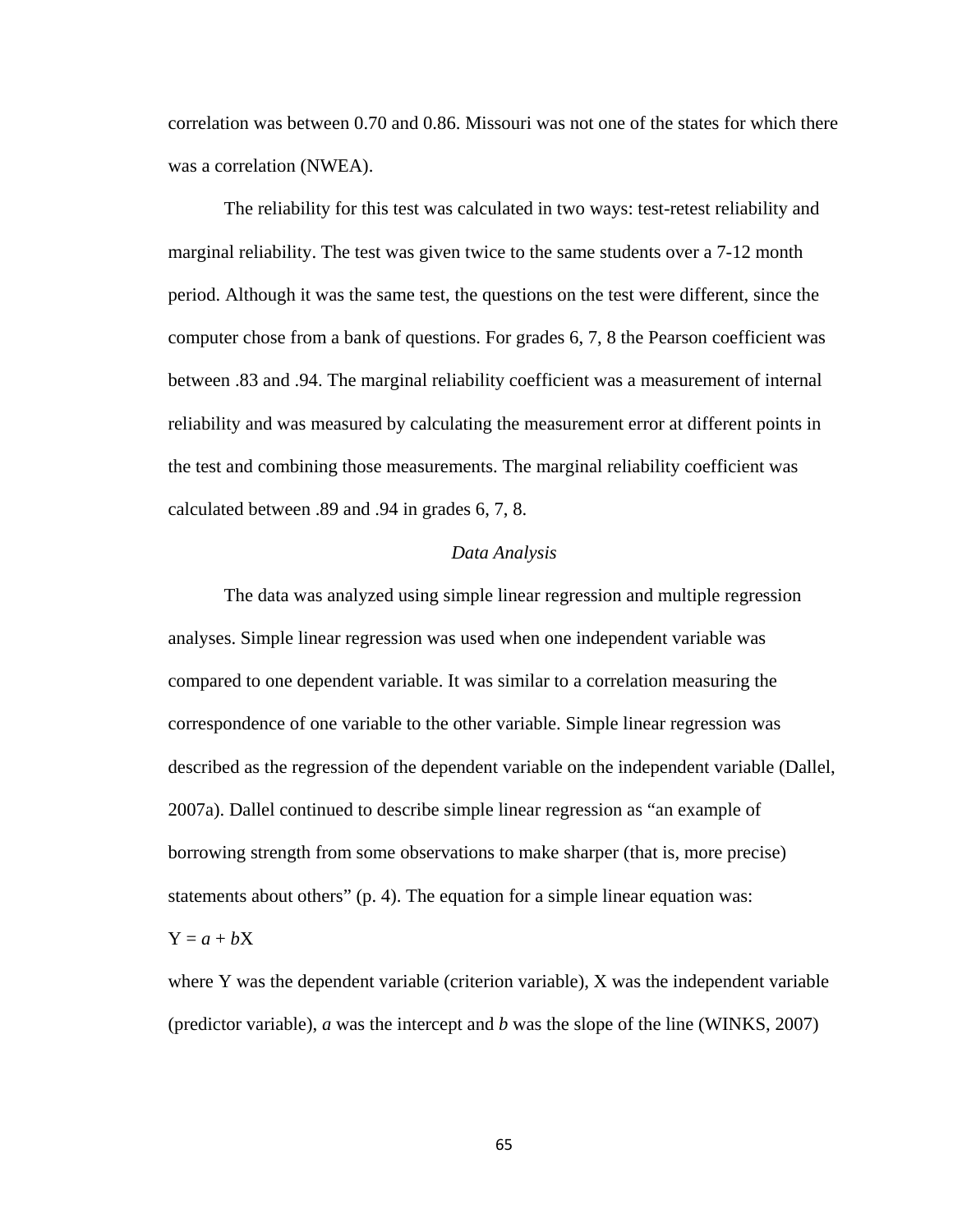Multiple regression allowed one dependent variable to be compared to several independent variables at the same time. The analyses were conducted on the statistical program SPSS. These independent variables were used as predictor variables for the dependent variable. Multiple regression analysis enabled the combination of many variables to create the best possible predictions of the independent variable (Allison, 1999). Multiple regression was a linear relationship, similar to correlation. Predictor variables (independent) may be correlated with each other and with the criterion (dependent) variable. Multiple regression's power was amplified with the study of multiple predictor variables, providing information about the dependent variable acted on by the set of predictors together and separately when the other predictors were statistically controlled. The connection between the criterion variable and the predictor variable depended on the other predictors included in the regression (Hoyt, Leierer,  $\&$ Millington, 2006).

 A linear relationship was graphed in a straight line. The simple straight line graph made it possible for a prediction on the way an independent variable or a group of independent variables have changed the dependent variable (Allison, 1999). The linear multiple regression equation looked like this:  $y = b_1x_1 + b_2x_2 + ... = + b_nx_n + c$ . The criterion variable was y and x was the predictor variable. The bs were the regression coefficients, representing the amount of change when the independent variable changed one unit. The place where the regression line crossed the y axis was the constant c (Garson, 2007; Allison, 1999). The analysis did not give a clear yes or no answer but a probability (*p*) value. If the *p* value was less that .05, then it was significantly different from zero. If the *p* value was less than .01, then it was highly significant. (Allison, 1999)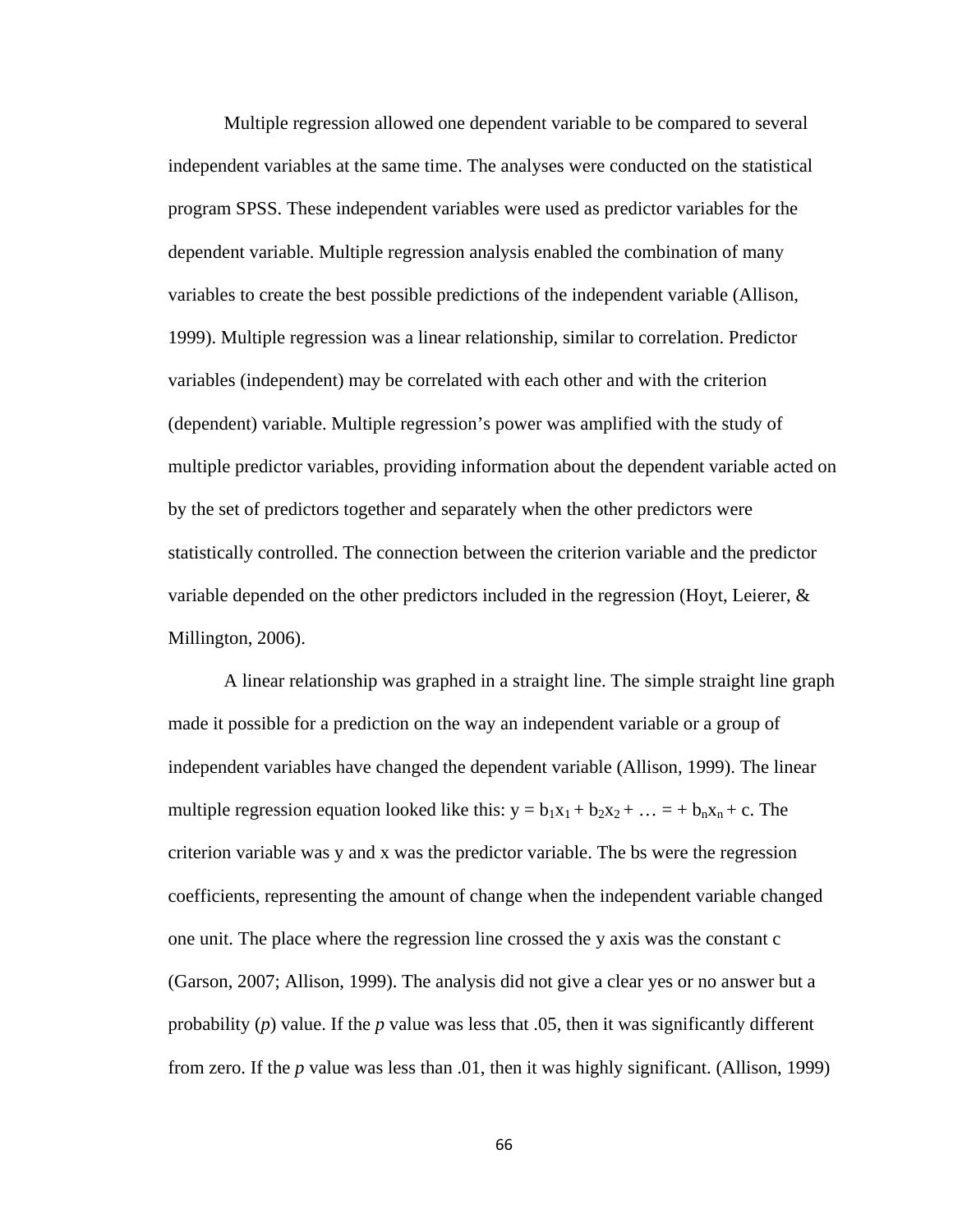The method of forward regression was utilized by beginning with the predictor variable best correlated with the criterion variable in the model. With each successive model, one more predictor variable with the highest partial correlation, contolling for the first predictor variable, is added. With each model, predictive power of all of the included predictor variables increased. Predictor variables continue to be added until the addition of a predictor variable does not increase the  $R^2$  by a significant amount, or until all variables have been entered (Garson, 2008).

 The first criterion variable chosen, the scores on the MO MAP mathematics test, was compared with each predictor variable a-e in a single linear regression analysis, looking for predictive correlation. Can the increase of the dependent variable be predicted by the increase of the independent variable? The last predictor variable for this criterion variable was treated with a forward multiple regression analysis. All the predictor variables, a-e were put in one stepwise, forward multiple regression to see which of the predictor variables was the best predictor of the change in the dependent variable.

 The second dependant variable, the MO MAP language arts scores, had two sets of analyses. The first set was associated with NWEA reading test scores and the second set was associated with the NWEA MAP language art scores. Both sets of analyses were treated the same as the analyses for the first criterion variable: the last predictor variable was treated as a stepwise, forward multiple regression and all the others were treated as simple linear regression.

 The first criterion variable was the score on the MO MAP mathematics test. Its predictor variables were the RIT scores on: the numbers and operations portion, the algebraic relationships portion, the geometric relationships portion, the measurement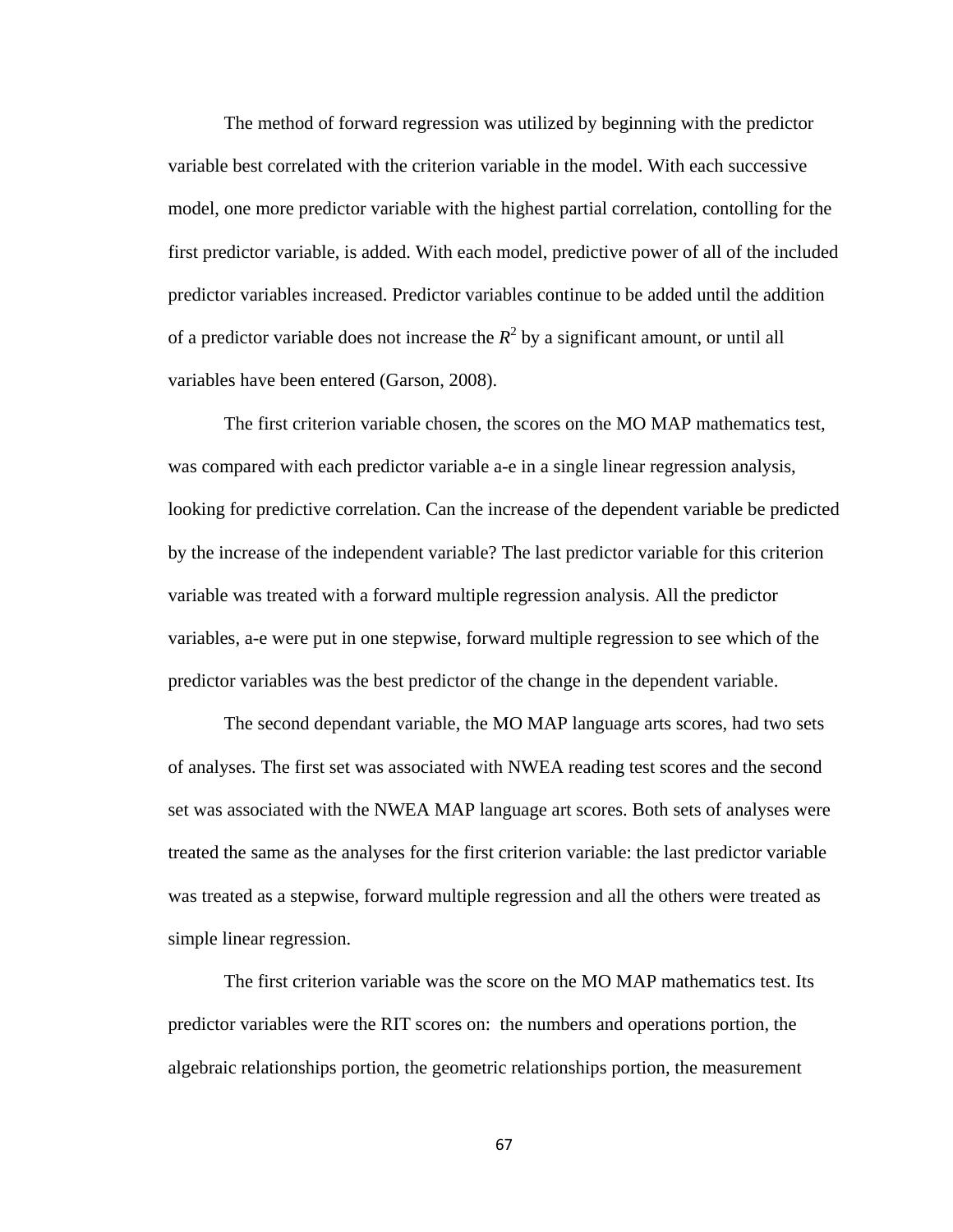portion of the mathematics section of the NWEA MAP test. The second criterion variable was the score on the MO MAP language arts test. Its predictor variables were the RIT scores on: the writing process portion, the capitalization and punctuation portion, the parts of speech/spelling/sentence structure portion, and the forms and types of writing portion of the reading section of the NWEA MAP test. Another set of predictor variables for the second criterion variable are: the reading process portion, the strategies for reading process portion, the comprehend/analyze literature portion, and the comprehend/analyze nonfiction portion of the reading section of the NWEA MAP test.

### *Summary*

 Multiple regression analysis allows many independent variables to be compared to one dependent variable. This study was looking for predictors on the NWEA MAP test for the mandated MO MAP test. There were two criterion variables for this study: the language arts score and the mathematics score on the MO MAP test. The predictor variables were the subtest RIT scores on the NWEA MAP test. The point was to determine if there was a predictor score for the MO MAP test from the NWEA MAP test.

 The sample for this multiple regression was the sixth, seventh, and eighth grade classes at a rural middle school in Missouri that has been using NWEA MAP as a supplemental test for three years. Three years worth of data was included in the study providing a combined sample of approximately 1250. The sample used was a convenience non-random sample of students at one rural district that requested the study. Middle school was an age of transition for students, where achievement traditionally falls and interest in school was at an all time low. Low achievement/interest made it all the more important to examine what was happening at middle school age.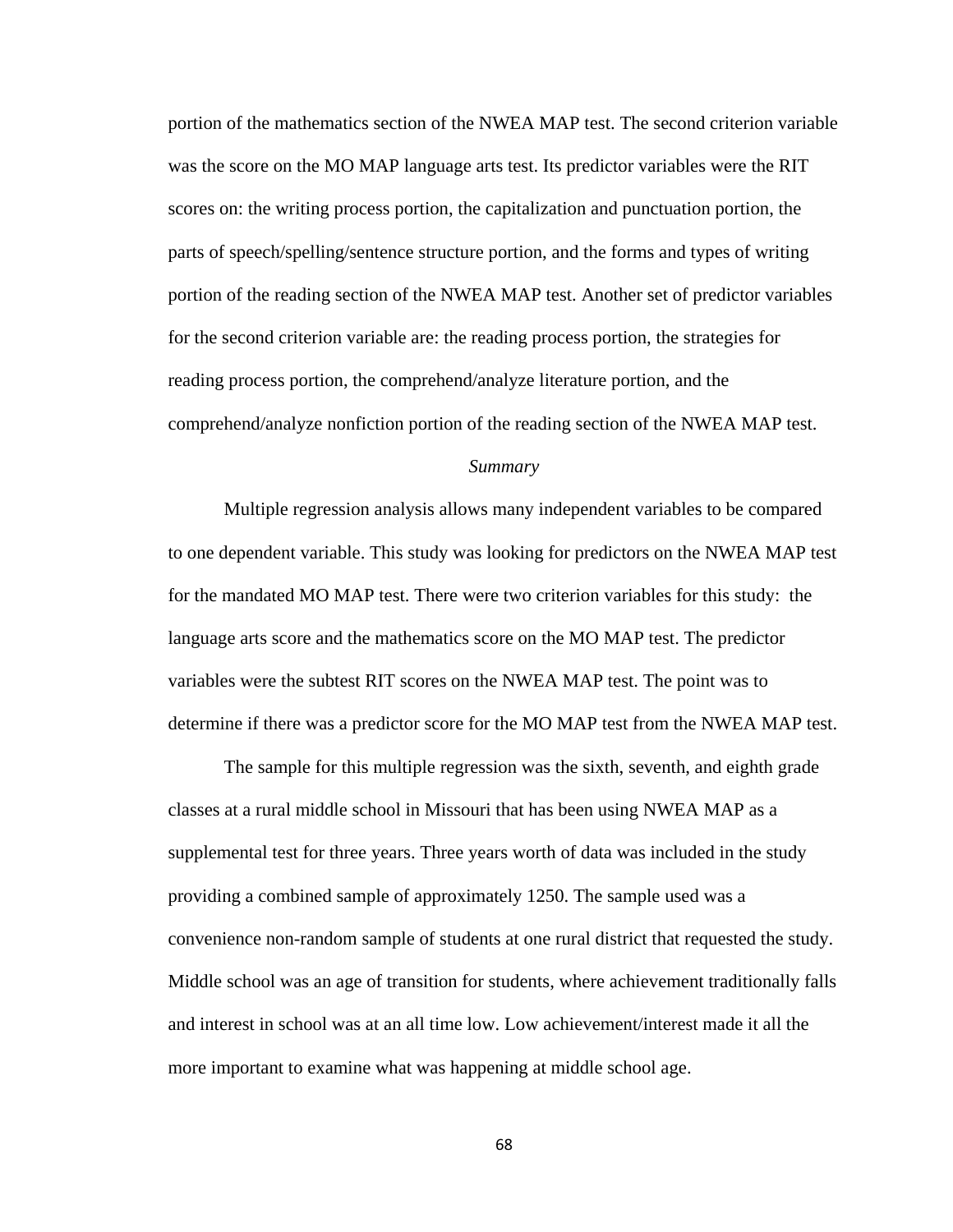In chapter 4 the results of the multiple regression analysis on the data looking for predictor variables from the NWEA MAP test on the MO MAP test is presented. All of the research questions are addressed. Chapter 5 includes a discussion of the data, singling out the predictors if there were any, and implications for practice. There will also be a look ahead as to what questions this research has created and what research is still needed to determine if NWEA MAP is any value to teachers preparing students for MO MAP.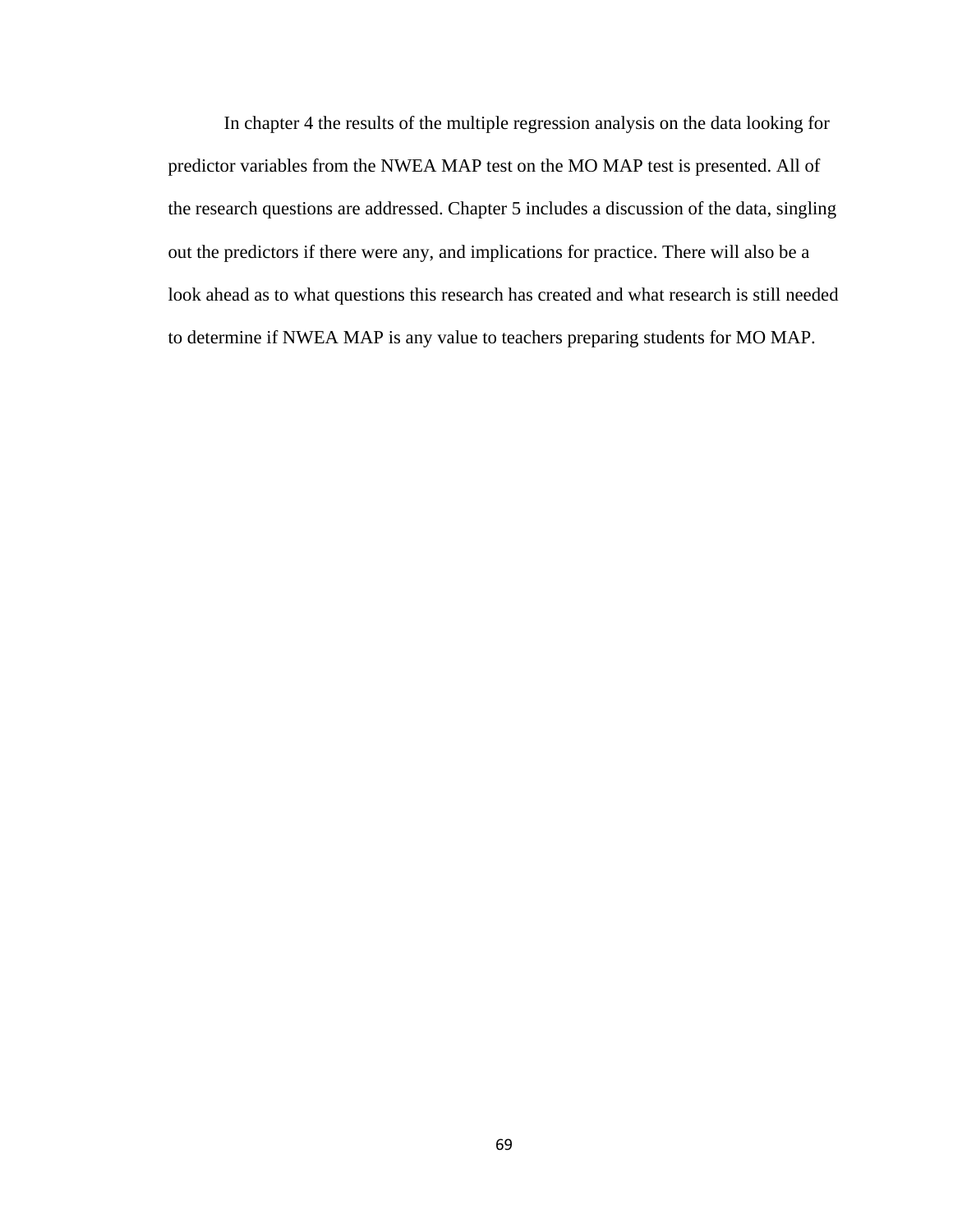### CHAPTER FOUR

### RESULTS

 The results of the regression analyses performed comparing the statistical results of the Northwest Evaluation Association's Measures of Academic Progress Assessment and the Missouri Assessment Program's annual, required test of mathematics and language arts, is presented in this chapter. In order to address the three research questions and the research questions found within the three basic questions, a bivariate linear regression was conducted between each predictor and criterion variable and a backward multiple regression was conducted between all predictor variables and their corresponding criterion variables.

 The assessments in question were administered within one average sized Missouri school district. The Missouri Assessment Program (MO MAP) was a required assessment given annually to all students in grades three through eight in Missouri public schools. The Northwest Evaluation Association's Measures of Academic Progress (NWEA MAP) was a computer-adaptive test adopted by some Missouri school districts as an extra test to enhance the ability of teachers to increase student learning.

The predictive power of the scores of the NWEA MAP test on the MO MAP was examined by this study. The results of the MO MAP were expressed as two scores, mathematics and language arts. These scores were presented as the dependent variables/criterion variables. The results of the NWEA MAP were expressed in RIT scores in three areas: mathematics, reading, and language usage. Each area contained four-five subtest RIT scores. These area RIT scores and their subtest RIT scores formed the independent/predictor variable. A simple linear regression was performed on each of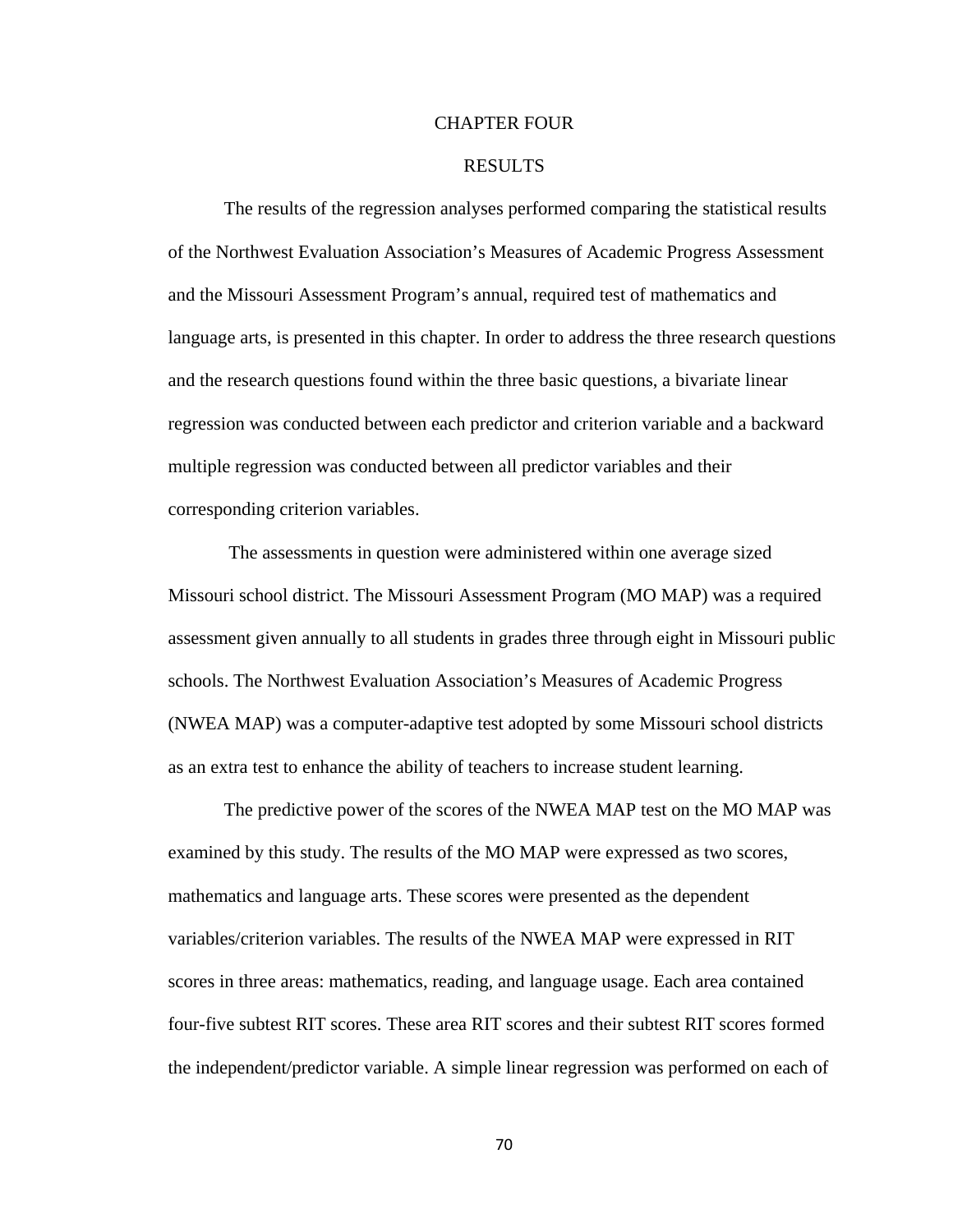the variables under each of the three research questions to establish a correlation between each predictor variable and the corresponding criterion variable. One backward multiple regression was conducted for each of the three research questions, including all of the variables within each question. The purpose of the forward multiple regression was to discover the best predictor of success on the Missouri Assessment Program's annual Mathematics and Language Arts tests.

#### *Overview of Data*

 The data from NWEA MAP test and MO MAP assessment was taken from the school years of 2005-2006 and 2006-2007. The NWEA MAP test was taken by students in both fall and spring; however data from the fall testing was utilized, since spring testing of the NWEA MAP occurred after the MO MAP spring testing. The population of the sixth, seventh, and eighth grade students at one middle sized, rural school district was used. Since this school has a mobile population, scores were disqualified because the student was not present for both tests or did not complete both tests. For this study,  $N = 800 - 900$  students.

 NWEA MAP scores were reported as Rasch Unit (RIT) scores for both the Mathematics, Reading, and Language Usage tests and the 5-6 subtests of each test. The Mathematics, Reading, and Language Usage tests were a compilation of the scores on the corresponding subtests. RIT scores were a scaled score which was based on a constant scale, no matter what grade a student was in, which enabled the test to measure academic growth from semester to semester or year to year.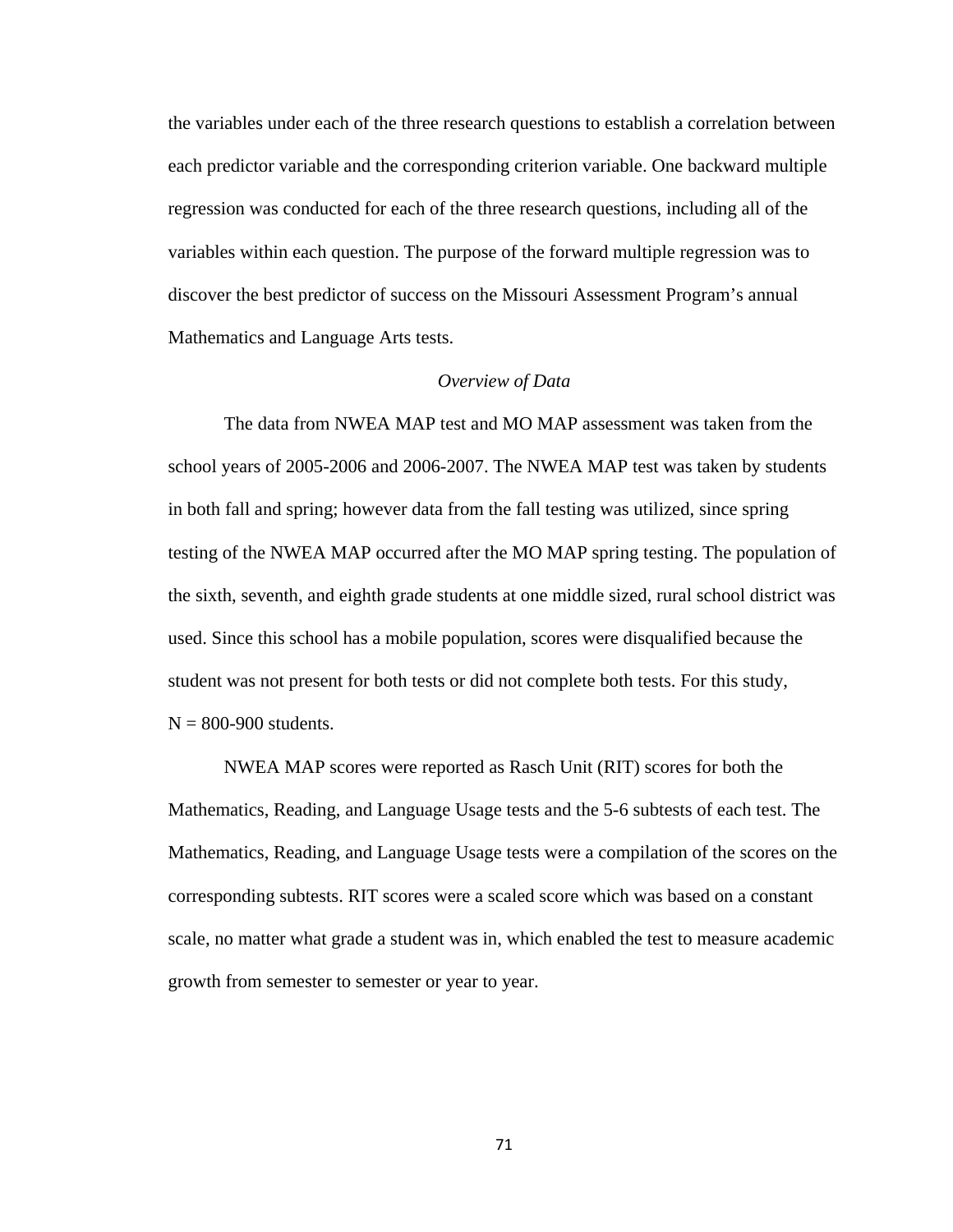MO MAP scores were reported as number scores which were converted to achievement level for that grade level. Achievement levels were reports as below basic, basic, proficient, and advanced. For this research, number scores were used.

 Presented in Table 1 is the descriptive data from the MO MAP mathematics and communication arts assessments: number of students completing the assessment, minimum and maximum scores, mean score, and standard deviation. The displayed data are combined from grades sixth, seventh, and eighth, and from school years, 2005-2006 and 2006-2007.

Table 1

### *Descriptive Statistics for MO MAP Assessment*

| Assessment                      | N   | Minimum | Maximum | Mean   | Std.      |
|---------------------------------|-----|---------|---------|--------|-----------|
|                                 |     |         |         |        | Deviation |
| <b>Mathematics Score</b>        | 995 | 91      | 808     | 690.58 | 41.969    |
| <b>Communication Arts Score</b> | 993 | 505     | 775     | 682.02 | 31.723    |

 Presented in Table 2 is the descriptive data from the three areas of tests within the NWEA MAP test: mathematics, language usage, and reading. The displayed data were combined from three grades, sixth, seventh, and eighth, and school years 2005-2006 and 2006-2007. The table displays number of students completing the assessment, minimum and maximum scores, mean score, and standard deviation. Data from both tests and corresponding subtests are displayed.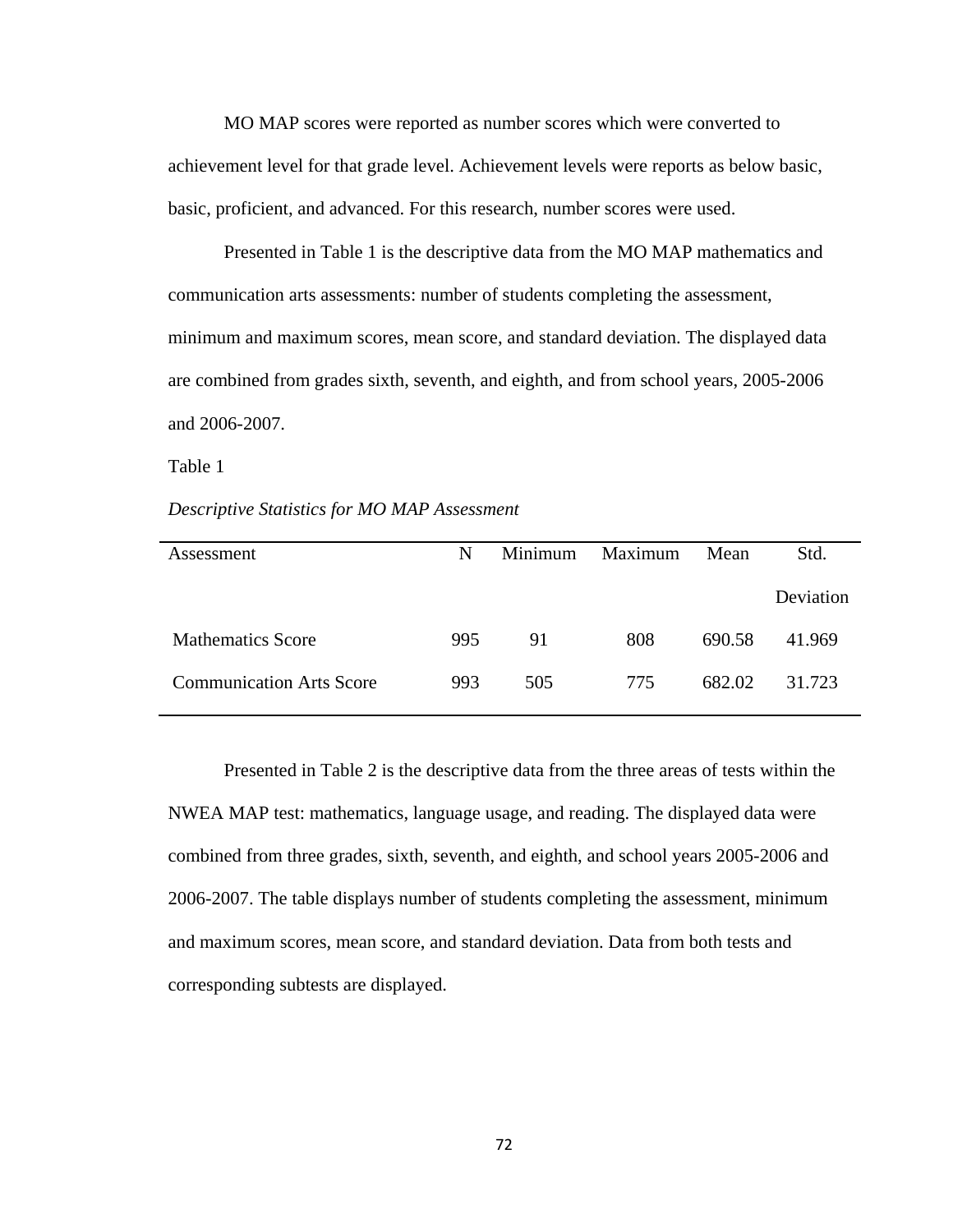# *Descriptive Statistics for NWEA MAP Tests and Subtests*

|                                       | $\mathbf N$ | Minimum | Maximum | Mean   | Std.      |
|---------------------------------------|-------------|---------|---------|--------|-----------|
|                                       |             |         |         |        | Deviation |
| Number & Operations                   | 860         | 130     | 274     | 222.51 | 16.607    |
| <b>Algebraic Relationships</b>        | 860         | 165     | 269     | 224.71 | 16.074    |
| <b>Geometric Relationships</b>        | 860         | 152     | 268     | 222.82 | 16.122    |
| Measurements                          | 860         | 150     | 259     | 220.61 | 16.181    |
| Data & Probability                    | 860         | 154     | 273     | 227.19 | 16.182    |
| <b>Overall Mathematics Score</b>      | 867         | 152     | 262     | 223.51 | 14.353    |
| <b>Apply Writing Process</b>          | 894         | 151     | 255     | 218.02 | 12.624    |
| Capitalization & Punctuation          | 894         | 158     | 256     | 217.43 | 13.233    |
| Parts of Speech/Spelling/Sentence     | 894         | 146     | 252     | 215.81 | 12.693    |
| Structure                             |             |         |         |        |           |
| Forms & Types of Writing              | 894         | 158     | 252     | 217.35 | 13.339    |
| <b>Overall Language Usage Score</b>   | 893         | 150     | 238     | 217.06 | 11.485    |
| <b>Overall Reading Score</b>          | 883         | 153     | 255     | 217.54 | 12.875    |
| <b>Skills for Reading Process</b>     | 882         | 154     | 264     | 216.74 | 14.087    |
| <b>Strategies for Reading Process</b> | 882         | 146     | 259     | 217.90 | 14.722    |
| Comprehend/Analyze LIterature         | 882         | 154     | 278     | 218.19 | 14.916    |
| Comprehend/Analyze NonFiction         | 882         | 150     | 274     | 218.21 | 14.577    |
| Valid N (listwise)                    | 812         |         |         |        |           |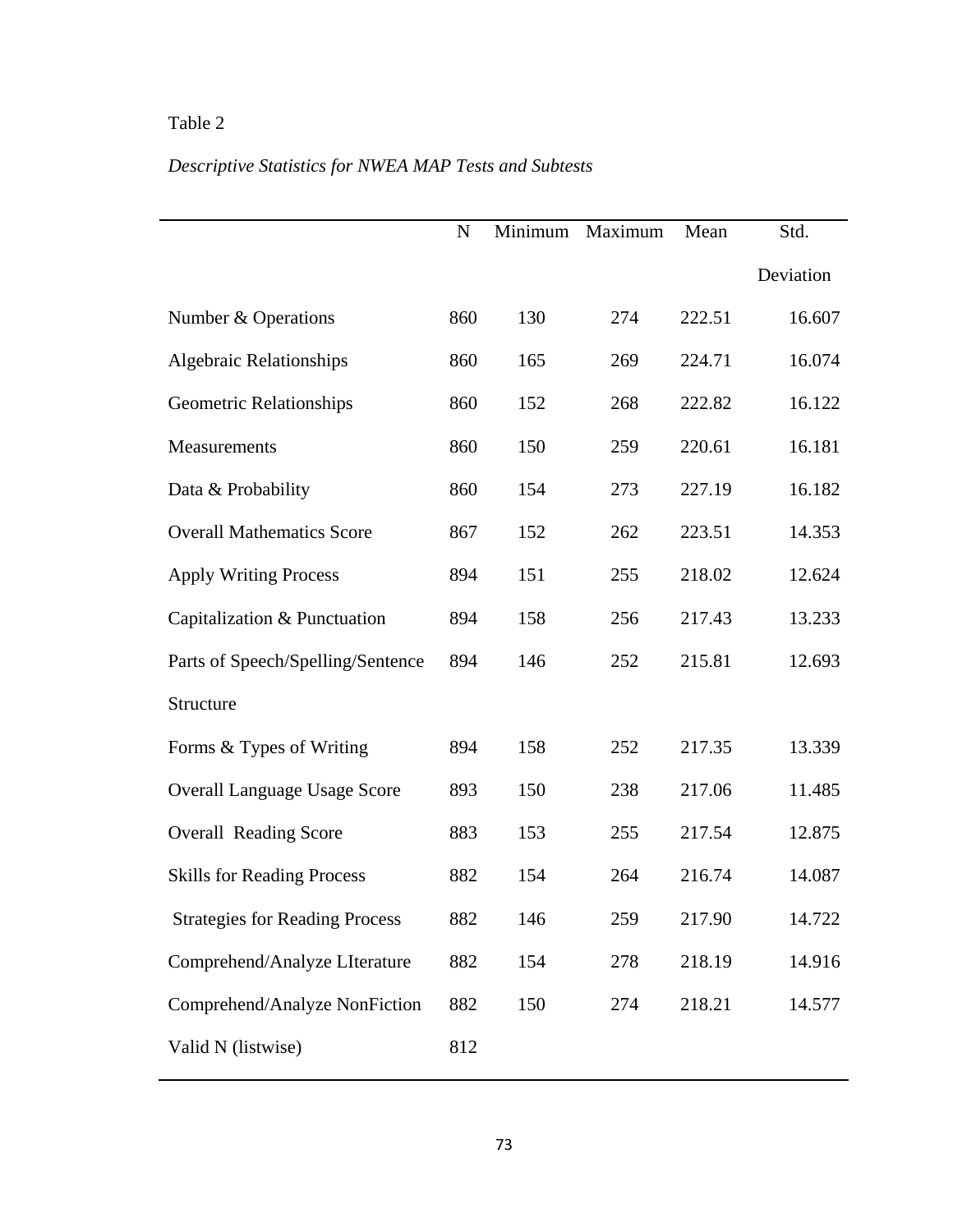#### Research Question One

 The question asked in research question one was "How well do RIT scores on the mathematics test of the NWEA MAP test predict scores on the Missouri MAP mathematics test." There were five questions within the first research question corresponding to the subtests of the NWEA MAP mathematics test, finishing with the final question of "Which RIT scores on the mathematics test of the NWEA MAP are the best predictors of the Missouri MAP mathematics test?" First, a bivariate regression was run on overall RIT score of the mathematics test, and second, a bivariate regressions was run on each of the scores of each subtest, correlating them with the mathematics score on the MO MAP assessment. Second, a forward multiple regression was run to understand the how the group of predictor variables influenced the criterion variable.

### *Bivariate Linear Regression*

*Overall mathematics RIT score*. The overall mathematics RIT score was a compilation of the RIT scores from the subtests of the mathematics test: number and operations, algebraic relationship, geometric relationship, measurement, and data and probability. A biariate linear regression analysis was conducted to determine the predictive power of the overall NWEA MAP Mathematics RIT score on the MO MAP mathematics score. The bivariate scatterplot indicated that the two variables had a positive linear relationship i.e., as the independent variable increased, the dependent variable increased. Based on  $R$  ( $R$  = the Pearson product-moment correlation coefficient) of .822 and the standard deviation of 14.35, the NWEA MAP mathematics test was a good predictor of the MO MAP mathematics assessment. Table 3 illustrates the mean,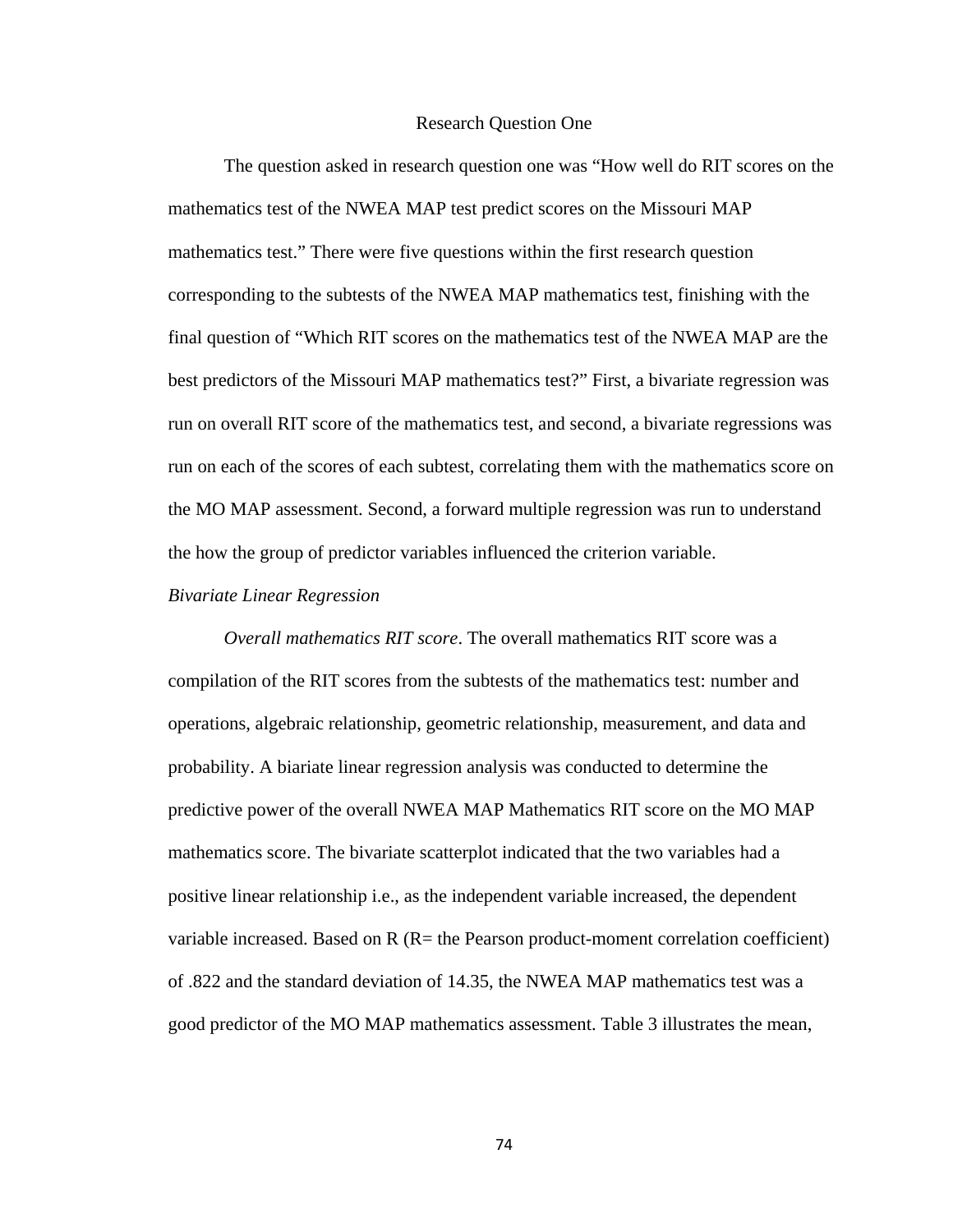standard deviation, r,  $r^2$ , and standard error of the estimate of the overall mathematics RIT score correlated to the MO MAP mathematics score.

Table 3

*Bivariate Linear Regression for Overall Mathematics RIT Score* 

| Predictor                             | Mean    | $\mathcal{R}$ | $\mathbb{R}$ | Std. Error of       |
|---------------------------------------|---------|---------------|--------------|---------------------|
|                                       | (sd)    |               |              | Square the Estimate |
| <b>NWEA MAP Mathematics RIT Score</b> | 223.51  | .822          | .676         | 20.625              |
|                                       | (14.35) |               |              |                     |

*Note.* Dependent variable: MO MAP mathematics score. N=867.

 *Mathematics subtests RIT scores.* The bivariate linear regression analyses were conducted to determine the predictive power of each of the subscores of the NWEA MAP mathematics test. The scatterplots (see Appendix B) for each subscore indicated a positive linear relationship for each subscore and the criterion variable. Table 4 presents the bivariate linear regression of each of the predictor subscores with the criterion variable, the MO MAP mathematics score. Table 4 displays the mean, standard deviation *R*,  $R^2$ , and standard error of the estimate of the predictor subscores. The table shows the data and probability subscore explained 55% of the variance  $(R^2 = .548)$  of the criterion variable, the MO MAP mathematics score at a 95% confidence level. Considered as separate predictors, measurement explained 54%, geometric relationship 53%, number and operation 52%, and algebraic relationship 49% of the variance of the criterion variable.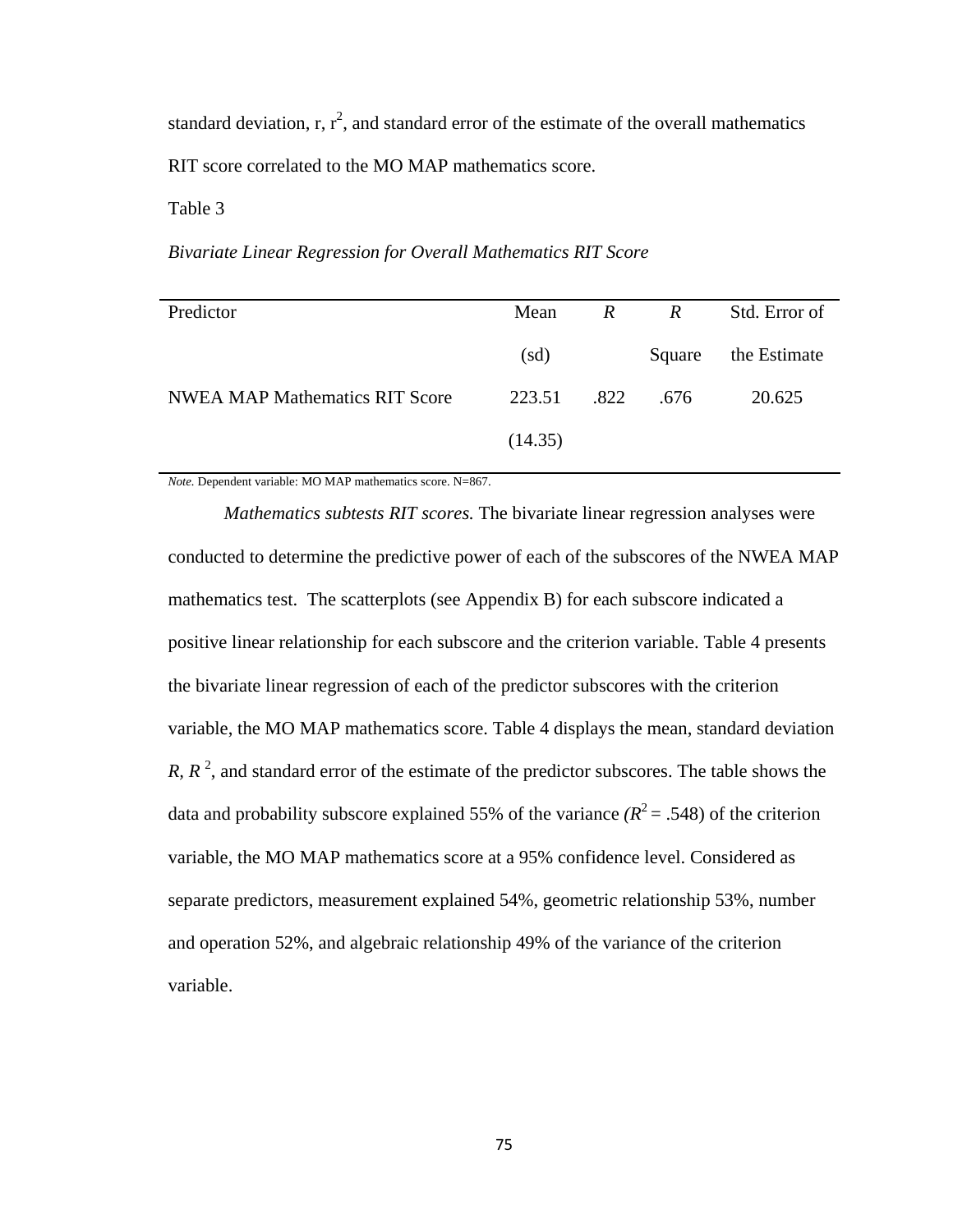| Predictor                        | Mean $(sd)$    | $\boldsymbol{R}$ | $\boldsymbol{R}$ | Std. Error of |
|----------------------------------|----------------|------------------|------------------|---------------|
|                                  |                |                  | Square           | the Estimate  |
| Number & Operation subtest RIT   | 222.51 (16.61) | .722             | .521             | 25.053        |
| score                            |                |                  |                  |               |
| Algebraic relationship RIT score | 224.71 (16.07) | .702             | .493             | 25.761        |
| Geometric relationship RIT score | 222.82 (16.12) | .731             | .534             | 24.705        |
| <b>Measurement RIT score</b>     | 220.62 (16.18) | .733             | .538             | 24.614        |
| Data and probability RIT score   | 227.19 (16.18) | .741             | .548             | 24.325        |
|                                  |                |                  |                  |               |

## *Bivariate Linear Regression for NWEA MAPMathematics subtests RIT score*

*Note.* Dependent variable: MO MAP mathematics score. N= 860

### *Multiple Regression of Subtests RIT Scores*

To determine what best predicted the criterion variable, a forward multiple regression analysis was used with the score on the mathematics test of the MO MAP assessment as the criterion variable, and subtests of the mathematics portion of the NWEA MAP test as the predictor variables. Those subtests were number and operations, algebraic relationships, geometric relationships, measurement, and data and probability. Table 5 presents the description statistics of the regression output.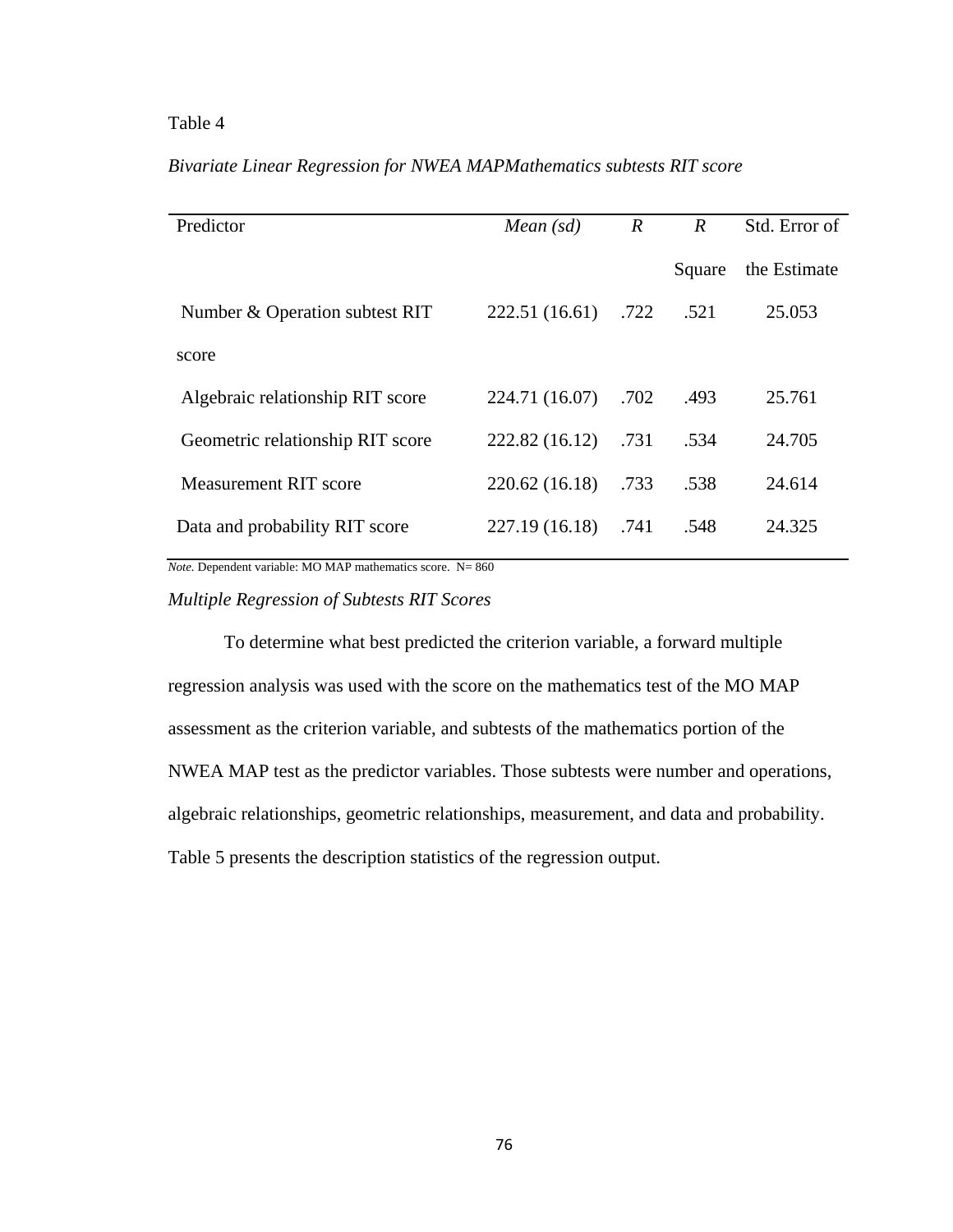*Descriptive Statistics of the Multiple Regression of Subtests of NWEA MAP Mathematics Test and MO MAP Mathematics Assessment*

| Predictor                               | Mean   | <b>Std. Deviation</b> | N   |
|-----------------------------------------|--------|-----------------------|-----|
| <b>MO MAP Mathematics Scale Score</b>   | 692.76 | 36.174                | 853 |
| <b>NWEA</b> MAP Number & Operations     | 222.95 | 15.747                | 853 |
| <b>NWEA MAP Algebraic Relationships</b> | 224.96 | 15.662                | 853 |
| <b>NWEA MAP Geometric Relationships</b> | 223.18 | 15.521                | 853 |
| <b>NWEA MAP Measurements</b>            | 220.99 | 15.584                | 853 |
| NWEA MAP Data & Probability             | 227.59 | 15.488                | 853 |
|                                         |        |                       |     |

All nonordered subtest predictors were entered with a forward regression performed. All variables were found to be good predictors of success on the criterion variable. Data and probability was the best predictor, followed by measurement, geometric relationships, number and operations, with algebraic relationships coming in last. Table 6 presents the regression model showing that all predictor variables were entered; none were removed from the regression.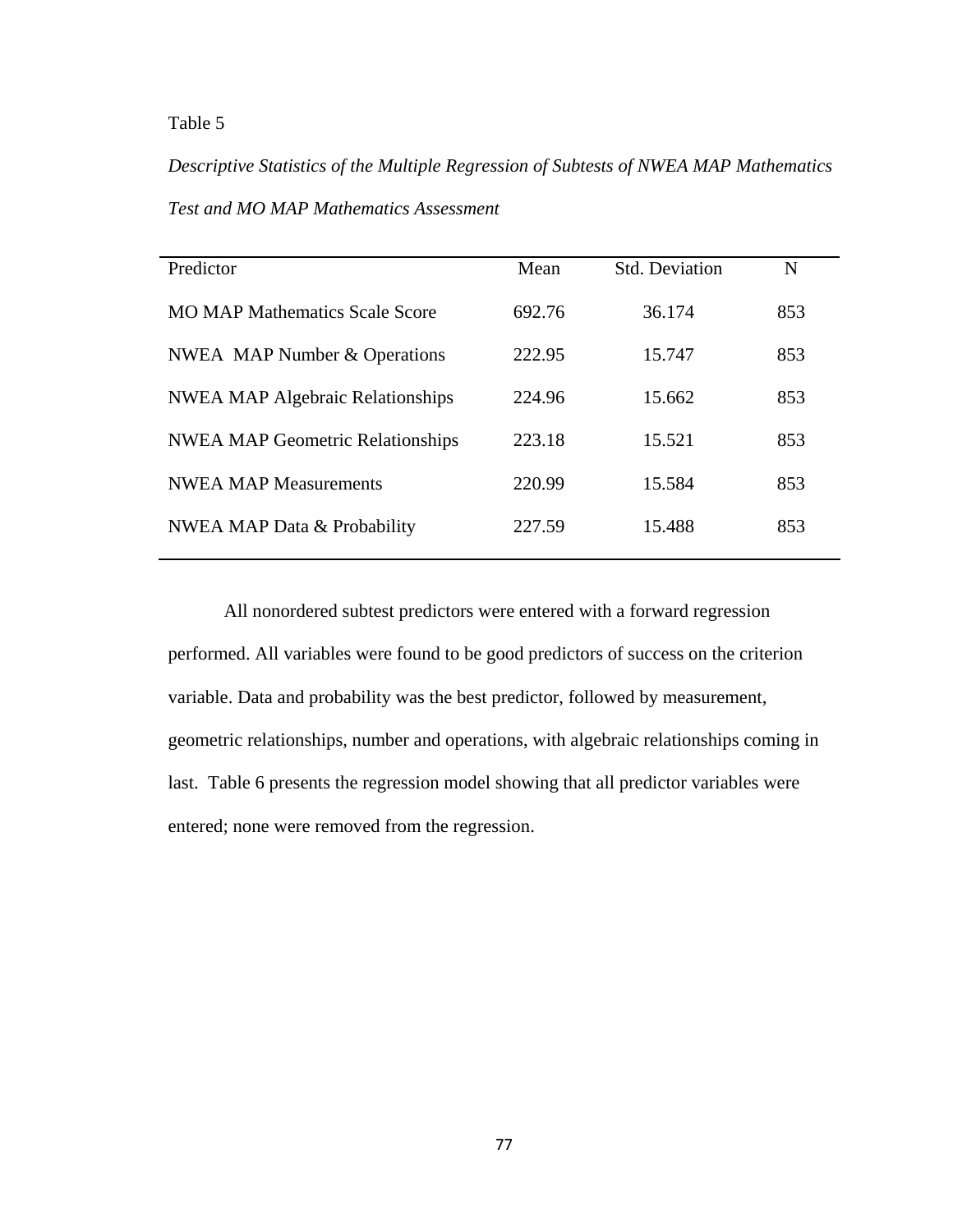## *Regression Model of Subtests of NWEA MAP Mathematics Test*

| Model                       | <b>Variables Entered</b>  | Variables | Method                           |
|-----------------------------|---------------------------|-----------|----------------------------------|
|                             |                           | Removed   |                                  |
| 1                           | NWEA MAP Data &           |           | Forward (Criterion: Probability- |
|                             | Probability               |           | of-F-to-enter $\leq$ .050)       |
| $\mathcal{D}_{\mathcal{L}}$ | <b>NWEA MAP Geometric</b> |           | Forward (Criterion: Probability- |
|                             | Relationships             |           | of-F-to-enter $\leq$ 0.050)      |
| 3                           | <b>NWEA MAP</b>           |           | Forward (Criterion: Probability- |
|                             | Measurements              |           | of-F-to-enter $\leq$ .050)       |
| $\overline{A}$              | NWEA MAP Number &         |           | Forward (Criterion: Probability- |
|                             | Operations                |           | of-F-to-enter $\leq$ 0.050)      |
| 5                           | <b>NWEA MAP Algebraic</b> |           | Forward (Criterion: Probability- |
|                             | Relationships             |           | of-F-to-enter $\leq$ .050)       |

*Note.* Criterion variable: MO MAP mathematics score.

Results indicated a significant regression model that explained 69% of the variance in the mathematics score of the MO MAP assessment  $(R^2 = .687)$  after all variables have been entered. Table 7 presents the model summary with Pearson productmoment coefficient (*R*) above the .5 level determined as a large coefficient and the standard error of the estimate determined as small compared to the actual scores. With each added predictor variable, the change in  $R^2$  was smaller, indicating that the predictor variable, data and probability, in model 1 produced the largest effect and the variable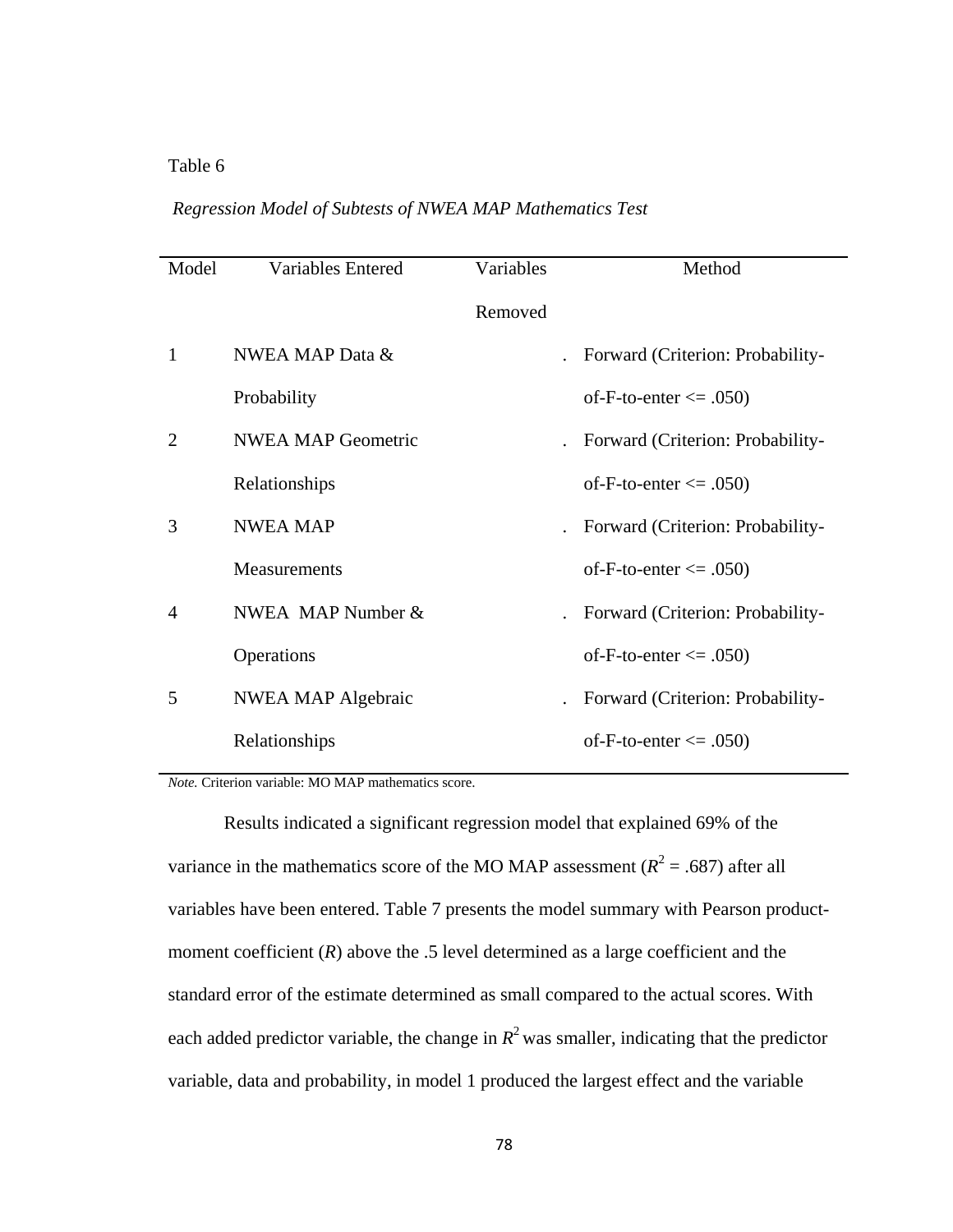added in model 5, algebraic relationships, produced the smallest effect on the criterion variable. Although all predictors demonstrated large correlation (*R*), data and probability was suggested to be the best predictor with 74% of the variance of the criterion variable explained at a 95% confidence level.

Table 7

### *Model Summary for Subtests of NWEA MAP Mathematics Test and MO MAP*

| Model          | $\mathbb{R}$ | $\overline{R}$ | Adjusted R | Standard Error of the | R Square |  |
|----------------|--------------|----------------|------------|-----------------------|----------|--|
|                |              | Square         | Square     | Estimate              | Change   |  |
| $\mathbf{1}$   | .741         | .548           | .548       | 24.325                | .548     |  |
| 2              | .798         | .636           | .635       | 21.847                | .088     |  |
| 3              | .816         | .665           | .664       | 20.971                | .029     |  |
| $\overline{4}$ | .825         | .681           | .679       | 20.480                | .016     |  |
| 5              | .829         | .687           | .685       | 20.295                | .006     |  |
|                |              |                |            |                       |          |  |

*Mathematics Assessment* 

*Note.* Dependent variable: MO MAP mathematics score.

In Table 8, the *B* values suggested data and probability to have the largest

influence on the criterion variable. The prediction formula was:

Predicted MO MAP math score = 202.18 + .398(N&O) + .299(Alg) + .437(Geo) + .569(D&P) + .486(Mea).

The standardized *Beta* is a standardized *Z* score for *B* scores. The prediction equation for *Beta* was:

 $Z_{Predicted MO MAP \text{ mathematics score}} = .244 Z_{D\&P} + .188 Z_{Geom} + .210 Z_{Meas} + .173 Z_{N\&O} + .129 Z_{Alg}$ . Each predictor variable in successive models increased predictive power of the equation. All predictor variables were significantly related to the criterion variable  $(p = < .001)$ .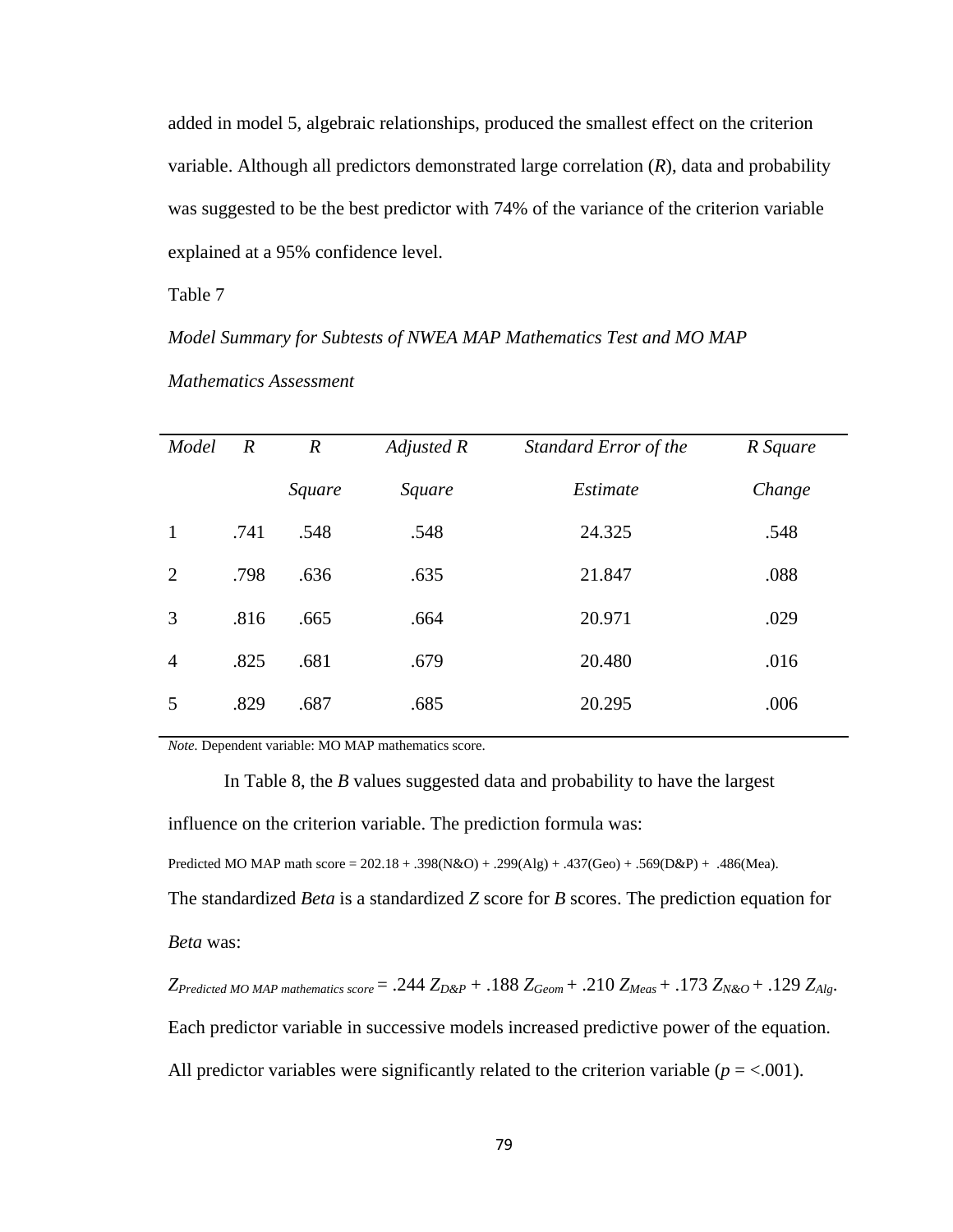|                | Model              | $\boldsymbol{B}$ | Std.   | <b>B</b> eta | $\boldsymbol{t}$      | $\boldsymbol{p}$ | Zero- | Part |
|----------------|--------------------|------------------|--------|--------------|-----------------------|------------------|-------|------|
|                |                    |                  | Error  |              |                       |                  | order |      |
| $\mathbf{1}$   | (Constant)         | 299.137          | 12.274 |              | $24.372 \quad < .001$ |                  |       |      |
|                | Data & Probability | 1.730            | .054   | .741         | $32.144 \le 0.001$    |                  | .741  | .741 |
| 2              | (Constant)         | 237.997          | 11.822 |              | 20.132                | < .001           |       |      |
|                | Data & Probability | 1.047            | .068   | .448         | 15.434                | $-.001$          | .741  | .319 |
|                | Geometric          | .970             | .068   | .416         | $14.317 \quad < .001$ |                  | .731  | .296 |
|                | Relationships      |                  |        |              |                       |                  |       |      |
| 3              | (Constant)         | 220.313          | 11.534 |              | 19.101                | < 0.001          |       |      |
|                | Data & Probability | .791             | .072   | .339         | 11.030                | < .001           | .741  | .219 |
|                | Geometric          | .674             | .074   | .289         | 9.151                 | < .001           | .731  | .182 |
|                | Relationships      |                  |        |              |                       |                  |       |      |
|                | Measurements       | .643             | .075   | .277         | 8.573                 | < .001           | .733  | .170 |
| $\overline{4}$ | (Constant)         | 209.186          | 11.393 |              | 18.360                | < .001           |       |      |
|                | Data & Probability | .636             | .074   | .272         | 8.594                 | < .001           | .741  | .167 |
|                | Geometric          | .522             | .076   | .224         | 6.906                 | < .001           | .731  | .134 |
|                | Relationships      |                  |        |              |                       |                  |       |      |
|                | Measurements       | .529             | .075   | .228         |                       | $7.024$ < 001    | .733  | .136 |
|                | Number &           | .473             | .073   | .206         |                       | $6.497$ < 001    | .722  | .126 |
|                | Operations         |                  |        |              |                       |                  |       |      |
| 5              | (Constant)         | 202.218          | 11.420 |              | $17.708$ <.001        |                  |       |      |

*Regression Coefficients of NWEA MAP Math Subtests and MO MAP Mathematics Score*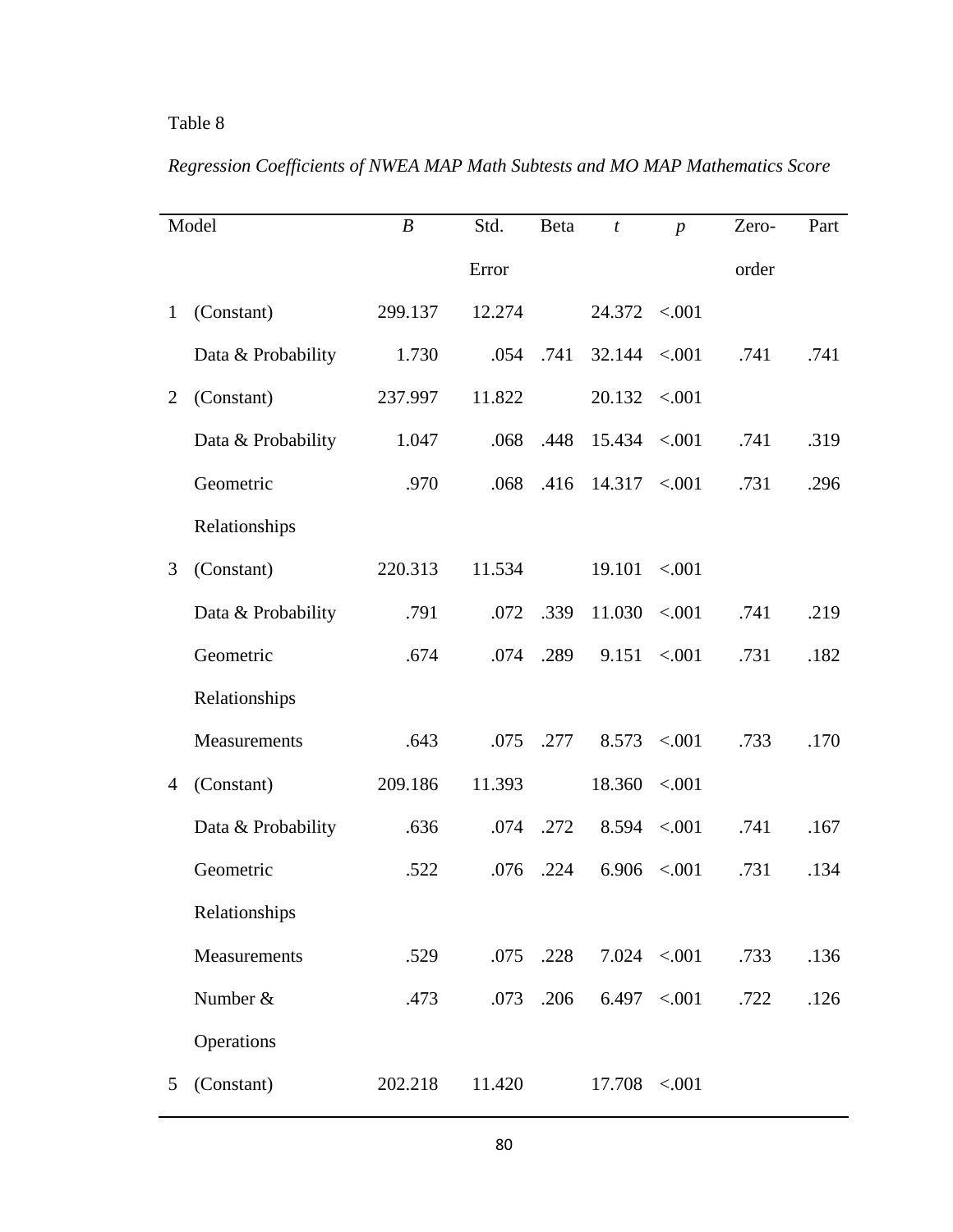| Model               | $\boldsymbol{B}$ | Std.  | <b>Beta</b> | $\boldsymbol{t}$ | $\boldsymbol{p}$  | Zero- | Part |
|---------------------|------------------|-------|-------------|------------------|-------------------|-------|------|
|                     |                  | Error |             |                  |                   | order |      |
| Data & Probability  | .569             | .075  | .244        | 7.579            | < 0.01            | .741  | .146 |
| Geometric           | .437             | .078  | .188        | 5.629            | < .001            | .731  | .108 |
| Relationships       |                  |       |             |                  |                   |       |      |
| <b>Measurements</b> | .486             | .075  | .210        |                  | $6.450 \le 0.001$ | .733  | .124 |
| Number & Operations | .398             | .074  | .173        | 5.343            | ${<}001$          | .722  | .103 |
| Algebraic           | .299             | .073  | .129        | 4.066            | < 0.001           | .702  | .078 |
| Relationships       |                  |       |             |                  |                   |       |      |

*Note.* Criterion variable: MO MAP mathematics score.

### *Research Question Two*

"How well do RIT scores on the NWEA MAP reading test predict scores on the Missouri MAP communication arts assessment?" was raised in Question Two. The four questions within the second research question corresponded with the subtests of the NWEA MAP reading test, finishing with the final question "Which RIT scores on the reading test of the NWEA MAP test are the best predictors of the Missouri MAP communication arts assessment?" As with the previous question, bivariate linear regression analyses were first run on each subtest RIT score and overall RIT score. Second, a forward multiple regression was run using each subtest RIT score as predictor variables of the criterion variable which was the MO MAP communication arts assessment.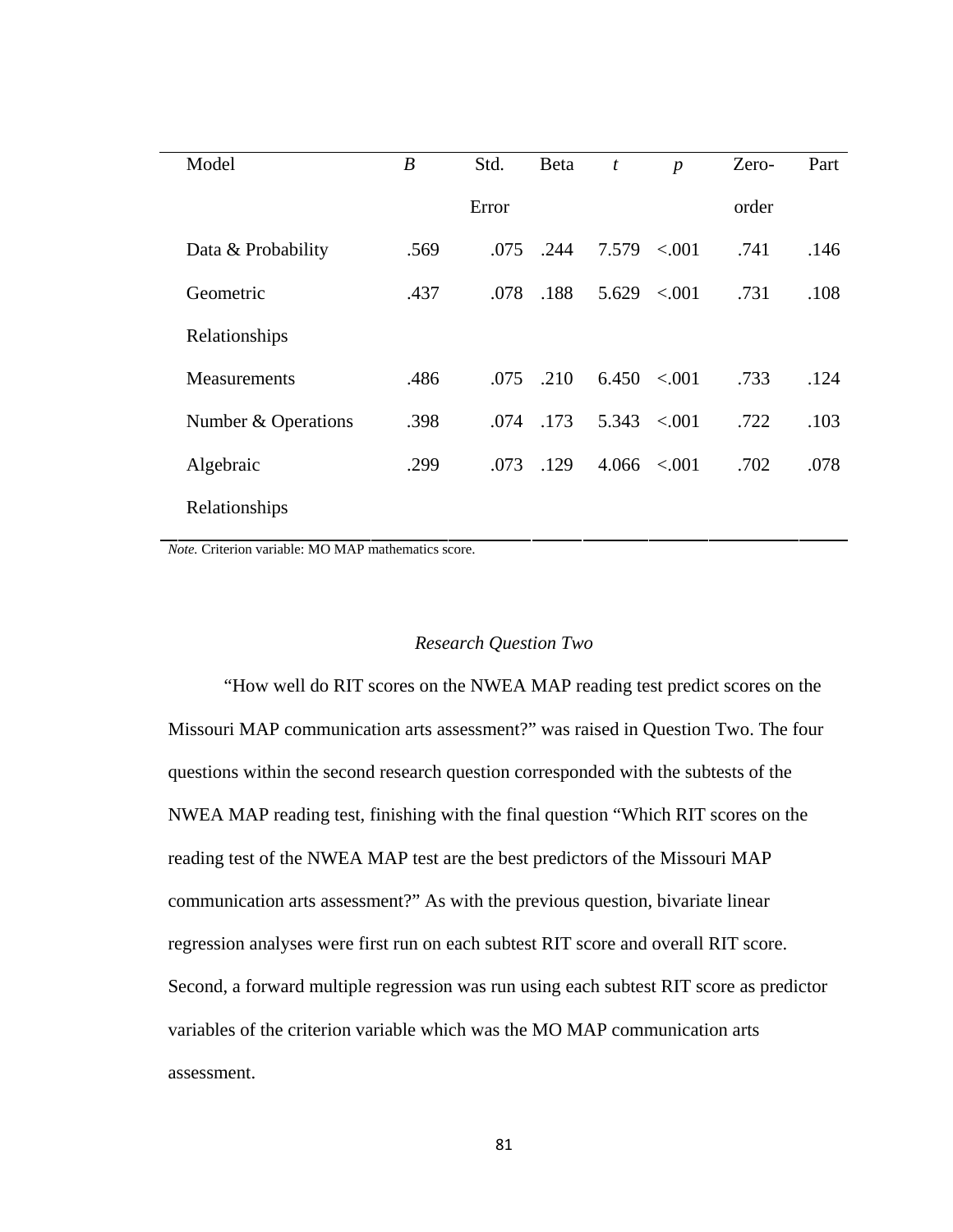### *Bivariate Linear Regression*

*Overall reading RIT scores.* The overall reading RIT score was a compilation of the RIT scores from the subtests of the NWEA MAP reading test: skills for reading process, strategies for reading process, comprehend/analyze literature, and comprehend/analyze nonfiction. A bivariate linear regression analysis was conducted to determine the predictive power of the overall NWEA MAP reading RIT score on the MO MAP communication arts score. The bivariate scatterplot (See Appendix B) indicated the predictor variable and criterion variable had a positive correlation. Table 9 displays the descriptive data from the bivariate linear regression for the overall reading RIT score of the NWEA MAP test against the MO MAP communication arts score. Based on the  $R^2$ value of .632, the NWEA RIT reading score accounted for 63% of the variance on the MO MAP communication arts tests at a 95% accuracy rate. The NWEA reading assessment was a good predictor of the MO MAP communication arts score. Table 9 displays the mean, standard deviation,  $R$ ,  $R^2$ , and standard error of the estimate of the overall reading RIT score correlated to the MO MAP communication arts score.

Table 9

*Bivariate Linear Regresson for Overall Reading RIT Score of NWEA MAP Test* 

| Predictor                  | Mean $(sd)$<br>$\mathbb{R}$            |  | $R_{\perp}$ | Std. Error of       |
|----------------------------|----------------------------------------|--|-------------|---------------------|
|                            |                                        |  |             | Square the Estimate |
| NWEA MAP Reading RIT score | $217.82(12.40)$ .795 .632 <sup>a</sup> |  |             | 18.708              |

*Note.* Dependent variable: MO MAP language arts score. N= 874.

*Reading subtest scores*. The bivariate linear regressions conducted to determine the predictive power of each of the subtests of the NWEA MAP reading tests indicated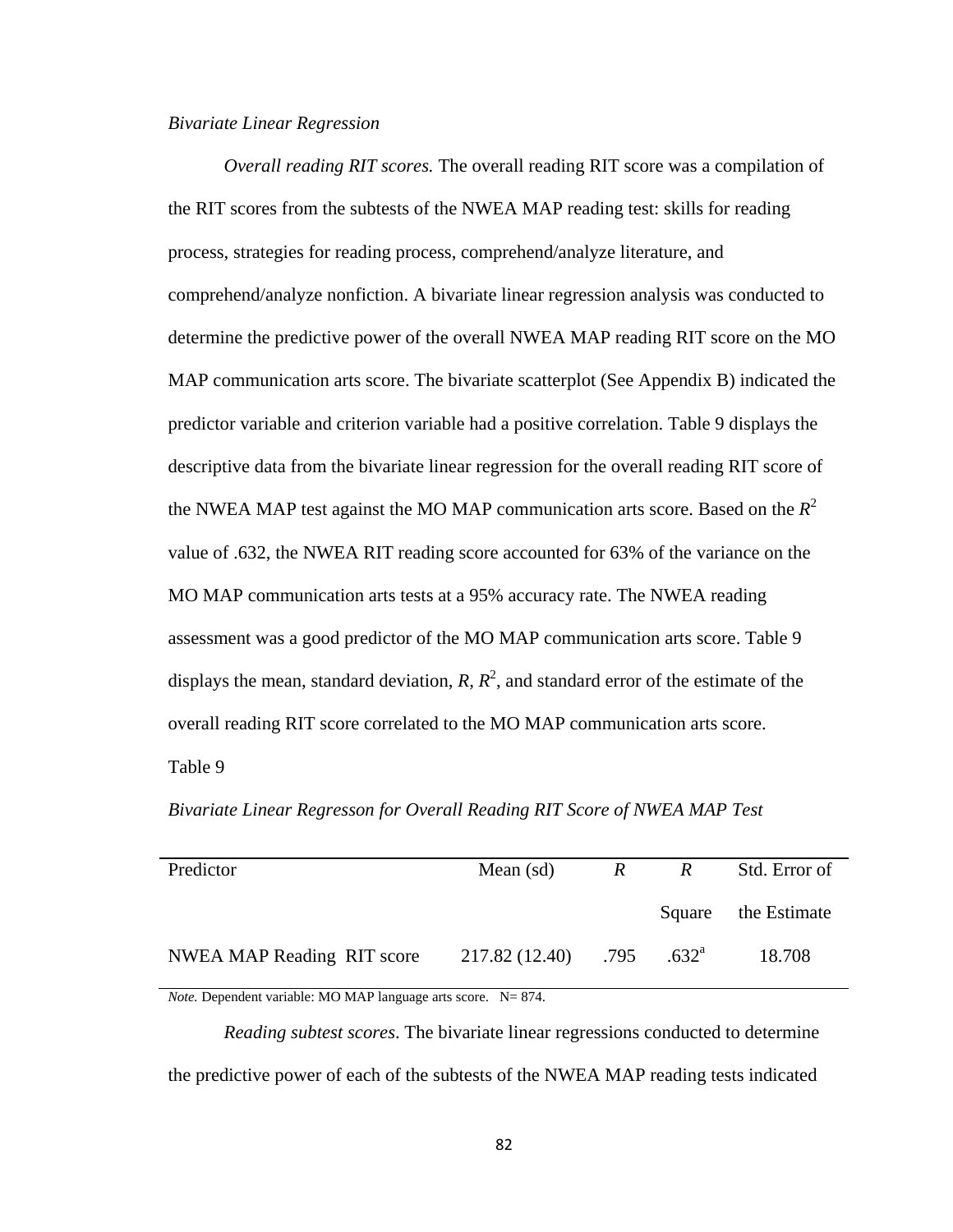the strategies for reading process explains 51% of the variance in the MO MAP communication arts test  $(R^2 = .511)$  with a 95% confidence rate. All of the predictor variables had a large Person product-moment correlation coefficient.

Comprehend/analyze literature explained 49.6% of the variance in the MO MAP communication arts score ( $R^2 = .496$ ) at a 95% confidence level. Comprehend/analyze nonfiction explained 48% of the variance of the MO MAP communication arts score (*R*<sup>2</sup> = .480). Skills for reading process explained 48% of the variance of the MO MAP communication arts score ( $R^2 = .479$ ). Using the *R* value, all predictors exhibited a large correlation coefficient. Table 10 presents the bivariate linear regression of each individual subtest of the NEW MAP reading RIT scores against the MO MAP communication arts score.

Table 10

### *Bivariate Regressions for Subtests of NWEA MAP Reading Test RIT Scores*

| Predictor                               | Mean $(sd)$    | $\mathbb{R}$ | $\boldsymbol{R}$ | Std. Error of |
|-----------------------------------------|----------------|--------------|------------------|---------------|
|                                         |                |              | Square           | the Estimate  |
| Skills for reading process RIT score    | 216.99 (13.75) | .692         | .479             | 22.275        |
| Stategies for reading process RIT score | 218.16 (14.32) | .715         | .511             | 21.59         |
| Comprehend/analyze literature           | 218.52 (14.46) | .705         | .496             | 21.91         |
| Comprehend/analyze nonfiction           | 218.51 (14.05) | .693         | .480             | 22.26         |
|                                         |                |              |                  |               |

*Note.* Dependent variable: MO MAP language arts score. N= 874.

### *Multiple Regression of Subtest RIT Scores*

A forward multiple regression analysis was used to determine which predictor variable from the subscores of the NWEA MAP reading test was most useful at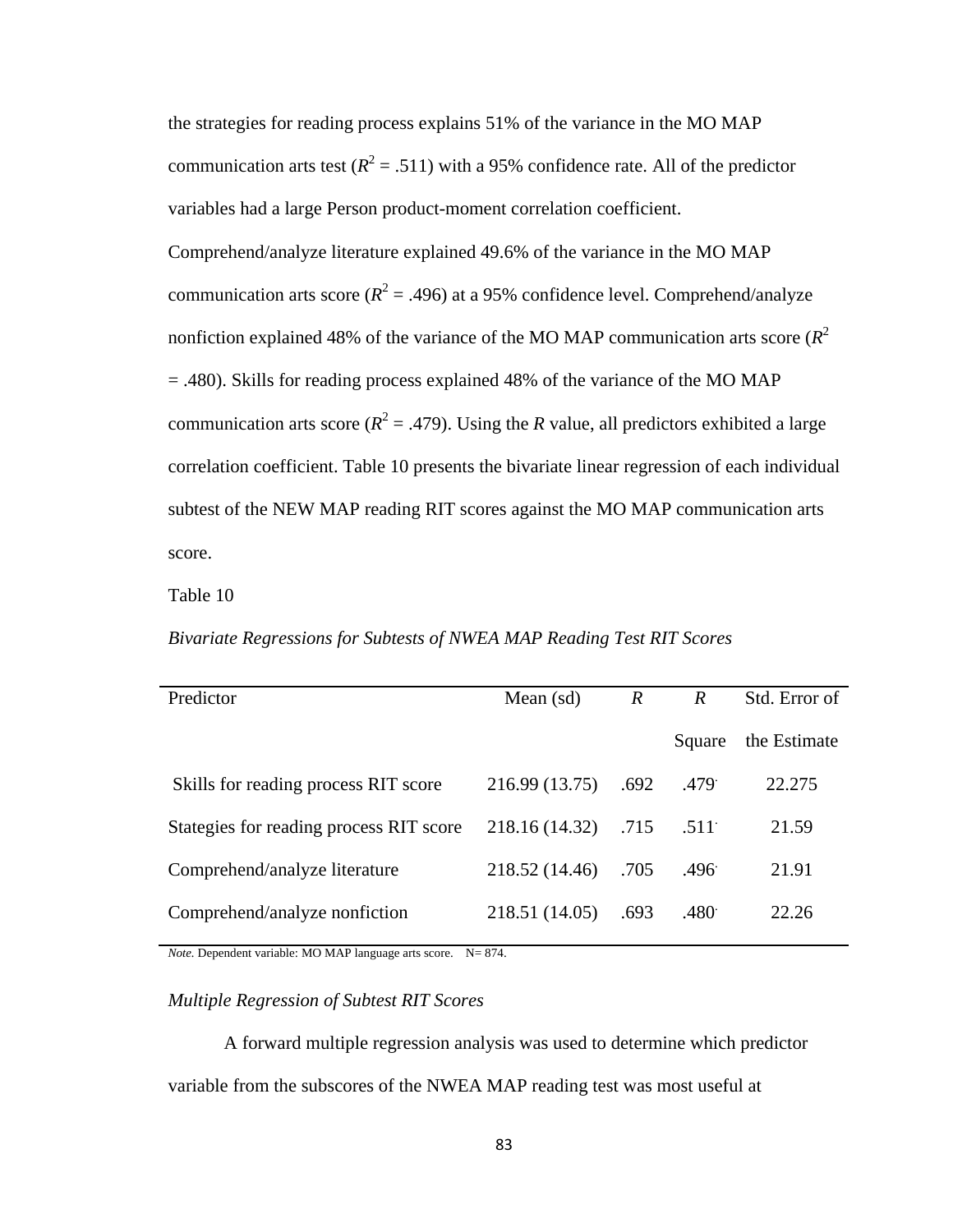predicting the criterion variable, the MO MAP communication arts assessment score. The subscores were: skills for reading process, strategies for reading process, comprehend/analyze literature, and comprehend/analyze nonfiction. All nonordered subscores were entered with a forward regression performed. Table 11 displays the descriptive statistics of the regression output.

Table 11

*Descriptive Statistics of the Forward Multiple Regression of Subtests of NWEA MAP Reading Test on MO MAP Communication Arts Assessment* 

|                                                | Mean   | <b>Std. Deviation</b> | N   |
|------------------------------------------------|--------|-----------------------|-----|
| <b>MO MAP Communication Arts Scale Score</b>   | 683.24 | 30.850                | 874 |
| NWEA MAP Reading --Skills for Reading Process  | 216.99 | 13.754                | 874 |
| <b>NWEA MAP Strategies for Reading Process</b> | 218.16 | 14.324                | 874 |
| <b>NWEA MAP Comprehend/Analyze Literature</b>  | 218.52 | 14.459                | 874 |
| NWEA MAP Comprehend/Analyze Nonfiction         | 218.51 | 14.048                | 874 |
|                                                |        |                       |     |

 All nonordered subtest predictors were entered with a forward regression performed. All subtest scores were found to be good predictors of success on the criterion variable. Table 12 presents the regression model showing that all predictor variables were entered, none were left out of the regression.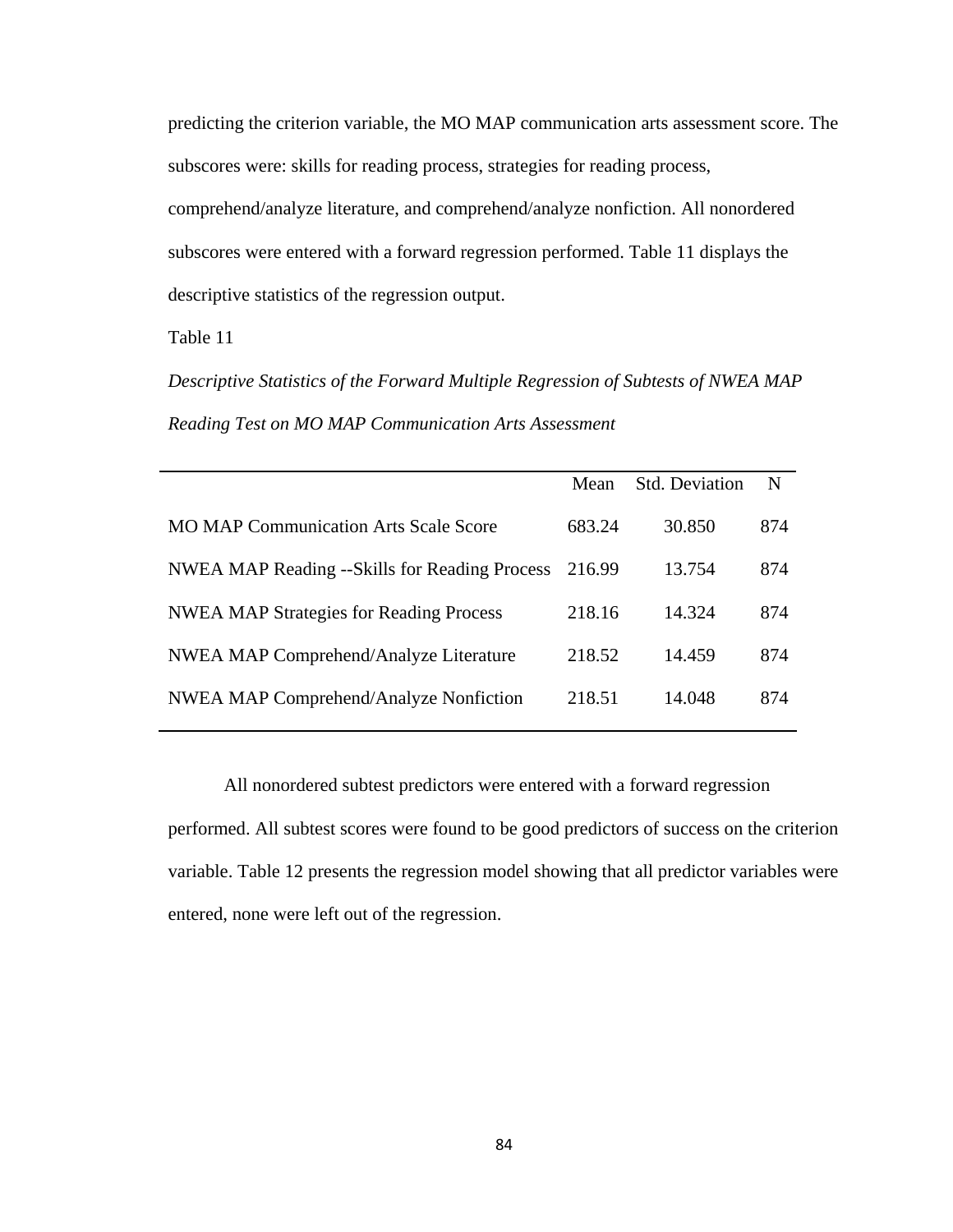### *Regression Model of Subtests of NWEA MAP Reading Test*

| Model          | <b>Variables Entered</b>       | Variables | Method                                  |
|----------------|--------------------------------|-----------|-----------------------------------------|
|                |                                | Removed   |                                         |
| 1              | <b>NWEA MAP Strategies for</b> |           | . Forward (Criterion: Probability-      |
|                | <b>Reading Process</b>         |           | of-F-to-enter $\leq$ 0.050)             |
| 2              | NWEA MAP Reading --Skills for  |           | <b>Forward (Criterion: Probability-</b> |
|                | <b>Reading Process</b>         |           | of-F-to-enter $\leq$ 0.050)             |
| 3              | <b>NWEA MAP</b>                |           | Forward (Criterion: Probability-        |
|                | Comprehend/Analyze Literature  |           | of-F-to-enter $\leq$ 0.050)             |
| $\overline{4}$ | <b>NWEA MAP</b>                |           | Forward (Criterion: Probability-        |
|                | Comprehend/Analyze Nonfiction  |           | of-F-to-enter $\leq$ 0.050)             |
|                |                                |           |                                         |

*Note.* Criterion variable: MO MAP communication arts score.

 Results indicated a significant regression model that explained 63% of the variance in the communication arts score of the MO MAP assessment after all variables have been entered. No predictor variables were removed by the analysis; all variables were high predictors. Table 13 represents the regression output. All predictor variables in the reading test were well over the .5 level for large correlation coefficients (*R*), with strategies for reading process being the most highly correlated. With each added predictor variable, the change in  $R^2$  was smaller, indicating that predictor variable, strategies for reading process, in model 1 produced the largest effect and the variable added in model 5, analyze/comprehend nonfiction, produced the smallest effect on the criterion variable. Although all predictors demonstrated large correlation, strategies for reading process was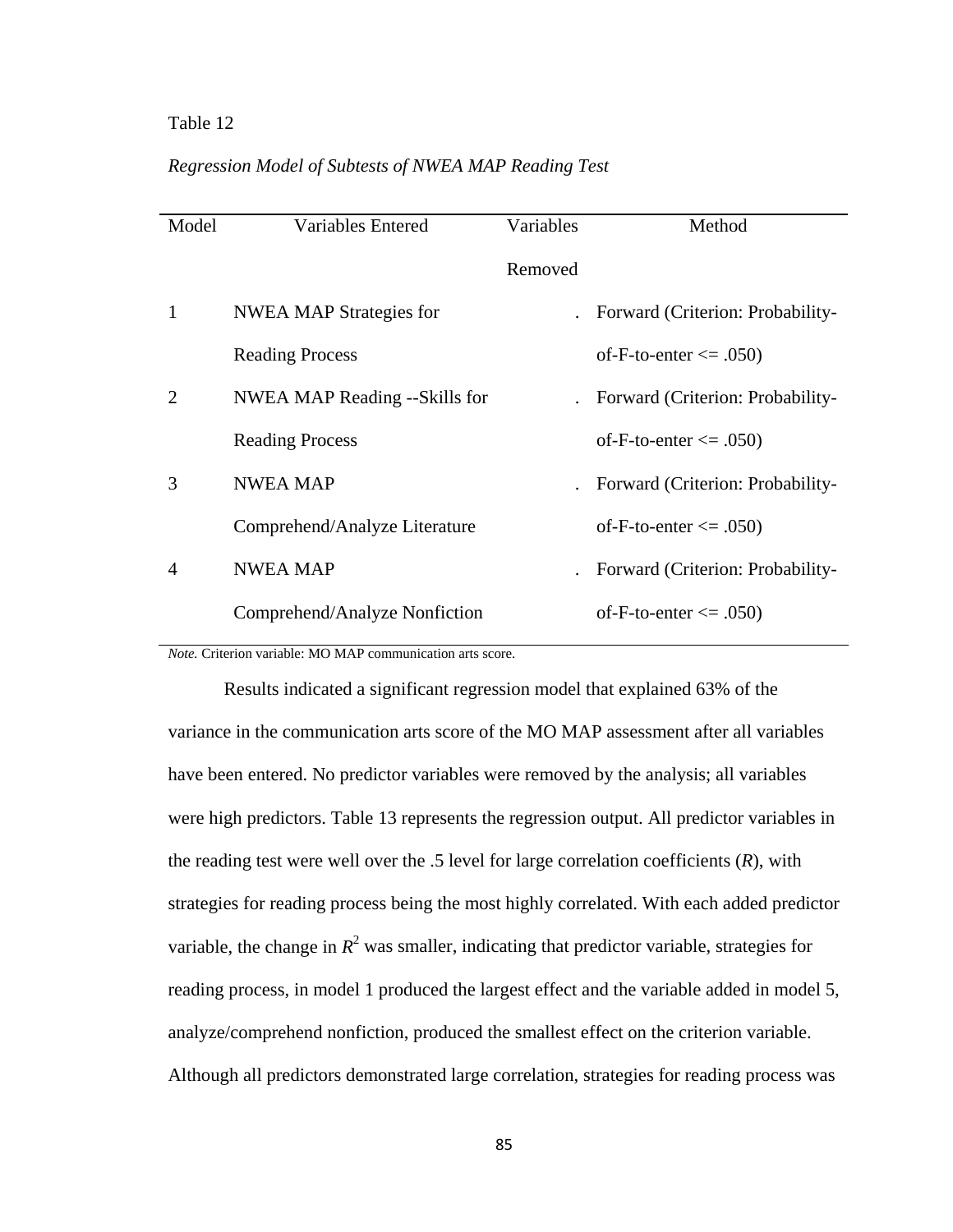suggested to be the best predictor with .51%  $(R^2 = .511)$  of the variance of the criterion variable explained at a 95% confidence level.

Table 13

*Model Summary of NWEA MAP Reading Subtests and MO MAP Communication Arts Assessment* 

| Model          | $\boldsymbol{R}$ | $\boldsymbol{R}$ | Adjusted $R$ | Standard Error of the | R Square |
|----------------|------------------|------------------|--------------|-----------------------|----------|
|                |                  | square           | square       | Estimate              | Change   |
| 1              | .715             | .511             | .510         | 21.590                | .511     |
| 2              | .765             | .585             | .584         | 19.891                | .074     |
| 3              | .784             | .615             | .613         | 19.185                | .029     |
| $\overline{4}$ | .794             | .630             | .628         | 18.808                | .015     |
|                |                  |                  |              |                       |          |

*Note.* Criterion variable: MO MAP communication arts score.

 In Table 14, the *B* value also suggested strategies for reading process to have the largest influence on the criterion variable. The prediction formula was:

Predicted CA MO MAP score = 256.166 + .519(STR) + .518(SKI) + .481(CAL) + .441(CAN).

The standardized *Beta* is a standardized *Z* score for *B* scores. The prediction equation for *Beta* was:

 $Z_{\text{Predicted CA MO MAP Score}} = .241 Z_{\text{str}} + .231 Z_{\text{ski}} + .225 Z_{\text{cal}} + .201 Z_{\text{can}}.$ 

Each predictor variable added in the successive models increased the predictive power of the equation. All predictor variables were significantly related to the criterion variable  $(p = <.001)$ .

 The zero order statistic is the Pearson's product moment correlation coefficient. Zero order shows the correlation between the predictor and criterion variables without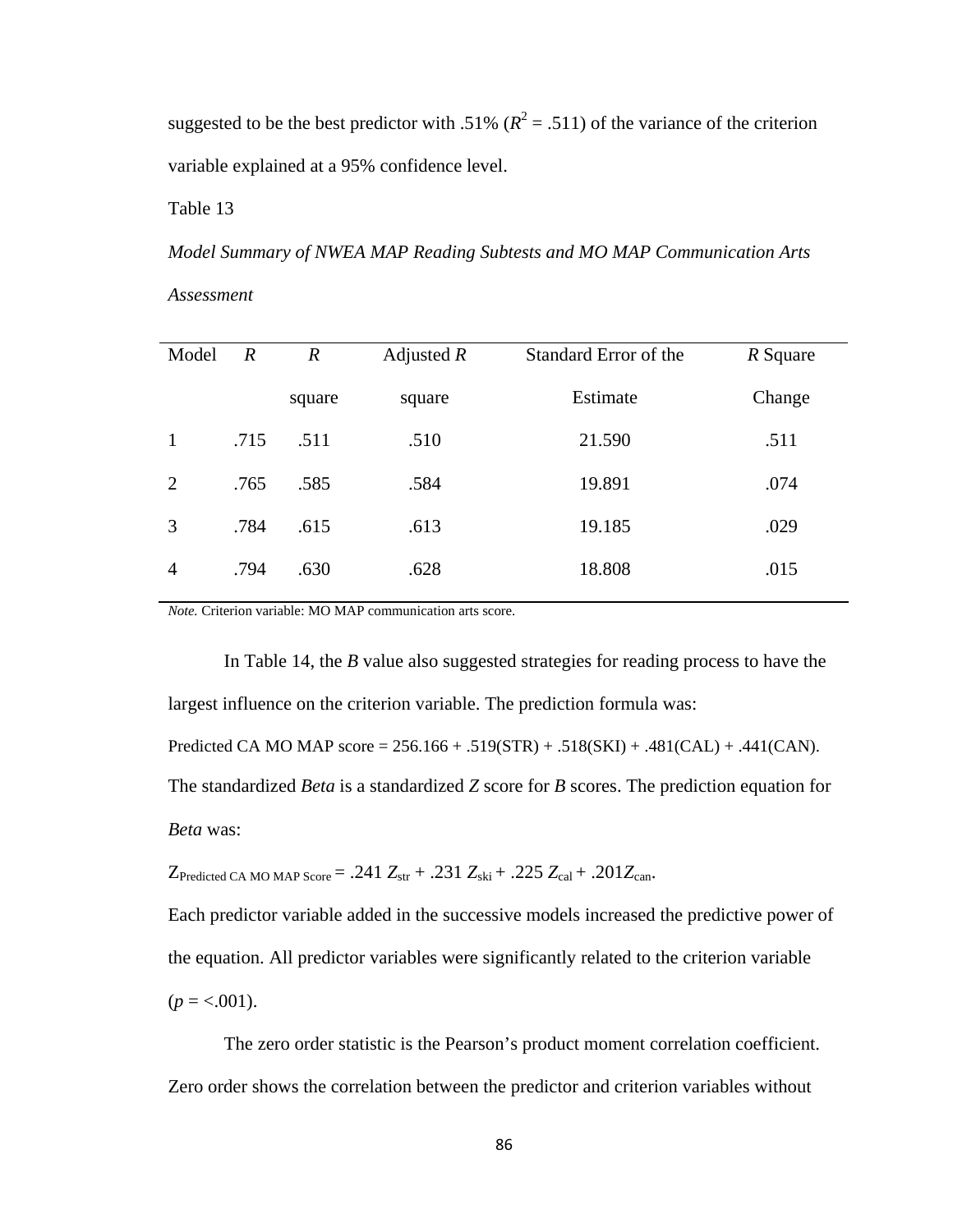taking into account the other predictor variables. The semipartial correlation (part) explains the variance of the criterion variable that is not explained by other variables. In Table 14, part equals zero order for the predictor variable of the first model and decreases with each variable added to the model.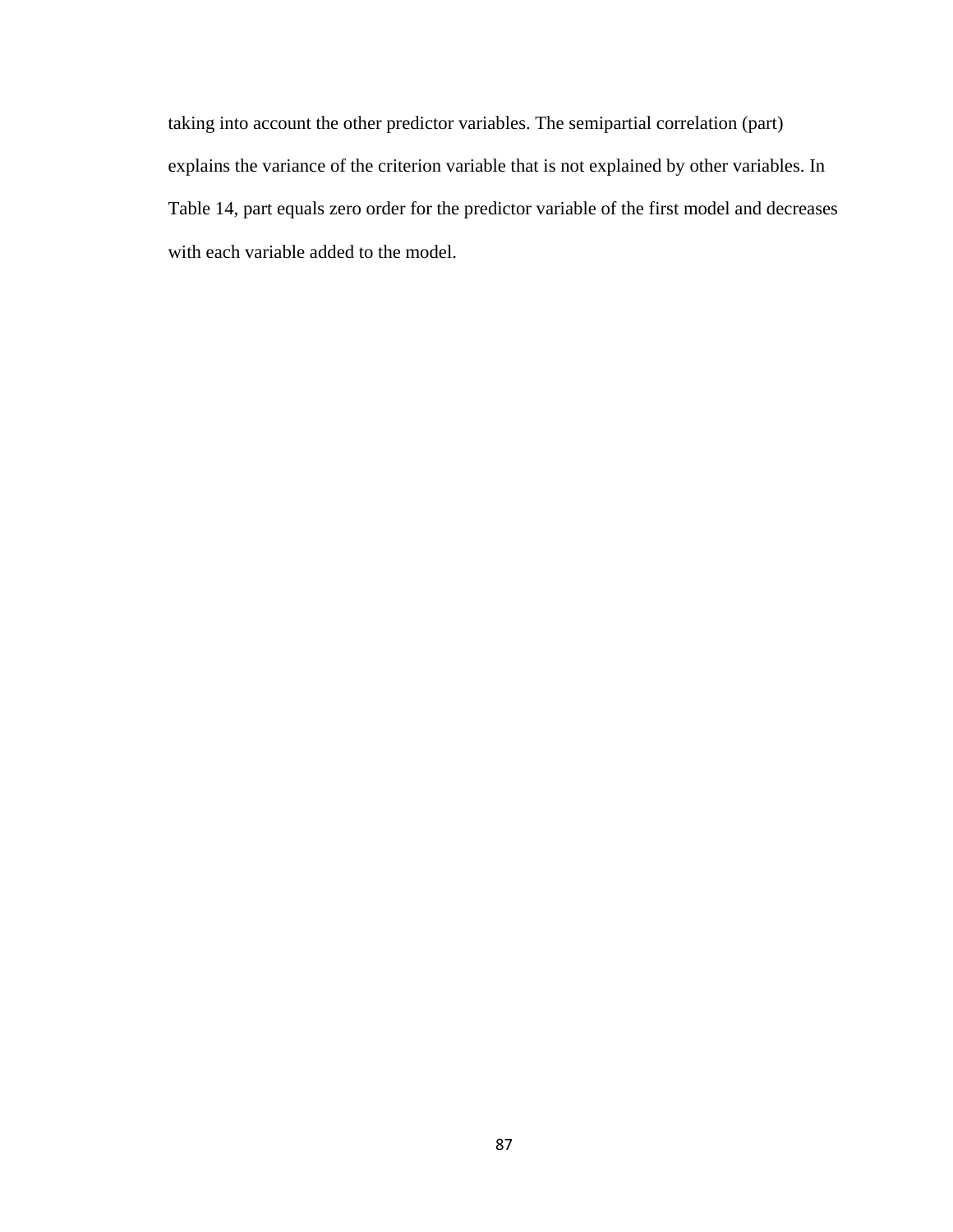# *Regression Coefficients of Subtests of NWEA MAP Reading Test*

| Model        |                               | $\boldsymbol{B}$ | Std.   | <b>Beta</b> | $\boldsymbol{t}$ | Sig.              | Zero- | Part |
|--------------|-------------------------------|------------------|--------|-------------|------------------|-------------------|-------|------|
|              |                               |                  | Error  |             |                  |                   | order |      |
| $\mathbf{1}$ | (Constant)                    | 347.436          | 11.153 |             | 31.151           | < 0.001           |       |      |
|              | <b>Strategies for Reading</b> | 1.539            | .051   | .715        | $30.172$ < 001   |                   | .715  | .715 |
|              | Process                       |                  |        |             |                  |                   |       |      |
| 2            | (Constant)                    | 286.527          | 11.372 |             | $25.196$ < 001   |                   |       |      |
|              | <b>Strategies for Reading</b> | .973             | .065   | .452        | $14.917$ <.001   |                   | .715  | .326 |
|              | Process                       |                  |        |             |                  |                   |       |      |
|              | <b>Skills for Reading</b>     | .850             | .068   | .379        | $12.503$ <.001   |                   | .692  | .273 |
|              | Process                       |                  |        |             |                  |                   |       |      |
| 3            | (Constant)                    | 269.318          | 11.169 |             | 24.112           | < 0.001           |       |      |
|              | <b>Strategies for Reading</b> | .673             |        | $.073$ .312 |                  | $9.220 \le 0.001$ | .715  | .194 |
|              | Process                       |                  |        |             |                  |                   |       |      |
|              | <b>Skills for Reading</b>     | .640             | .070   | .285        | 9.089            | < 0.001           | .692  | .191 |
|              | Process                       |                  |        |             |                  |                   |       |      |
|              | Comprehend/Analyze            | .587             | .072   | .275        | 8.147            | < .001            | .705  | .171 |
|              | Literature                    |                  |        |             |                  |                   |       |      |
| 4            | (Constant)                    | 256.166          | 11.167 |             | 22.940 < 0.001   |                   |       |      |
|              | <b>Strategies for Reading</b> | .519             |        | .076 .241   |                  | $6.836$ < 001     | .715  | .141 |
|              | Process                       |                  |        |             |                  |                   |       |      |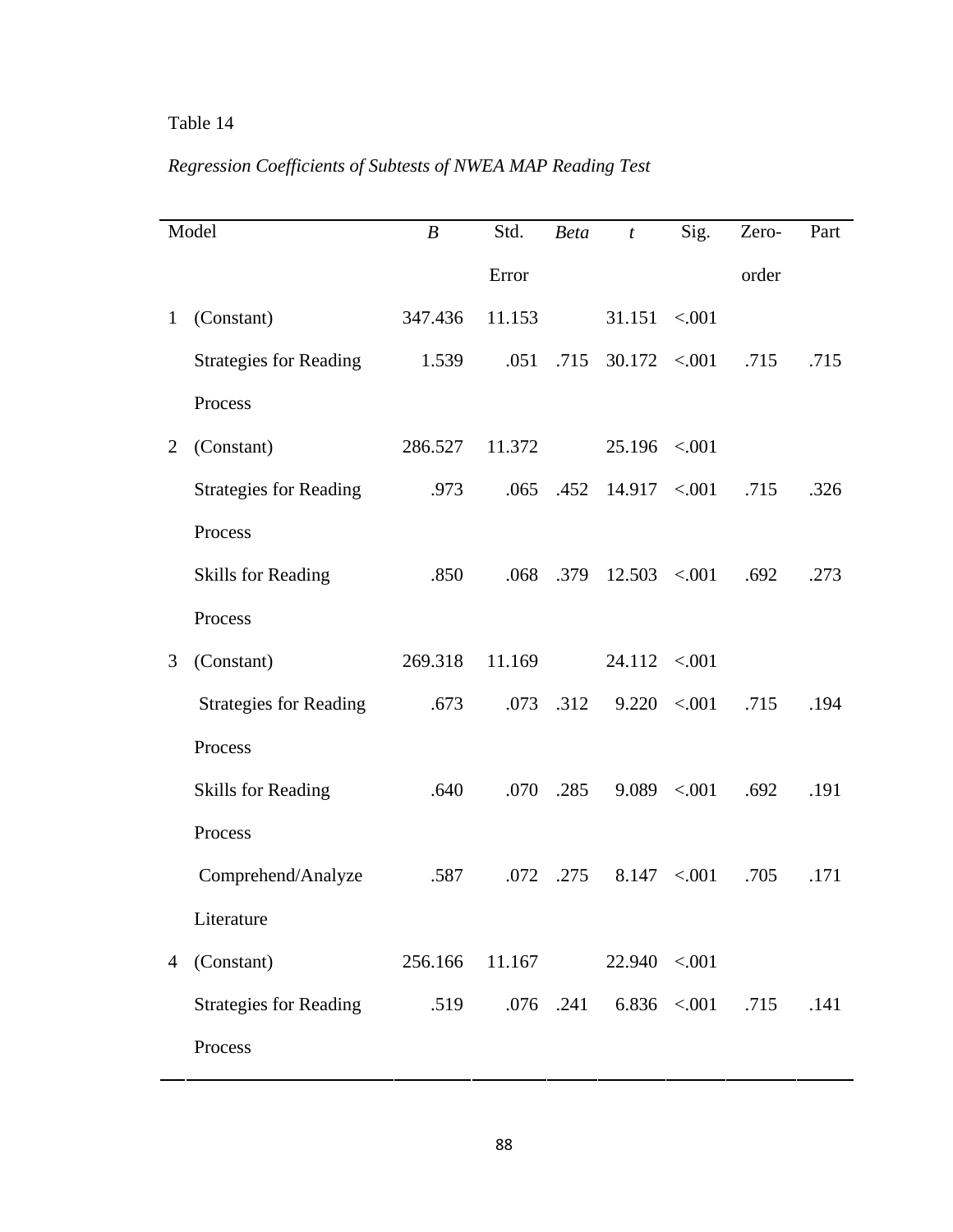| <b>Skills for Reading</b> | .518 | .231<br>.072 | $7.192 \le 0.001$ | .692 | .148 |
|---------------------------|------|--------------|-------------------|------|------|
| Process                   |      |              |                   |      |      |
| Comprehend/Analyze        | .481 | .225<br>.073 | $6.605 \le 0.001$ | .705 | .136 |
| Literature                |      |              |                   |      |      |
| Comprehend/Analyze        | .441 | .201<br>.073 | 6.014<br>< 0.01   | .693 | .124 |
| <b>NonFiction</b>         |      |              |                   |      |      |

*Note.* Criterion variable: MO MAP communication arts assessment.

### *Research Question Three*

 Research question three posed the question "How well do RIT scores on the NWEA MAP language usage test predict scores on the Missouri MAP communication arts test?" There were four questions within the third research question corresponding to the subtests of the NWEA MAP language usage test, finishing with the final question of "Which RIT scores on the language usage test of the NWEA MAP test are the best predictors of the Missouri MAP communication arts assessment?" First bivariate regressions were run on the overall reading RIT score, with the individual subscores next. Second, a multiple regression was run on all of the subtests of the NWEA MAP language usage test as predictor variables and the MO MAP communication arts assessment as the criterion variable.

### *Bivariate Linear Regression*

*Overall language usage RIT scores.* The overall language usage RIT score was a compilation of the RIT sores from the subtests of the NWEA MAP language usage test: apply writing process, capitalization and punctuation, parts of speech/spelling/sentence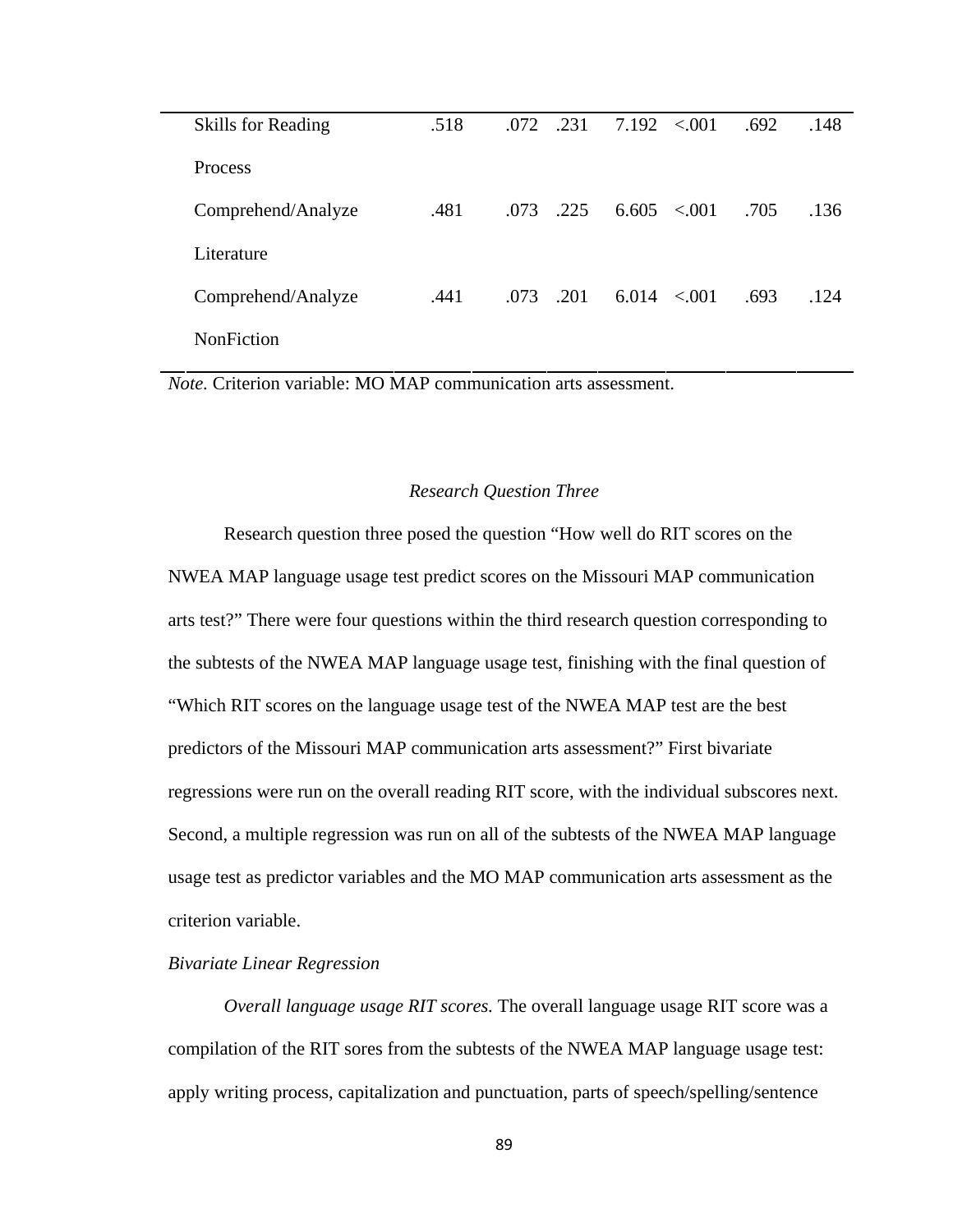structure, and forms and types of writing. A bivariate linear regression analysis was conducted to determine the predictive power of the overall NWEA MAP language usage RIT score on the MO MAP communication arts score. The bivariate scatterplot (see Appendix B) indicated that the two variables had a positive linear relationship: as the independent variable increases, the dependent variable increases. Based on the  $R<sup>2</sup>$  value of .632, the NWEA RIT language usage score accounted for 63% of the variance of the MO MAP communication arts assessment at a 95% accuracy rate. The NWEA language usage RIT score was a good predictor of the MO MAP communication arts score since the *R* was above .50 which is considered a large correlation coefficient. Table 15 illustrated the mean, standard deviation,  $R$ ,  $R^2$ , and standard error of the estimate of the overall language usage RIT score correlated to the MO MAP communication arts score. Table 15

*Bivariate Linear Regression for Overall Language Usage RIT score of NWEA MAP Test* 

| Predictor                         | Mean                       | $\mathbb{R}$ | $\mathbb{R}$ | Std. Error of       |
|-----------------------------------|----------------------------|--------------|--------------|---------------------|
|                                   | $\left(\mathrm{sd}\right)$ |              |              | Square the Estimate |
| NWEA MAP language usage RIT score | 217.39 .795                |              | .631         | 18.705              |
|                                   | (10.85)                    |              |              |                     |

*Note:* Criterion variable: MO MAP Language Arts score. N= 893.

*Language usage subtest scores*. The bivariate linear regression conducted to determine the predictive power of the subtests of the NWEA MAP language usage test indicated that the writing process subtest explained 63% of the variance in the MO MAP communication arts test  $(R^2 = .631)$  at a 95% confidence rate. The capitalization and punctuation subtest explained 47% ( $R^2$  = .474) of the variance in the MO MAP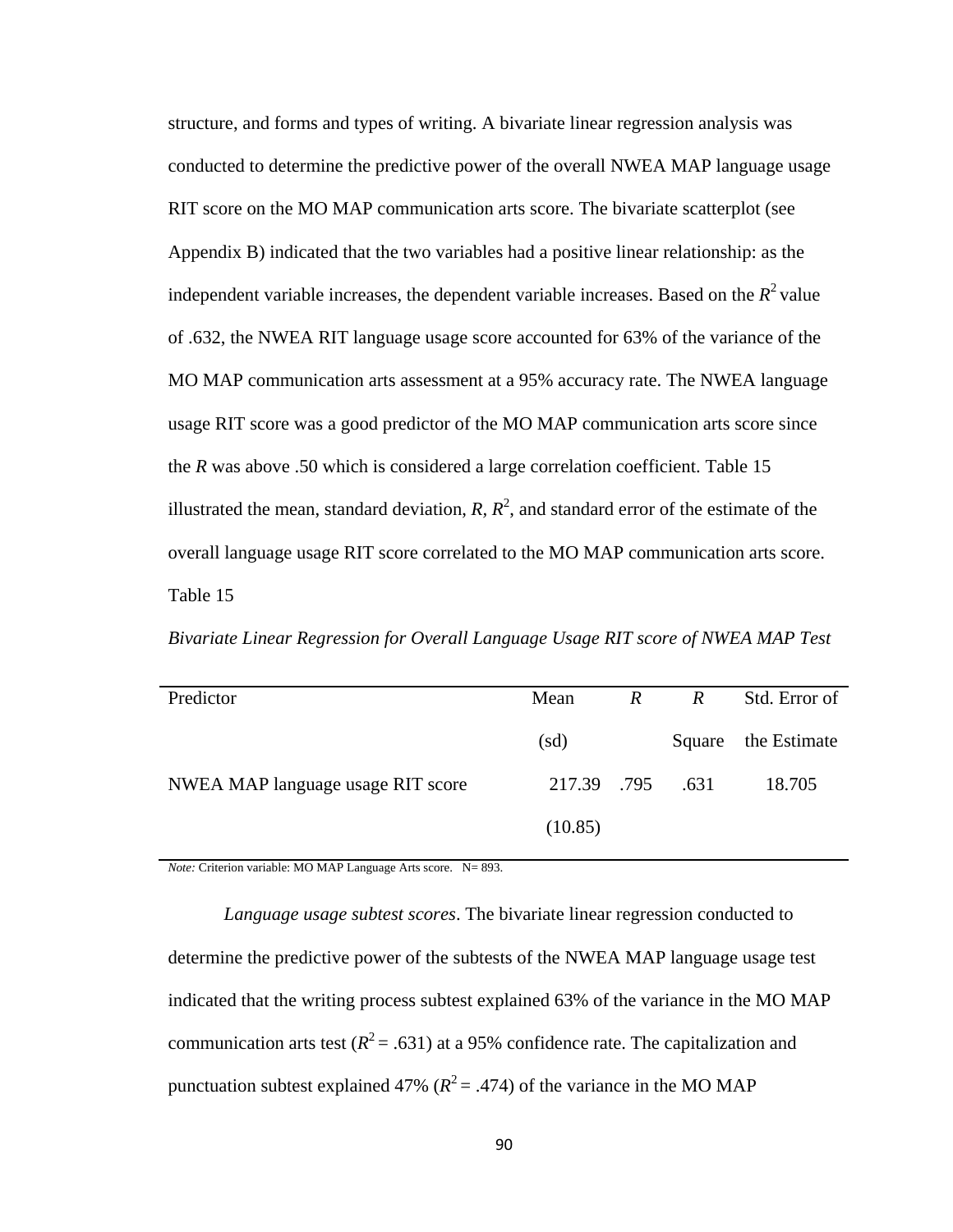communication arts score. The parts of speech/spelling/sentence structure subtest explained 47% of the variance in the MO MAP communication arts score  $(R^2 = 467)$ . The forms and types of writing subtest explained 50% of the variance in the MO MAP communication arts score  $(R^2 = .499)$ . Table 16 presented the bivariate linear regression of each individual subtest of the NWEA MAP language usage test against the MO MAP communication arts test.

Table 16

*Bivariate Regressions for Subtests of NWEA MAP Language Usage RIT Scores* 

| Predictor                                   | Mean $(sd)$ | $\boldsymbol{R}$ | $\boldsymbol{R}$ | Std. error of |
|---------------------------------------------|-------------|------------------|------------------|---------------|
|                                             |             |                  | square           | the estimate  |
| Apply writing process subtest RIT score     | 218.33 .795 |                  | .631             | 18.705        |
|                                             | (12.09)     |                  |                  |               |
| Capitalization and punctuation subtest RIT  | 217.39      | .689             | .474             | 22.429        |
| score                                       | (12.68)     |                  |                  |               |
| Parts of speech/spelling/sentence structure | 216.16      | .684             | .467             | 22.576        |
| RIT score                                   | (11.97)     |                  |                  |               |
| Forms and Types of Writing                  | 217.65      | .706             | .499             | 21.900        |
|                                             | (12.89)     |                  |                  |               |

*Note.* Criterion variable: MO MAP Language Arts Score. N= 894

### *Multiple Regression of Subtest RIT Scores*

 To determine what best predicted the criterion variable, a forward multiple regression analysis was used with the score on the communication arts test of the MO MAP assessment as the criterion variable, and subtests of the language usage portion of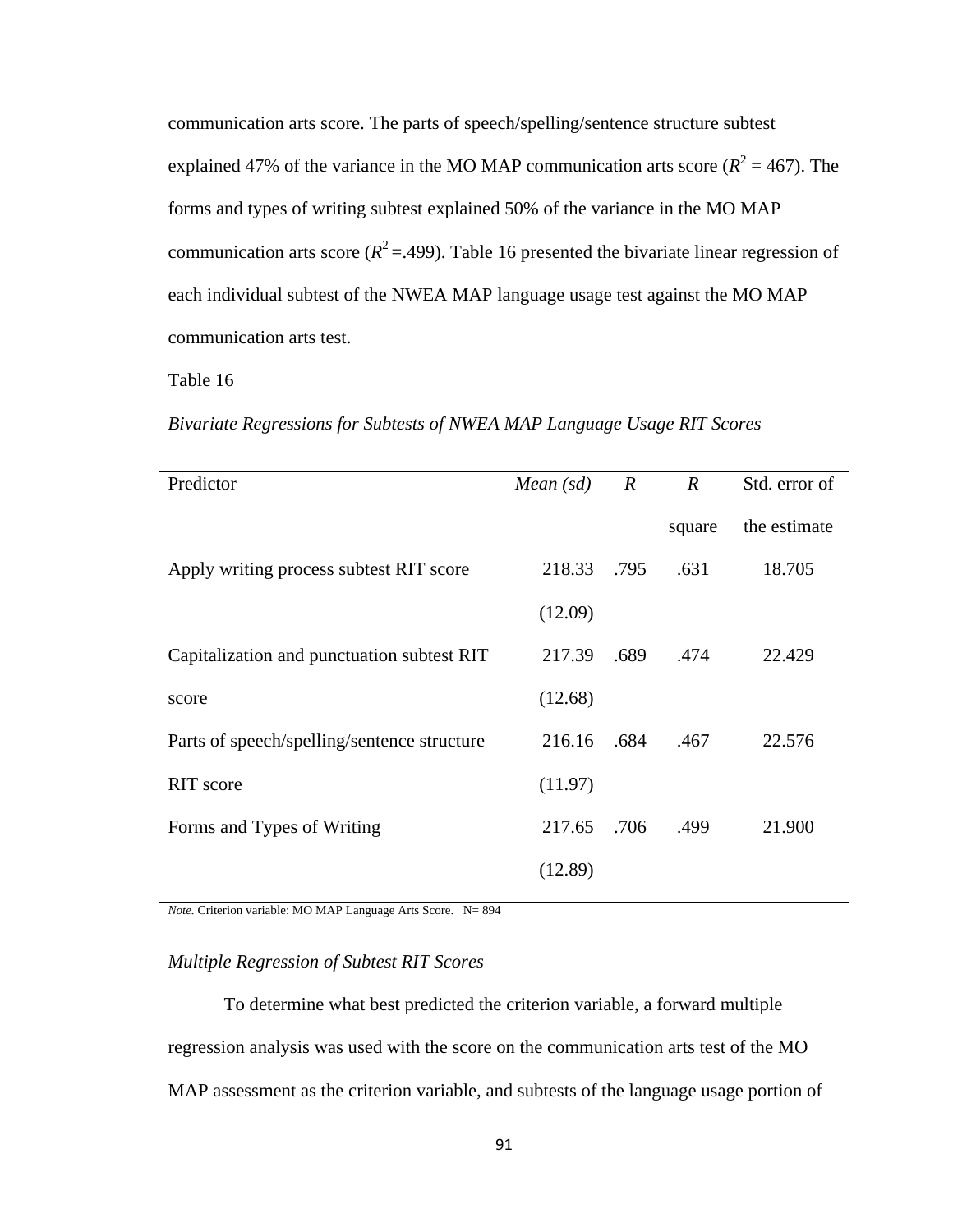the NWEA MAP test were used as predictor variables. These subtests were: apply writing process, capitalization and punctuation, parts of speech/spelling/sentence structure, and forms and types of writing. Table 17 presents the description statistics of the regression output.

Table 17

*Description Statistics of the Multiple Regression of Subtests of NWEA MAP Language Usage Test Against MO MAP Communication Arts Assessment* 

|                                                       | Mean   | Std.      | N   |
|-------------------------------------------------------|--------|-----------|-----|
|                                                       |        | Deviation |     |
| <b>MO MAP Communication Arts Scale Score</b>          | 683.34 | 30.917    | 886 |
| <b>NWEA MAP Language Usage--Apply Writing Process</b> | 218.33 | 12.088    | 886 |
| NWEA MAP Language Usage--Capitalization &             | 217.77 | 12.680    | 886 |
| Punctuation                                           |        |           |     |
| NWEA MAP Language Usage--Parts of                     | 216.16 | 11.967    | 886 |
| Speech/Spelling/Sentence Structure                    |        |           |     |
| NWEA MAP Forms & Types of Writing                     | 217.65 | 12.894    | 886 |

All nonordered subtest predictors were entered with a forward regression performed. Forms and types of writing was the best predictor, followed by apply writing process, capitalization and punctuation, with parts of speech/spelling/sentence structure coming in last. Table 18 presents the regression model showing that all predictor variables were entered, none were left out of the regression.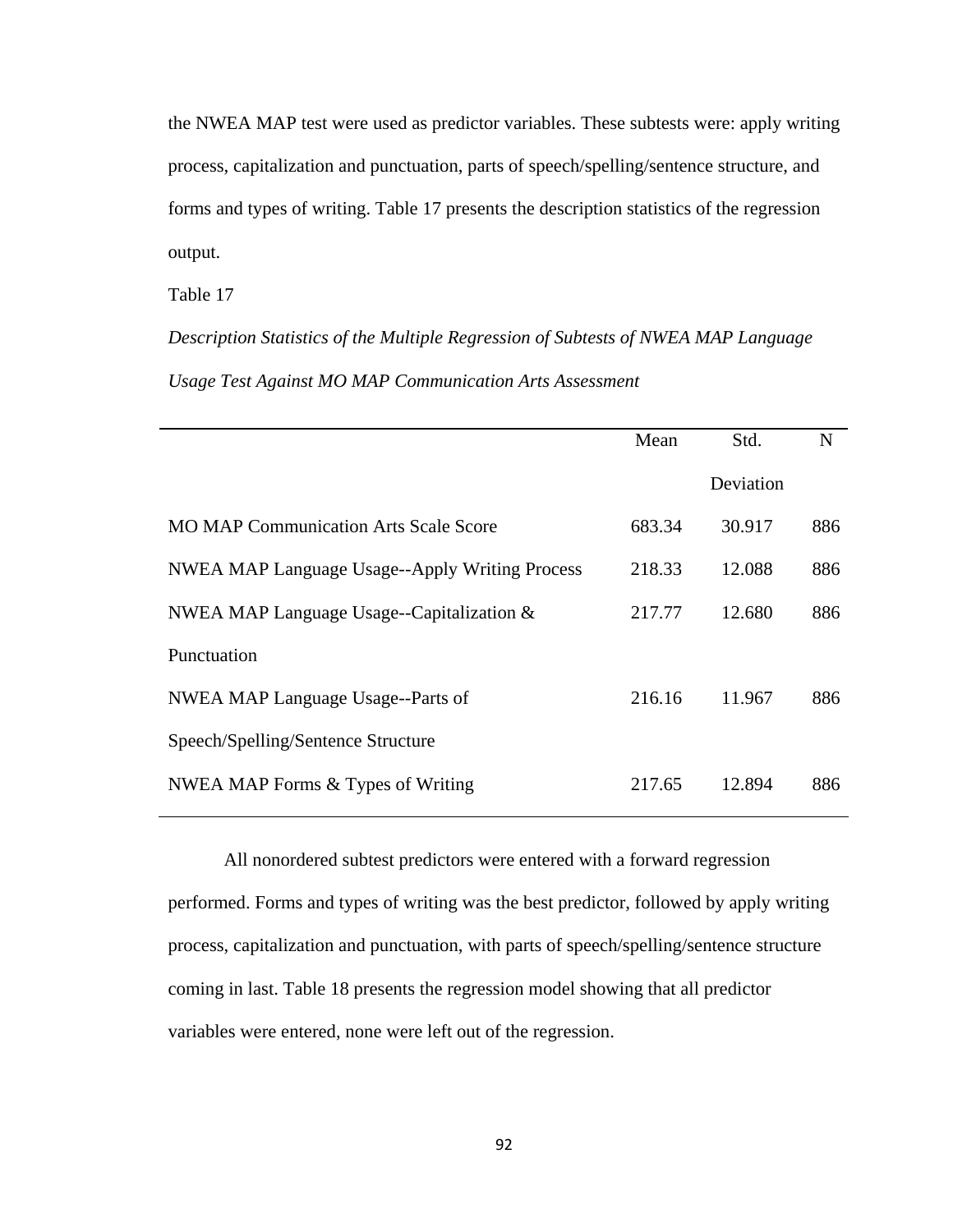| Model          | <b>Variables Entered</b>     | Variables | Method                           |
|----------------|------------------------------|-----------|----------------------------------|
|                |                              | Removed   |                                  |
| 1              | Forms & Types of Writing     |           | Forward (Criterion: Probability- |
|                |                              |           | of-F-to-enter $\leq$ .050)       |
| 2              | <b>Apply Writing Process</b> |           | Forward (Criterion: Probability- |
|                |                              |           | of-F-to-enter $\leq$ .050)       |
| 3              | Capitalization & Punctuation |           | Forward (Criterion: Probability- |
|                |                              |           | of-F-to-enter $\leq$ .050)       |
| $\overline{4}$ | Parts of                     |           | Forward (Criterion: Probability- |
|                | Speech/Spelling/Sentence     |           | of-F-to-enter $\leq$ 0.050)      |
|                | Structure                    |           |                                  |

## *Forward Regression Model of Subtests of NWEA MAP Language Usage Test*

*Note.* Criterion variable: MO MAP communication arts score.

 Results indicated a significant regression model that explained 63 % of the variance of the criterion variable, communication arts assessment ( $R^2$  = .632) after all variables have been entered. Table 19 presents the model summary with Pearson productmoment coefficient (*R*) above the .5 level determined as a large coefficient and the standard error of the estimate determined as small compared to the actual scores. With each added predictor variable, the change in  $R^2$  was smaller, indicating that the predictor variable, forms and types of writing, in model 1 produced the largest effect and the variable added in model 5, parts of speech/spelling/sentence structure, produced the smallest effect on the criterion variable. Although all predictor variables demonstrated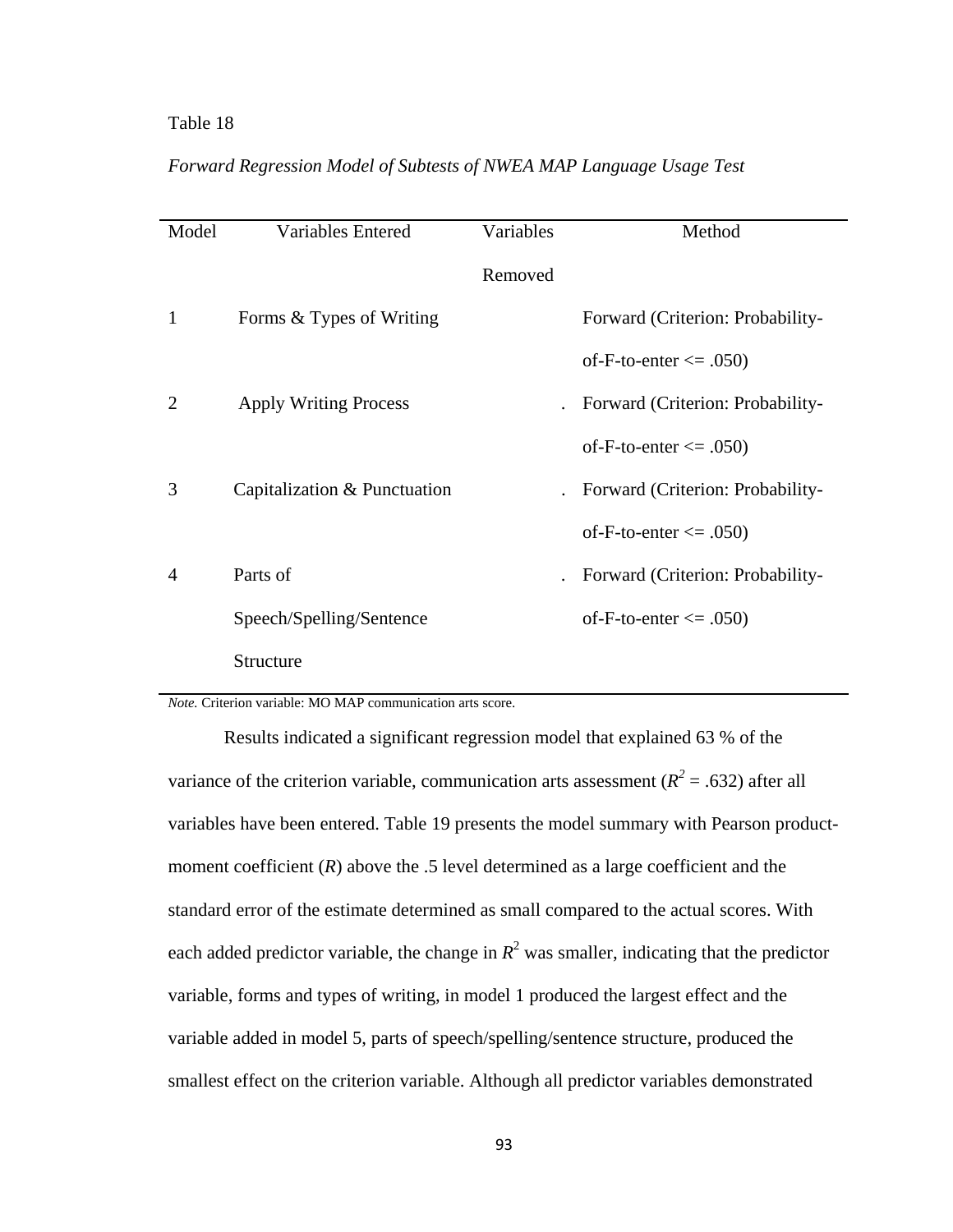large correlation  $(R^2)$ , forms and types of writing was suggested to be the best predictor with 50% of the variance in the criterion variable explained at a 95% confidence level. Table 19

*Model Summary of NWEA MAP Language Usage Subtests and MO MAP Communication Arts Assessment* 

| Model          | $\boldsymbol{R}$ | $\boldsymbol{R}$ | Adjusted $R$ | Standard error of the | R Square |
|----------------|------------------|------------------|--------------|-----------------------|----------|
|                |                  | square           | square       | estimate              | Change   |
| 1              | .706             | .499             | .498         | 21.900                | .499     |
| 2              | .765             | .585             | .584         | 19.950                | .086     |
| 3              | .787             | .620             | .619         | 19.089                | .036     |
| $\overline{4}$ | .796             | .634             | .632         | 18.748                | .014     |

*Note.* Criterion variable: MO MAP communication arts assessment.

 In Table 20, the *B* value suggested forms and types of writing to have the largest influence on the criterion variable. The prediction formula was:

Predicted CA MO MAP score =  $190.728 + .612$ (FTW) + .632(AW) + .540(CP) + .480(PS).

The standardized *Beta* is a standardized *Z* score for *B* scores. The prediction equation for *Beta* was:

 $Z_{Predicted\ CA\ MO\ MAP\ Score} = .255\ Z_{ftw} + .247\ Z_{aw} + .221\ Z_{cp} + .186Z_{ps}.$ 

Each predictor variable added in the successive models increased the predictive power of the equation. All predictor variables were significantly related to the criterion variable  $(p = <.001)$ .

The zero order statistic, Pearson's product moment correlation coefficient, shows the correlation between the predictor and criterion variables without taking into account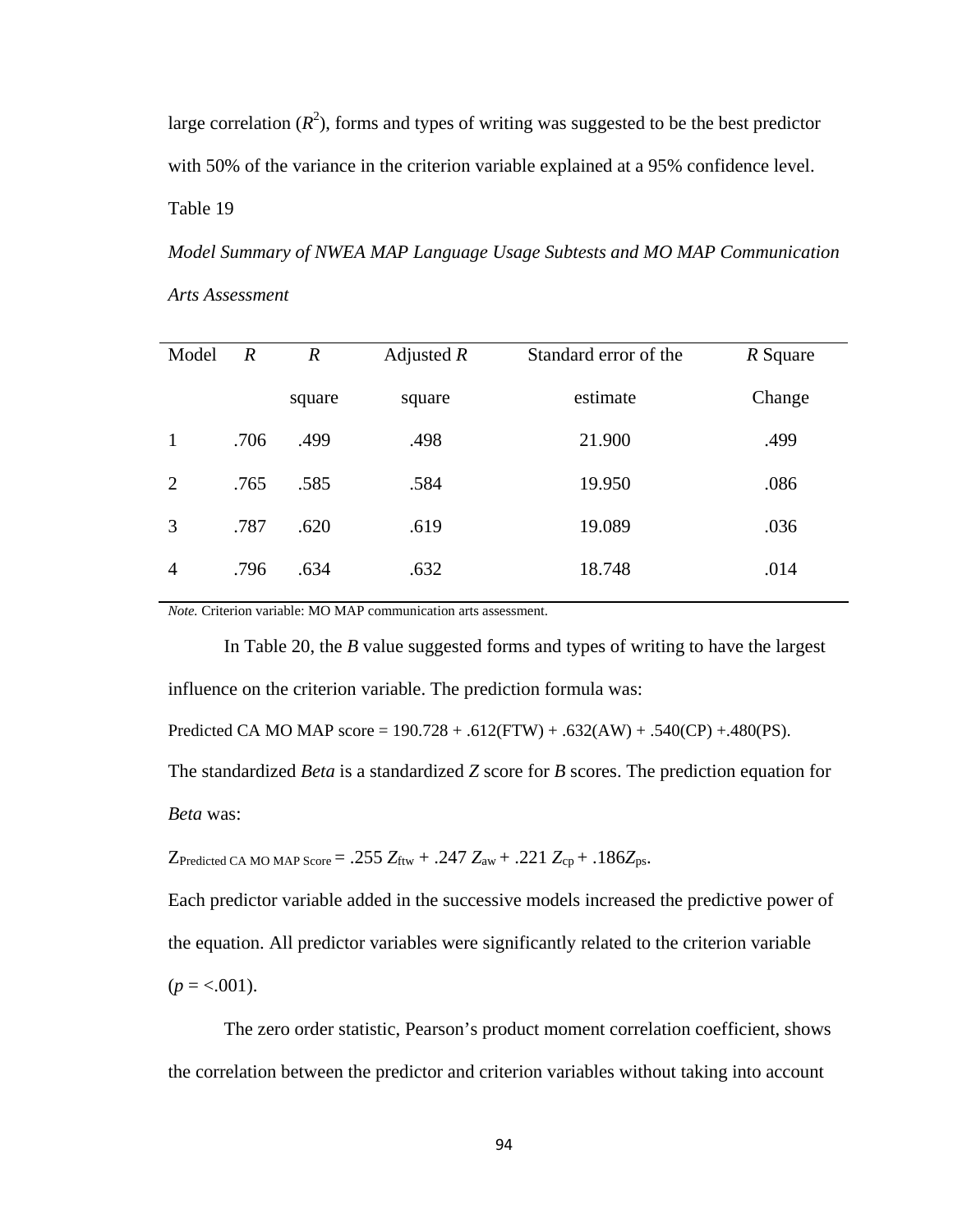the other predictor variables. The semipartial correlation (part) explains the variance of the criterion variable that is not explained by other variables. In Table 14, part equals zero order for the predictor variable of the first model and decreases with each variable added to the model.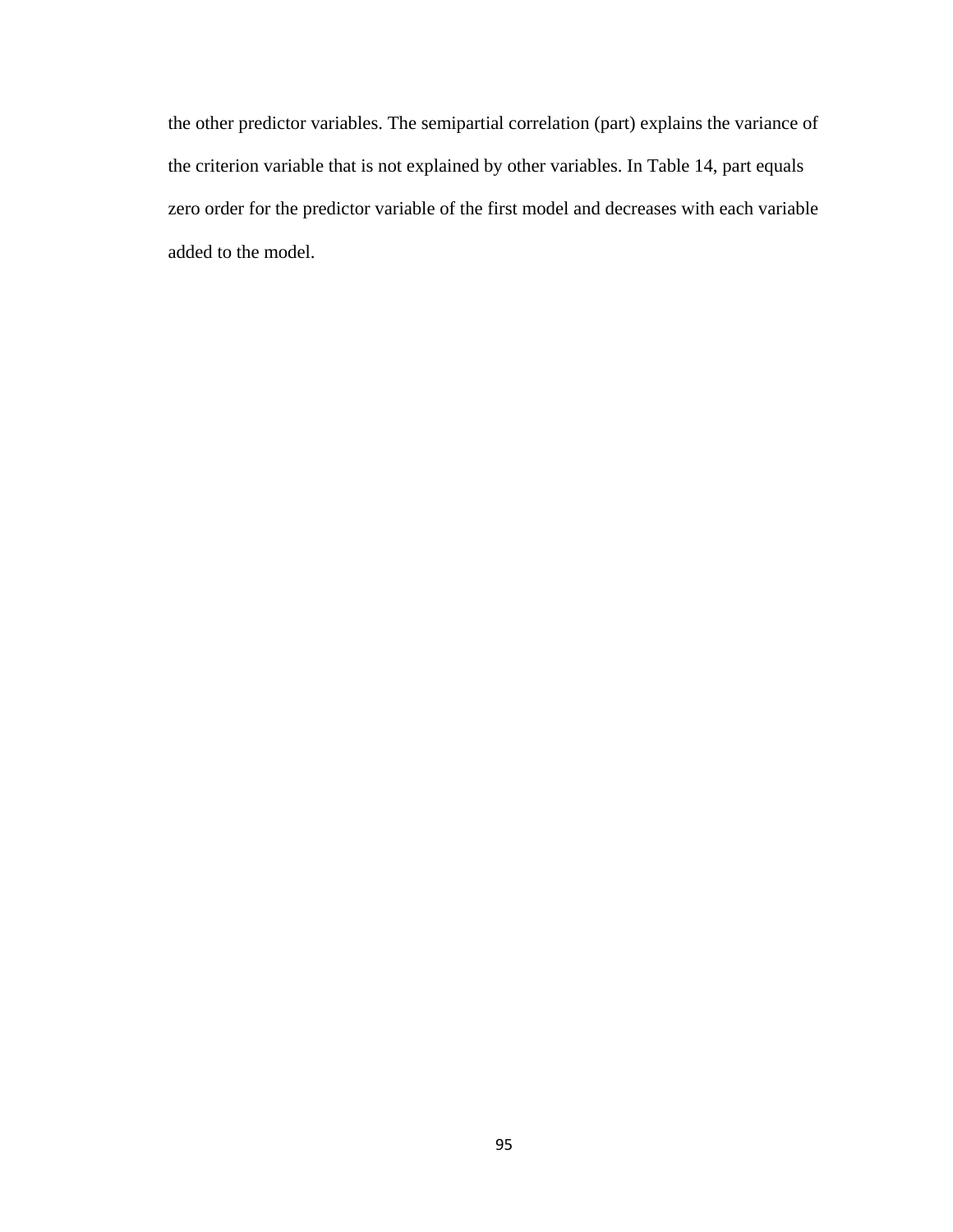# *Regression Coefficients of NWEA MAP subscores*

|   | Model                        | B       | Std.   | <b>Beta</b> | $\boldsymbol{t}$                | Sig.              | Zero- | Part |
|---|------------------------------|---------|--------|-------------|---------------------------------|-------------------|-------|------|
|   |                              |         | Error  |             |                                 |                   | order |      |
| 1 | (Constant)                   | 314.763 | 12.448 |             | $25.286$ <.001                  |                   |       |      |
|   | Forms & Types of Writing     | 1.693   | .057   | .706        | 29.661                          | $-.001$           | .706  | .706 |
| 2 | (Constant)                   | 235.787 | 12.759 |             | $18.480 \le 0.001$              |                   |       |      |
|   | Forms & Types of Writing     | 1.001   |        | .073 .418   | $13.708$ <.001                  |                   | .706  | .297 |
|   | <b>Apply Writing Process</b> | 1.052   | .078   | .411        | $13.503 \le 0.001$              |                   | .704  | .293 |
| 3 | (Constant)                   | 207.481 | 12.600 |             | 16.467                          | < 0.001           |       |      |
|   | Forms & Types of Writing     | .730    |        | .076 .304   |                                 | 9.599 < .001      | .706  | .199 |
|   | <b>Apply Writing Process</b> | .778    | .080   | .304        |                                 | $9.679 \le 0.001$ | .704  | .201 |
|   | Capitalization &             | .676    | .074   | .277        | 9.081                           | < 0.001           | .689  | .188 |
|   | Punctuation                  |         |        |             |                                 |                   |       |      |
| 4 | (Constant)                   | 190.728 | 12.710 |             | $15.006$ <.001                  |                   |       |      |
|   | Forms & Types of Writing     | .612    | .077   | .255        |                                 | $7.913$ < 001     | .706  | .161 |
|   | <b>Apply Writing Process</b> | .632    | .083   | .247        |                                 | $7.618$ < 001     | .704  | .155 |
|   | Capitalization &             | .540    | .077   | .221        | 7.034                           | < .001            | .689  | .143 |
|   | Punctuation                  |         |        |             |                                 |                   |       |      |
|   | Parts of                     | .480    |        |             | $.083$ $.186$ $.5.778$ $< .001$ |                   | .684  | .118 |
|   | Speech/Spelling/Sentence     |         |        |             |                                 |                   |       |      |
|   | Structure                    |         |        |             |                                 |                   |       |      |

*Note.* Criterion variable: MO MAP communication arts assessment.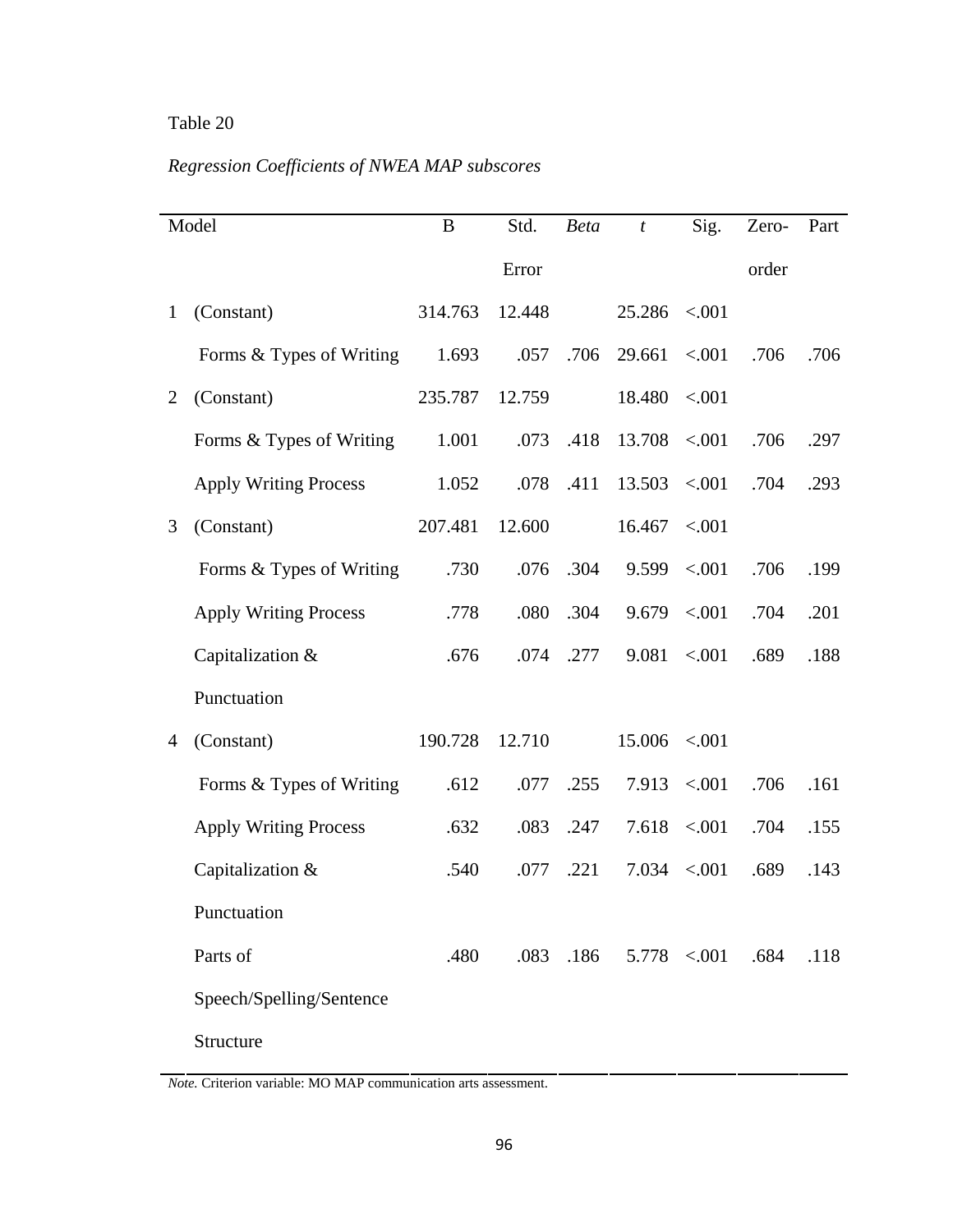#### *Summary*

In order to determine the best predictors of scores on the MO MAP assessments of mathematics and communication arts, bivariate linear regression analyses and multiple regression analyses were conducted with the mathematics and reading tests and subtests. Bivariate analyses were conducted with individual test and subtest of the NWEA MAP against the two MO MAP assessment scores to examine the correlation of each test and subtest. The multiple regressions examined the correlation of all of the subtests together to determine the best predictor of each score of the MO MAP mathematics and communication arts assessment.

 The bivariate linear regression results and the bivariate scatterplots demonstrated that all of the subtests had a positive, linear correlation. All of the Pearson product moment coefficients (*R*) of the multiple regressions were large, falling between .693 and .795. The strongest correlations were found within the mathematics subtests with Pearson correlation coefficient between .702 and .741. Data and Probability was the best predictor of the mathematics score of the MO MAP assessment. The reading and language usage test scores were both correlated with the MO MAP communication arts scores. The reading test scores had higher correlation, between .693 and .714, with the communication arts scores. The strategies of reading process subscore had the highest correlation and therefore was the best predictor. The language usage scores had the lowest correlation, but were still highly correlated with scores from .684-.795. The apply writing process of the language usage test was the most correlated with .795 and was therefore the best predictor.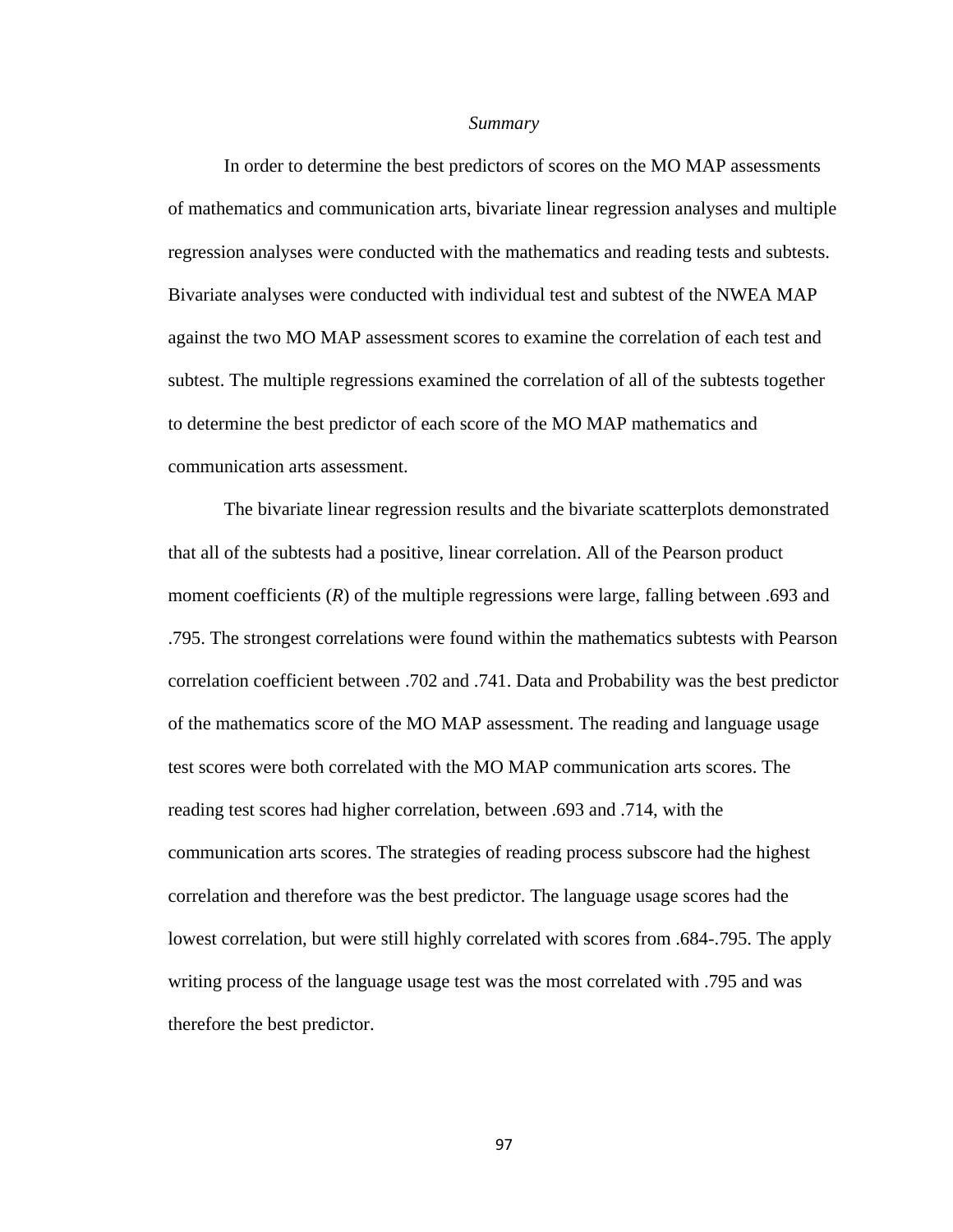Using the forward multiple regression, all variables were entered, none were removed. In the mathematics regression model, data and probability was the best predictor of success on the MO MAP mathematics assessment among the predictor variables. However, the other variables and the overall RIT score were also good predictors. On the MO MAP communications arts assessment, strategies for reading process was the best predictor from the NWEA MAP reading test and forms and types of writing was the best predictor from the NWEA MAP Language usage test.

 Presented in this chapter were the statistical results of the study. Chapter 5 is a review of the reason for the research study, the discussion of the results, implication for practice, and implications for further research.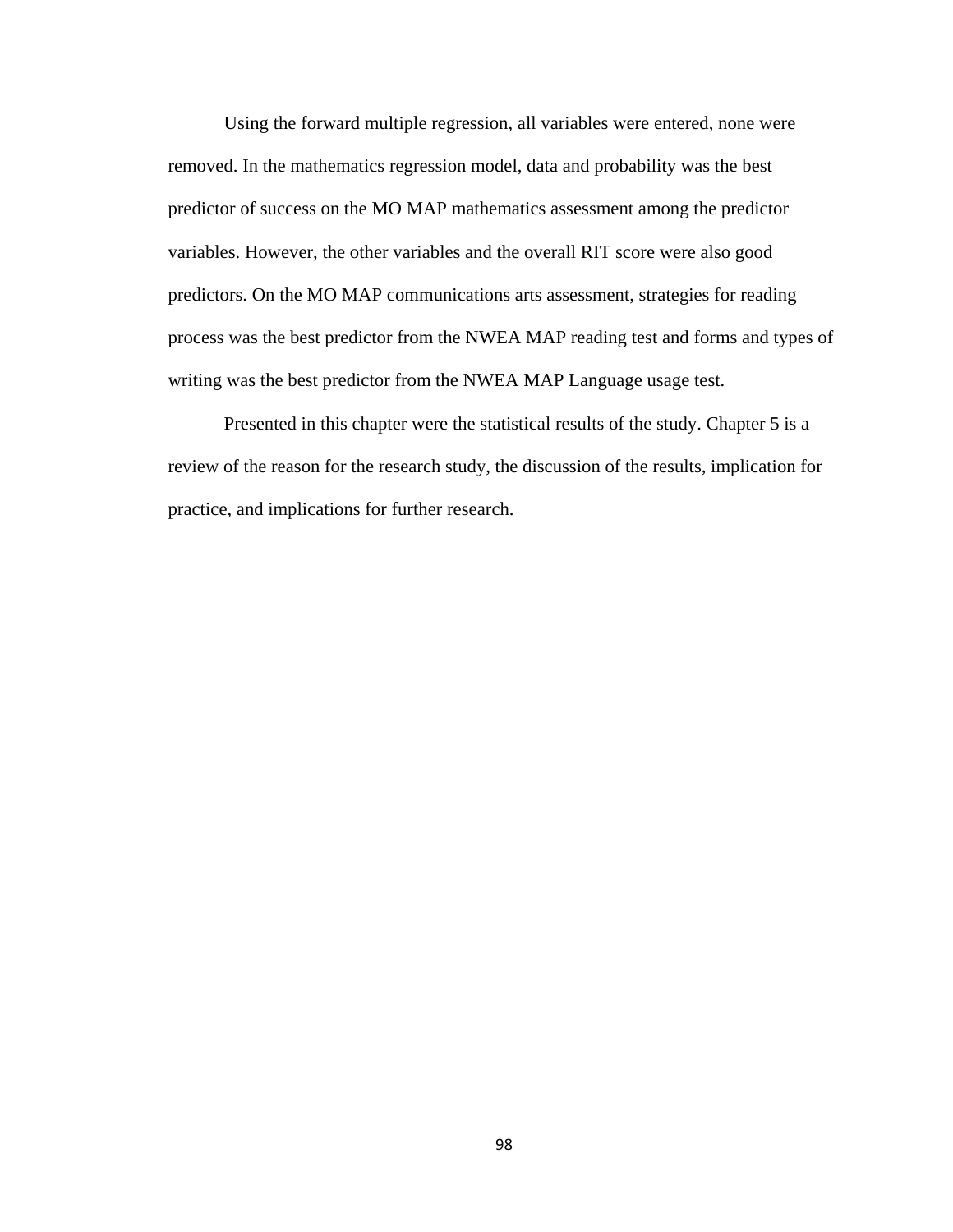#### CHAPTER FIVE

#### **DISCUSSION**

#### *Introduction*

 Reforms are characteristic of American education. In recent memory, the launch of Sputnik in 1957 began the criticism of American education. Fanning the flame of self doubt was the concept that something must be wrong with education if the USSR could win the space race. The 1960s were characterized by an emphasis on science and mathematics (Guthrie & Springer, 2004). The 1970s changed this with the emphasis on minimum competence in schools. It was an attempt to reach all students with basic educational skills (Amrein & Berliner, 2002b). Sparked by the publication of *A Nation at Risk* (National Commission on Education) in 1983, American K-12 education plunged into a death spiral of self criticism and judgment.

The standards movement, the nation's response to pull education out of this spiral, was composed of three waves (Guthrie & Springer, 2004). The first wave of reform was initiated in the years immediately following *A Nation at Risk,* instituting challenging academic standards for students, longer school days, longer school years, and more required courses, especially in math and science. The second wave, between 1990 and 2000 involved alignment of testing, teacher certification, and accountability programs to the standards created in the first wave. The National Educational Goals Panel was created in 1990 to monitor the progress of the states toward these educational goals, beginning the accountability movement (Joles, 2003). The third wave of change was in the restructuring of state laws that made districts and schools accountable for meeting the standards of the first reform. The NO Child Left Behind Act (2001) was the beginning of the third wave of change that is still affecting education today (Guthrie & Springer).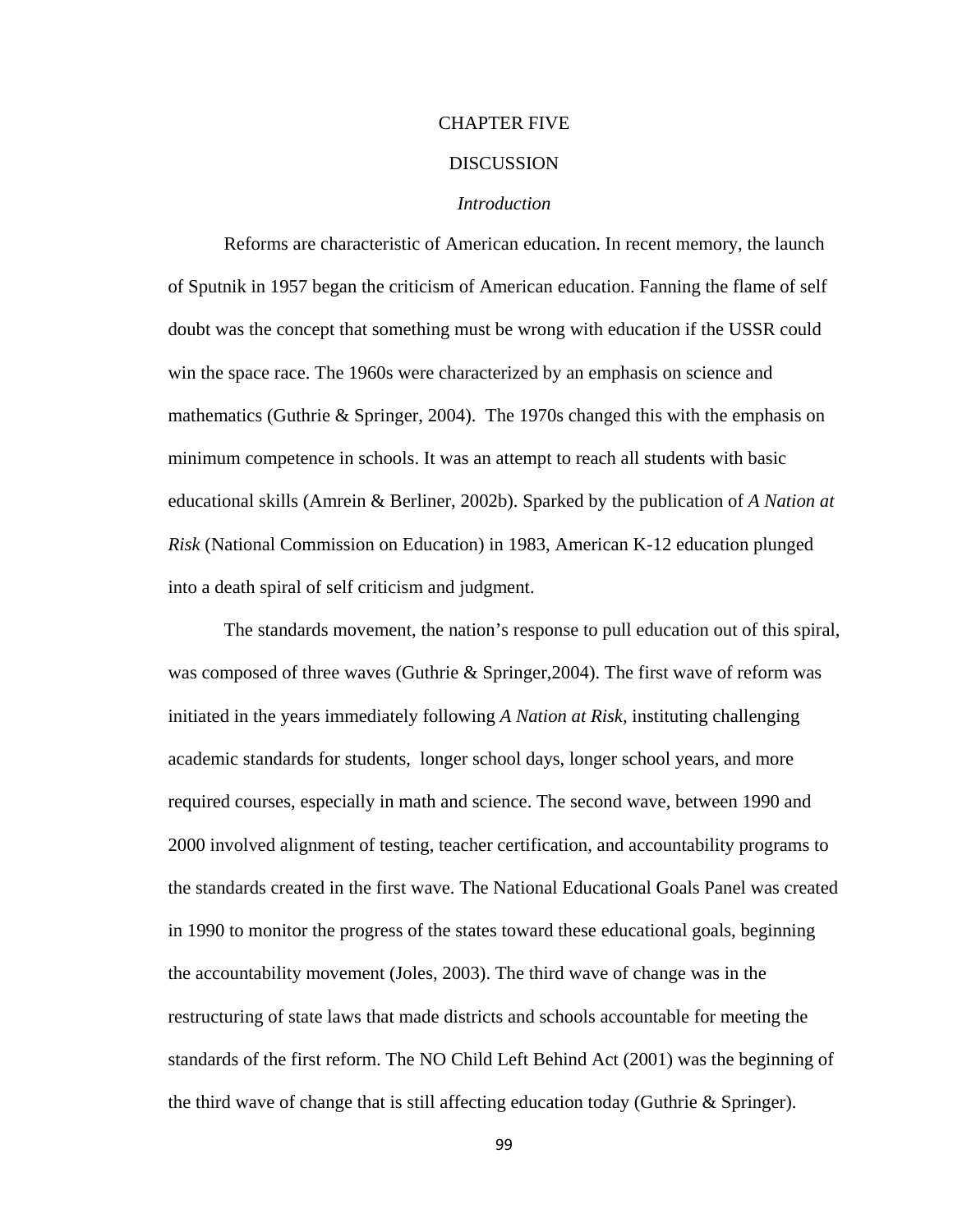Standards based reform ideas had their inception in the schools of Texas, North Carolina, and South Carolina in the early 1980s. The emphasis of their reforms was on the ideas of improving the capacity of teachers, administrators, and on curriculum alignment (Carnoy & Loeb, 2002). As other states adopted reform, states developed performance standards as a cheaper way of producing increased student learning than the more expensive way of decreasing class size (Lee. 2006). Even though Title 1 of the Improving America's Schools Act (IASA) of 1994 required state assessments aligned to state standards, with NCLB more importance was given to those assessments (McDermott, 2003). The purpose of the state assessments became to track student achievement and identify low performing schools by expanding testing and accountability (Goertz & Duffy, 2003).

The state of Missouri was quick to adopt the required educational reforms and took seriously the effort to improve student learning with assessment. In 1985, Missouri's 83<sup>rd</sup> General Assembly published the list of Core Competencies and Key Skills which the state identified as information that all students should know. Schools were expected to align their curriculum to the new competency and key skills list. The Missouri Mastery and Achievement Test was developed to test that the Core Competencies and Key Skills were being taught. Accountability began to shift from the teacher and community to the state. In 1993, the Outstanding Schools Act was signed which enacted the Missouri Assessment Program to create a new assessment system based on performance. Missouri teachers, congressmen, and community members met to establish standards and write an assessment aligned to those standards. Professional development for teachers was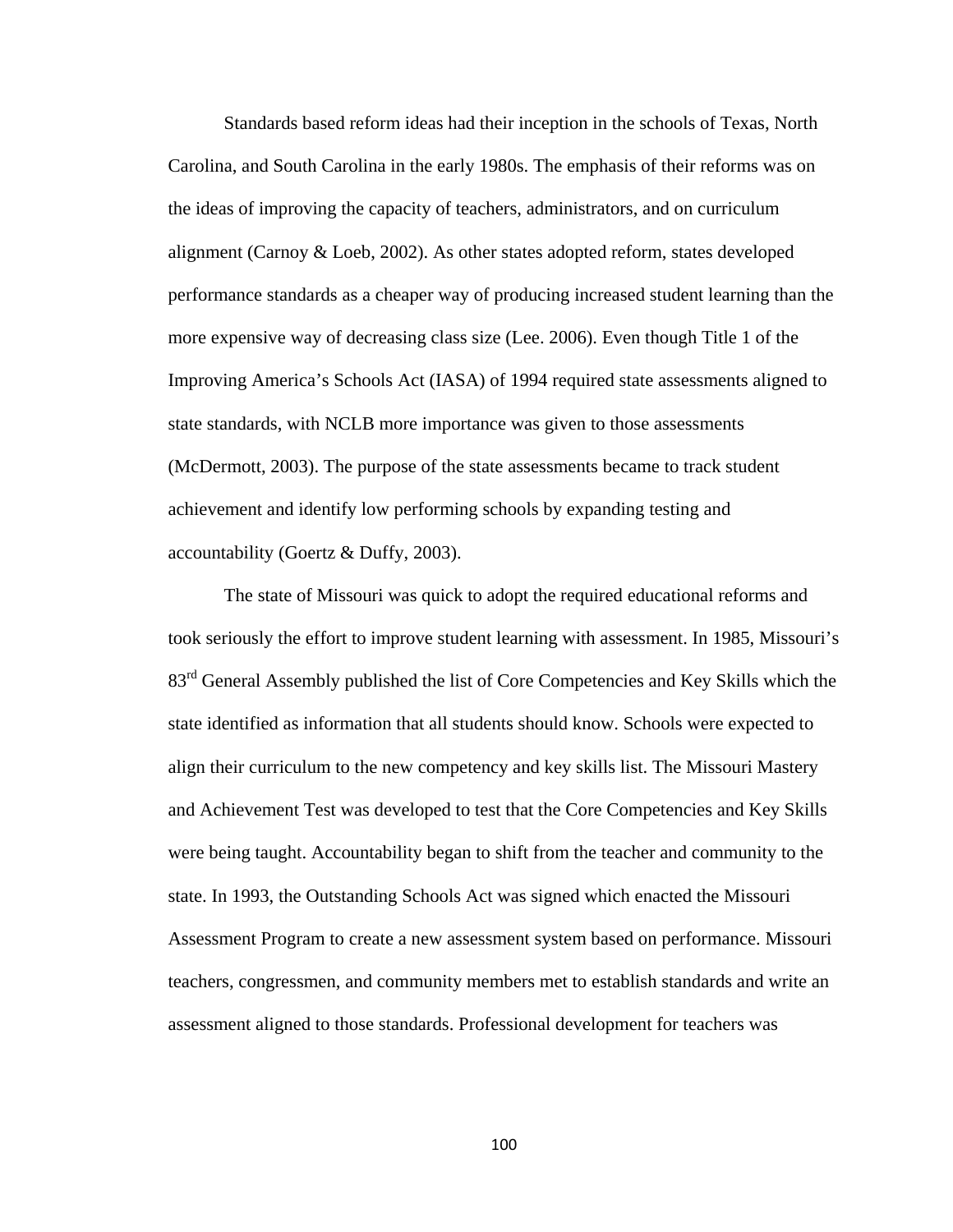provided to orient teachers to performance assessment. The first test was administered in 1997 ("Missouri Assessment," 2006).

In 2001, when the No Child Behind Act passed congress, Missouri changed its testing to align with NCLB. Students were tested every year from grades three to eight in mathematics and communication arts. The old standards and the test to go with it were revised. Sanctions were put in place to encourage all districts to strive to improve student learning as measured by the MAP assessment ("Missouri Assessment", 2006). Highstakes testing had come to Missouri.

The Northwest Evaluation Association (NWEA) produced a computer-adaptive test that many districts were using along with the state mandated test. The Measures of Academic Progress (MAP) was adopted by five school districts in Missouri, one of which was the district in the research study. This middle sized, rural Missouri school was giving the test twice a year, spring and fall. This test had some advantages over the Missouri Assessment Program. First, questions were provided to students that were both higher and lower than grade level, adjusting to keep the student appropriately challenged, while Missouri's MAP test was composed of grade level questions. Second, NWEA MAP could measure academic growth of a student from semester to semester or year to year. MO MAP only told if the student was at grade level for that year. Third, scores from the NWEA MAP test were available in a timely manner, two days after the test, while scores from the MO MAP were available four months later. The new school year had begun before last year's results had arrived. Fourth, NWEA MAP scores were scaled RIT scores. One year's scores could be compared with the last year's scores because they were scored in Rasch units (RIT) that remain the same from year to year (Woodfield,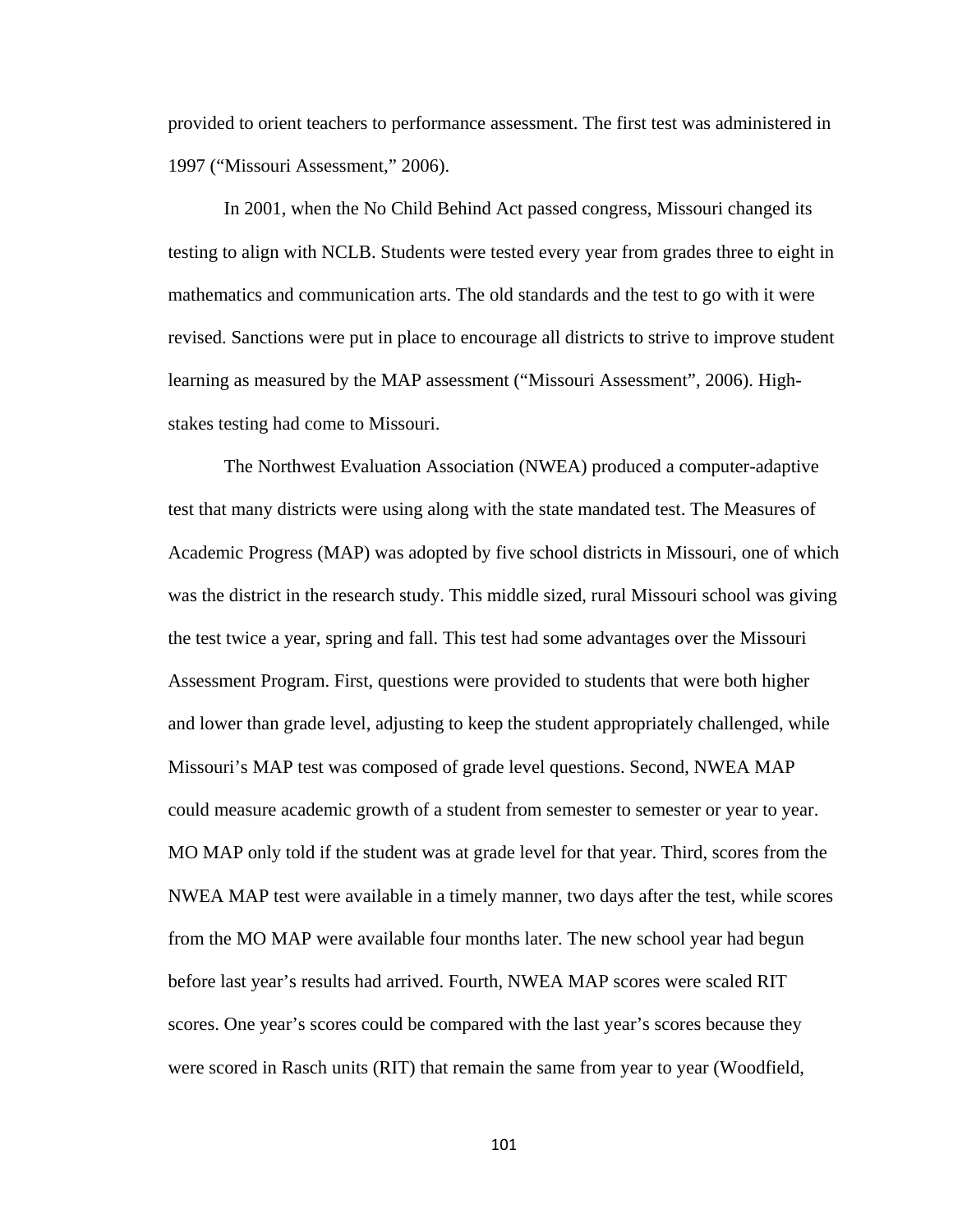2002; Stokes, 2005). MO MAP scores only provided a score that related to the individual test given and grade level expectations for that test. Drawbacks to computer adaptive testing were that students could not return to questions to change answers and some students are not comfortable on computers (Olson, 2002).

Could the NWEA MAP help teachers increase student learning as measured on the MO MAP required annual assessment? Were there any scores or subscores on the NWEA MAP test that could prove diagnostic for teachers after the fall testing, to help teachers prepare for the required MO MAP assessment in the spring? These were all questions that begged to be investigated.

#### *Findings*

There were three research questions, each with four/five questions within the main question. The three main research questions corresponded to three sections of testing with the Northwest Evaluation Association's Measures of Achievement computer adaptive test. Those sections were: mathematics, reading, and language usage. Scores on those three tests were compared with scores on the Missouri Achievement Program's mathematics and communication arts assessment. The four/five questions within each main question corresponded to subscores within each NWEA MAP test. These were all regressed with the corresponding score on the MO MAP assessment. A bivariate linear regression was conducted on the overall score as well as on the subscores. A forward multiple regression was then performed on the three sets of subscores to see if all of the scores were increasing the predictive value of the predictor variable.

 In question one, the scores of the NWEA MAP mathematics test were compared to the MO MAP mathematics test, looking for predictive value of the former on the latter. The bivariate regressions on each score provided scatterplots that demonstrated that all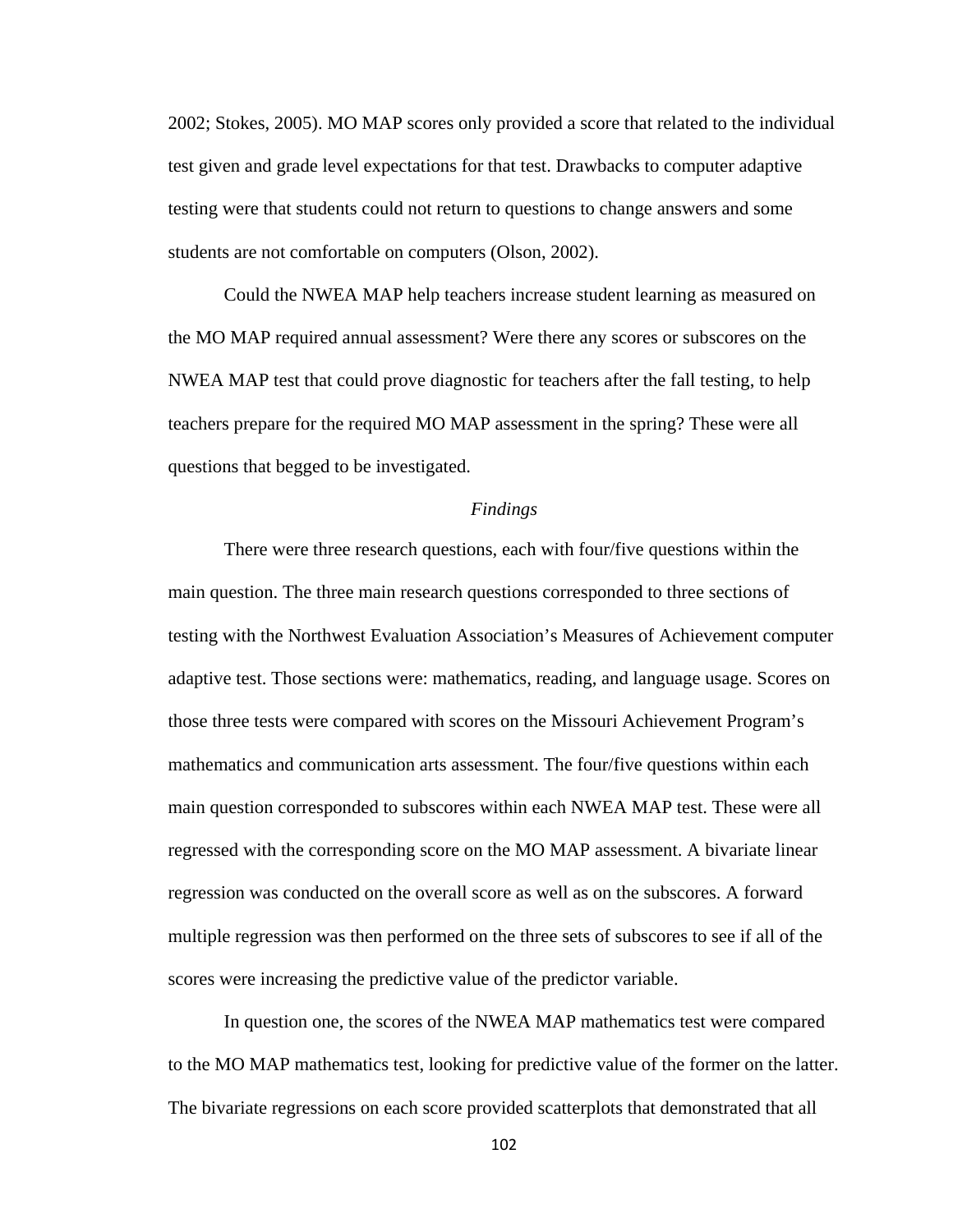predictor variables were positively related to the criterion variables i.e., as the predictor variable increased, the criterion variable increased. The bivariate regression also suggested that data and probability was the most predictive subscore, accounting for 55% of the variance of the criterion variable. Measurement was the next best predictor, accounting for 54% of the variance, geometric relationship the next accounting for 53%, number and operations accounting for 52%, and lowest was algebraic relationships, accounting for 49%. The overall score, which was a combination of all of the subscores, accounted for 68% of the variance of the criterion variable. The forward multiple regression showed that the addition of predictor variable, beginning with data and probability increased the predictive value on the criterion variable. The regression did not exclude any variable. The regression suggested that data and probability had the highest predictive value and algebraic relationships had the lowest.

 Predictive value is also addressed in Question Two. The overall score and subscores of the NWEA MAP reading test were compared with the MO MAP communication arts scores. The bivariate scatterplots indicated a positive, linear relationship between the NWEA MAP scores, both the overall and the subtest scores with the MO MAP communication arts score. The overall score explained 63% of the variance of the MO MAP score. The strategies for reading process explained 51% of the variance, comprehend/analyze literature explained 50% of the variance, comprehend/analyze explained 49.6% of the variance, and skills for reading process explained 47.9% of the variance of the MO MAP communication arts score. The forward multiple regression showed increased predictability with the addition of each predictor variable, strategies for reading process, skills for reading process, comprehend/analyze literature,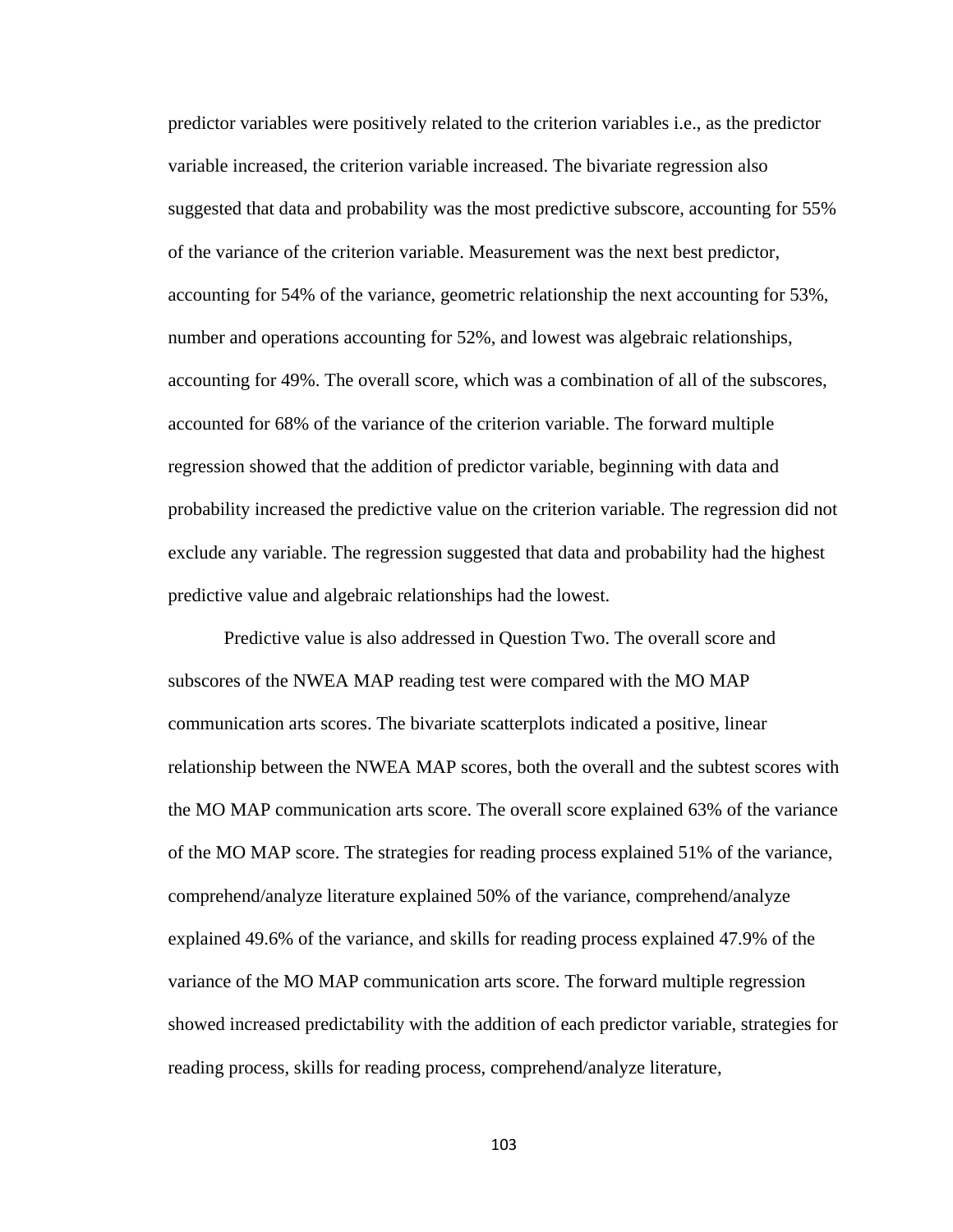comprehend/analyze nonfiction. The regression did not exclude any variable. Although all predictor variables were significant, the regression model suggested that strategies for reading process had the highest predictive value and comprehend/analyze nonfiction had the lowest predictive value.

 In looking for predictive power of the NWEA MAP language usage scores and subscores on the MO MAP communication arts scores, question 3 was answered in a similar way as the other two research questions. The bivariate scatterplots showed a positive linear relationship. The bivariate regression showed that the overall language usage score accounted for 63% of the variance of the MO MAP communication arts score. The subscores, apply writing process explained 63% of the variance, forms and types of writing explained 50% of the variance, capitalization and punctuation explained 47.4% of the variance, and parts of speech/spelling/sentence structure explained 46.7% of the variance. The forward multiple regression did not exclude any of the predictor variables. All variables were significant and increased the predictive power as new variables were added to the regression. The regression suggested forms and types of writing to be the most predictive, with parts of speech/spelling/sentence structure as the least predictive.

#### *Limitations*

 This study was limited to one, rural, medium sized school district. Even though *N*=800-900 for each regression, studies in the other five districts in Missouri who have adopted the NWEA MAP test are needed to confirm the results. Larger and smaller districts cannot be assumed to have similar results.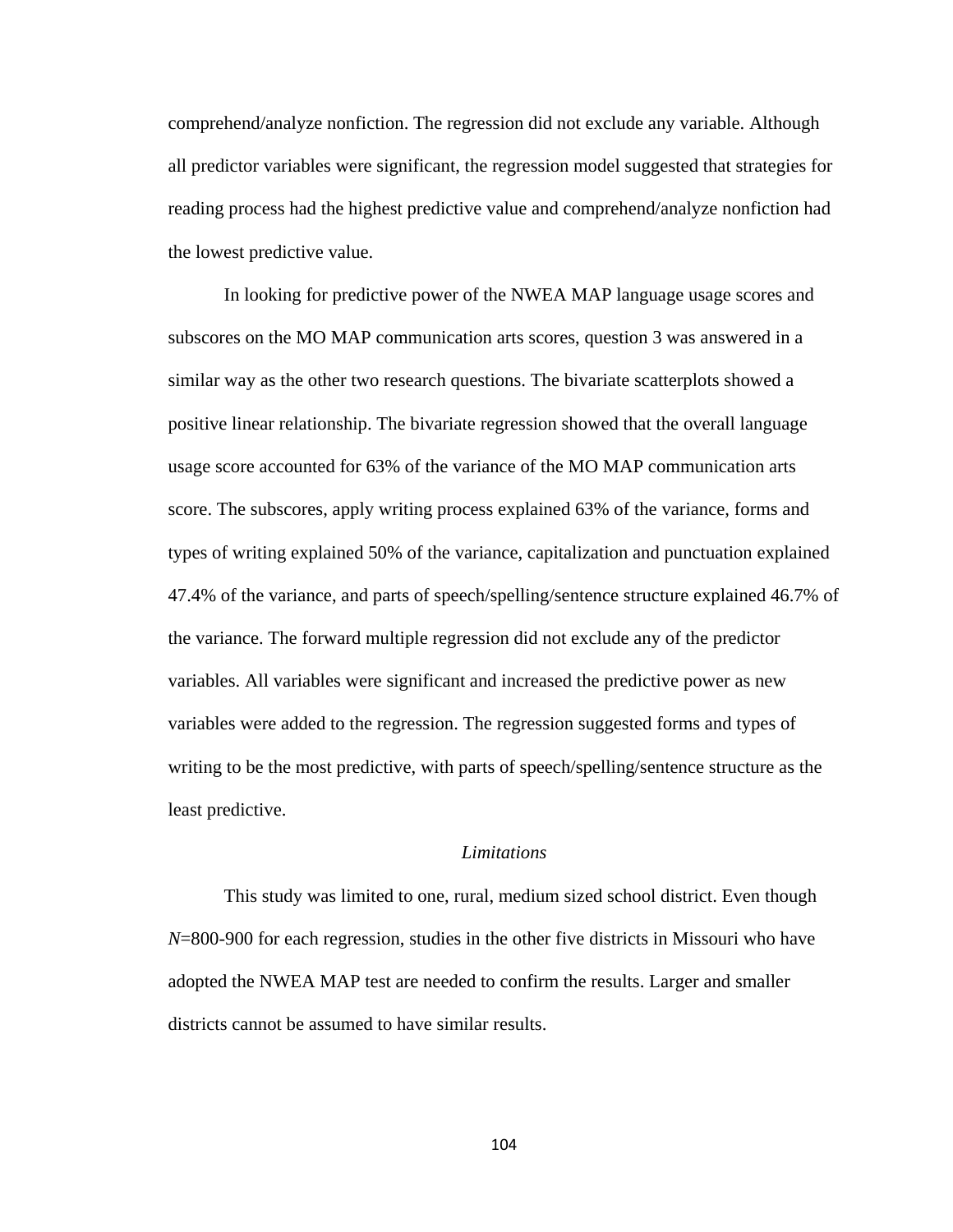The district studied has a large fluctuation in population. About 20% of student data was not utilized because testing had not been completed for both tests. Two reasons explain this: students move in or out during the school year, and diligence to require students to complete testing after an absence is not always present. Nothing can be done about students who move in and out, but more diligence can be applied to require students who are in the district to complete the entire battery of tests.

#### *Implications for Practice*

Since NWEA MAP was given in the fall and MO MAP was given in the spring, the NWEA MAP could be used as a diagnostic tool for curriculum planning to increase student learning as measured by the MO MAP. But does the cost of the computer adaptive testing balance the predictive power of the test?

 The cost of the test does not stop with the purchase of the test from the Northwest Evaluation Association. There was the cost of the computer labs needed to give the test. One of the drawbacks of using more than one test to measure student achievement was that the combined testing takes so much time out of the actual classroom learning time (Kuhm, 2007). At least one computer lab with enough computers for a whole class to take the test at one time would be a necessity. Two computer rooms would be even better. Otherwise, the time involved for testing would be extended. Many districts are feeling the economic crunch and must consider the hidden cost of this test carefully.

 Another hidden cost is the cost of computer training for students. In order for students to be comfortable with a computer adaptive test, students must be experienced on the computer (Olson, 2002). Even though it is hard to imagine students in this computer age without exposure to computers, there are students, especially in elementary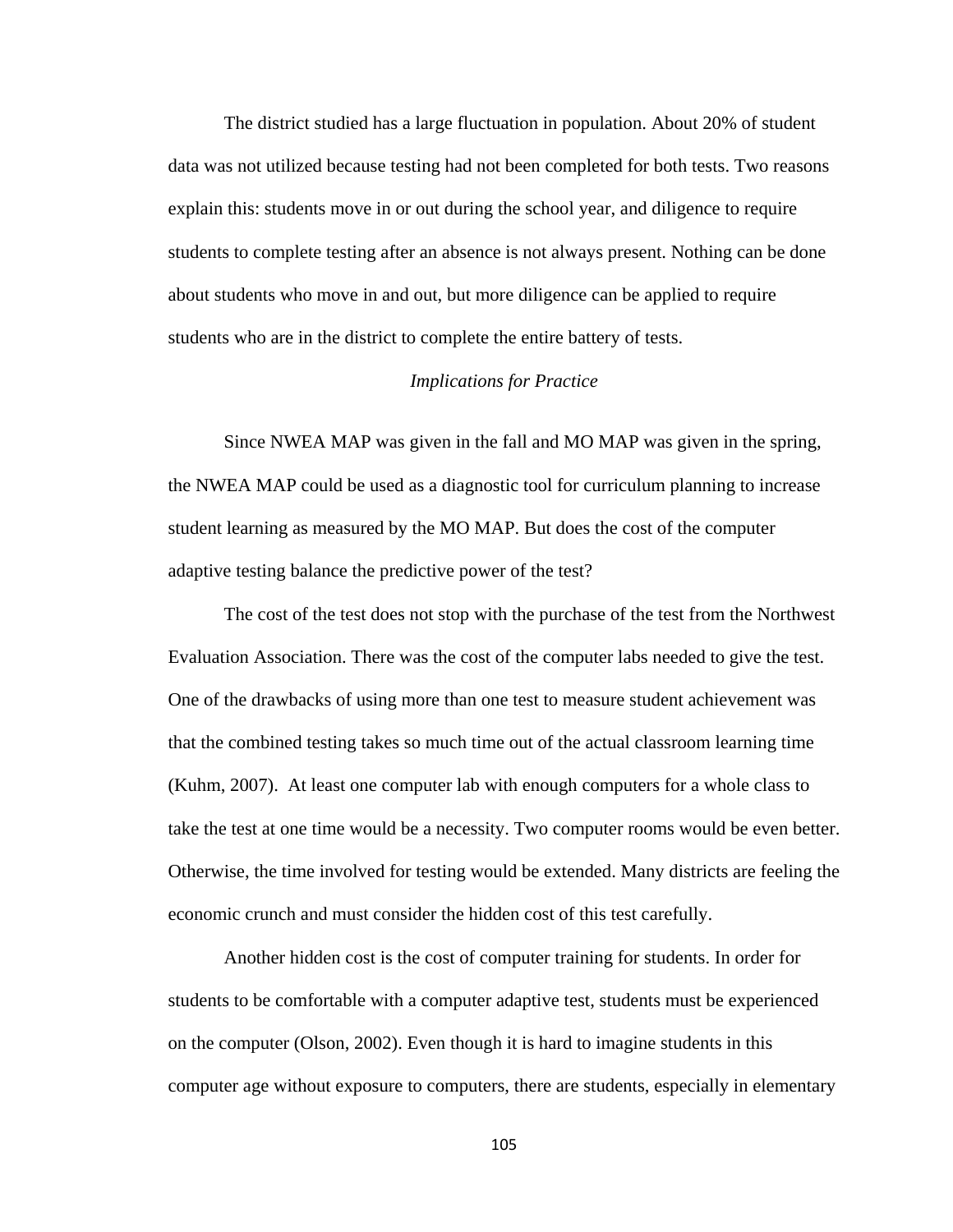and middle school who do not have a computer at home and need computer instruction at school.

 Students with disabilities might be at a disadvantage because of the sight tracking of questions on the computer screen. Students who are not comfortable with a computer might be at a disadvantage in taking the test and not score as well as they could with the more common paper and pencil test (Olson, 2002).

 With the desire to enhance a school district's curriculum, adopting a computer adaptive test must be balanced with the obvious and the hidden costs of the test. Some districts are further ahead at providing computer services and training for their students and so the additional diagnostic information made available by the NWEA MAP test may be a good choice. Other districts may find the costs prohibitive.

#### *Implications for Research*

 In this study two years worth of data from grades six, seven, and eight was utilized. The NWEA MAP test is a consistent test. Questions that have been entered into the test bank that spans the K-12 grade levels, so that each time a student takes the test, the student answers determine the next questions the test presents. The MO MAP assessment changes each year and each grade level have different questions. The state of Missouri is constantly employing teachers to write questions ("Missouri Assessment", 2006). As a result the test was bound to change in emphasis occasionally, even though it was guided by the Grade Level Expectations. Because the MO MAP is not a static test and changes every year, more research needs to be conducted to ensure the predictive power of the NWEA MAP test on the MO MAP assessment. Since NWEA MAP is fairly new in Missouri, research across grade levels would be more productive than research across years.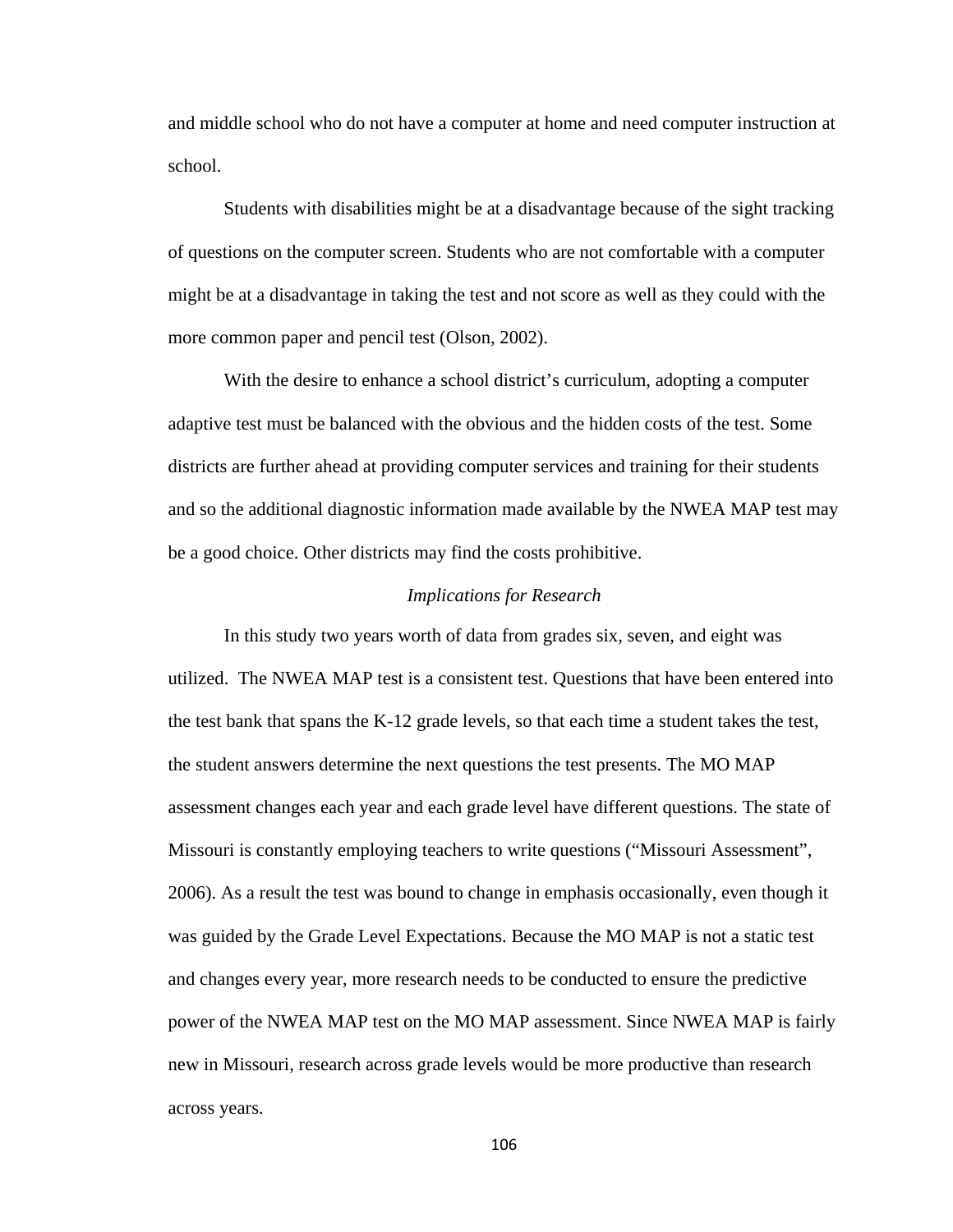Questions raised for further research are: Since the MO MAP changes from year to year, does the predictive power hold up when each grade level across the state for one year are compared? Are teachers in the five Missouri districts that have implemented this computer adaptive test using the test as a diagnostic tool to enhance student learning? Do similar studies to this one, but conducted in different years or different grade levels support these results?

 The NWEA MAP is a popular test in states other than Missouri (Woodfield, 2003). All states have required annual testing (Goertz, 2005). NWEA conducts alignment analysis to see if their test meets state standards (Northwest Evaluation Association, 2005). However a research study such as this one guarantees that results from both the NWEA MAP and required state tests are correlated. Knowing which subtest is the best predictor gives both district and state information to guide curriculum to better prepare students for the required tests. If student learning can be measured by the required state tests, then knowing in September in what areas a teacher needs to direct curriculum then student learning can definitely be influenced by the NWEA MAP tests.

 Just giving students another test is counterproductive unless it serves a purpose. If educators can use the test to increase student learning as measured by required state testing, then it is serving an important purpose.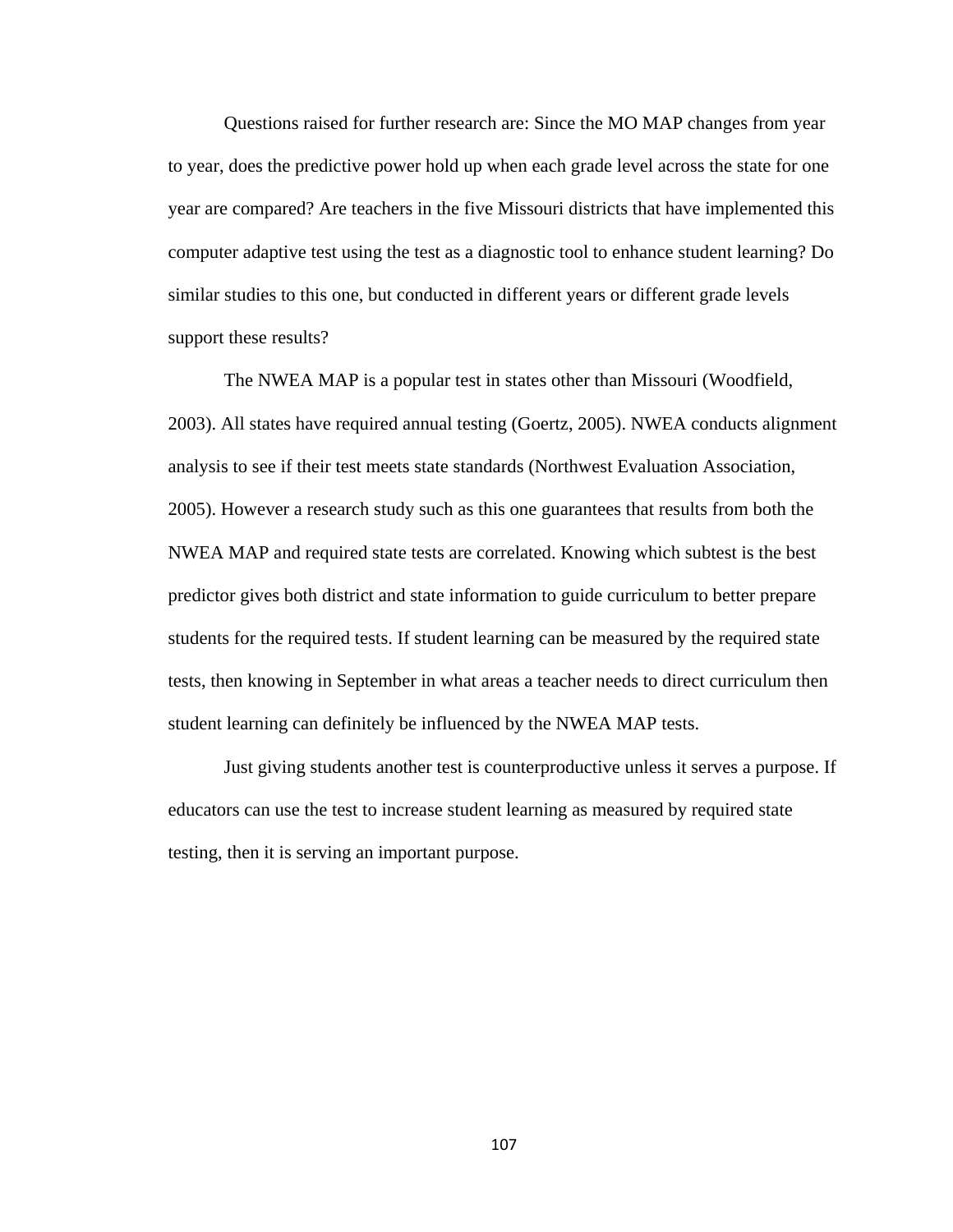# Appendix

#### *Scatterplots for Bivariate Linear Regressions*

## Figure 1

# *Scatterplot for MO MAP Mathematics Score and NWEA MAP Mathematics RIT Score*

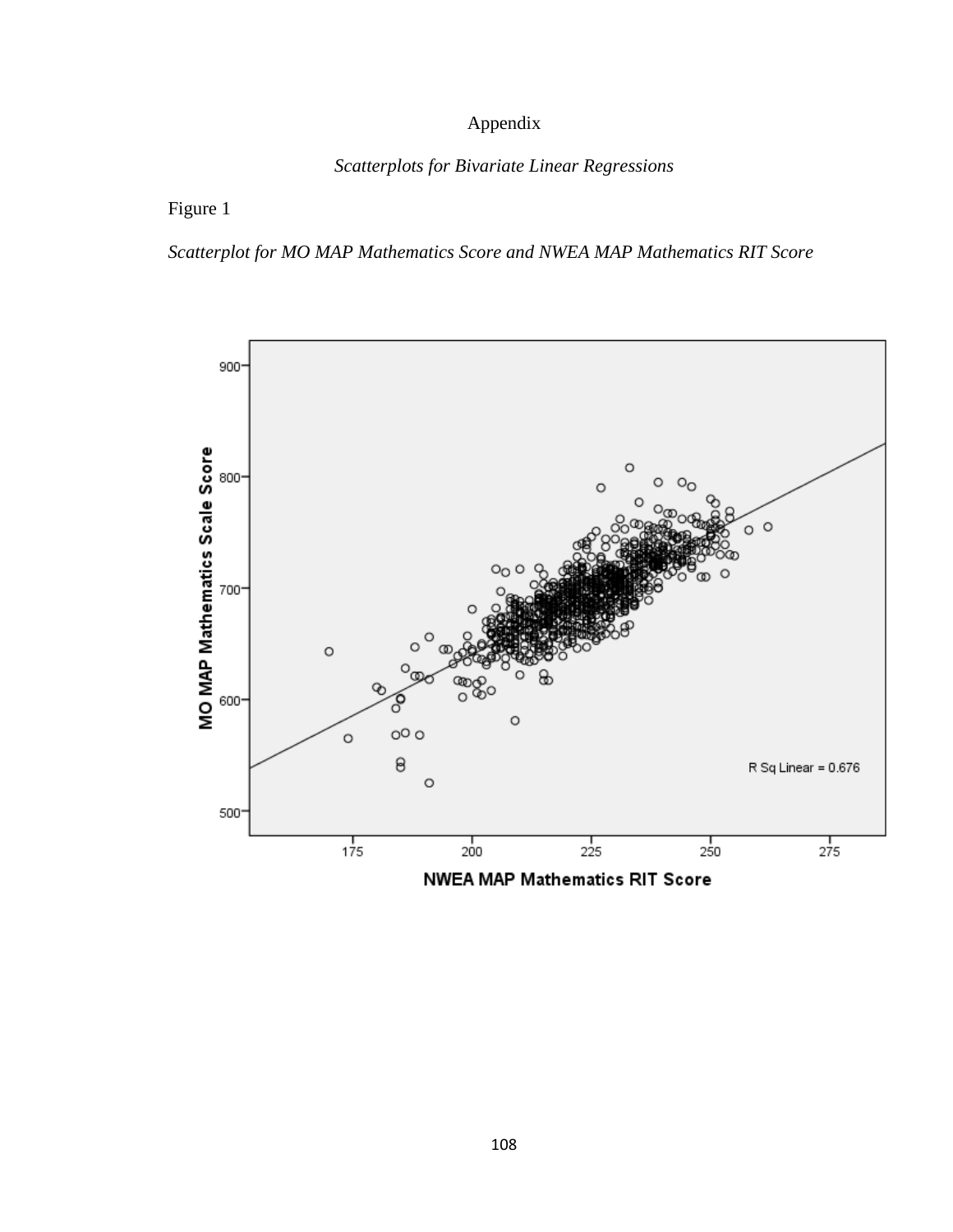Figure 2

*Scatterplot for MO MAP Mathematics Score and NWEA MAP Number and Operations RIT Score*



**NWEA MAP Number & Operations**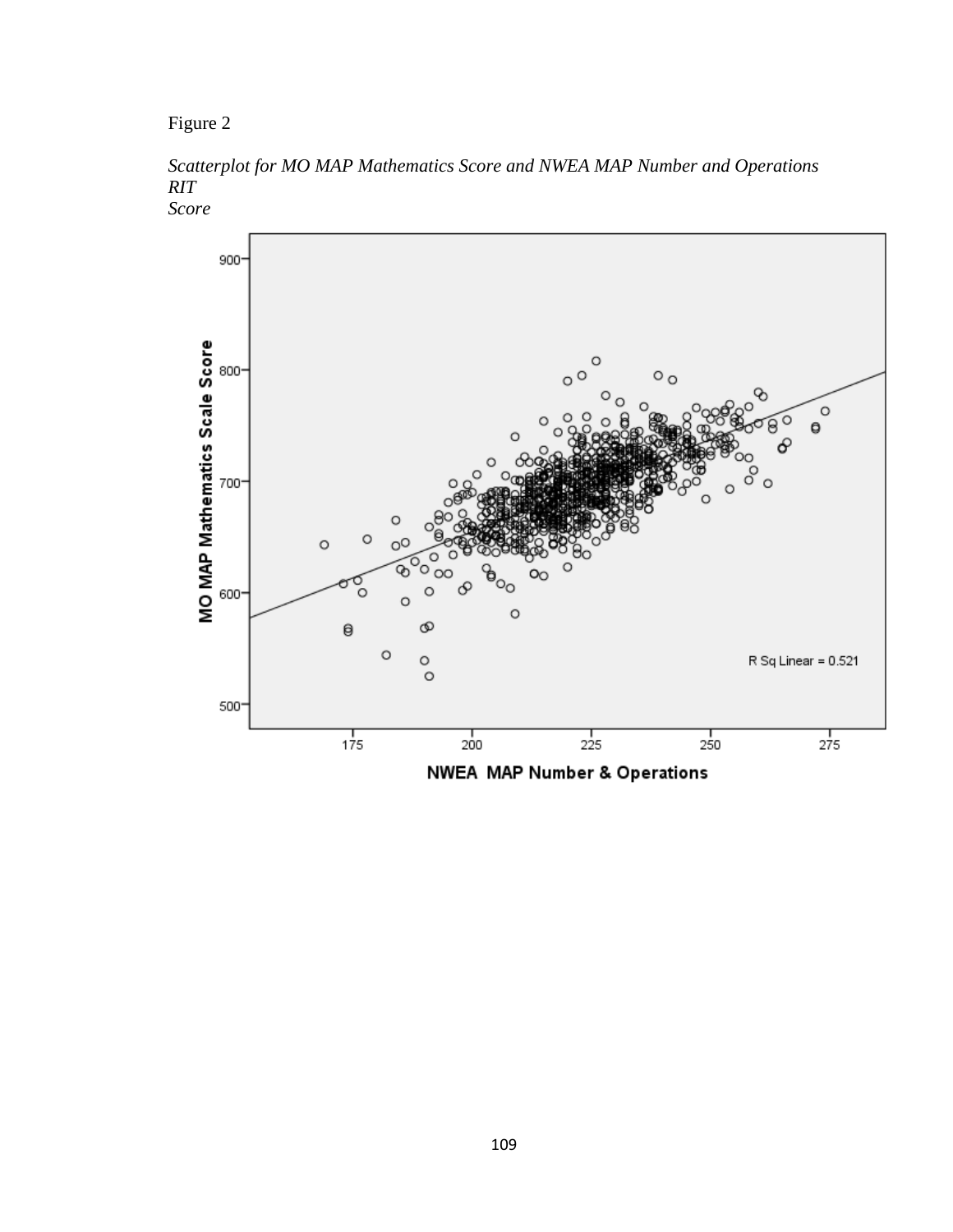# *Scatterplot for MO MAP Mathematics Score and NWEA MAP Algebraic Relationships RIT Score*

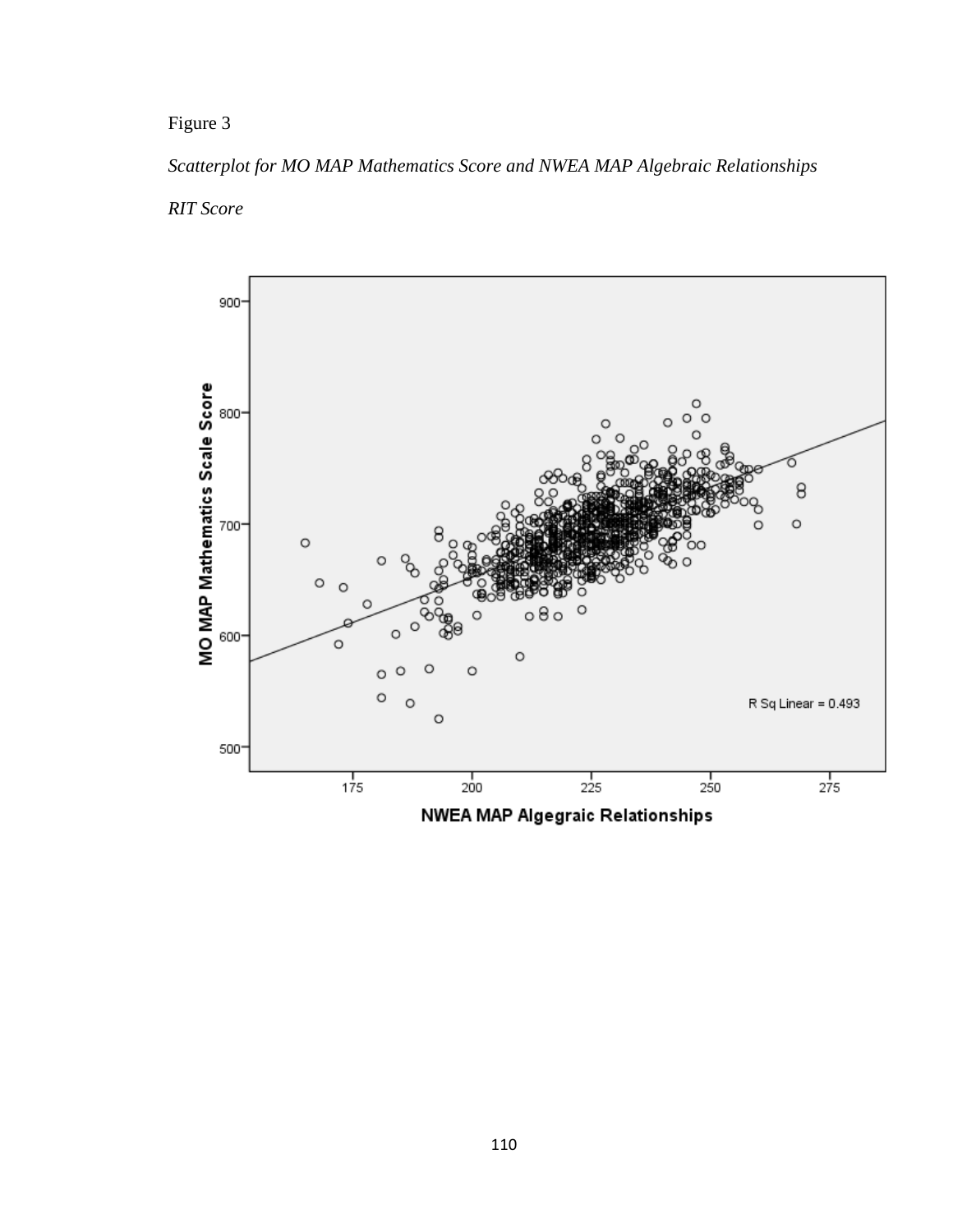## *Scatterplot for MO MAP Mathematics Score and NWEA MAP Geometric Relationships*

## *RIT Score*

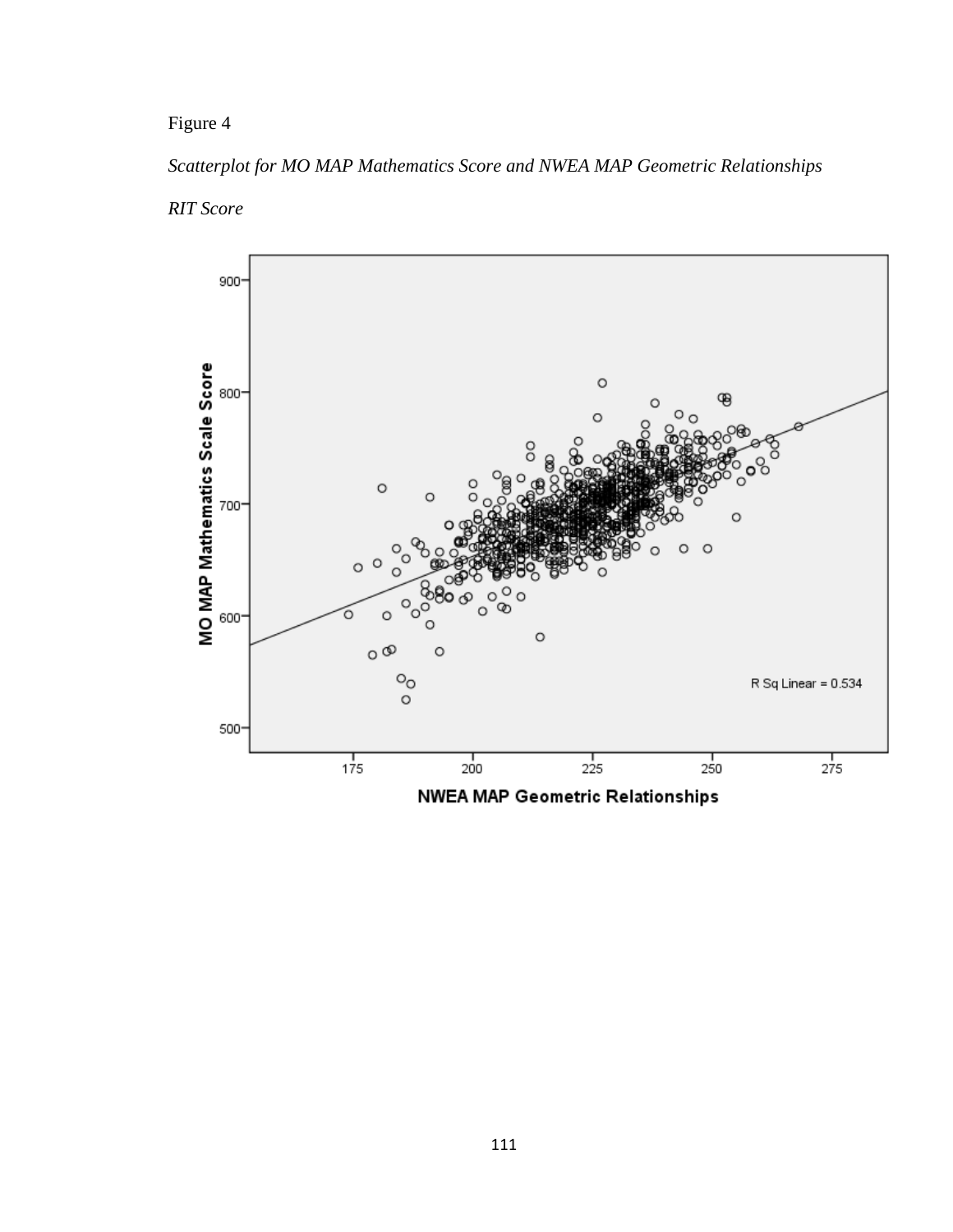*Scatterplot of MO MAP Mathematics Score and NWEA MAP Measurements RIT Score*

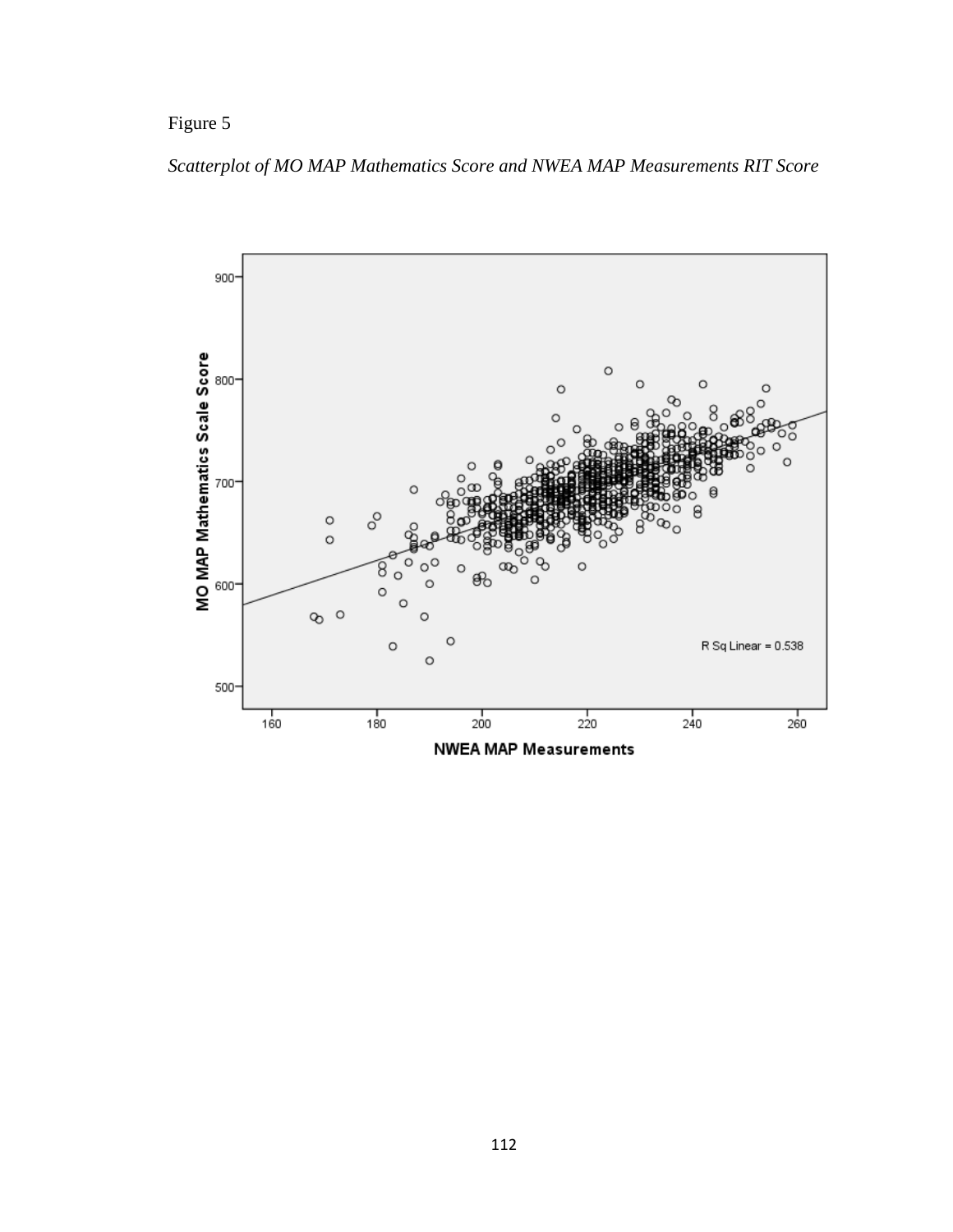## *Scatterplot of MO MAP Mathematics Score and NWEA MAP Data & Probability RIT*

*Score* 



NWEA MAP Data & Probability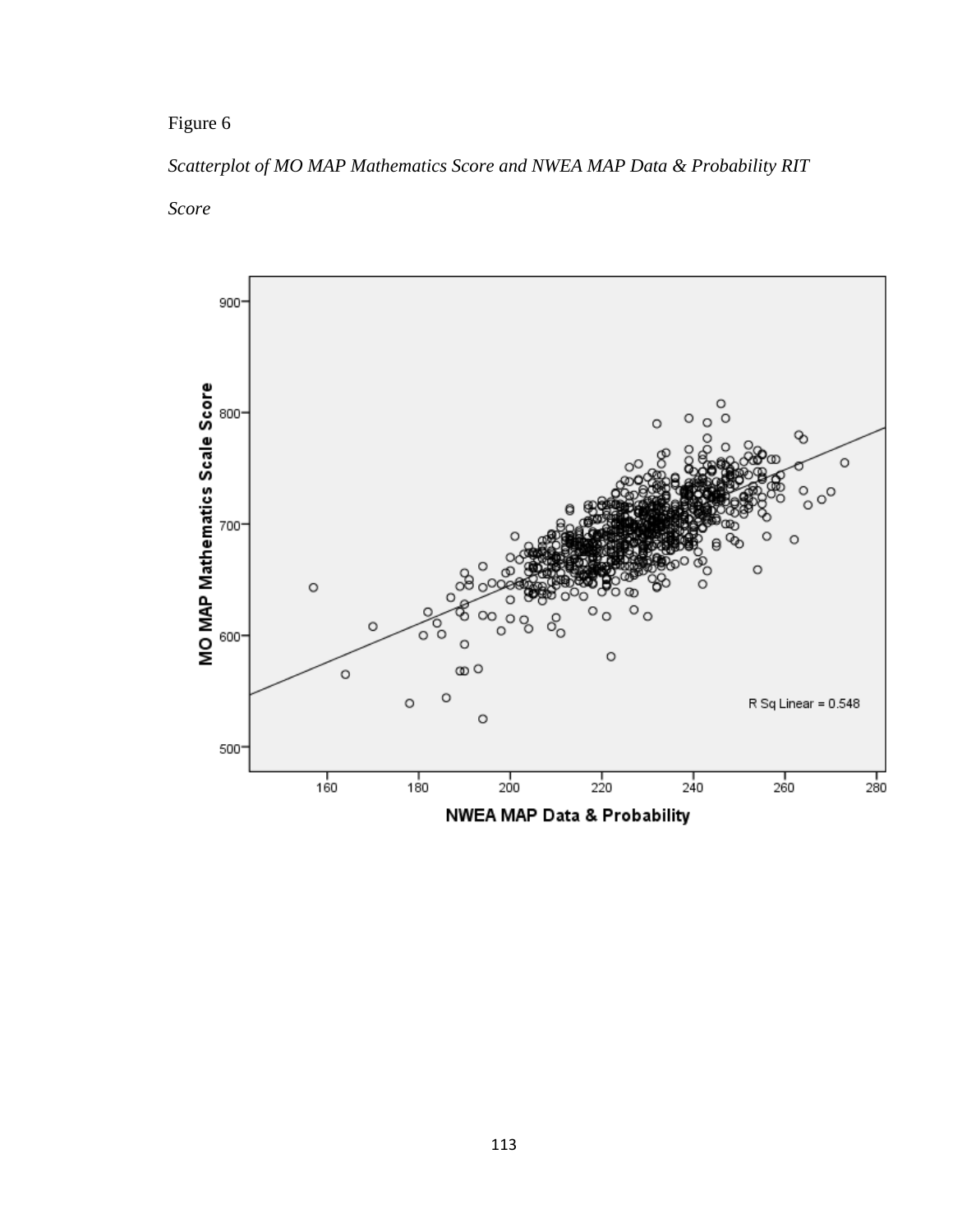Figure 7



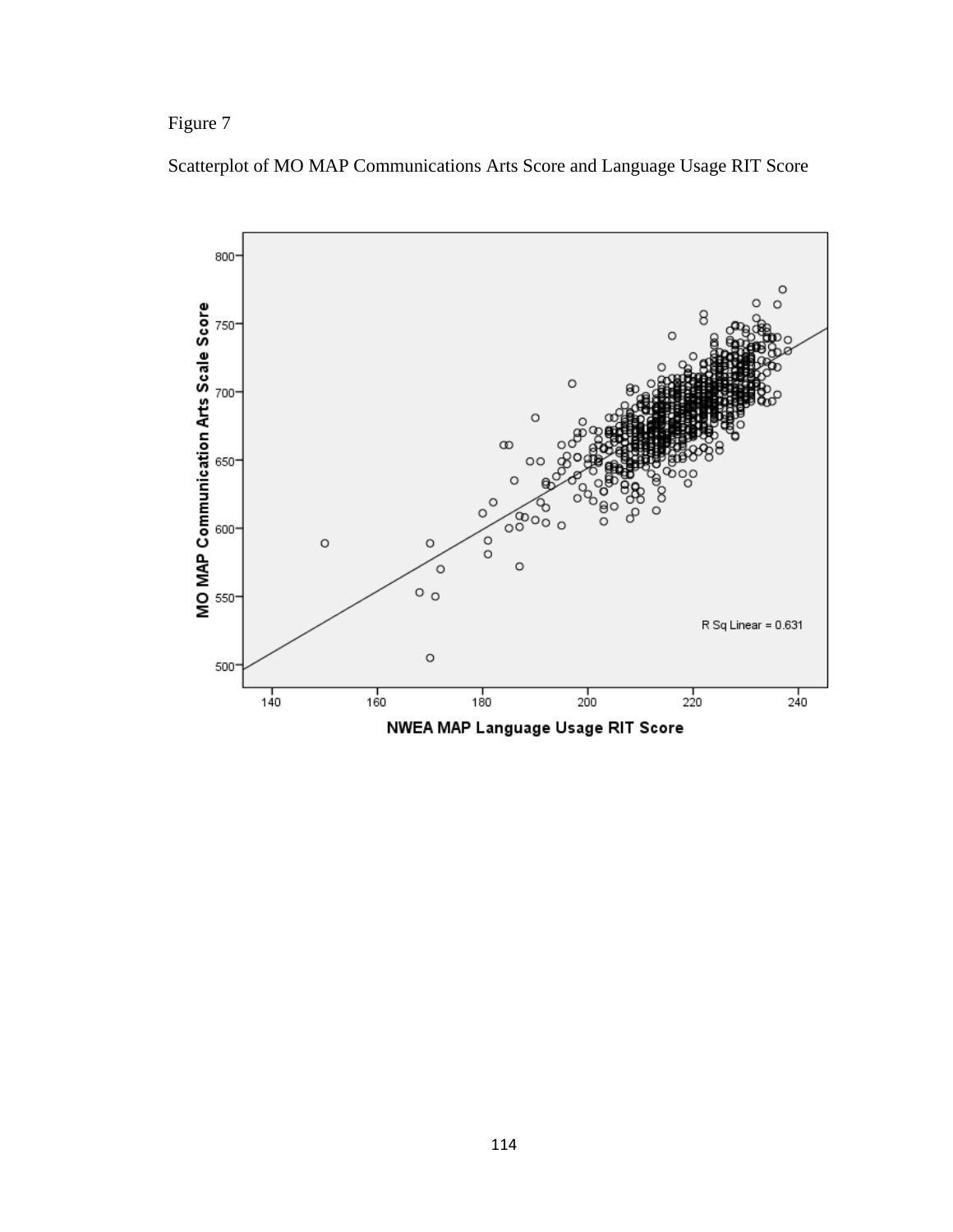Scatterplot of MO MAP Communications Art Score and Language Usage—Parts of





NWEA MAP Language Usage--Parts of Speech/Spelling/Sentence Structure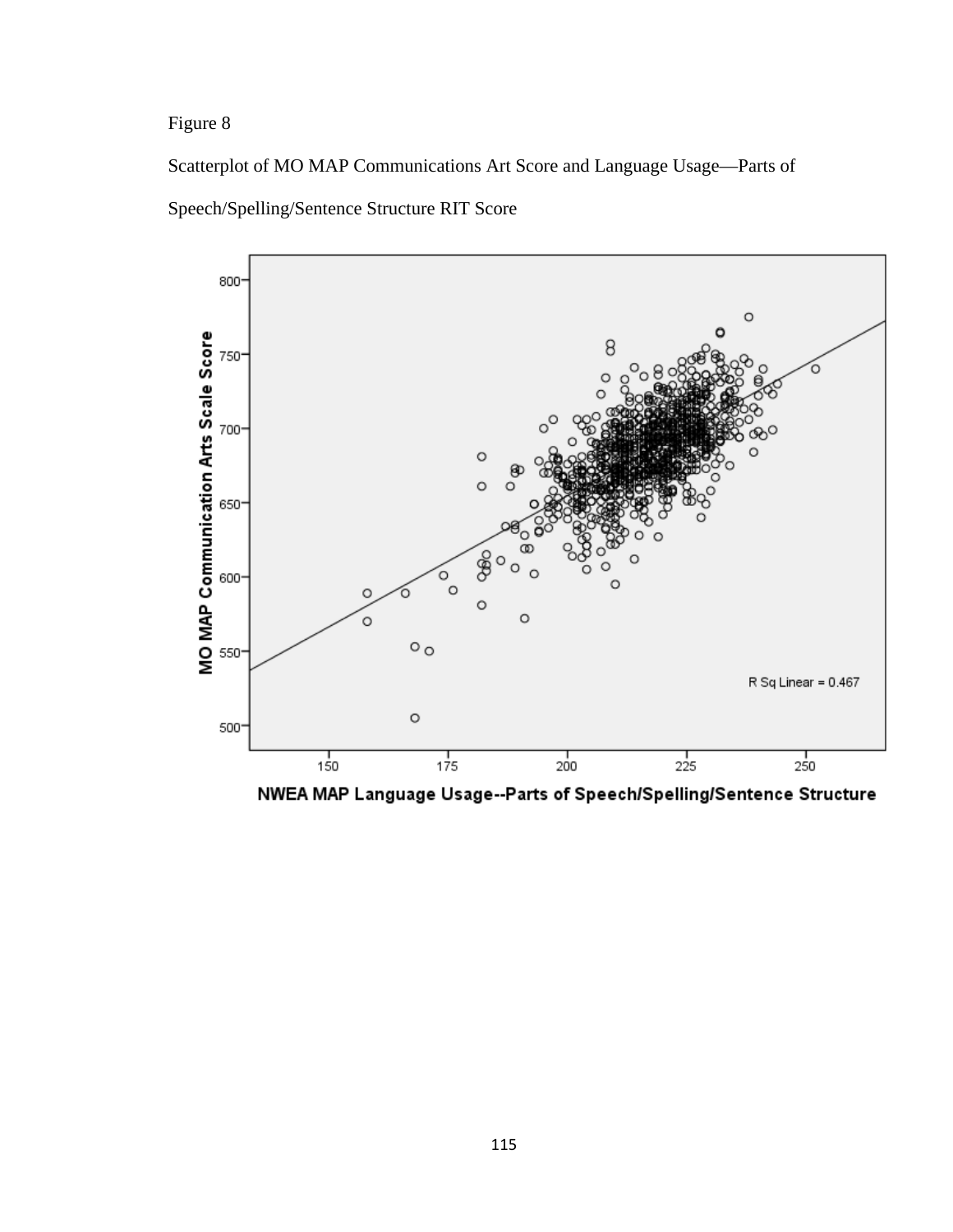*Scatterplot of MO MAP Communication Arts Score and NWEA MAP Language Usage— Forms and Types of Writing* 

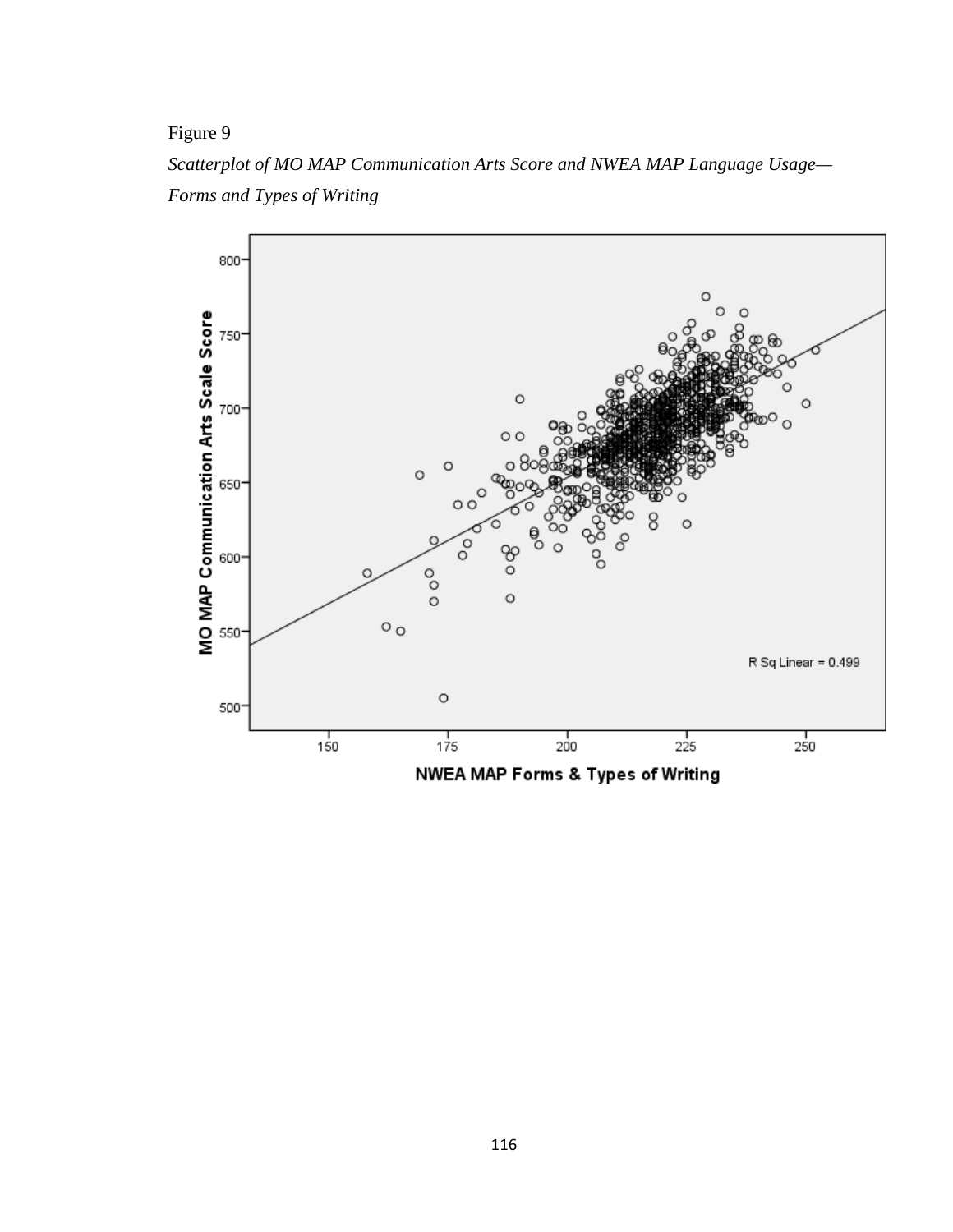*Scatterplot for MO MAP Communication Arts Score and NWEA MAP Language Usage—*





NWEA MAP Language Usage--Apply Writing Process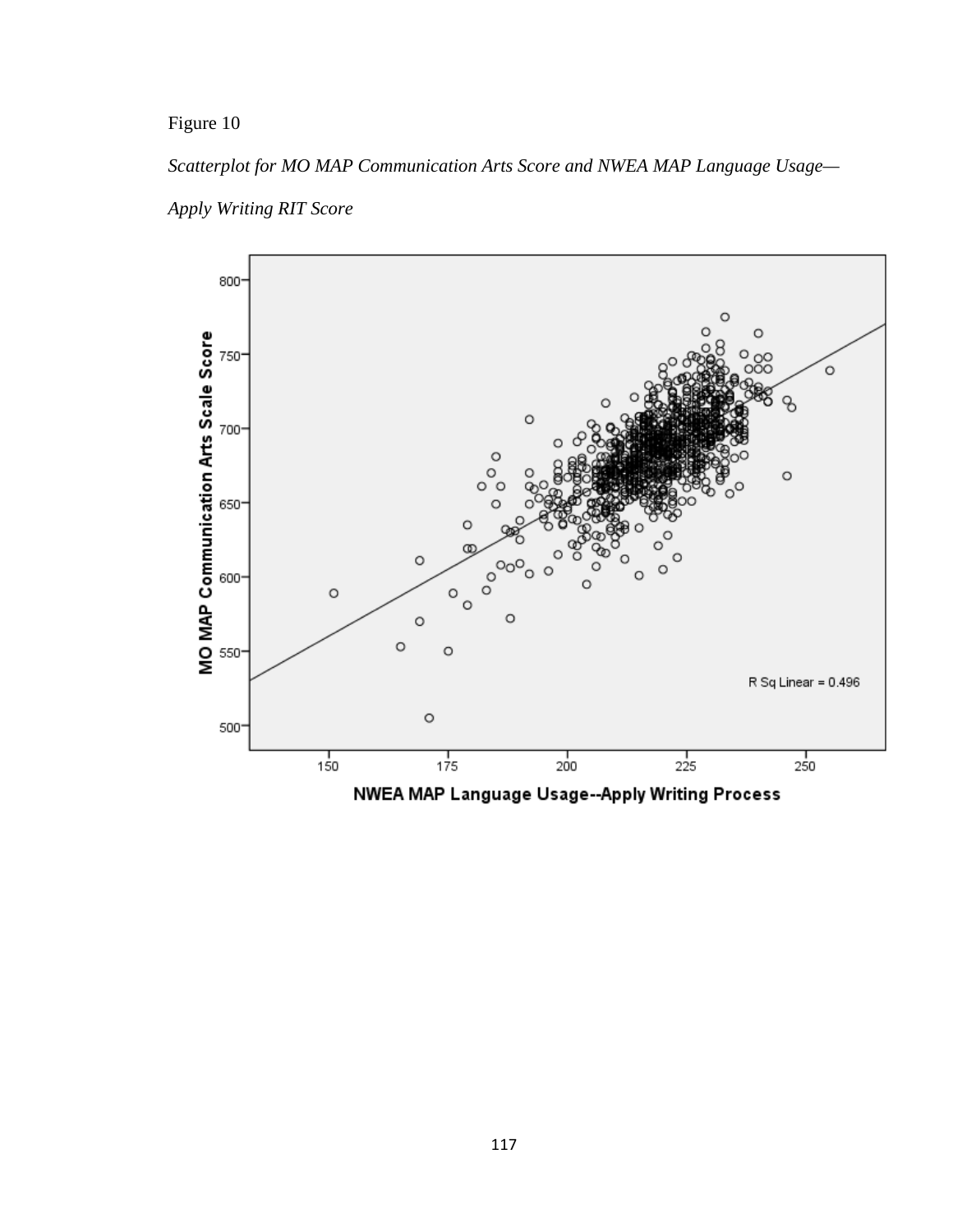#### *Scatterplot of MO MAP Communication Arts Score and NWEA MAP Capitalization and*





NWEA MAP Language Usage--Capitalization & Punctuation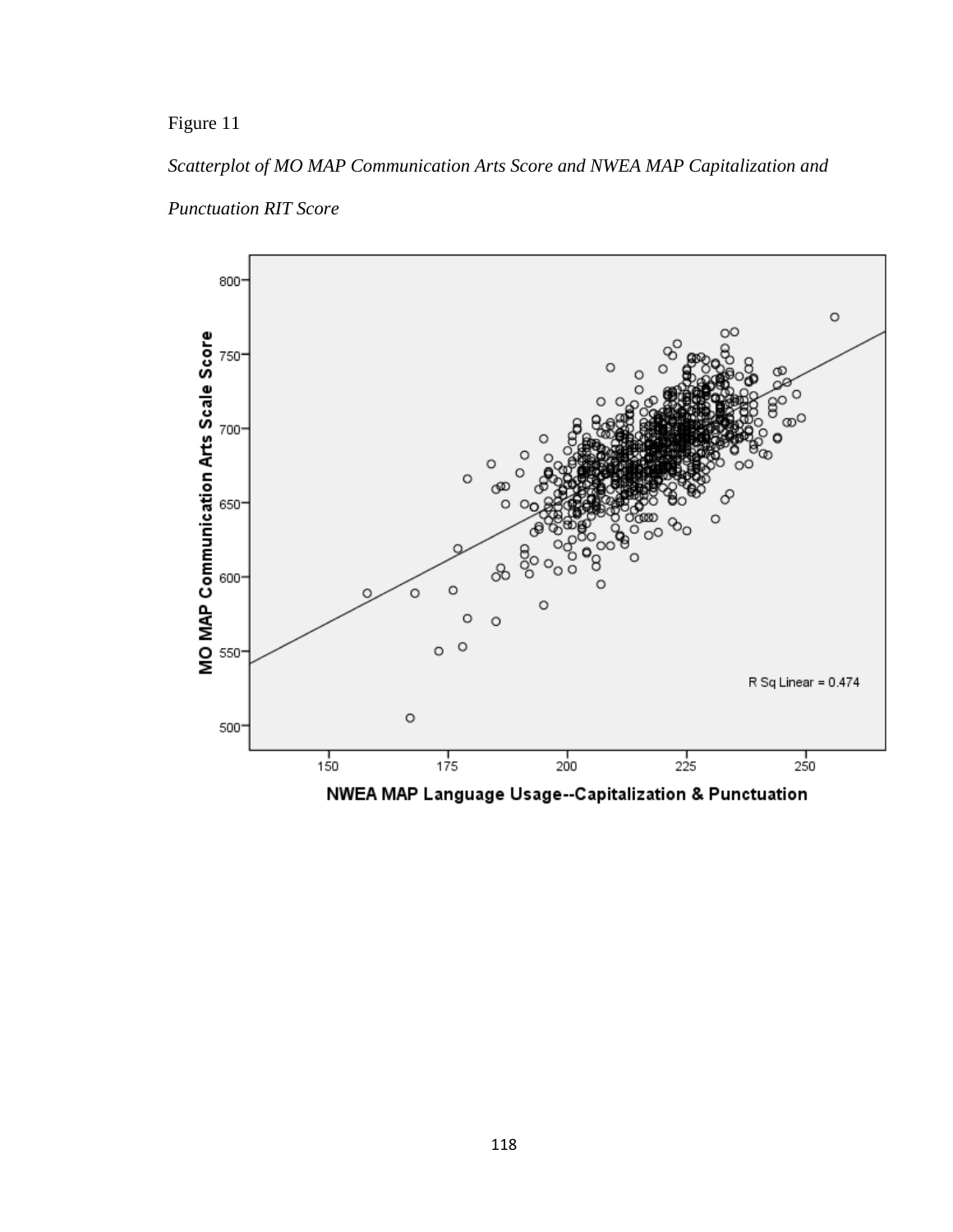# Scatterplot for MO MAP Communication Arts Score and NWEA MAP Reading RIT

Score



NWEA MAP Reading RIT Score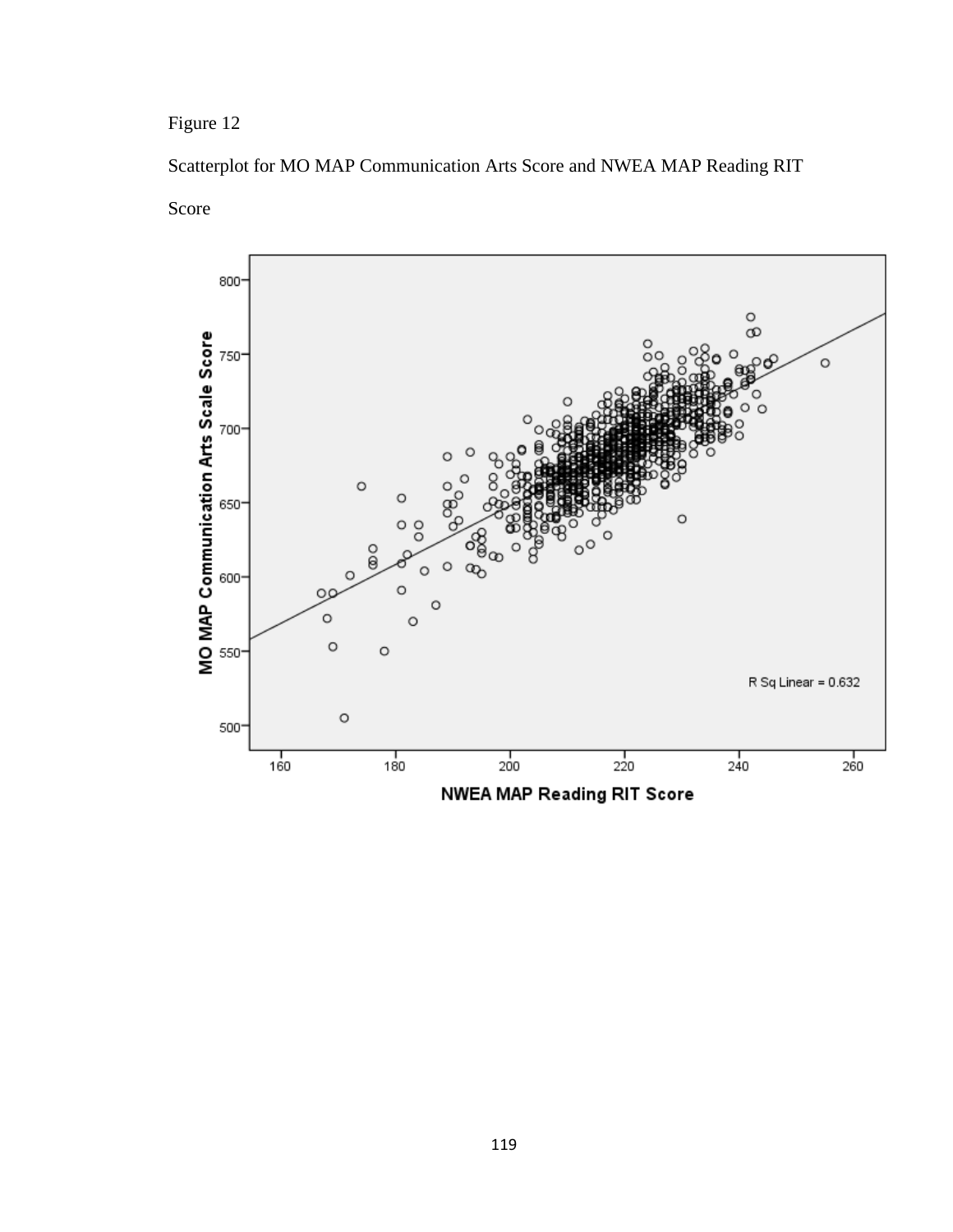Figure 13

Scatterplot of MO MAP Communication Arts Score and NWEA MAP Apply Writing



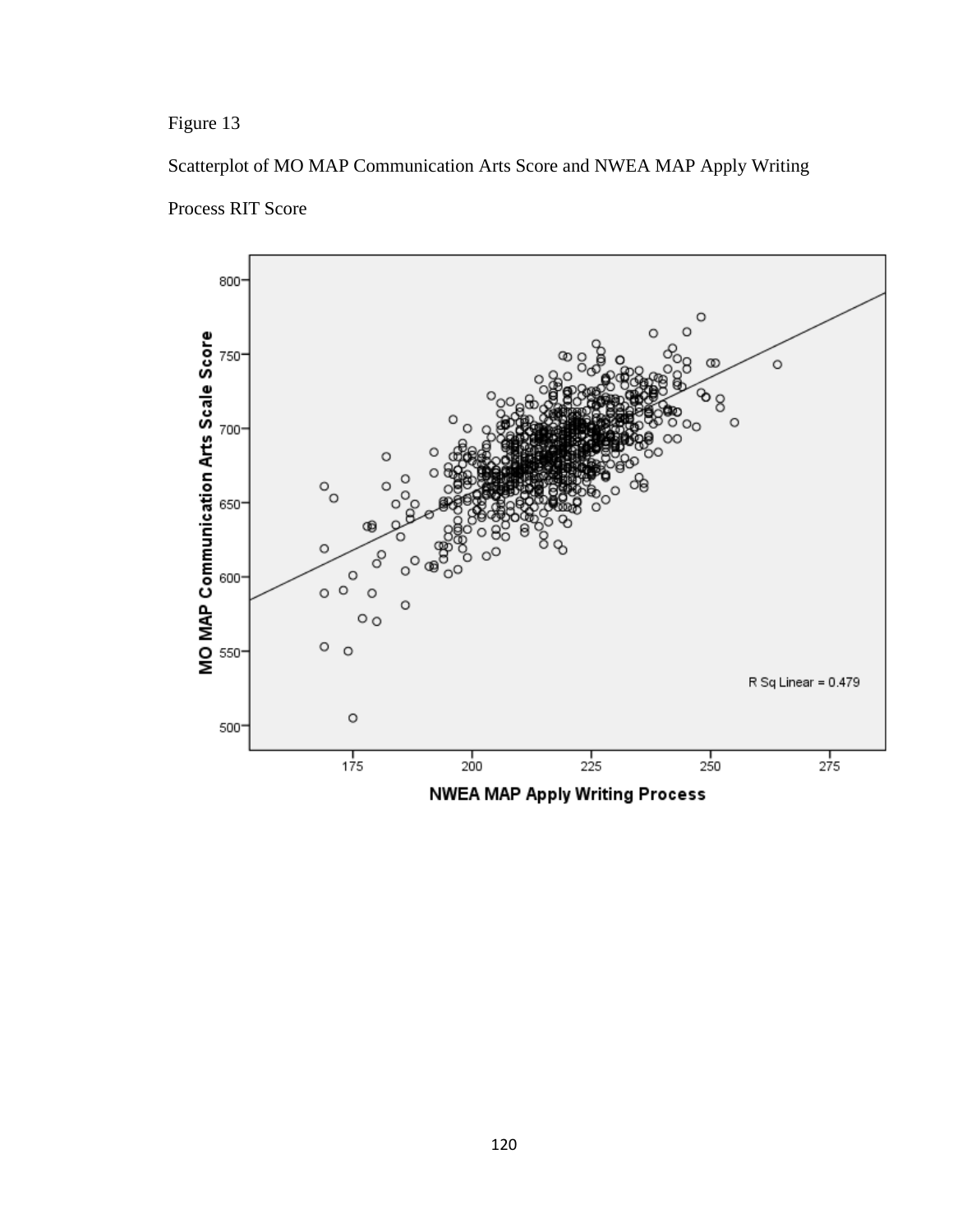## *Scatterplot of MO MAP Communication Arts Score and NWEA MAP Strategies for*



*Reading Process RIT Score* 

NWEA MAP Strategies for Reading Process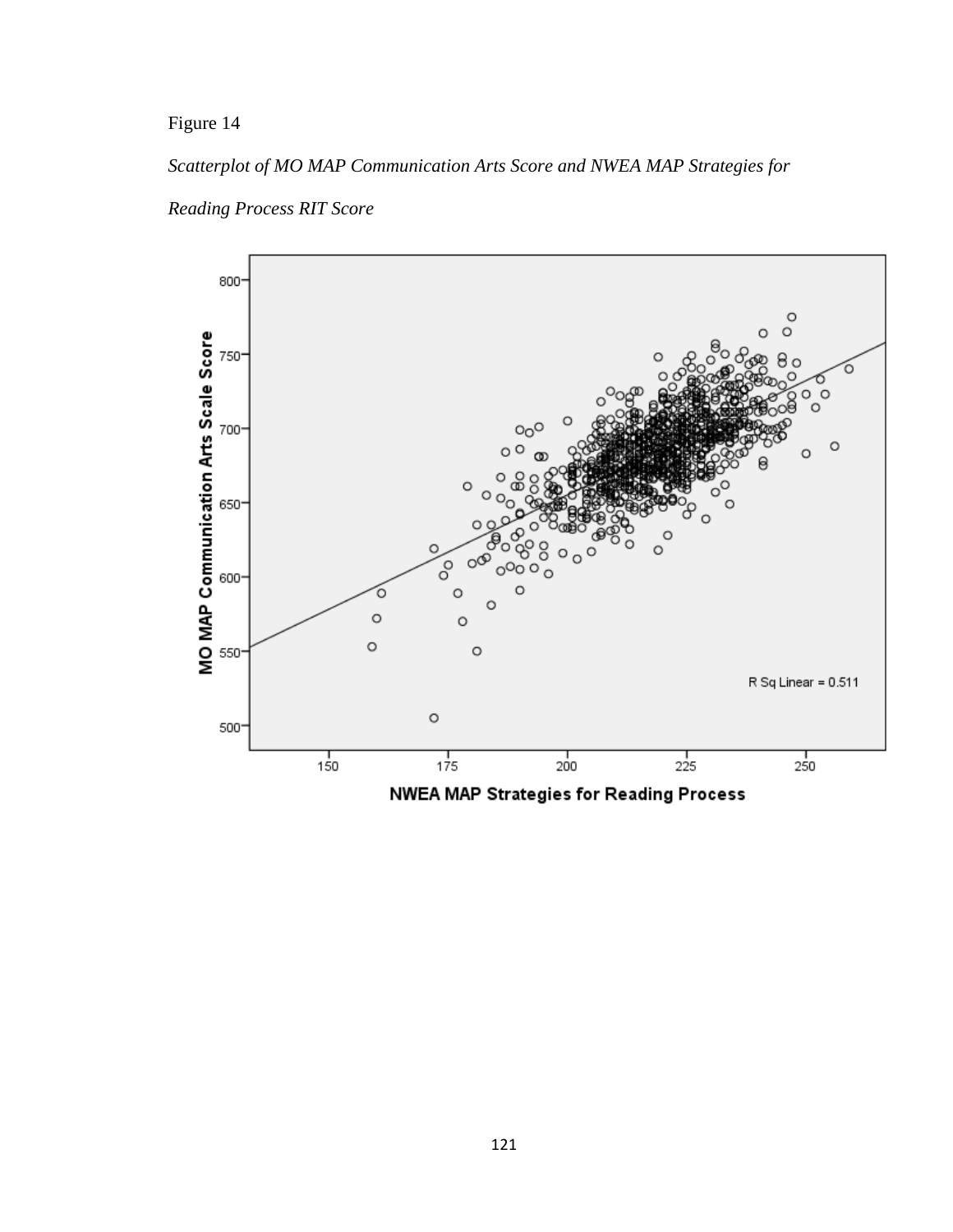# *Scatterplot of MO MAP Communication Arts Score and NWEA MAP*

## *Comprehend/Analyze Literature RIT Score*

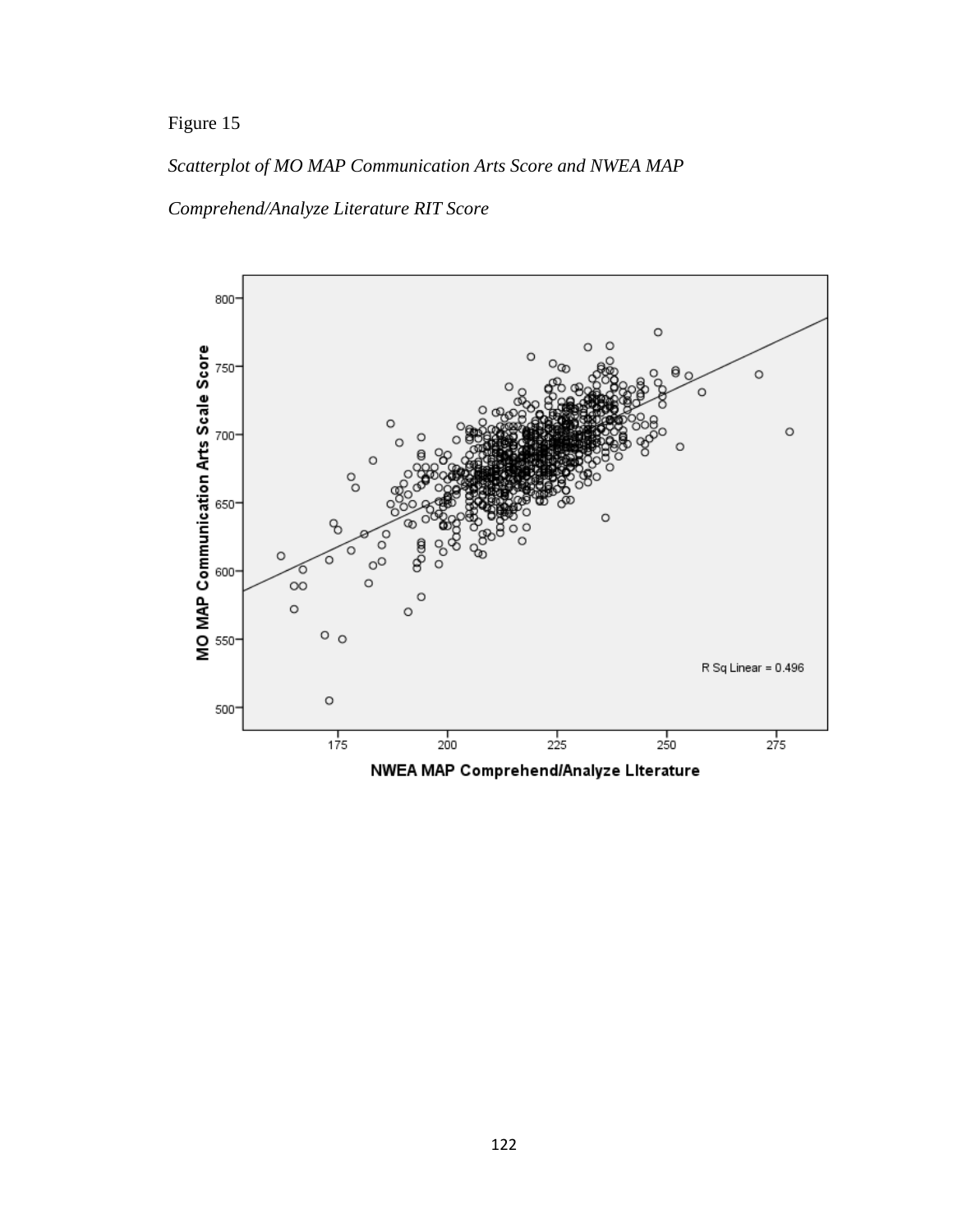## *Scatterplot of MO MAP Communication Arts Score and NWEA MAP*

#### *Comprehend/Analyze Non-Fiction RIT Score*



NWEA MAP Comprehend/Analyze NonFiction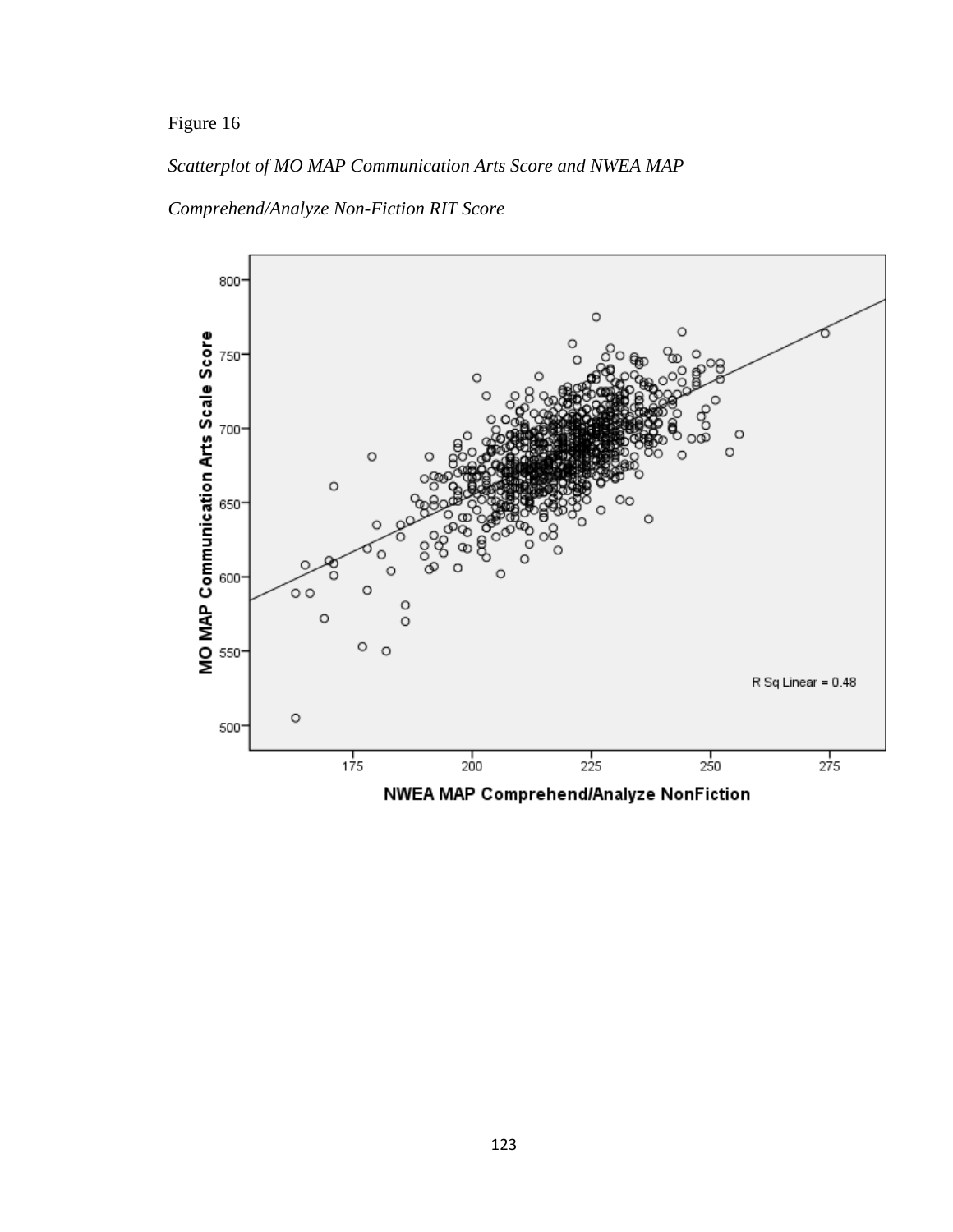#### References

- American Evaluation Association position statement on high-stakes testing in preK-12 education. *American Evaluation Association.* Retrieved March 30, 2002, from http://www.eval.org/hst3.html
- Amrein, A. L., & Berliner, D. C. (2002a). An analysis of some unintended and negative consequences of high-stakes testing. Retrieved December 1, 2007, from http://www.greatlakescenter.org/pdf/H-5%20Analysis%20final.pdf
- Amrein, A. L., & Berliner, D. C. (2002b). High-stakes testing, uncertainty, and student learning. *Education Policy Analysis Archives, 10.* Retrieved December 13, 2005, from http://epaa.edu.epaa.v10on18
- Baines, L. A., & Stanley, G. K. (2004). High stakes hustle: public schools and the new billion dollar accountability [Electronic version]. *The Education Forum, 69,* 8-15.
- Ballou, D. (2002). Sizing up test scores. *Education Next.* Retrieved January 21, 2006, from www.educationnext.org/2002/10.html
- Bartlett, J. E., II, Kotrlik, J. W., & Higgins, C. C. (2001). Organizational research: Determining appropriate sample size in survey research*. Information Technology, Learning, and Performance Journal, 19,* 43-50.
- Berube, C. T. (2004). Are standards preventing good teaching [Electronic version]? *The Clearing House, 77,* 264-267.
- Bolman, L. G., & Deal, T. (1997). *Reframing organizations.* San Francisco: Jossey-Bass Publishers.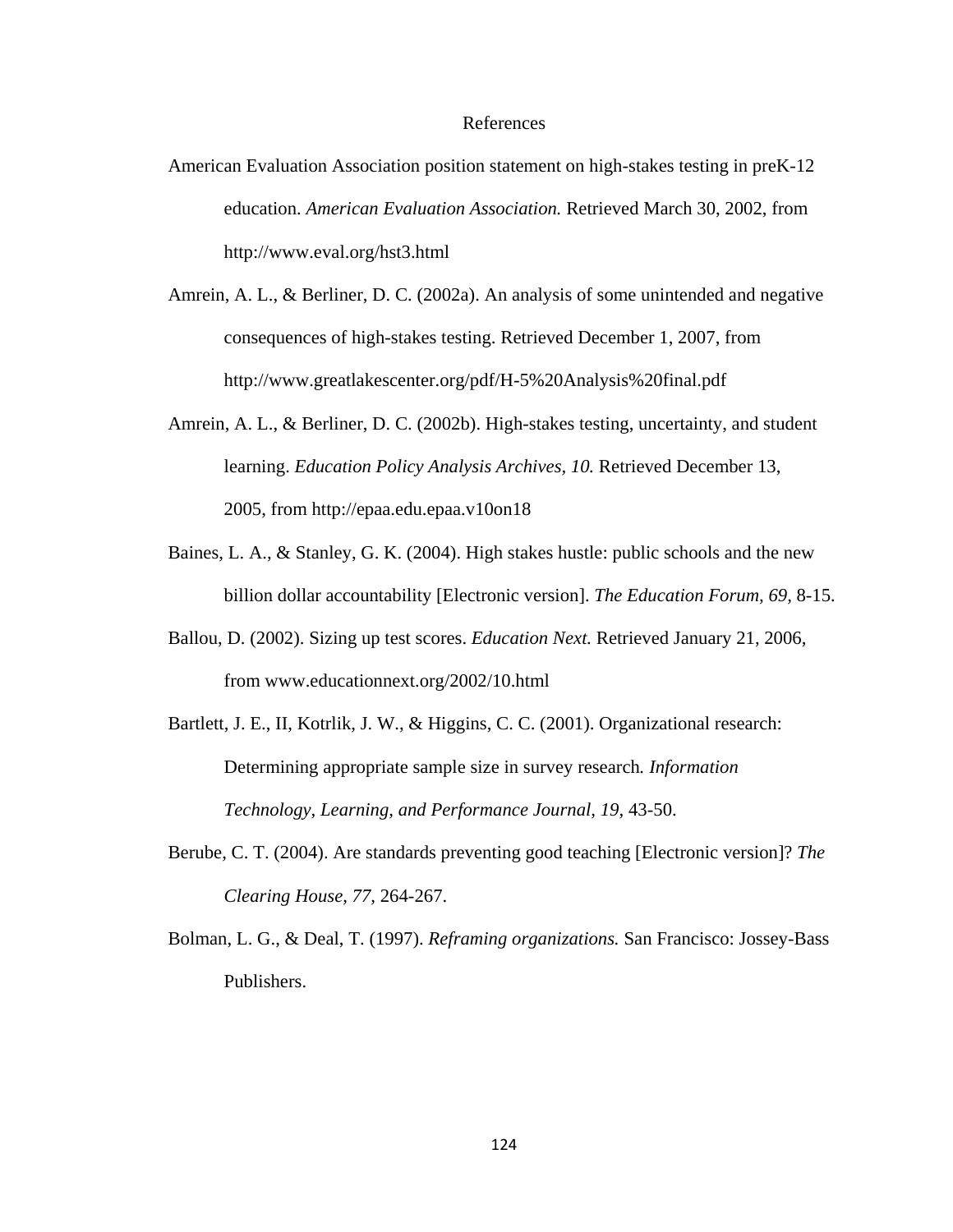- Callahan, S., & Spalding, E. (2006). Can high-stakes writing assessment support high quality professional development [Electronic version]. *The Education Forum, 70,* 337-350.
- Carnoy, M., & Loeb, S. (2002). Does external accountability affect student outcomes? *Educational Evaluation and Policy Analysis, 24,* 305-331.

Carpenter, S. (2001). The high stakes of educational testing. *Monitor on Psychology, 32.*  Retrieved December 13, 2005, from http://www.apa.org/monitor/may01/edtesting.html

- Christenson, S., Nelson, J. R., & Yseldyke, J. (2004). What we need to know about the consequences of high-stakes testing for students with disabilities. *Exceptional Children, 71,* 75-95.
- Christie, K., & Wanker, W. P. (2005). State implementation of the No Child Left Behind Act. *Peabody Journal of Education, 80,* 57-72.
- CTB/McGraw-Hill. (2006). *Missouri Assessment Program Technical Support.* Monterey, CA: Author.
- Dallal, G. E. (2007a). Introduction to simple linear equations from *The Little Handbook of Statistical Practice.* Boston, MA: Tufts University. Retrieved October 9, 2007, from http://www.tufts.edu/~gdallal/slr.htm

Dallal, G. E. (2007b). Simplifying a multiple Regression Equation from *The Little Handbook of Statistical Practice.* Boston, MA: Tufts University. Retrieved October 9, 2007, from http://www.tufts.edu/~gdallal/simplify.htm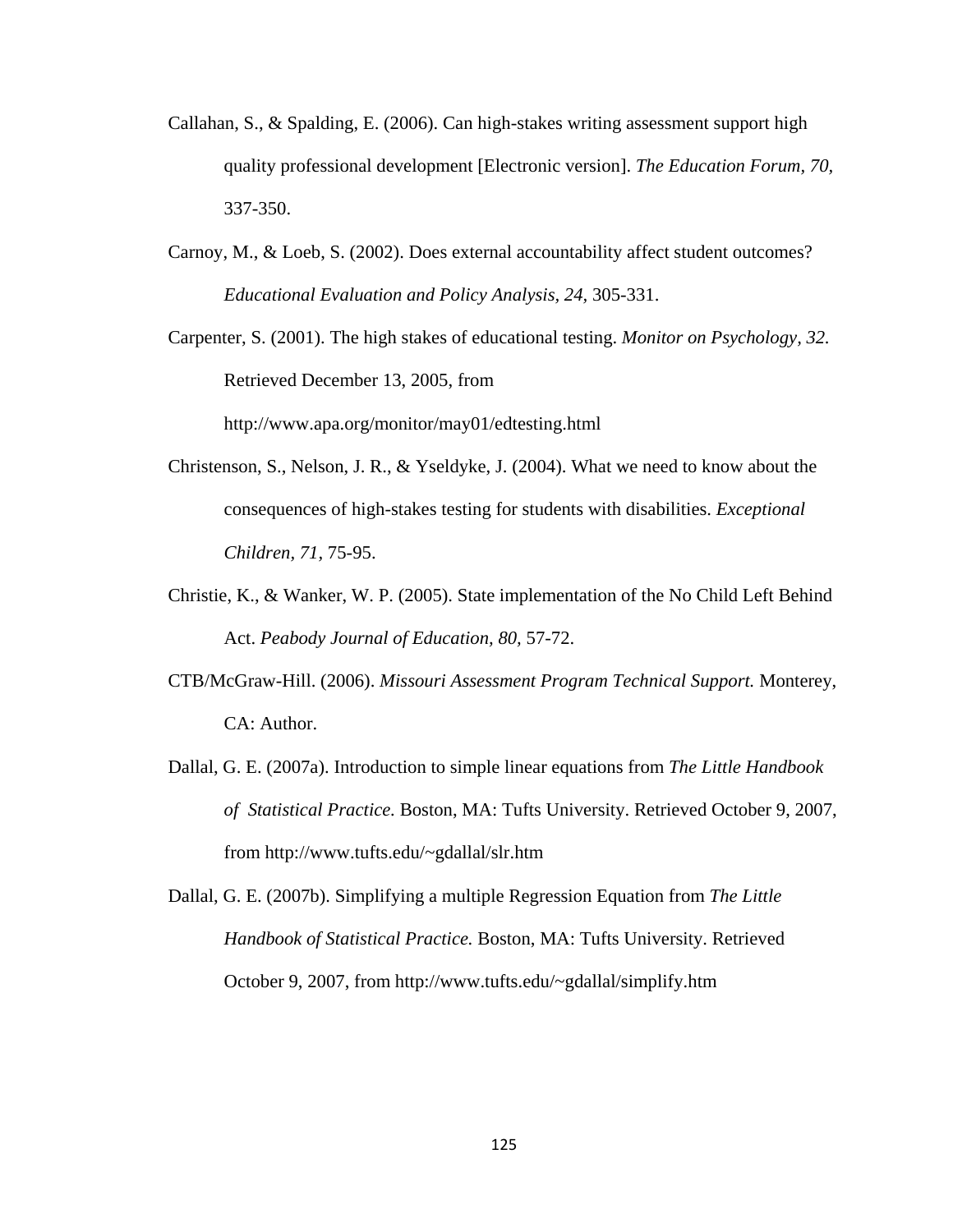- Eccles, J. S., Wigfield, A., Midgley, C., Reuman, D., Mac Iver, D., & Feldlaufer, H. (1993). Negative effects of traditional middle schools on students' motivation. *The Elementary School Journal, 93,* 553-574.
- Elmore, R.,& Furhman, S. (2001). Holding schools accountable: Is it working? *Phi Delta Kappan, 83,* 67-72.
- Firestone, W. A., Fitz, J., & Broadfoot P. (1999). Power, learning, and legitimation: Assessment implementation across levels in the United State and the United Kingdom [Electronic version]. *American Educational Research Journal, 36,* 759- 793.
- Fisher, D., & Ivey, G. (2006). Evaluating the interventions for struggling adolescent readers. *Journal of Adolescent and Adult Literacy, 50,* 180-189.
- Forgione, P. D., Jr. (1999). The National Assessment of Educational Progress (NAEP) 1998 report card for the nation and the states. *National Center for Educational Statistics.* Retrieved September 27, 2007, from http://nces.ed.gov/Pressrelease/statenaep.asp
- Fowler, F. C. (2004). *Policy studies for educational leaders.* Upper Saddle River, NJ: Pearson.
- Fraenkel, J. R., & Wallen, N. E. (2003). *How to design and evaluate research in education.* Boston: McGraw-Hill.
- French, D. (2003). A new vision of authentic assessment to overcome the flaws in highstakes testing [Electronic version]. *Middle School Journal, 35,* 14-23.
- Garson, G. D. (2007). Multiple regression. Retrieved September 27, 2007, from http://www2.chass.ncsu.edu/grson/pa765/regress.htm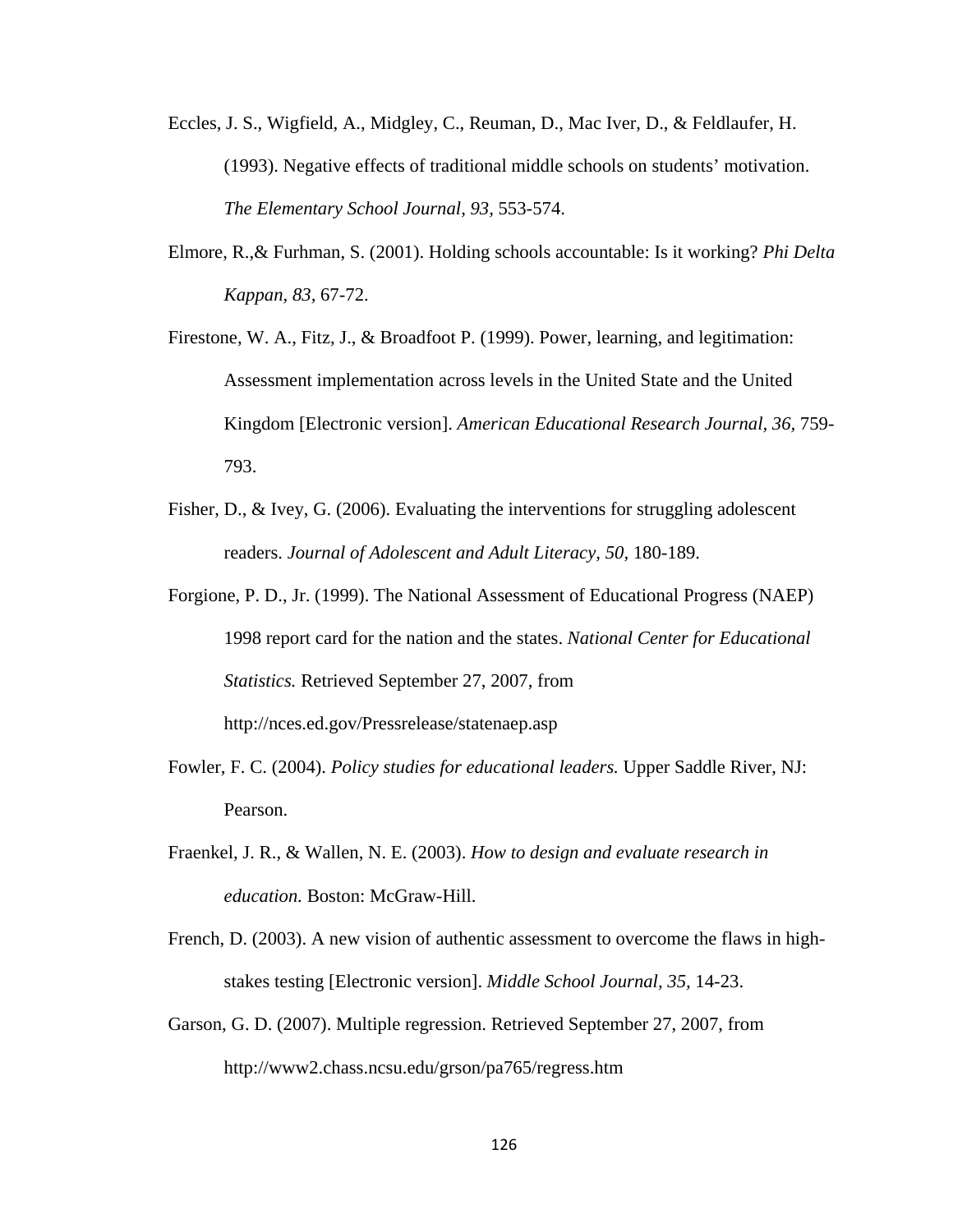- Goertz, M. (2005). Implementing the No Child Left Behind Act: Challenges for the states. *Peabody Journal of Education, 80,* 73-89.
- Goertz, M., & Duffy, M. (2003). Mapping the landscape of high-stakes testing and accountability programs. *Theory into Practice, 42.* Retrieved January 2, 2006, from http://sas.epnet.com/citation.asp
- Goycochea, B. B. (1997). Rich school, poor school [Electronic version]. *Educational Leadership, 55,* 30-33.
- Groves, P. (2002). Doesn't it feel morbid hear [Electronic version]? *Educational Foundations, 16,* 15-31.
- Gunzenhauser, M. C. (2003). High-stakes testing and the default philosophy of Education [Electronic version]. *Theory into Practice, 42,* 176-185.
- Guthrie, J. W., & Springer, M. G. (2004). A nation at risk revisited: Did "wrong" reasoning result in "right" results? At what cost? *Peabody Journal of Education, 79,* 7-35.
- Harter, S. (1981). A new self-report scale in intrinsic versus extrinsic orientation in the classroom: Motivational and informational components. *Developmental Psychology, 17,* 300-312.
- Horn, C. (2003). High-stakes testing and students: Stopping a perpetuating cycle of Failure [Electronic Version]? *Theory into Practice, 42,* 30-41.
- Hoyt, W. T., Leier, S., & Millington, M. J. (2006). Analysis and interpretation of findings using multiple regression techniques. *Rehabilitation Counseling Bulletin, 49,* 223- 233.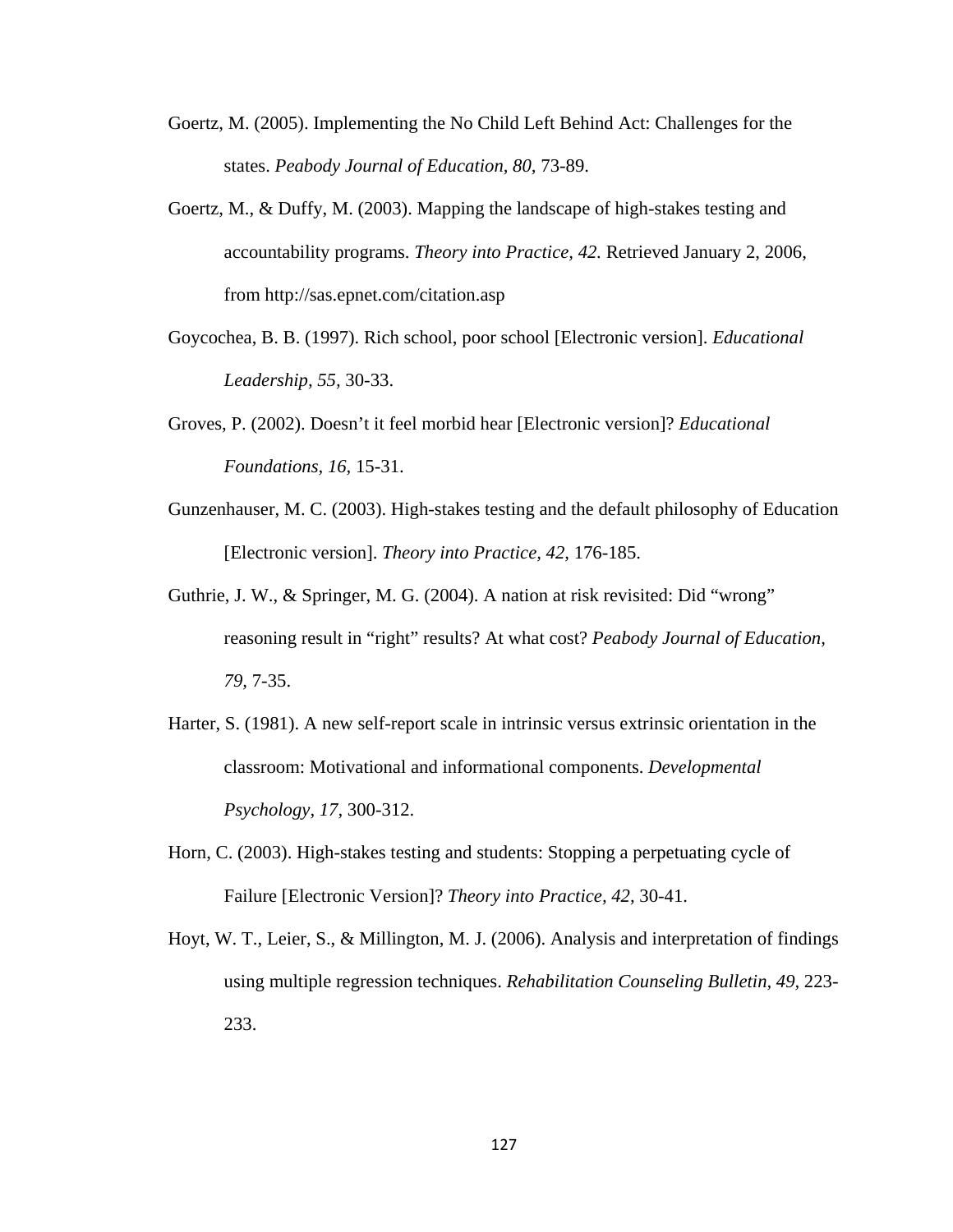- Jerry, L., & Lutkus, A. (2003). The nation's report card: State reading 2002. Report for Missouri. NCES 2003-526 MO.
- Johnson, J. A., Dupuis, V. L., Musial, D., Hall, G. E., & Gollnick, D. M. (1996). *Introduction to the Foundations of American Education*. Boston: Allyn and Bacon.
- Joles, C. (2003). Accountability and access to opportunity: Mutually exclusive tenets under a high-stakes testing mandate [Electronic version]. *Preventing School Failure, 47,* 86-91.
- Kohn, A. (2000). Standardized testing and its victims. *Education Week, 20,* 60- 63.
- Kuhm, G. (2007). The great American pastime: High-stakes testing [Electronic version]. *School Science and Mathematics, 107,* 84-85.
- Lee, J. (2006). Input-guarantee vs. performance-guarantee approaches to school accountability: Cross state comparisons of policies, resources, and outcomes [Electronic version]. *Peabody Journal of Education, 81,* 43-64.
- Leftkowitz, L., & Miller, K. (2006). Fulfilling the promise of the standards movement. *Phi Delta Kappan, 87,* 403-407.
- Lenters, K. (2006). Resistance, struggle, and the adolescent reader. *Journal of Adolescent and Adult Literacy, 50,* 136-146.
- Lewis, A. C. (2002). A horse called NCLB. *Phi Delta Kappan, 84,* 179-180.
- Massell, D., Kirst, M., & Hoppe, M. (1997). Persistence and change: Report on standards based reform in nine states. (ERIC Document Reproduction Service No. ED 407732)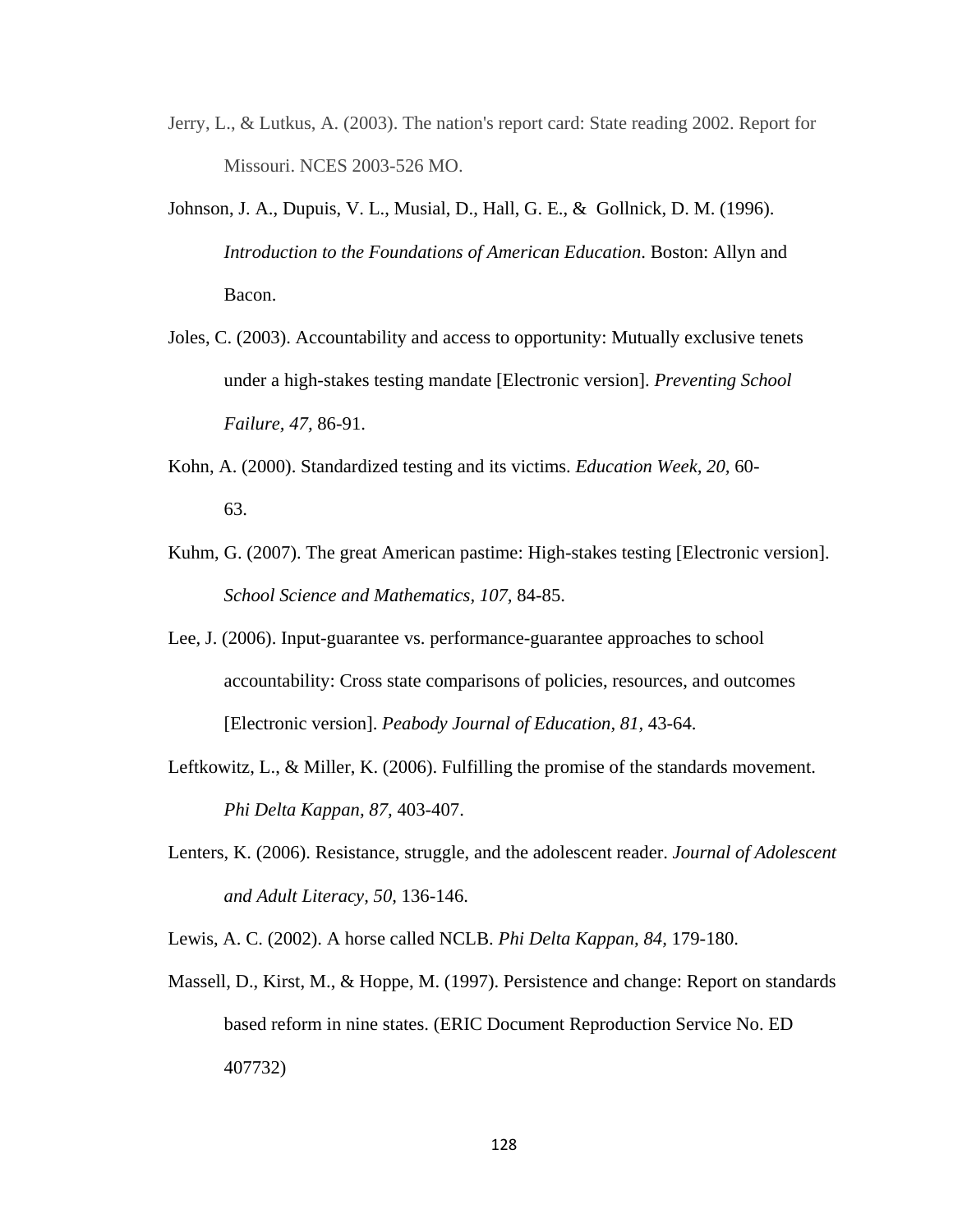McAdams, D. R. (2002). Enemy of the good*. Education Next*, *2,* 1-3.

- McDermott, K. A. (2003). What causes variation in state' accountability policies? *Peabody Journal of Education, 78,* 153-176.
- Mintrop, H., & Trujillo, H. (2005). Corrective action in low-performing schools: Lessons for NCLB implementation from state and district strategies from first-generation accountability systems. Los Angeles: Center for the Study of Evaluation. (ERIC Document Reproduction Service No. ED483408)
- Missouri Department of Elementary and Secondary Education. (1986*). Core Competencies and Key Skills for Missouri Schools.* Retrieved September 4, 2007, from http://dese.mo.gov.divimprove/assess/tech
- Missouri Department of Elementary and Secondary Education. (2005). *Questions and answers about No Child Left Behind: 2005 update.* Retrieved November 29, 2007, from http://www.dese.mo.gov/divimprove/nclb/QandA.html
- Missouri Department of Elementary and Secondary Education. (2007a). *News Release, 41,* 59. Retrieved September 27, 2007, from

http://dese.mo.gov/news/2007/naep.htm

- Missouri Department of Elementary and Secondary Education. (2007b). Preliminary Adequate Yearly Progress. Retrieved September 27, 2007 from http://dese.mo.gov/planning/profile/apr/ayp1040443000.html
- Missouri Department of Elementary and Secondary Education. (2007c). Update 2007: The Missouri Assessment Program. Retrieved October 2, 2007, from http://dese.mo.gov

Montague, D. (2000). Is your testing on the level? *Multimedia Schools, 7,* 56-59.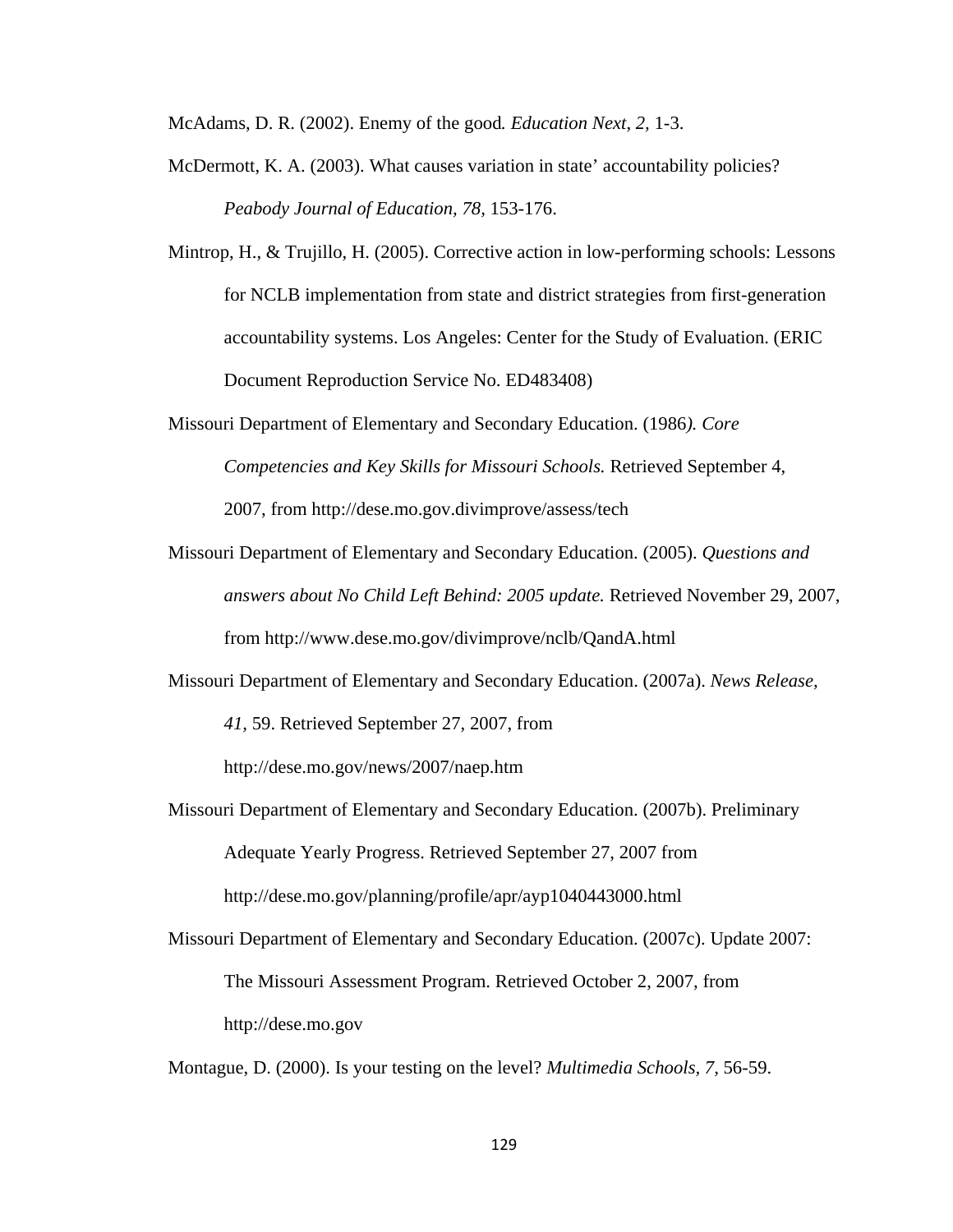Morgan, G. (1997). *Images of organization.* Thousand Oaks, CA: Sage Publications.

National Assessment of Educational Progress. (2005). The Nation's Report Card.

Retrieved September 20, 2007, from http://nationsreportcard.gov/

- National Assessment of Educational Progress. (2007). *NAEP overview.* Retrieved November 29, 2007, from http://nces.ed.gov/nationsreportcard/about/
- National Center for Educational Statistics. (2005). The nation's report card: State reading 2005. Retrieved September 20, 2007, from

http://nces.ed.gov/nationsreportcard/states/profile.asp

- National Education Goals Panel. (1999). *Building on the momentum.* Retrieved August 28, 2007, from http://govinfo.library.unt.edu.negp
- National Forum to Accelerate Middle-Grades Reform. (2002). *High-stakes testing policy statement, issue 3.* Retrieved October 4, 2007, from http://www.mgforum.org/Policy/highstakes/page1.htm
- No Child Left Behind Act of 2001, Pub. L. 107-110, 115 Stat. 1425 (2002).
- Northwest Evaluation Association. (n. d.). *NWEA position statement on the reauthorization of "No Child Left Behind"*. Retrieved September 1, 2007, from http://www.nwea.org/about/nclb.aspx
- Northwest Evaluation Association. (2003). Technical Manual for the NWEA Measures of Academic Progress and Achievement Level Tests. Retrieved October 23, 2007, from http://nwea.org
- Northwest Evaluation Association. (2004). *Reliability and validity estimates: NWEA achievement level tests and Measures of Academic Progress.* Retrieved October 1, 2007, from http://www.nwea.org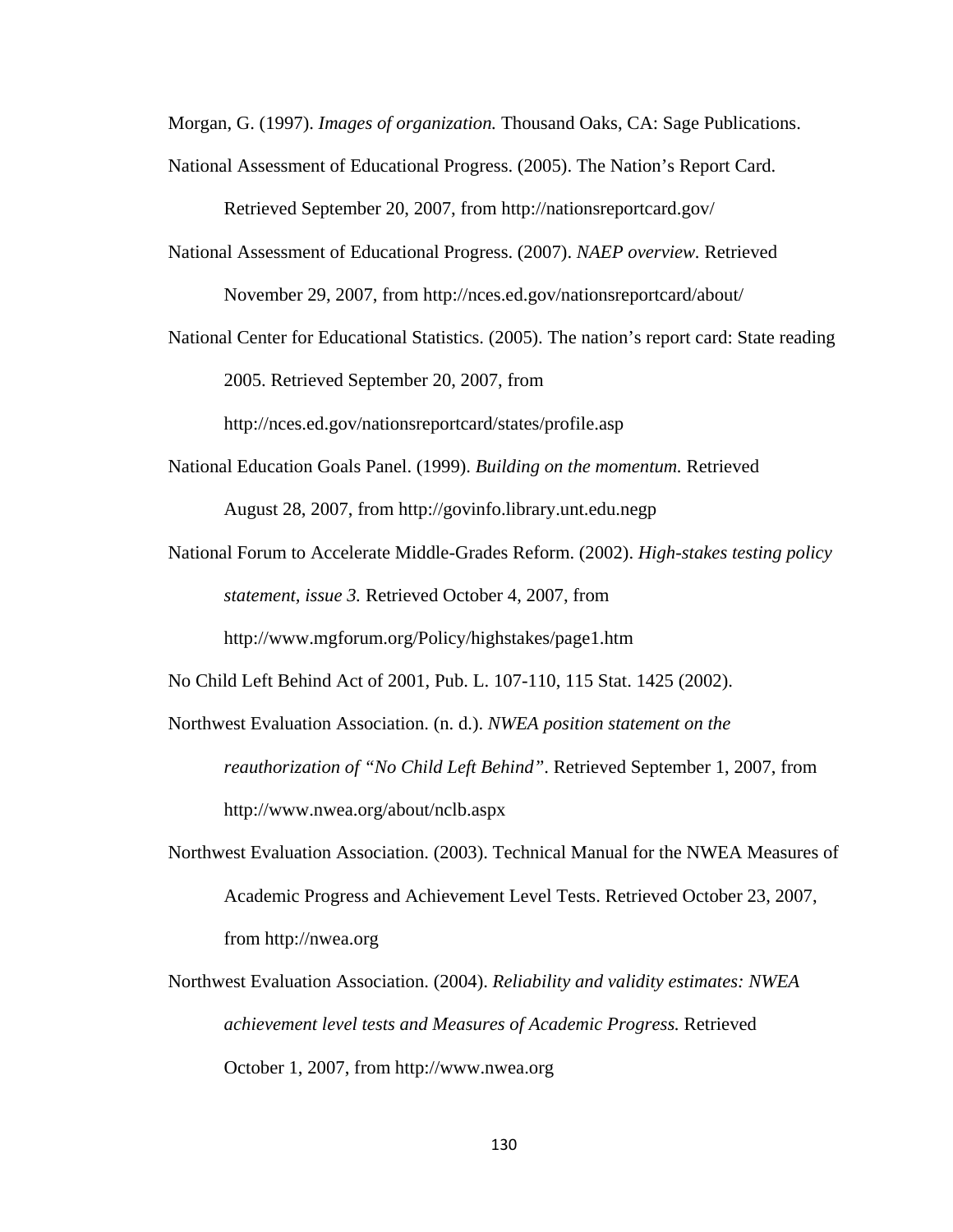- Northwest Evaluation Association. (2005). Measures of academic progress (MAP) Missouri state-aligned version 3. Retrieved October 1, 2007, from http://www.nwea.org
- Northwest Evaluation Association. (2007a). *Research-based accuracy.* Retrieved September 1, 2007, from http://nwea.org/assessments/researchbased.asp
- Northwest Evaluation Association. (2007b). *State information.* Retrieved October 4, 2007, from http://www.nwea.org/research/state.asp

Olson, A. (2002). Technology solutions for testing. *School Administrator, 59,* 20-23.

- Osterlind, S. J. (n. d.). *Missouri Mastery and Achievement Tests*. Columbia, MO: University of Missouri, Center for Educational Assessment.
- Outstanding Schools Act, Missouri Senate Bill 380, Sections 160.514, 160.518, 160.522, 160.526 (1993).
- Patton, M. Q. (1997). *Utilization-focused evaluation.* Thousand Oaks, CA: Sage Publications.
- Peterson, P. E., & Hess, F. M. (2005). Johnny can read . . . Assessing the rigor of state assessment systems. *Education Next, 5,* 52-53.
- Peterson, P. E., & Hess, F. M. (2006). Keeping an eye on state standards. *Education Next, 6,* 28-29.
- Primont, D., & Domazlicky, B. (2006). Student achievement and efficiency in Missouri schools and the No Childs Left Behind Act. *Economics of Education Review, 25,* 77-90.
- Ritter, G. W., & Lucas, C. J. (2003). Puzzled States. *Education Next*, *3,* 54-61.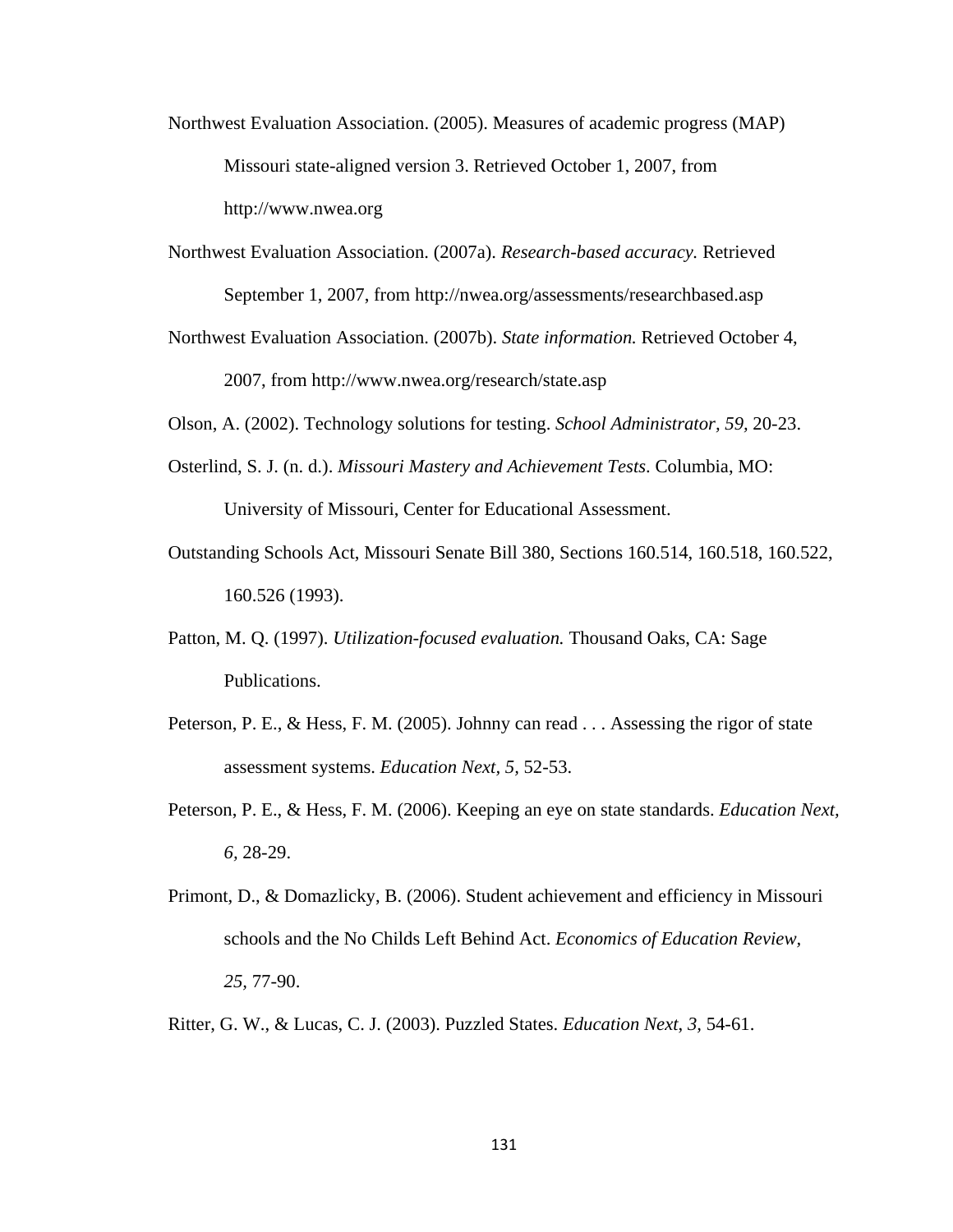- Roediger, R. (2004). What happened to behaviorism? *APS Observer, 17.* Retrieved August 26, 2007, from http://www.behavior.org/member\_roediger.cfm
- Schein, E. H. (1992). *Organizational culture and leadership* (2<sup>nd</sup> ed.) San Francisco: Jossey Bass.
- Seidman, E., Allen, L., Aber, J. L., Mitchell, C., & Feinman, J. (1994). The impact of school transitions in early adolescence on the self-system and perceived social context of poor urban youth. *Child Development, 65,* 507-522.
- Shepard, L. A. (2002). The hazards of high stakes testing. *Issues of Science and Technology Online.* Retrieved January 21, 2006, from www.issues.org/issues/19.2/shepard.htm
- Sloan, F. C., & Kelly, A. E. (2003). Issues in high-stakes testing programs [Electronic Version]. *Theory into Practice, 42,* 12-14.
- Steeves, K. A., Hodgson, J., & Peterson, P. (2002). Are we measuring student success with high-stakes testing? *The Educational Forum, 66,* 228-235.
- Stokes, V. (2005). No longer a year behind. *Learning and Leading with Technology, 33,* 15-17.
- Strauss, J. D. (n. d.). Logical Positivism: The Vienna Circle Unity of Science. Retrieved August 26, 2007, from

www.worldview/resources/strauss/logical/Positivism.htm

- Summers, A. (2002). Expert measures. Retrieved January 21, 2006, from www.educationnext.org/20022/IB.html
- Thomas, R. M., & Brubaker, D. L. (2000). *Theses and dissertations.* Westport, CN: Bergin and Garvey.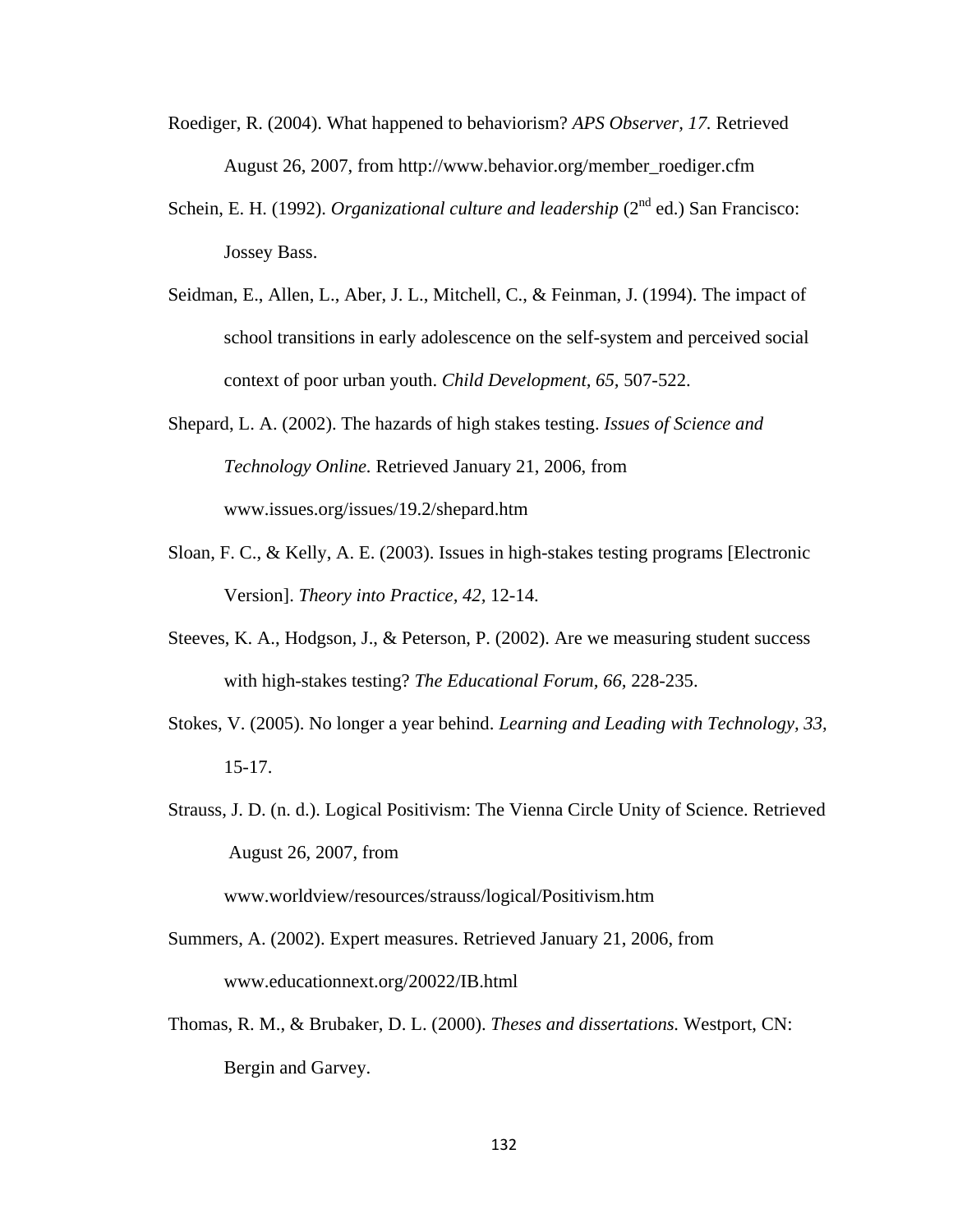- U. S. Department of Education. (1983). *A nation at risk.* Retrieved August 18, 2007, from http://www.ed.gov.pubs/NatAtRisk/index.html
- U. S. Department of Education. (2007). *Reauthorization of No Child Left Behind: Questions frequently asked.* Retrieved November 29, 2007, from http://www.ed.gov/nclb/landing.jhtml
- U. S. Metric Association (2005). *Improving America's Schools Act of 1994.* Retrieved November 29, 2007, from

http://lamar.colostate.edu/~hillger/laws/schools-94.html

- Van Alphen, A., Halphen, R., Hasman, A., & Imbos, T. (1994). *Likert or Rasch?* Chicago: Institute for Objective Measurement, Inc. Retrieved September 1, 2007, from http://www.rasch.org/rmt/rmt82d.htm
- Van Horn, R. (2003). Computer adaptive tests and computer-based tests. *Phi Delta Kappan, 84.* 1-4.
- Vogler, K., & Virtue, D. (2007). Just the facts, ma'm: Teaching social studies in the era of standards and high-stakes testing. *The Social Studies, 98,* 54-56.
- Wall, J. E., Baker, H., & Sampson, J. P., Jr. (2004). Editorial comments for the special issue on the use of technology in assessment*. Measurement and Evaluation in Counseling and Development, 37,* 66-69.
- Walker, D. (1990). *Fundamentals of curriculum*. Saddlebrook, NJ: Harcourt, Brace, Jonavich, Inc**.**
- Wiersma, W. (2000). *Research methods in education* (7th ed.). Needham Heights, MA: Allyn Bacon.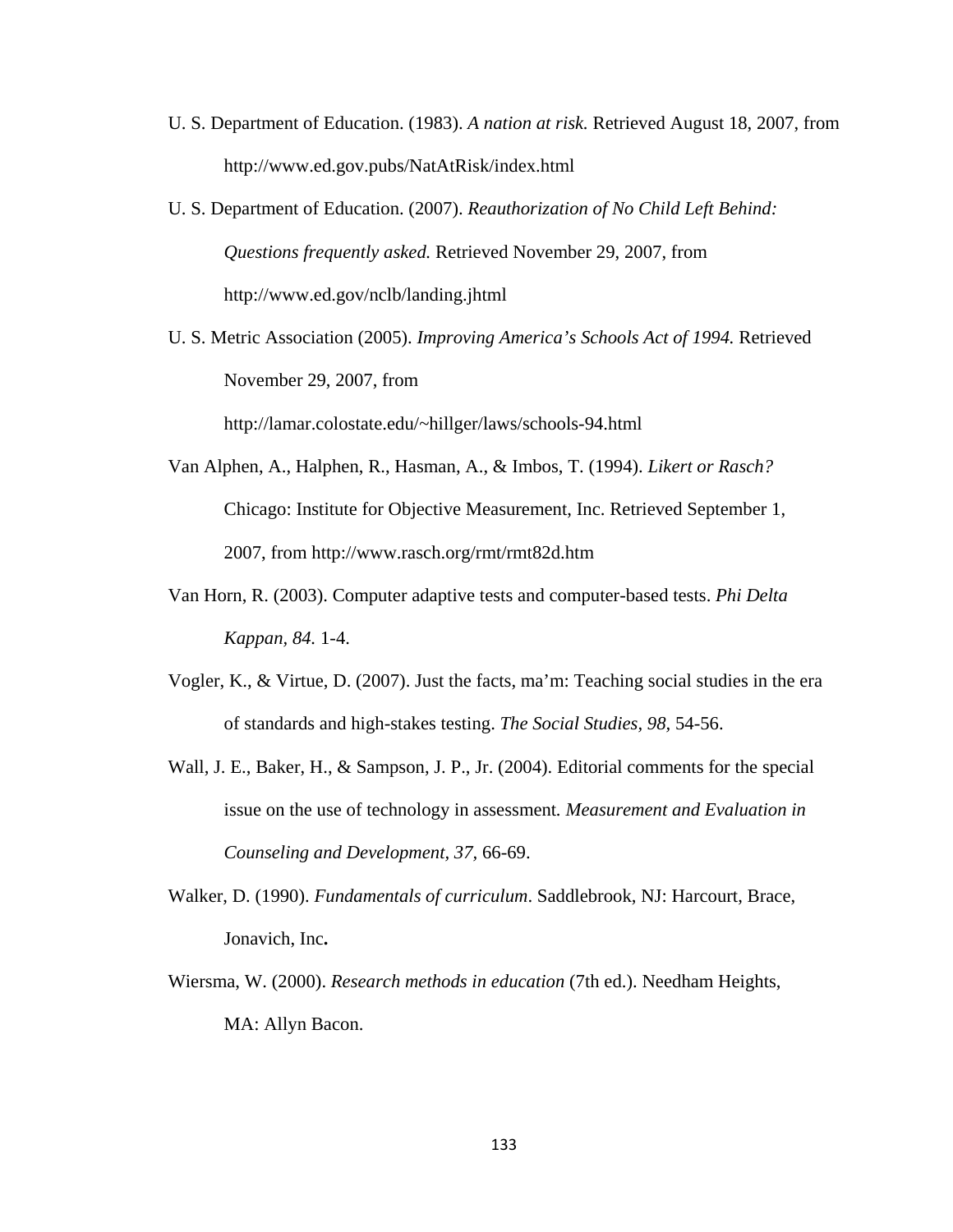WINKS SDA Software (6th ed.). (2007). [Computer Software]. Cedar Hill, TX: Texasoft. Retrieved October 9, 2007, from http://www.texasoft.com/winkslr.html

Weiss, C. H. (1998). Have we learned anything new about the use of evaluation? *American Journal of Evaluation, 19,* 21-34.

Woodfield, K. (2003). Getting on board with online testing. *T.H.E. Journal, 30,* 34-37.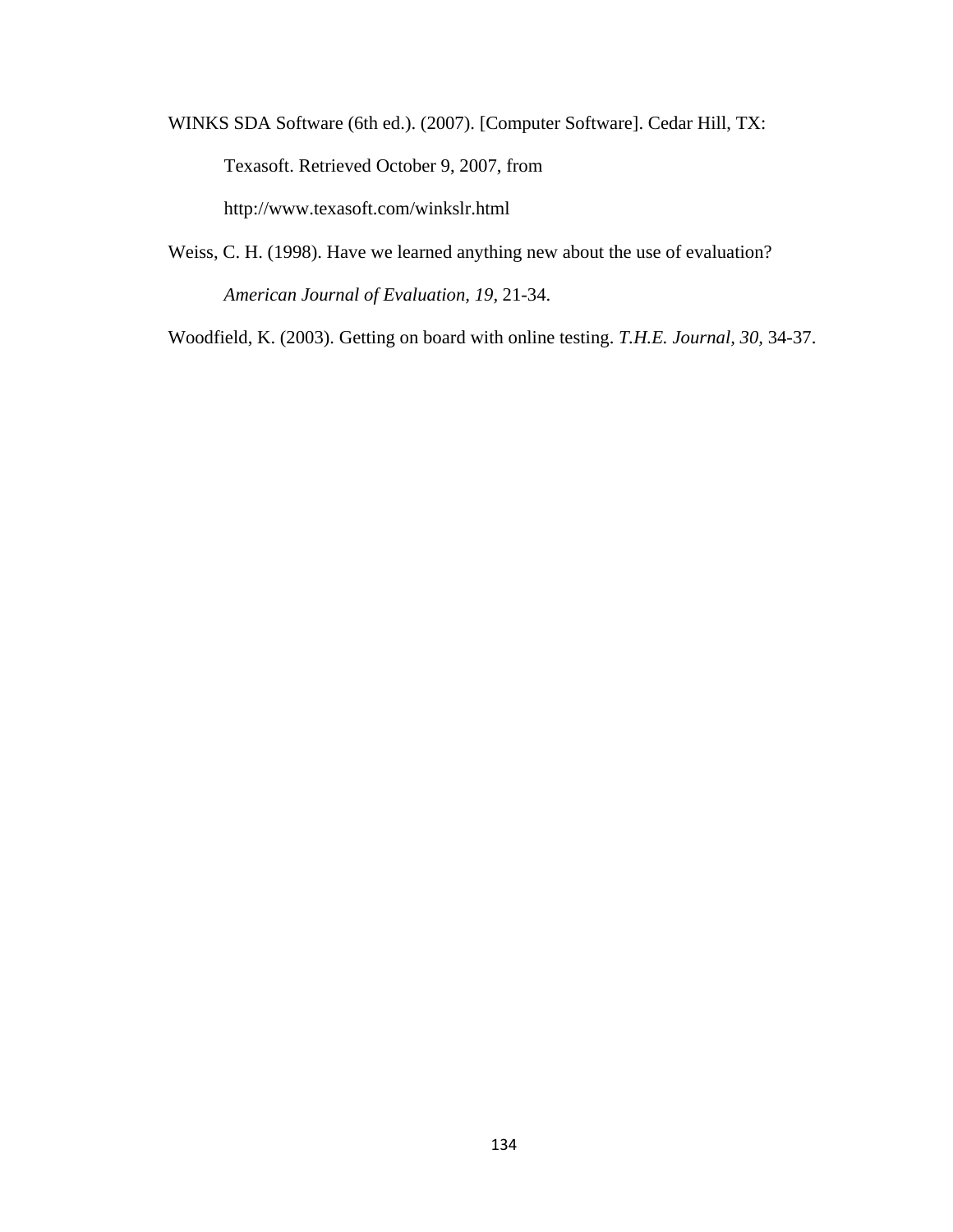VITA

Judith Ann Williams Shields was born October 11, 1947 in St. Louis County, Missouri. She grew up is Overland, Missouri where her mother was a sixth grade school teacher and father was an electronics engineer. Her family instilled in her a value for education and a desire to learn new things. One important value of her early life was that a person can accomplish anything. She graduated in May, 1969 from Abilene Christian College with a Bachelor of Science in Education, majoring in biology. In August of 1969, she left the United States of America to journey to Brazil as a missionary in Sao Paulo. She and her husband worked as missionaries in Sao Paulo, Brazil, East Kilbride, Scotland, and Lisburn, Northern Ireland. While in Northern Ireland, Ms. Shields also worked for Lisburn Technical College and Banbridge Technical College teaching life skills classes and soft furnishing classes.

Upon returning to the United States in 1984, Ms. Shields and her family moved to Kimberling City, Missouri. Ms. Shields began work for Reeds Spring School District and worked there for 22 years. She has been a kindergarten aid, special education paraprofessional; taught introduction to biology and biology, family and consumer science, seventh grade life science, seventh and eighth grade integrated science. She has written curriculum for all of those courses and guided other teachers in writing curriculum. She has presented in-service training to district teachers of increasing student learning through the Missouri MAP process. She has led a team of teachers for extended MAP training, and also been involved in question writing and scoring the MAP assessment. In the summer of 2002, she received training form Glencoe/McGraw Hill in Sacramento, California, and worked at table leader for science assessment scoring.

135